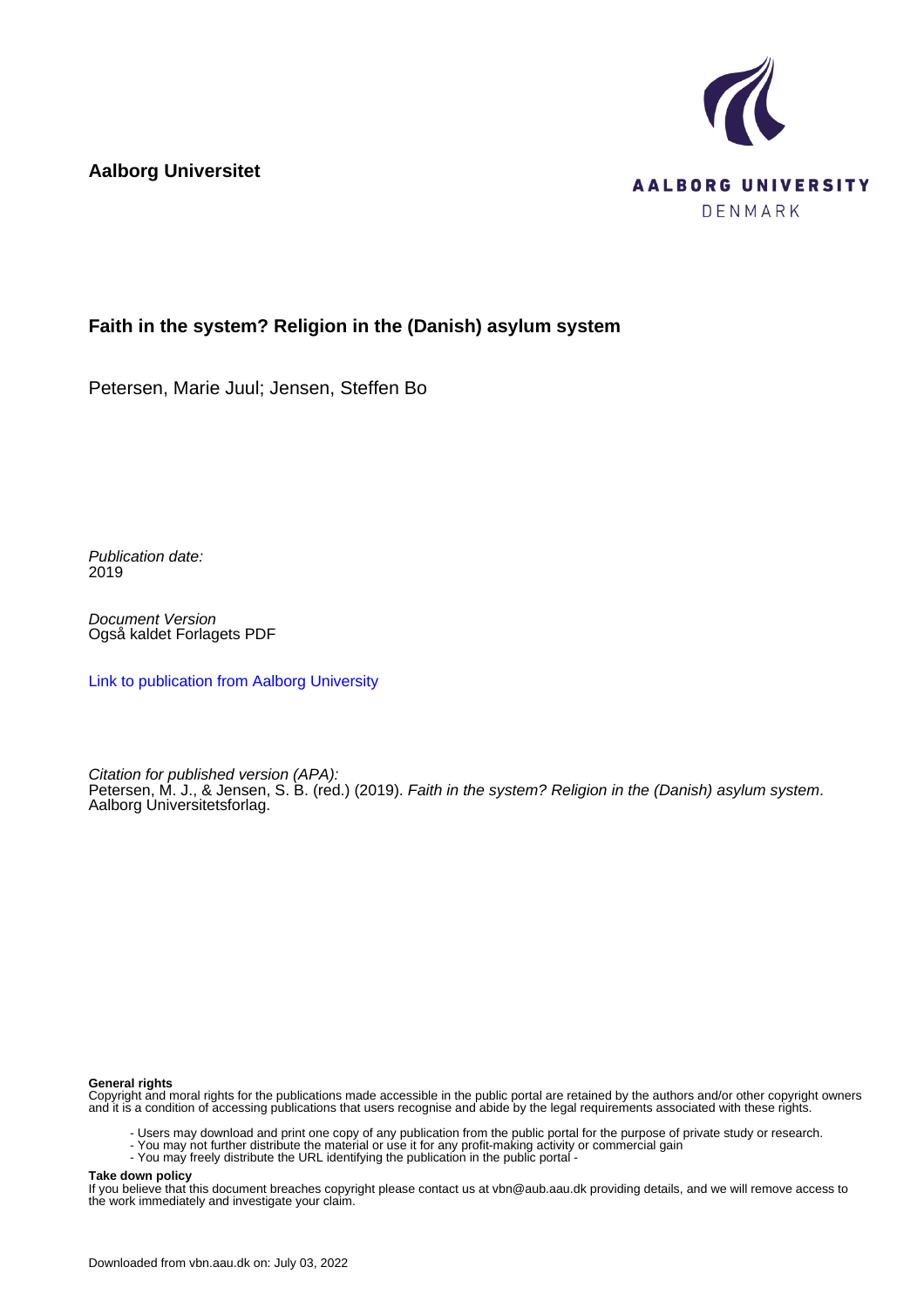# FAITH IN THE SYSTEM?

RELIGION IN THE (DANISH) ASYLUM SYSTEM

Edited by Marie Juul Petersen & Steffen Jensen

**AALBORG UNIVERSITY PRESS**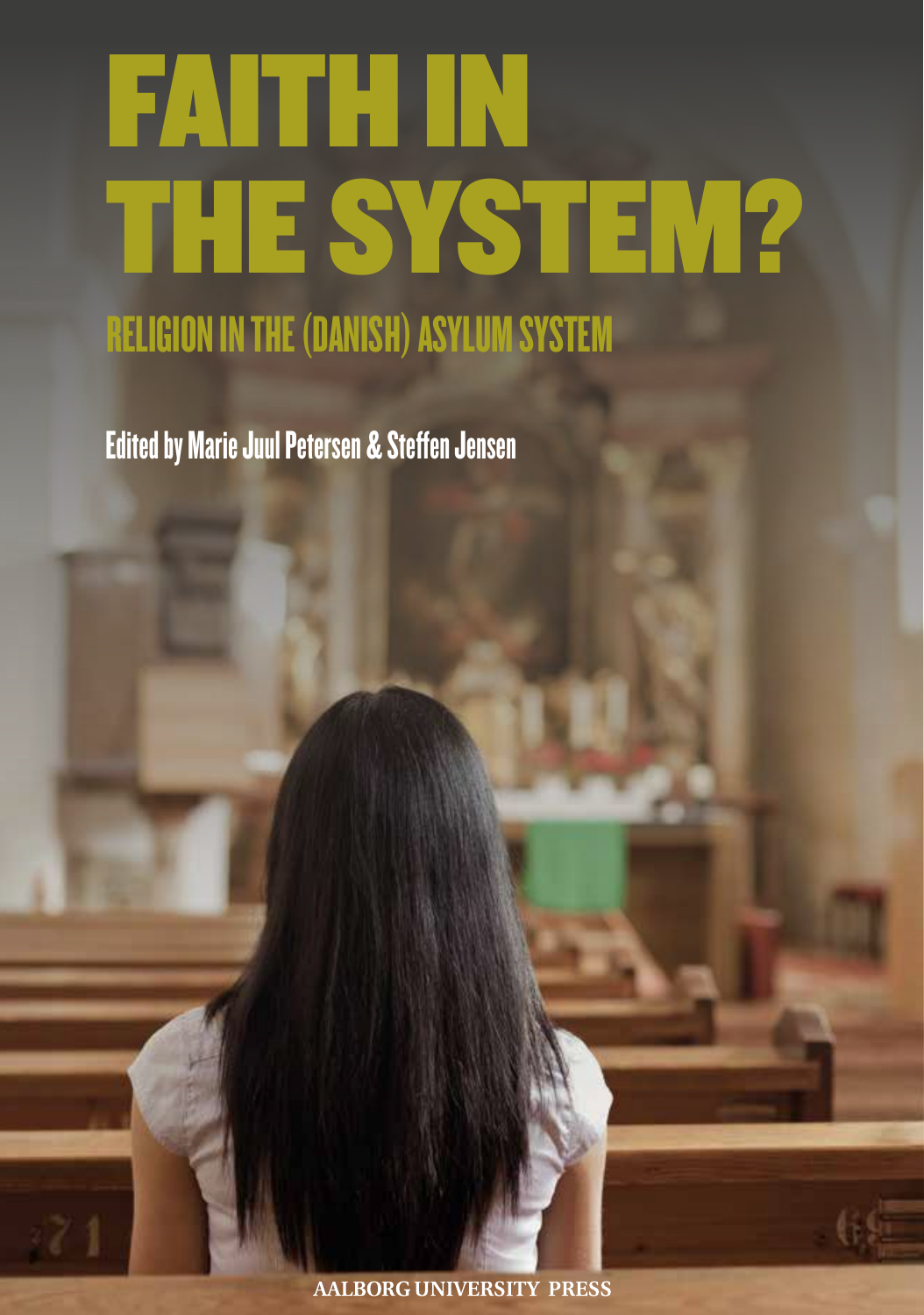*Faith in the system? Religion in the (Danish) asylum system* By Marie Juul Petersen & Steffen Jensen (Eds.)

1. OA edition

© Aalborg University Press, 2019

Layout: Grethe Lassen /Toptryk Grafisk ApS Photo on front page: Colourbox ISBN: 978-87-7210-271-9

Published by: Aalborg University Press Langagervej 2 DK 9220 Aalborg Ø Phone (+45) 99407140 aauf@forlag.aau.dk forlag.aau.dk



PEER REVIEWED



Attribution-NonCommercial-NoDerivatives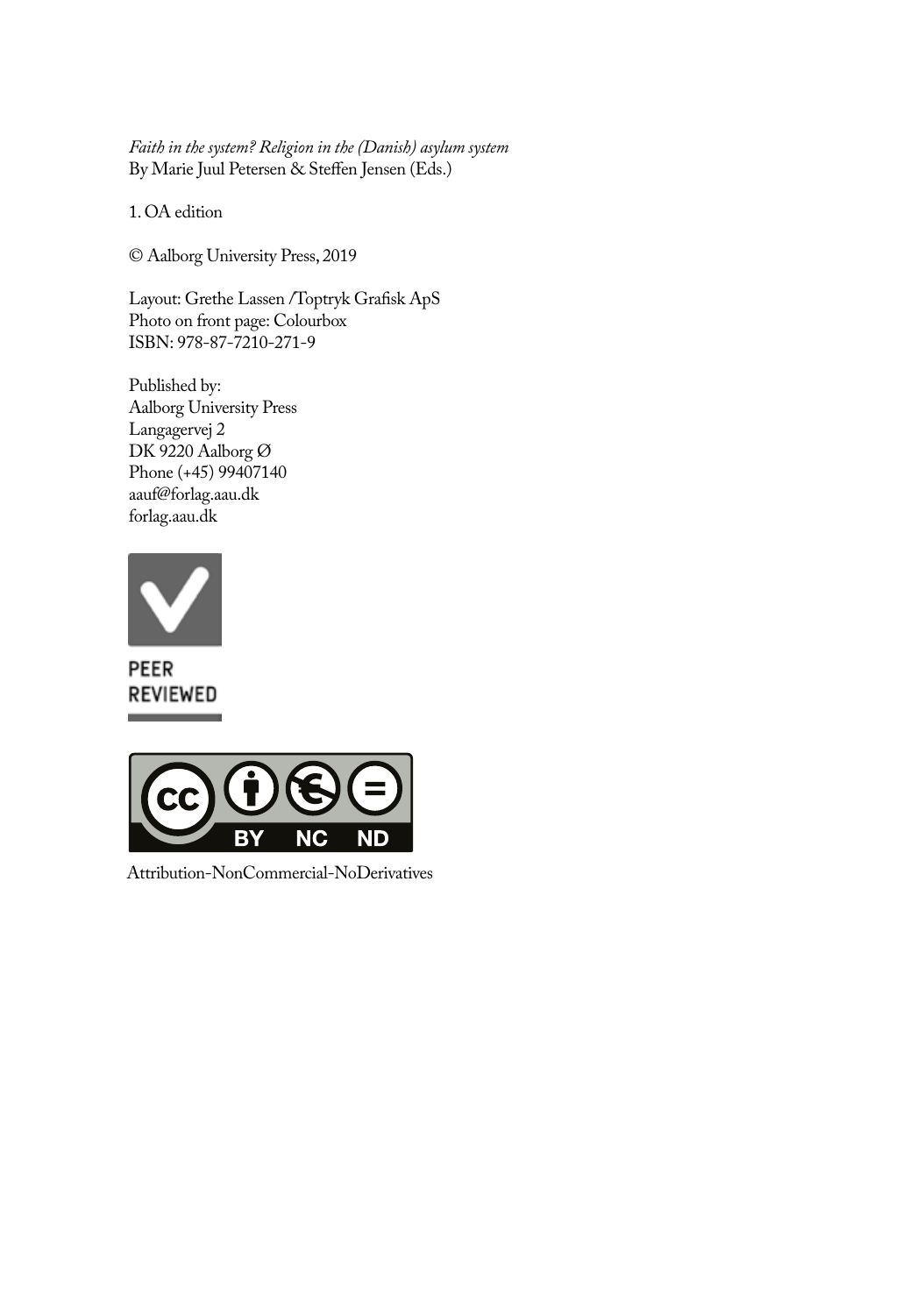## **TABLE OF CONTENTS**

| Faith in the system: Religion in the (Danish) Asylum System<br>By Marie Juul Petersen and Steffen Jensen                       | 5   |
|--------------------------------------------------------------------------------------------------------------------------------|-----|
| The refugee crisis and religion: an overview<br>Erin K. Wilson and Luca Mavelli                                                | 19  |
| A practitioner's view on religion in the asylum-seeking process<br>Søren Dalsgaard                                             | 27  |
| Routes to Christianity and religious belonging among Middle<br>Eastern Christian refugees in Denmark                           |     |
| Sara Lei Sparre and Lise Paulsen Galal                                                                                         | 41  |
| Religion at asylum centres – from a human rights perspective<br>Eva Maria Lassen                                               | 53  |
| Religion, Persecution and Asylum<br>Bjørn Møller                                                                               | 63  |
| Sincere and reflected? Localizing the model convert in religion-<br>based asylum claims in Norway and Canada<br>Helge Aarsheim | 83  |
| Keeping and losing faith in the Danish asylum system<br>Zachary Whyte                                                          | 97  |
| Talking about Conversion: Reflections on Religion during the<br><b>Asylum Process</b><br>Pia Nielsen                           |     |
| The Complexity of Survival: Asylum Seekers, Resilience and<br>Religion                                                         | 105 |
| Marlene Ringgaard Lorensen & Gitte Buch-Hansen                                                                                 | 113 |
| List of contributors                                                                                                           | 125 |
|                                                                                                                                |     |

÷.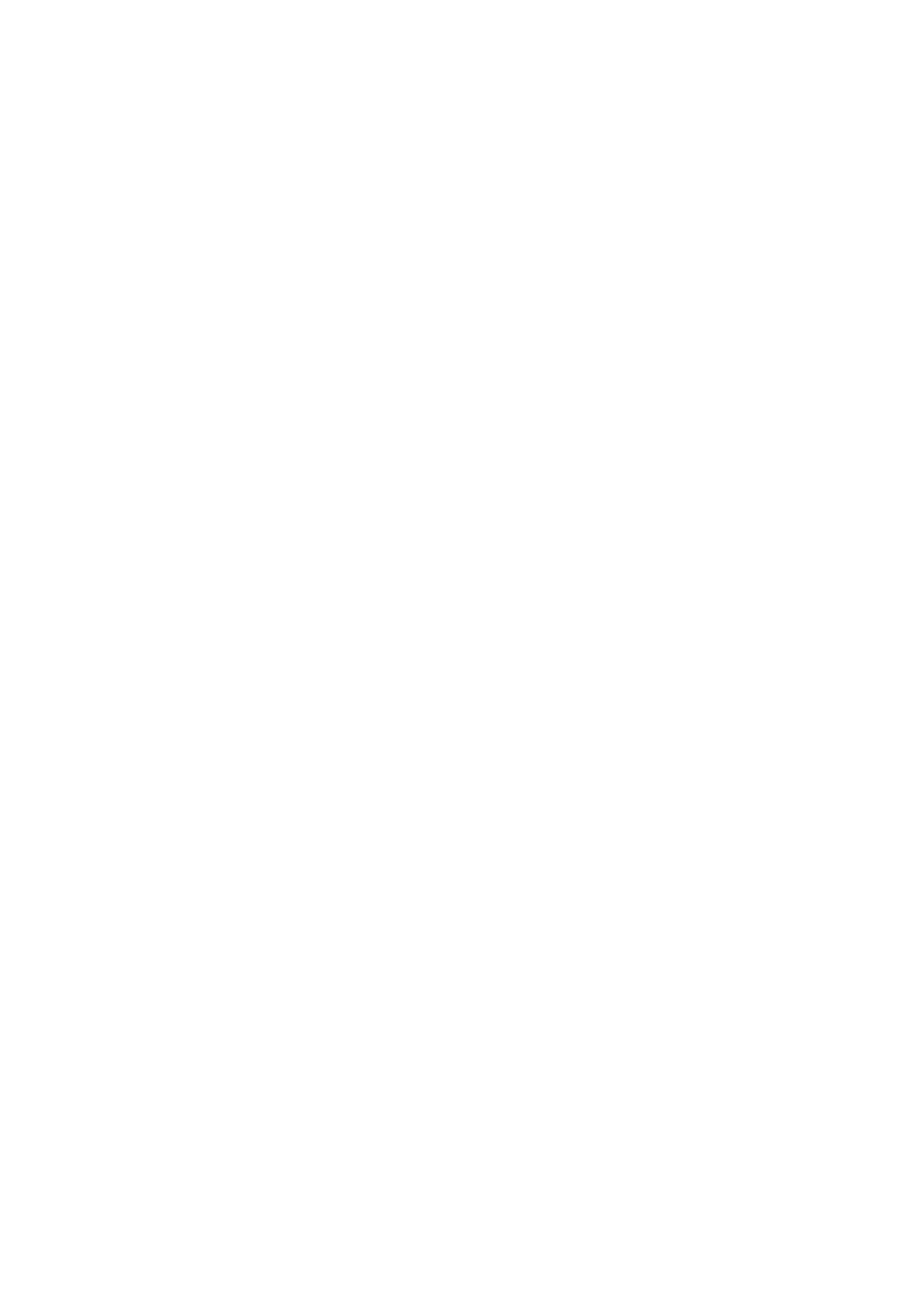# **Faith in the system: Religion in the (Danish) Asylum System**

**Marie Juul Petersen and Steffen Jensen**

#### **Introduction**

What is – or should be – the role of religion in the asylum system? Among Danish politicians, asylum authorities, and in the general public, this is a question that has surfaced time and again, most often in relation to accusations of religiously motivated discrimination of Christian converts, 'fake' conversions, aggressive proselytization by outside religious groups, and radicalisation among Muslim asylum seekers. In all these cases, different as they are, religion is cast as something potentially suspicious and problematic; something to be controlled, managed and even eliminated. Religion is a source of conflict and violence, a tool for manipulation and self-gain. But the role(s) of religion, in the asylum system and for the asylum seekers, is much more complex and multifaceted than these debates have us believe.

With this collection of papers, we hope to contribute towards a more nuanced understanding, analysing the nexus between religion and the asylum system as it plays out primarily in a Danish context but with references to Norway, Australia and Canada. The collection brings together a diverse group of experts, including academics and practitioners, combining legal, anthropological, sociological, theological and policy perspectives. Writing from these different professional and disciplinary backgrounds, the authors explore questions such as: How does the asylum system deal with asylum claims based on religious persecution? How is the sincerity of conversion claims tested? What are the underlying conceptions of 'religion' and 'conversion'? How do converts experience these processes? What role does religion play for people in the asylum centres in Denmark? What rights do asylum seekers have to practice their religion? What restrictions can be – and are being – imposed on these practices and for what reasons? How is 'religious neutrality' conceived and implemented? What is the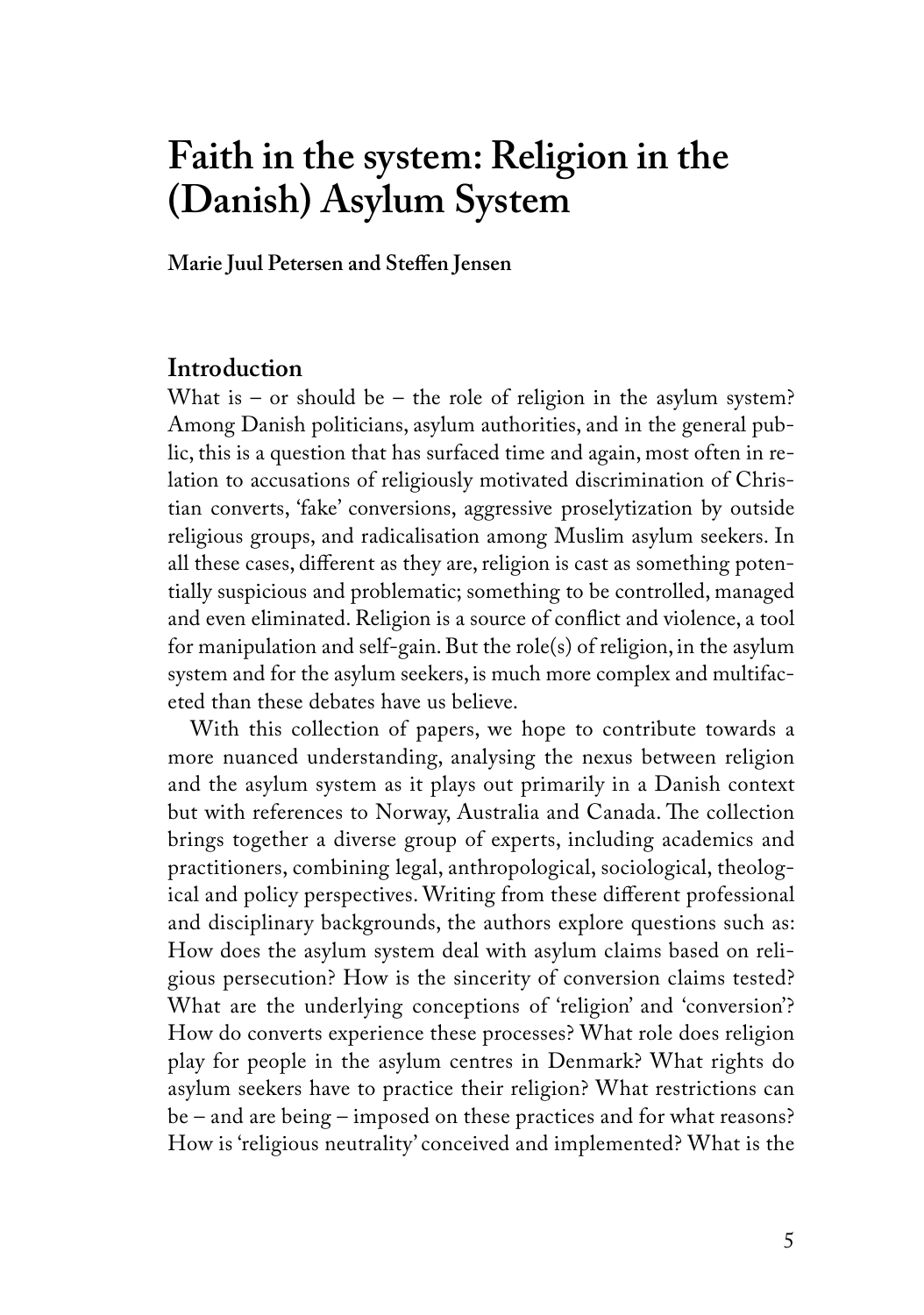relationship with local religious institutions and faith-based organisations outside the centers?

The collection is the result of a workshop held at Aalborg University in 2017, and contributions are based on the papers the authors presented at this workshop. As such, this publication should not be expected – and does not pretend – to provide in-depth answers to all of these questions, presenting an exhaustive analysis of the role(s) and place(s) of religion in the asylum system. Instead, it seeks more modestly to take a first, explorative step towards such analysis. Presenting a diverse range of initial reflections, ideas and frameworks for further research, it asks what is, what can be and what should be the role of religion beyond simplistic notions of 'good' and 'bad' religion. This, we suggest, is a central question for all who work in the Danish migration system, both those adjudicating the right to stay as well as those that work with integration. Furthermore, there is a dearth of research on the relation between religion and the asylum system in a Danish context as well as globally. Hence, the collection contributes to renewed and more sophisticated discussions among researchers and students of migration and displacement as well as within religious studies.

## **Religion, migration and the asylum system: A (very) brief literature overview**

The collection of papers is located within the broader, and rapidly expanding, field of religion and migration. In its first decades, migration studies – as social sciences in general – paid little attention to religion (Hagan and Ebaugh 2003). Dominated by theories of secularization and modernization, many saw religion as a factor that would eventually disappear or at least privatize, and as such, largely irrelevant to studies of migration and other modern social phenomena (Wilson and Mavelli 2016, Casanova 1994). Instead, studies of migration tended to focus on themes such as transnational solidarity (Glick-Schiller 2010), diaspora (Shuval 2000), remittances (Nyberg-Sørensen 2005) and homeland politics (Fuglerud 1999).

Recent years have, however, demonstrated with all clarity that religion remains an important factor to consider in today's politics and public life. This is reflected in a surge in interest in religion, not only in migra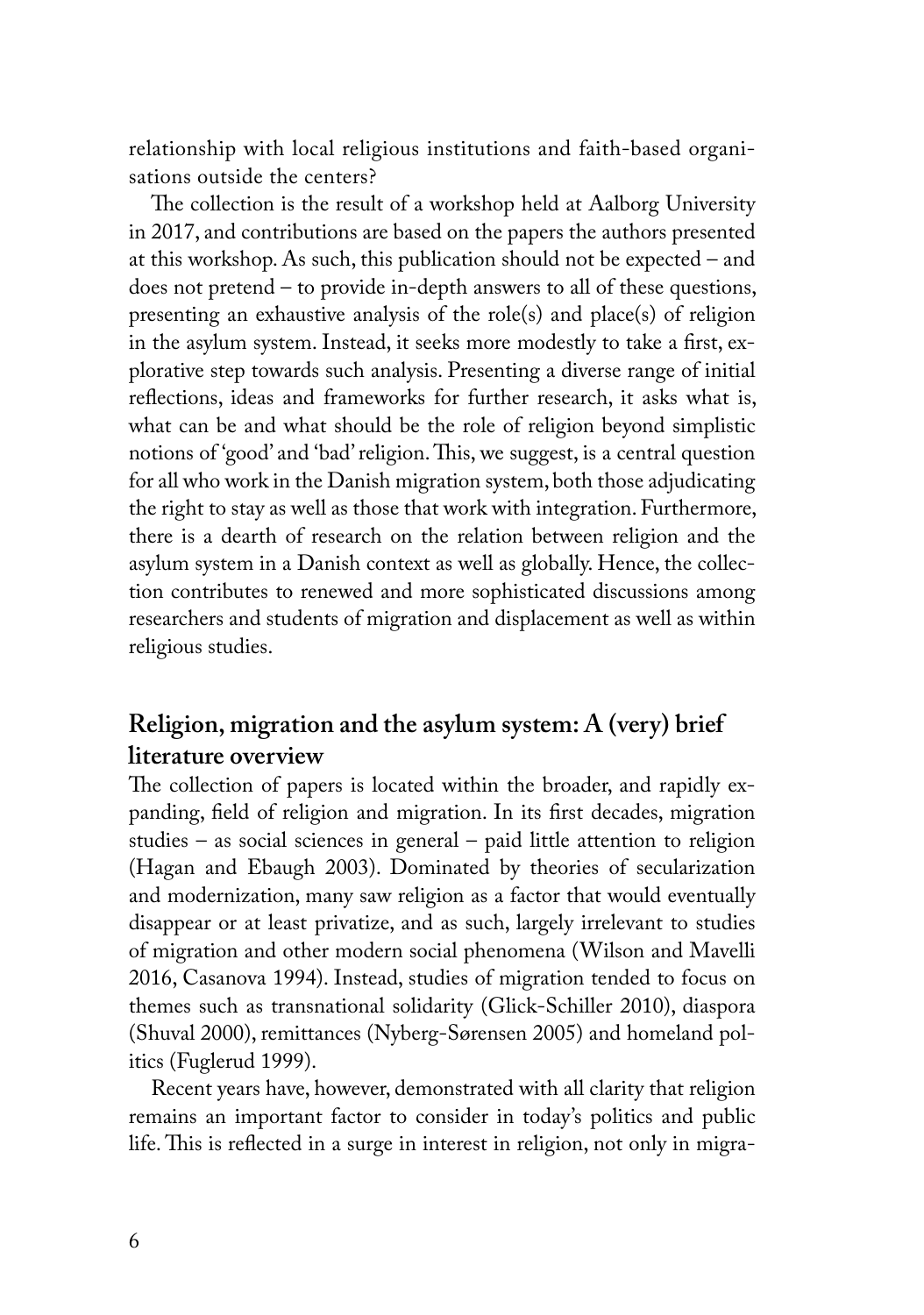tion studies but within development and humanitarian studies, human rights studies, international relations, and other social sciences. However, as Wilson and Mavelli (2016:5) have argued, much of this new literature is dominated by narratives of 'good religion/bad religion':

In the context of the refugee crisis, this narrative manifests in the form of religion identified as a source of persecution that causes people to flee ('bad religion'), as well as a source of support for refugees and forced migrants, both in terms of their personal spiritual journey and in the form of faith-based organizations that provide practical support for refugees.<sup>1</sup>

Without denying the importance of such dynamics, Wilson and Mavelli, along with other migration scholars, instead argue for a less dichotomous approach, encouraging a broader conception of 'religion' to make room for its infinite variations in meaning, function and significance across different contexts, levels and times. Religion can, as noted by Saunders et al. (2016:2), "be central to migration at a variety of levels and across diverse spaces, from the individual, family, and community practices of migrants and those they leave behind, to the social and political contexts that characterize sites of origin, transit, and destination."

Religion not only plays different roles, it also takes different forms at different times and in different contexts, shaped by the experiences, practices and structures of the asylum system, encouraging or discouraging different religious expressions. Religious ideas and practices are affected – shifting, altering, adapting – as the people who hold them travel (Saunders et al 2016:25); refugees construct and reconstruct their religious identities as they interact with their new environments, with the system and with the procedures. Research along these lines has explored e.g. how the experience of migration affects religious beliefs, identities and practices (Beckford 2015, Fredricks 2016, Becker-Cantarino 2012); the relationship between migration and interreligious conflict (Sterkens and Vermeer 2015); and the involvement of faith-based activists and organisations in the provision of aid and

<sup>1</sup> For related critiques of similar trends within other fields, see e.g. Barras (2014), Beaman (2012), or Jones and Juul Petersen (2011).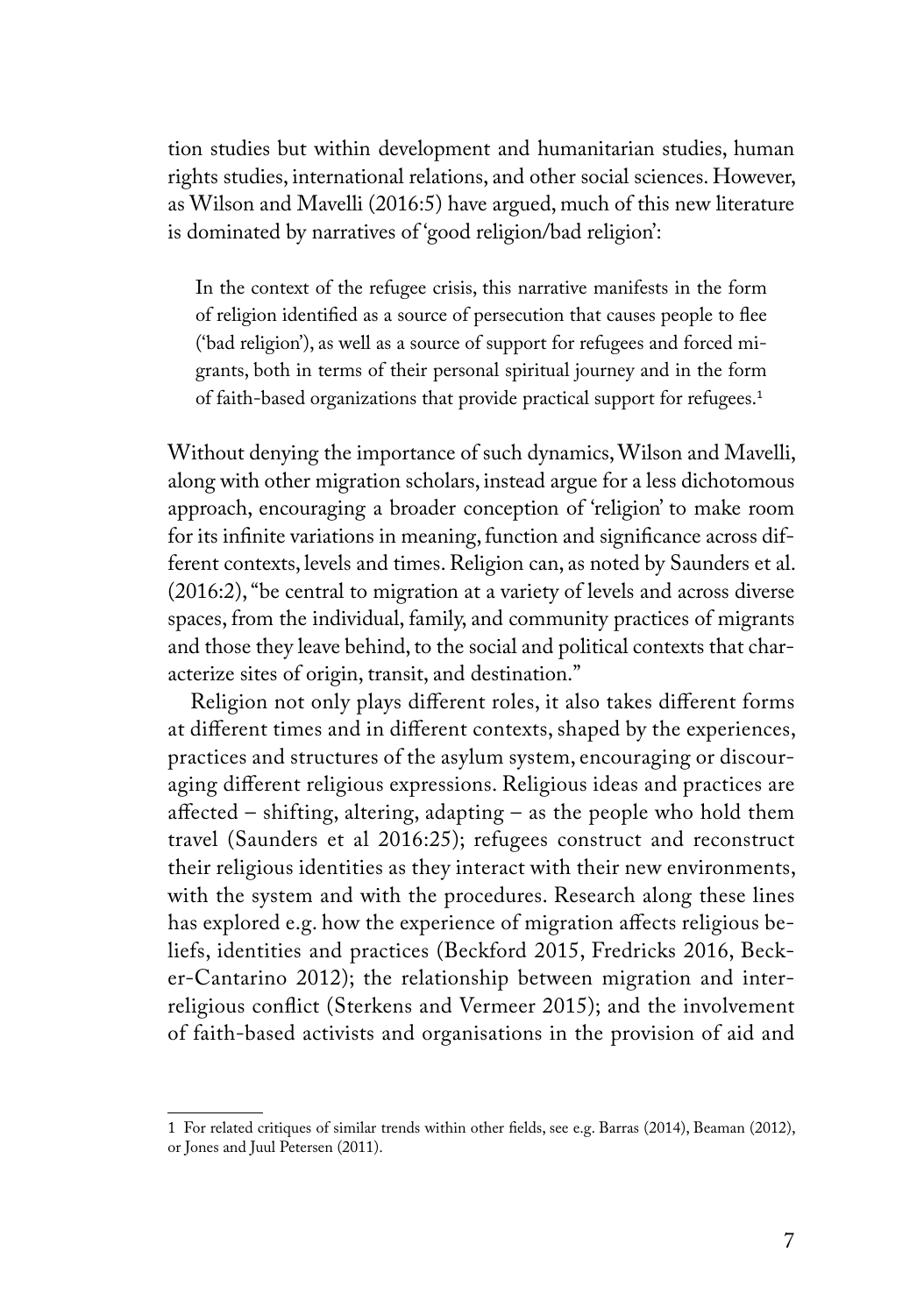support to migrants (Wilson 2011, Kirmani and Khan 2008, Jones and Lauterbach, 2005).<sup>2</sup>

#### **Religion in the asylum system: an overview of contributions**

Reflecting the migratory journey, literature on religion and migration spans a wide range of topics, from work on the role(s) of religion as a source of, or part in, the conflicts and wars that prompt people to flee, to the role of religion in processes of integration and assimilation. While situated within this broader literature on religion and migration, the present collection of papers focuses on the role(s) of religion at a very particular point in the migratory journey, namely the asylum system – the point of stillness and waiting in between movements.

In their contribution, *The Refugee Crisis and Religion*, Erin Wilson and Luca Mavelli discuss the role of religion in the international politics of asylum, demonstrating how religion has become **a mechanism for exclusion**, shaping policies and legislation in very concrete ways. In recent years, Denmark, as well as most other Northern European countries, has tightened its asylum policies, in attempts to control what is perceived to be a mass migration movement from the Middle East, Asia and Africa. Wilson and Mavelli argue that the principal catalyst for these increasingly harsh asylum policies is the question of 'religion', in particular 'Islam' (see also Rytter and Pedersen, 2011). Shaped by narratives of good religion/bad religion, Islam is increasingly framed as a threat, whether to the religion, culture and societal coherence of the host country, to economic welfare and stability, or to public security, while Christianity, on the other hand, is equated with the traditions and history of host countries, result-

<sup>2</sup> Naturally, an explicit focus on the role of religion in migration processes and in the asylum system entails a risk of overemphasizing religion, whether as the key identity marker, the primary basis of rights claims (Hurd 2016:106), or the main source of refuge. To paraphrase Saunders et al (2016:5), religion is not the only, or even necessarily the most important, factor underpinning reasons for, experiences with, or responses to asylum seeking. Even what seem to be clear-cut examples of religious conflicts, as e.g. the persecution of the Rohingya Muslims in Burma/Myanmar, are most often best understood in terms of a complex interplay between religious and other factors, whether political, social, cultural, economic or historical. Similarly, at the level of individual asylum seekers, religion is far from always the primary identity marker, but intersects with other identity markers such as race, ethnicity, gender, political observation and sexual orientation (Saunders et al 2016:18). As Permoser (2014) notes, "'Muslims' may not see themselves primarily as Muslims but rather as women or men, as social democrats or conservatives, and as citizens of this or that country."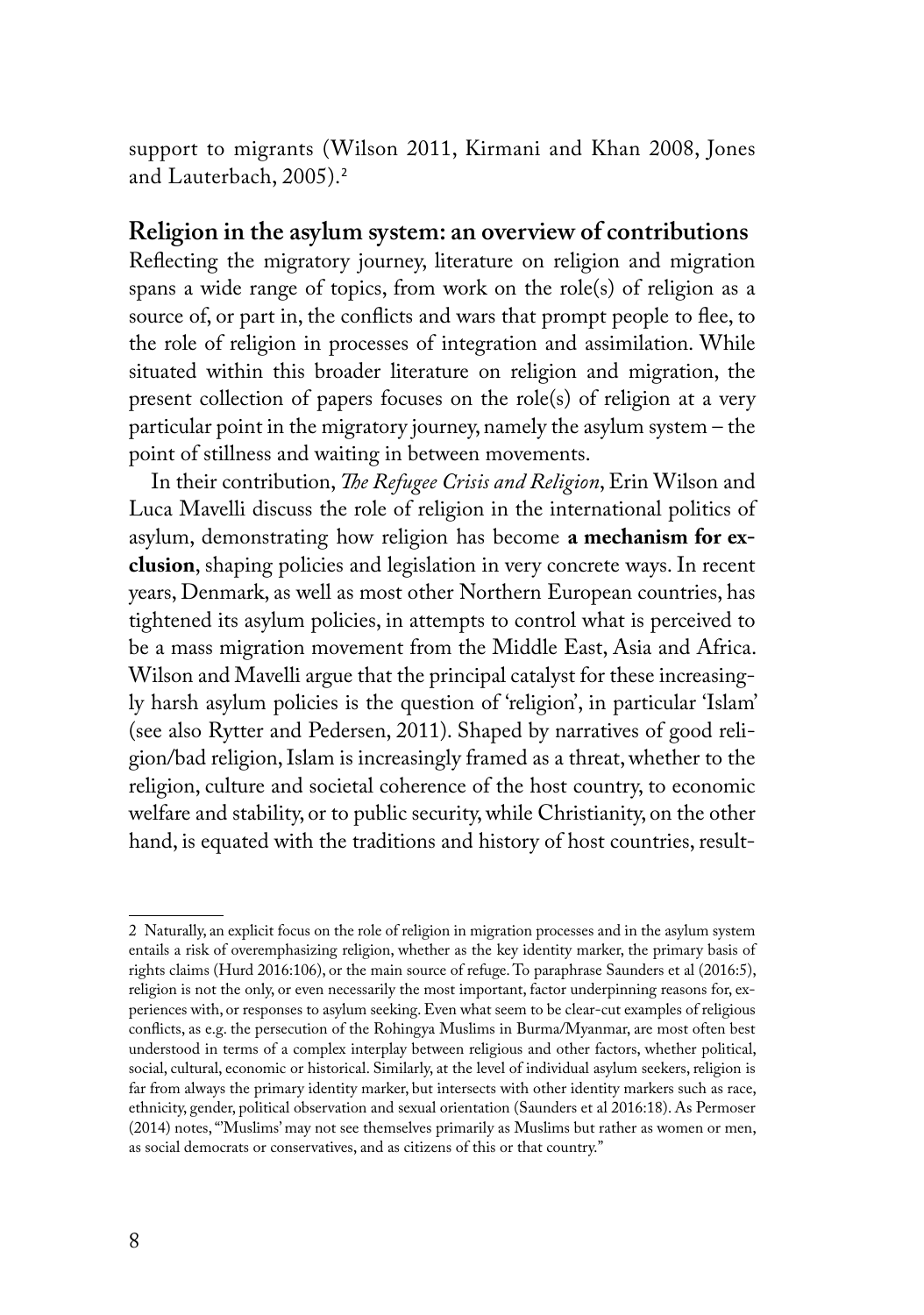ing in conceptions of Muslim refugees as 'bad refugees' and Christian refugees as 'good refugees.'<sup>3</sup>

Presenting a religious counter-narrative to these dominant political discourses, in his contribution Søren Dalsgaard gives *A practitioner's view on religion in the asylum-seeking process*. As a representative from the Danish People's Church's Asylum Cooperation (Folkekirkens Asylsamarbejde), Dalsgaard demonstrates how religion can also be invoked as **a call for inclusion and compassion**. As Wilson notes elsewhere (2011:548), faith-based organisations and other religious actors have historically been involved in the provision of services and support to asylum seekers, seeking to ameliorate the effects of government asylum policies and eventually contribute to changes in those policies. Dalsgaard gives concrete examples of how Danish parishes have engaged in such activities, responding to the social, psychological and religious needs of asylum seekers in Denmark. "One of the most important points […] in relation to acts of service to asylum seekers," Dalsgaard writes, "is the affirmation of the unconditionality that characterizes the love of God and which Christians are called to extend to others regardless of their background."

Approaching the nexus between faith-based organisations and asylum seekers from the perspective of the asylum seekers, Sara Lei Sparre and Lise Galal explore the ways in which asylum seekers engage with local religious communities. In their contribution, *Routes to Christianity and Religious Belonging*, they describe how religion can be **a route to belonging** in Denmark, linking religious rootedness with geographic rootedness. For some asylum seekers, Sparre and Galal write, being part of a religious community in Denmark can be a way to navigate in and

<sup>3</sup> Certain Eastern European countries have been very explicit about this; Hungary's Victor Orban, for instance, has publicly stated that the influx of Muslim refugees into Europe threatens to undermine the continent's Christian roots: "[I]s it not already and in itself alarming that Europe's Christian culture is barely in a position to uphold Europe's own Christian values?" he asked in a 2015 opinion piece in the Frankfurter Allgemeine Zeitung.http://www.reuters.com/article/us-europe-migrants-orban-idUSKCN0R30J220150903. Other governments may not frame their skepticism of Muslim refugees in terms of a threat to Christian culture, focusing instead on cultural and societal incompatibility and lack of 'integration potential,' equaling a certain religious identity with certain ethnic and cultural identities. A few years back, when Danish authorities were criticized for prioritizing Christian refugees over Muslims in their selection of UNHCR quota refugees, a government representative denied that this was a conscious policy to avoid Muslim refugees: "But we might just as well select quota refugees with integration potential," he said: "We select those that fit best into Danish society and we select them after an overall assessment." https://www.kristeligt-dagblad. dk/kirke-tro/kritik-danmark-prioriterer-kristne-flygtninge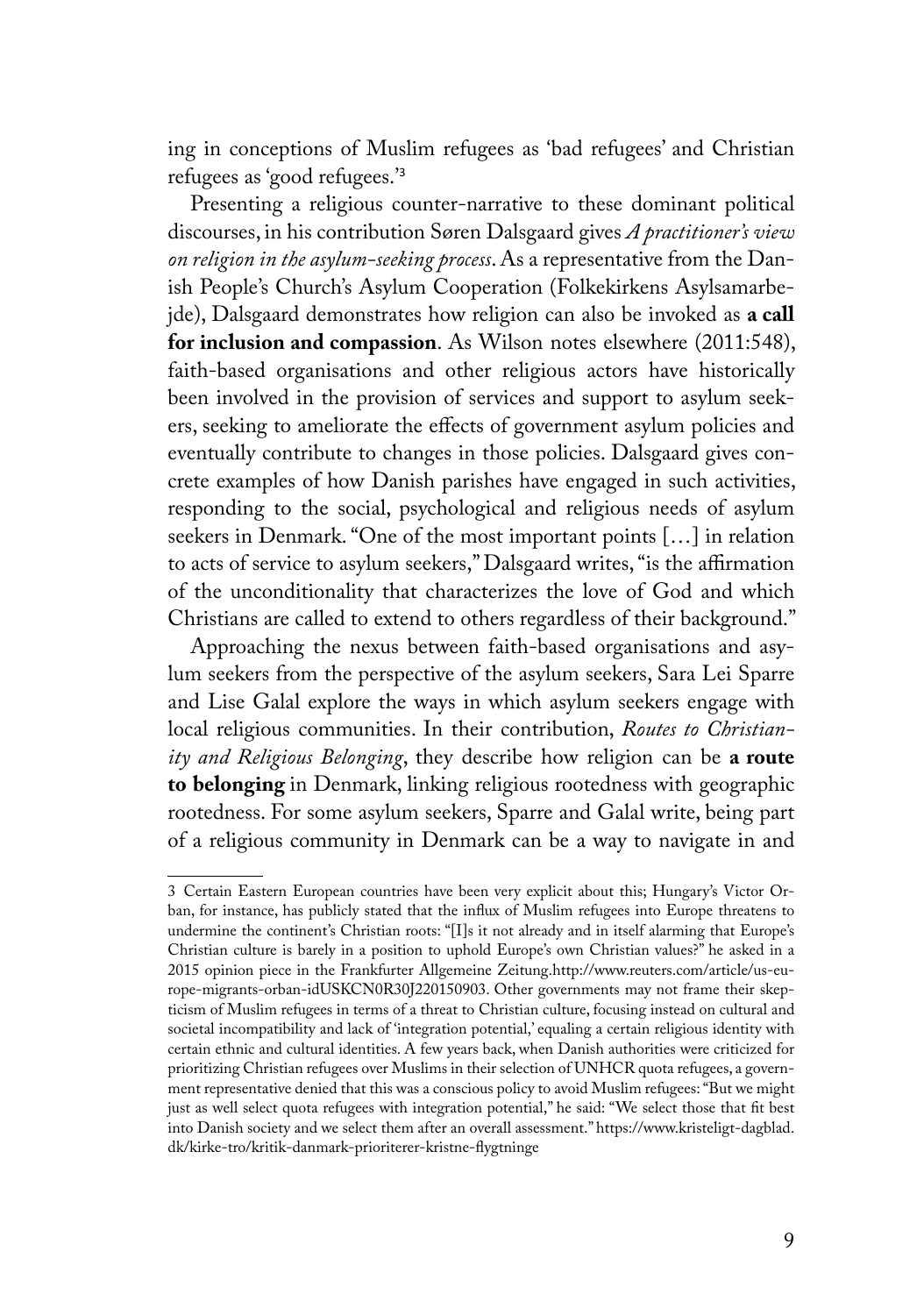integrate into this new society and a way to cope with the discrimination and exclusionary mechanisms of Danish society. This kind of religious sociality is not without conflicts, however, and Sparre and Galal describe how the encounters between asylum seekers and local religious communities can be disappointing, displaying cultural differences and clashing expectations that religious commonalities cannot overcome.<sup>4</sup>

Moving from the spheres of politics and civil society to that of law, Eva Maria Lassen's contribution, *Religion at asylum centres: a human rights perspective*, discusses **religion as a right**. What does the right to freedom of religion and belief entail for asylum seekers? And what is the legal responsibility of the state in ensuring this right? Providing an overview of the different components of freedom of religion or belief that are relevant for the asylum seekers, Lassen discusses e.g. collective and individual manifestations of religion inside and outside of the centre; access to pastoral care; the right to convert; and non-discrimination on account of religion or belief.

Staying within the realm of religion, law and the asylum system, Bjørn Møller and Helge Aarsheim zoom in on the asylum application process. As Aarsheim notes in *Sincere and reflected? Localizing the model convert in religion-based asylum claims in Norway and Canada*, the clear majority of cases where religion becomes the key feature for consideration are cases relating to religious conversion, and, in particular, conversions entered into after departure from the country of origin. In such cases, religion becomes **a legal claim**. The evaluation of these claims is far from straight-forward, necessitating "a rigorous and in depth examination of the circumstances and genuineness of the conversion," as noted in the UNHCR guidelines on religion-based asylum claims to guide decision-makers (UNHCR 2004:12). But how are such examinations carried out? Pointing to the lack of interpretational guidance on the definition

<sup>4</sup> Similarly, local religious groups, faith-based organisations and religious institutions may not only be a source of support and network; they may also exert pressure on asylum seekers to participate in religious activities, or they may actively proselytise among asylum seekers, raising questions of unequal power relations, coercion, and vulnerability. While no contributions to the present paper deal with this issue, other researchers have explored such conflicts in detail (Beaman et al. 2016:80; see also Catto 2013, Freston 2001, 2014). See also DanChurch Interfaith Relations' *Guidelines Concerning Church Contact with and Possible Baptism of Muslim Asylum Seekers* (2005), and World Council of Churches' *Christian witness in a multi-religious world: Recommendations for conduct* (2011; published and translated in Mogensen 2015).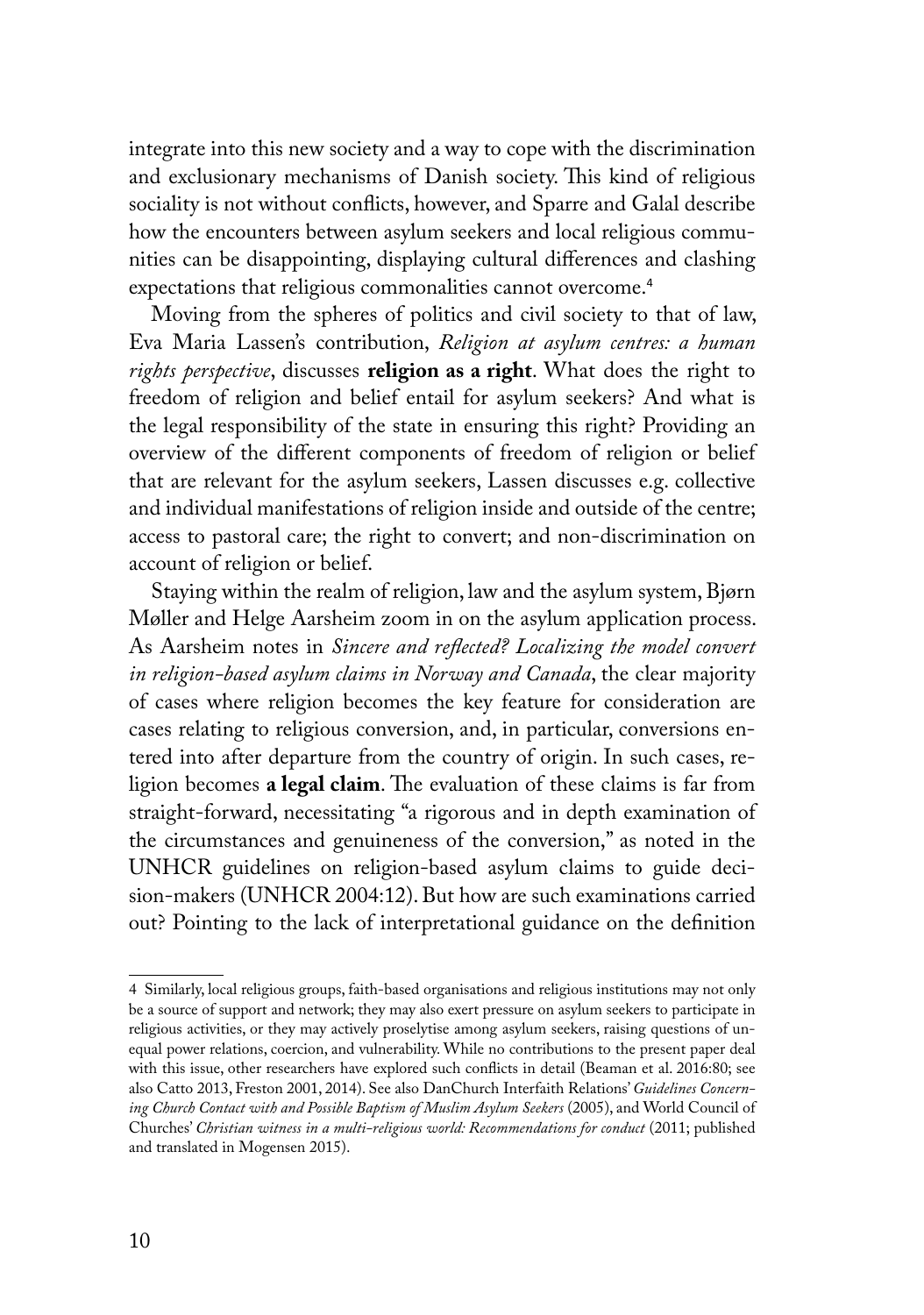of 'religion' in international human rights law, Aarsheim explores how the refugee status determination procedures in Norway and Canada have dealt with the definitional challenges raised by religion-related claims, looking at how courts of appeal have approached the notion of religious conversion. As a former member of the Danish Refugee Appeals Board, Møller provides a unique insight into the ways in which the Danish authorities approach such cases. In his contribution *Religion, Persecution and Asylum*, Møller describes how Danish authorities increasingly rely on a "narrative approach" to determine whether conversion is sincere. In line with recommendations from the UNHCR, such approaches seek to take into account the feelings, experiences and practices of asylum seekers' religious faith rather than relying primarily on knowledge-testing as has previously been the case.<sup>5</sup>

Other contributions zoom in on life as an asylum seeker, exploring the ways in which broader political developments, legal processes and bureaucratic practices frame the lived experiences of asylum seekers and discussing some of the roles that religion may play in these experiences. In *Keeping and Losing Faith*, Zachary Whyte describes how religion serves as **a way to mitigate the incomprehensiveness of the asylum system.** While the system presents itself as rational, as a classic Weberian bureaucracy that is impartial and fair, asylum seekers often experience it as random and partial (see also Whyte 2011).<sup>6</sup> Similarly, Pia Niel-

<sup>5</sup> A report by the British All Party Parliamentary Group for Freedom of Religion demonstrates how knowledge testing (still) plays an important role in asylum interviews in Britain (Meral and Gray 2016). BBC coverage … Mohammed, an Iranian convert to Christianity: "One question they asked me was very strange – what colour was the cover of the Bible," he says. "I knew there were different colours. The one I had was red. They asked me questions I was not able to answer – for example, what are the Ten Commandments. I could not name them all from memory". Such 'Bible trivia' questions may encourage a focus on religious doctrine over practices or emotions, arguably privileging Western traditions of religiosity over other traditions. "While from its roots in a Hellenized civilization, dominant forms of Christianity have tended to emphasize orthodoxy, or 'correct belief', especially since the Protestant Reformation, other religious traditions (including Medieval Christianity and liberation theologies that emphasize right action or praxis) have historically been concerned with correct practice" (Saunders et al 2016:10).

<sup>6</sup> This arbitrariness also characterises the ways in which religion is managed by the system. Few asylum centers have formulated explicit guidelines on the role of religion in the centers; instead practices are ad hoc and pragmatic, differing from place to place and depending on individual managers and staff. Some do not allow prayer rooms or celebration of religious holidays in common areas, arguing that asylum centers should be 'religiously neutral.' Others restrict religious practices for practical reasons, whether a lack of common facilities or the need for public order. And yet others find pragmatic ways of making room for religion at the center.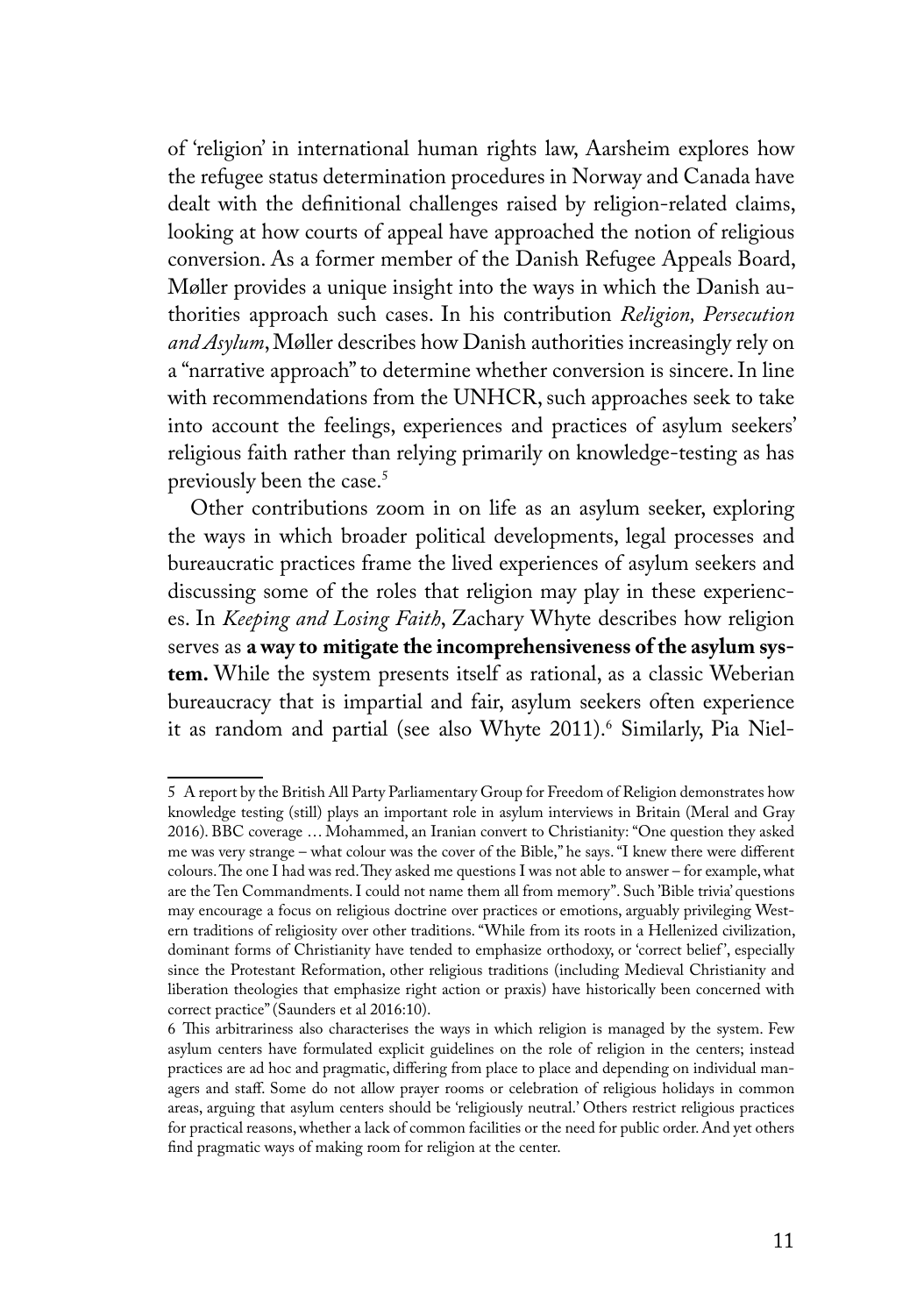sen's description of a group of Christian converts awaiting decision on their application point to the obscurity of the bureaucratic system. In her contribution, *(Not) belonging: Community and identity among Christian converts in the Danish asylum system*, Nielsen writes that "asylum seekers are moved between centres for various reasons, and these reasons are not always understood or deemed reasonable by the people who are being moved." Rather than relying on the rationality of the system, then, some people turn to religion as a much more reliable source of support. Whyte quotes a young man for saying: "I have promised my God that I will fast during this Ramadan and another month and I will pray for longer every day, if my brother and I get positive." For this young man, his best recourse was not through his own interactions with the authorities but through higher powers, granting him **a degree of agency and control**. 7 In *The Complexity of Survival: Asylum Seekers, Resilience and Religion*, Ringgaard and Buch-Hansen also point to the role of religion as a source of meaning and resilience. Recounting the story of Sanaz, a convert to Christianity, Ringgaard and Buch-Hansen discuss the often complex motivations that asylum seekers have for converting, arguing that conversion may at once be **a material and an existential way of survival** – a strategic attempt to improve chances of asylum and an existential attempt at finding meaning in a situation characterized by social liminality and existential insecurity.

Ringgaard and Buch-Hansen, Whyte and Nielsen also describe how religion, more broadly, is often **a source of hope and solace** for asylum seekers. Religious texts, traditions and rituals can provide a language and a practice for the people to convey and make sense of experiences of suffering and exile (Wilson and Mavelli 2016:15; Saunders et al 2016:20; Ager and Ager 2016:47-48). For some, this is an entirely personal and private matter; for many others, it is a matter of community and collective religiosity. Providing "a sense of shared identity" (Wilson and Mavelli 2016:20), religion may facilitate the establishment of relations, network and friendships. In the asylum center, a site that is rife with uncertainty, loneliness and uprootedness, being part of a religious community may encourage a sense of belonging, solidarity and certainty.

<sup>7</sup> In a similar way, but with a longer time frame, Sofie Danneskiold-Samsøe, in her analysis of Iraqi refugees in Denmark explore how the refugee life and the suffering leading up to it were circumscribed by notions of sacrifice as an agentic explanation of inactivity, boredom and stuckness (Danneskiold-Samsøe, 2014).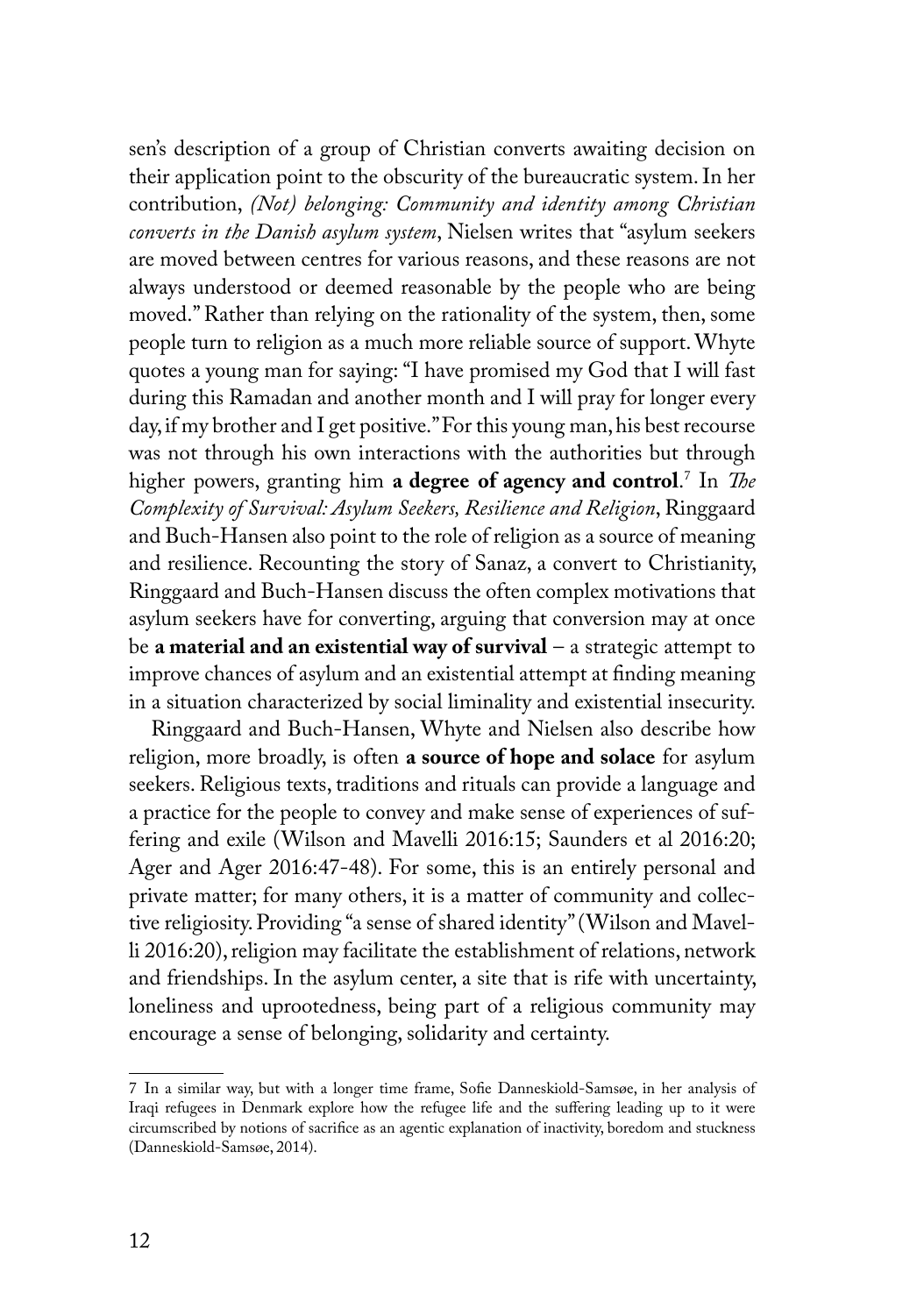For some people, however, being part of a religious community does not equal comfort but **hierarchies, control and social pressure** to comply with certain religious doctrines and practices while in the asylum center; this may even be what they fled in their home country. Atheists, people who do not practice actively or people who practice in ways that are different from the mainstream may be particularly vulnerable to such pressure. Religion may also be a cause of conflict and discrimination between communities of different faith (or different interpretations of the same faith). In recent years, in particular Christian organisations and churches have reported of discrimination of Christian converts in Danish asylum centers. While none of the contributions to this paper deal specifically with this aspect of religion in the asylum system, Dalgaard does note that the Danish People's Church's Cooperation on Asylum regularly receives reports from local churches and ministers of incidents that range from social exclusion to harassment, threats, and in some instances even violence.8

#### **Emerging themes**

The different contributions to the publication were not written with a common theoretical or analytical framework in mind. Nonetheless, some commonalities emerge across this very diverse collection of analyses. In each their different ways, authors seem to approach the asylum system as what Sally Falk Moore (1973) would call 'a semi-autonomous field'. In her conceptualization, law cannot, as assumed within traditions of legal positivism, be seen as a neutral arbiter of all things social, standing outside or above the society in which it functions. While law does hold a remarkable ability to structure social life, it never does so isolated from that very same social life. As such, we cannot reduce law to any other social phenomenon but we must also not reify it significance. This is an apt description not least of the asylum system. It is not only a legal system, but also fundamentally part of the social and political life. Accordingly, in their contributions, authors explore the lived experience and

<sup>8</sup> See the report xxx by Eva Maria Lassen, Maryah Akhtar and Marie Juul Petersen. In a 2014 survey among 48 asylum seekers in Apostelkirken International, 35 percent responded *yes* to the question "I have experienced threats or violence because of my participation in Apostelkirken, my baptism or my conversion" (unpublished). The Christian NGO Open Doors has published two reports on the situation of converts in Swedish and German asylum centers (2017, 2016), available on the organisation's website.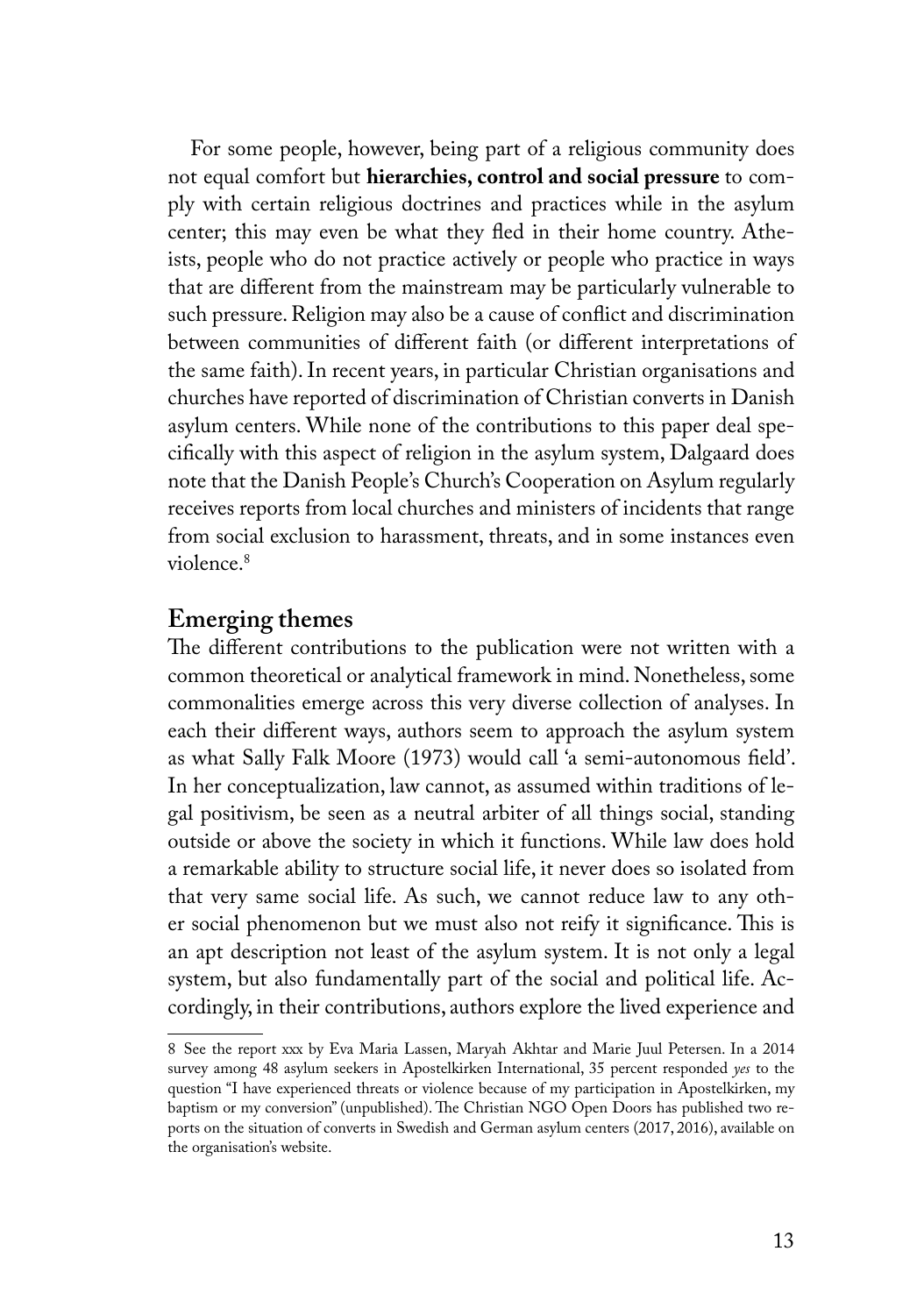the ways in which religion intersects with asylum laws and bureaucratic rules, whether in processes of asylum seeking and granting, in the institutional structures and practices of asylum centers, in the experiences of refugees seeking asylum and living in asylum centers, in local religious communities' relations with refugees, or in broader societal perceptions of (religious) asylum seekers.

This also means that authors do not accord religion one particular role, but are open to the many different roles that religion may play. As Schielke notes about Islam, but which is equally true of any religion: "[Islam] can be many different things – a moral idiom, a practice of self-care, a discursive tradition, an aesthetic sensibility, a political ideology, a mystical quest, a source of hope, a cause of anxiety, an identity, an enemy – you name it" (2010:2). Within the asylum system, then, religion may simultaneously be a legal claim to protection from persecution and conflict; it may be a source of solace and hope for the individual asylum seeker; a language through which to convey and make sense of one's suffering; a practice facilitating structure and continuity; a mechanism of control and pressure among religious peers; a nuisance (or a resource) to be bureaucratically handled by asylum center staff; or a proxy for political exclusion and discrimination, to mention only a few.

These roles, meanings and functions are not static or fixed, but fluid and changing, shaped by – and sometimes shaping – the contexts in which asylum seekers find themselves. The experiences in and of the asylum system – whether legal, bureaucratic, social or existential – can profoundly affect the ways in which asylum seekers think about and practice their faith: People may become more or less religious, they may become religious in different ways, change their religion or leave their faith altogether. Acknowledging the wide variety of (shifting) roles, meanings and functions that religion is accorded within (and outside) the asylum system, the contributions to this paper explore some of the many ways in which religion is categorised, conceptualised and practiced by different actors, at different times and in different contexts, whether at the political level, in the legal processes of seeking and granting asylum, in the asylum centers or in relations with the local community. By so doing, this collection contribute to transcending habitual discussions of 'good' and 'bad' religion towards a deeper understanding of the complexities of lived religion – or religious lives – in the asylum system.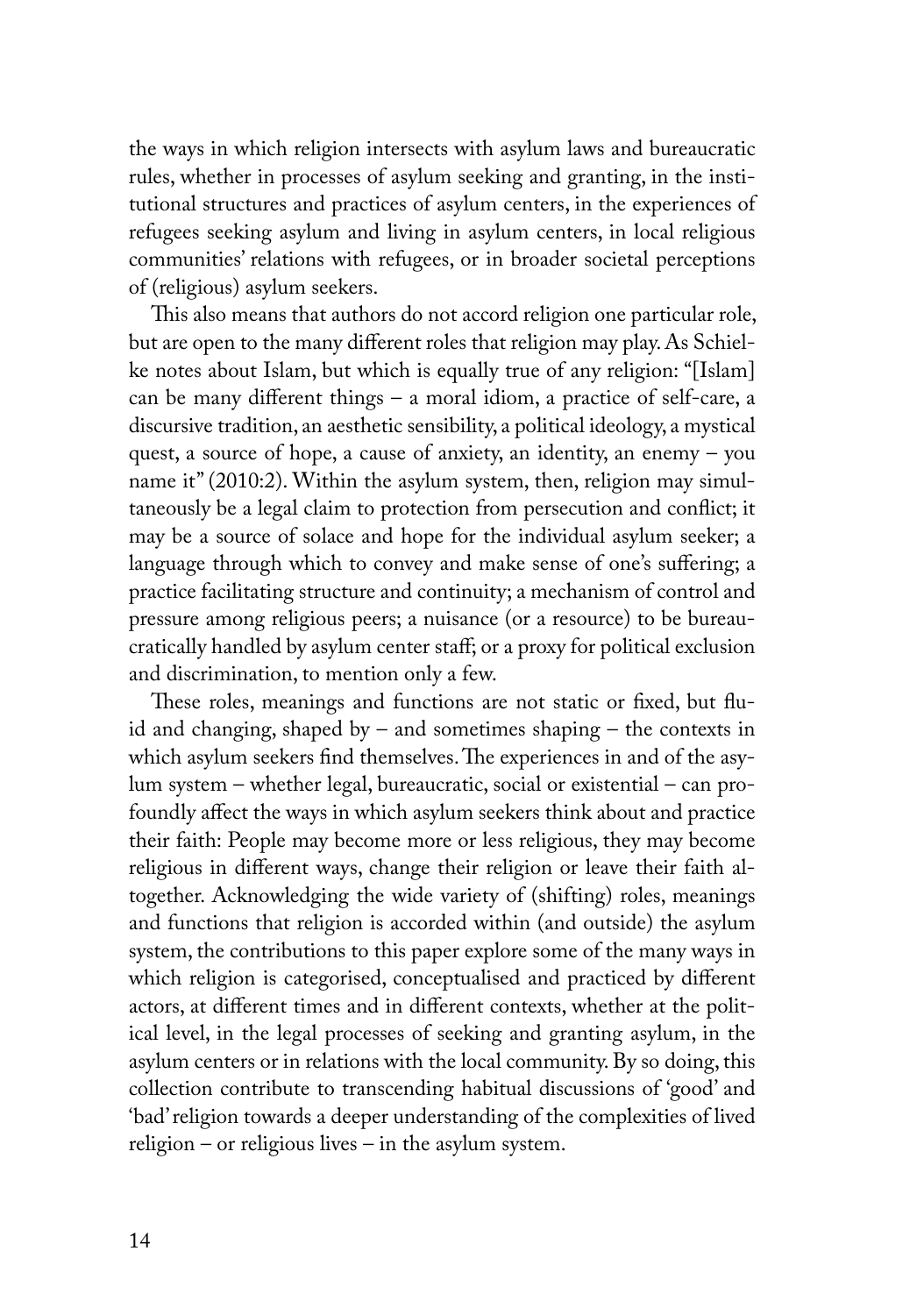#### **Bibliography**

- Bansak, K., Hainmueller, J. and Hangartner, D. (2016). How economic, humanitarian, and religious concerns shape European attitudes toward asylum seekers. *Science* 14, 354(6309): 217-222.
- Barras, A. (2014). Refashioning Secularisms in France and Turkey: The Case of the Headscarf Ban. London: Routledge.
- Beaman, L. G. (2012). Reasonable Accommodation: Managing Religious Diversity. Vancouver: University of British Columbia Press.
- Becker-Cantarino, B. (2012). Migration and Religion: Christian Transatlantic Missions, Islamic Migration to Germany. Amsterdam: Brill.
- Beckford, James (2015). 'Community' in the sociology of religion: The case of Britain. Social Copmpass 62(2): 225-237.
- Berg, L., Millbank, J. (2009). Constructing the personal narratives of lesbian, gay and bisexual asylum claimants. Journal of Refugee Studies 22(2): 195–223.
- Casanova, J. (1994). Public Religions in the Modern World. Chicago: University of Chicago Press.
- DanChurch (2005). Interfaith Relations' Guidelines Concerning Church Contact with and Possible Baptism of Muslim Asylum Seekers
- Danneskiold-Samsøe, S. (2014). Victims in the Moral Economy of Suffering: Narratives of Humiliation, Retaliation, and Sacrifice. In: Jensen and Rønsbo, eds., Histories of Victimhood. Philadelphia: Pennsylvania University Press.
- Fredricks, M. (2016). Religion, Migration and Identity, Amsterdam: Brill.
- Fuglerud, Ø. (1999). Life on the outside: The Tamil Diaspora and long-distance nationalism. London: Pluto Press.
- Giametta, C. (2014). 'Rescued' subjects: The question of religiosity for non-heteronormative asylum seekers in the UK. Sexualities 17(5-6): 583-599.
- Glick Schiller, N. (2010). A global perspective on transnational migration: theorizing migration without methodological nationalism. In: Bauböck and Faist, eds., Diaspora and Transnationalism: Concepts, Theories and Methods. Amsterdam: Amsterdam University Press.
- Hagan, J. and Ebaugh, H. R. (2003). Calling upon the Sacred. Migrants´ use of religion in the migration process. International Migration Review 37(4): 1145-1162.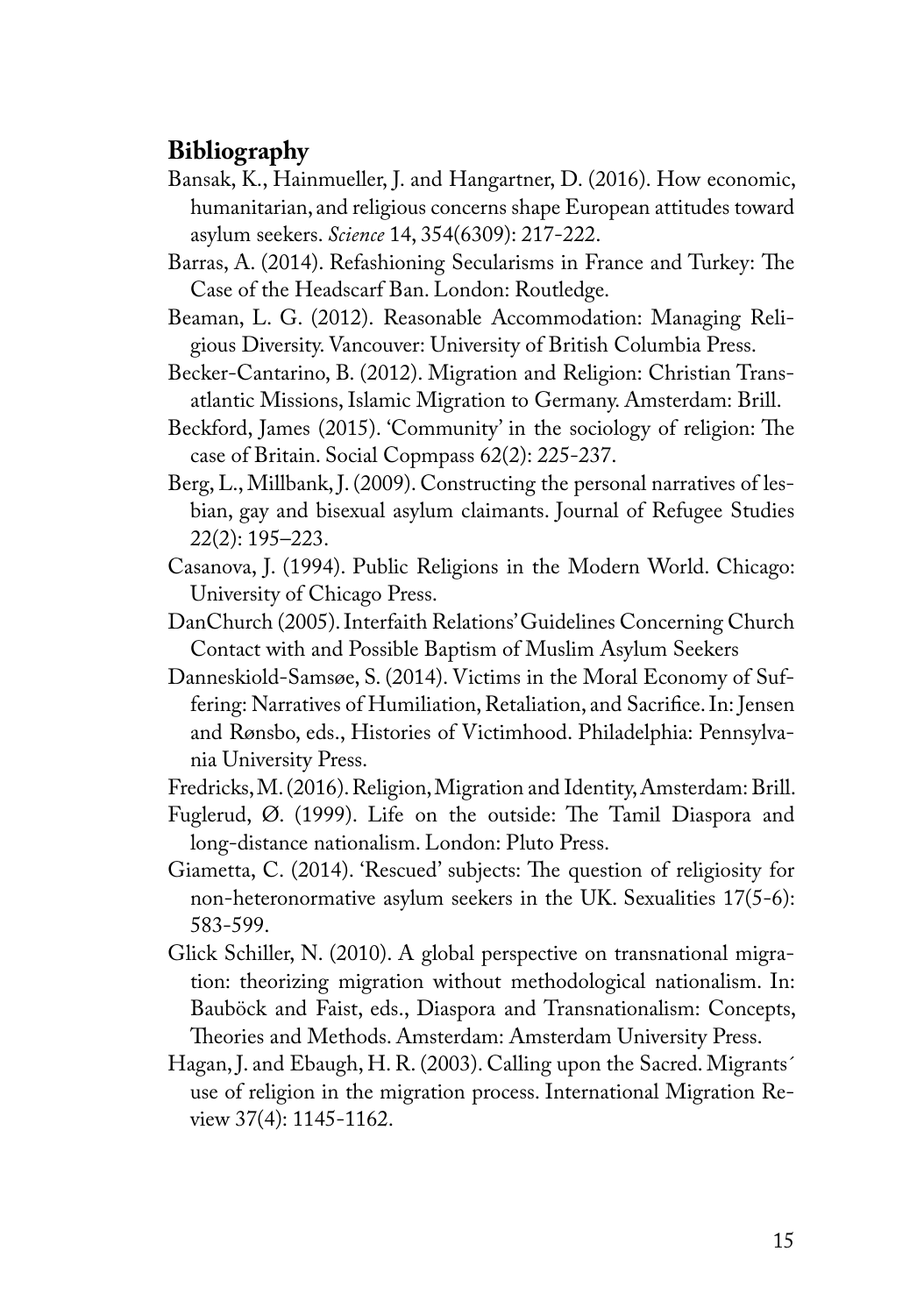- Hirschmann, C. (2004). The role of religion in the origins and adaption of immigrant groups in the United States. International Migration Review 38(3): 1206–1233.
- Hurd, E. S. (2016). Beyond Religious Freedom: The New Global Politics of Religion. Princeton: Princeton University Press.
- Jensen, S. and Henrik V. (2018). Sporadically Radical: Ethnographic Studies on Violent Organization of Political Youth. Copenhagen: Museum Tusculanum Press.
- Jones, B. and Lauterbach, K. (2015). Bringing Religion Back In: Religious Institutions and Politics in Africa. Journal of Religion in Africa 35(2): 239-43.
- Jones, B. and Juul Petersen, M. (2011). Instrumental, Narrow, Normative? Reviewing recent work on religion and development. Third World Quarterly 32(7): 1291-1306.
- Kirmani and Khan (2008). Does Faith Matter: An Examination of Islamic Relief's Work with Refugees and Internally Displaced Persons. Refugee Survey Quarterly 27(2): 41-50.
- Mavelli, L. and Wilson, E. (2016). Religion and the Refugee Crisis. Secularism, Security and Hospitality in Question. Lanham: Rowman and Littlefield.
- Meral, Z. and Gray, A. (2016). Fleeing Persecution: Asylum Claims in the UK on Religious Freedom Grounds, All-Party Parliamentary Group for International Freedom of Religion or Belief and the Asylum Advocacy Group.
- Mogensen, M. (2015). Kristent vidnesbyrd I en multireligiøs verden. Ny Mission 29.
- Moore, S. F. (1973). Law and social change: the semi-autonomous social field as an appropriate subject of study. Law & Society Review 7(4), 719-746.
- Ni Raghallaigh, M. and Gilligan, R. (2010). Active survival in the lives of unaccompanied minors: coping strategies, resilience, and the relevance of religion. Child and Family Social Work 15 (2): 226-237
- Nyberg Sørensen, N. (2005). The development dimension of migrant remittances. Inter-American Development Bank.
- Parke, A. (2016). Immigrating With God: Religious Coping Among Central American Asylum Seekers. Undergraduate Student Research Awards, no. 33.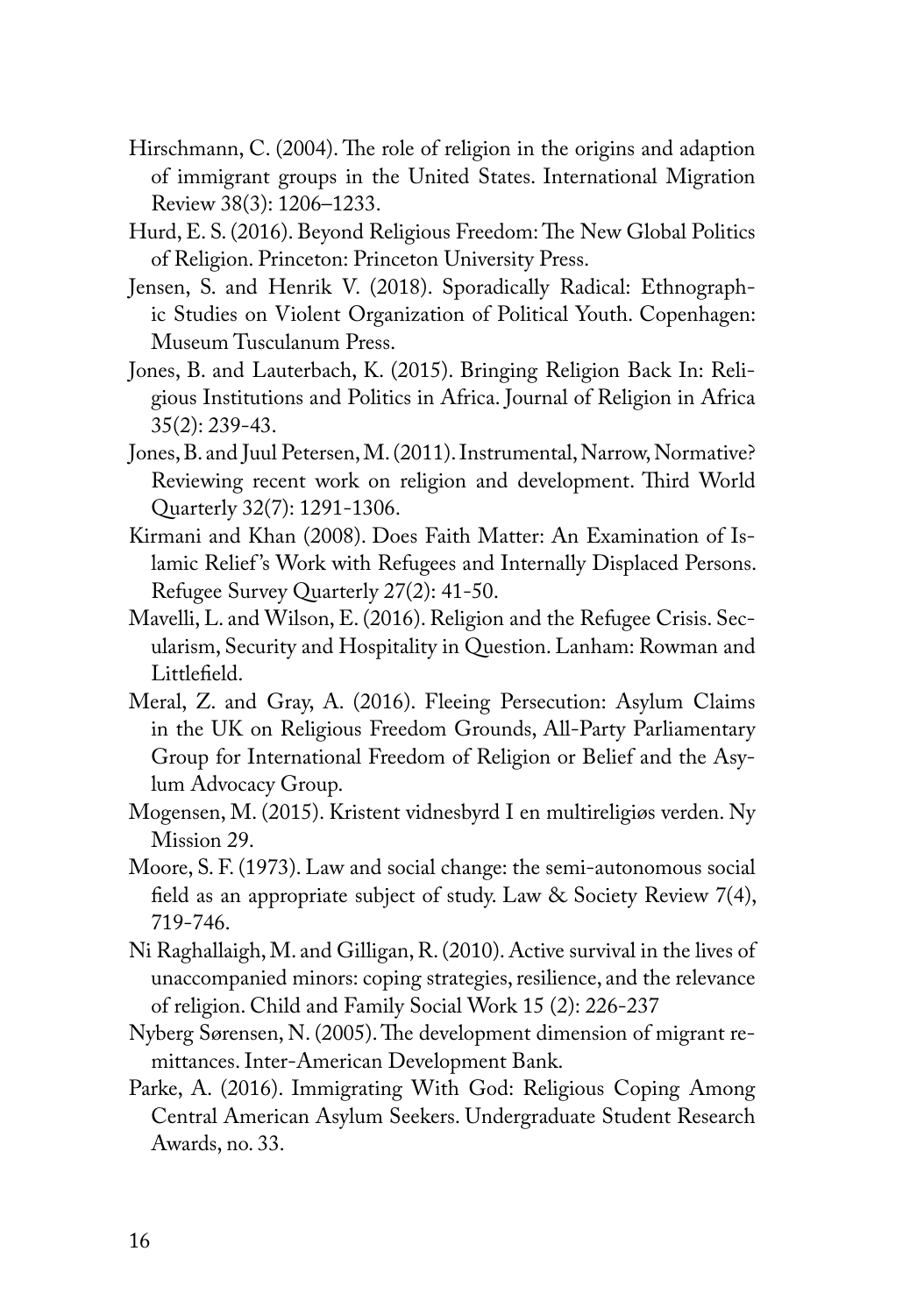- Permoser, J. M. (2014). Religion in European migration studies, blog post, The Immanent Frame (http://blogs.ssrc.org/tif/2014/02/18/religion-in-european-migration-studies/)
- Rytter, M. and Holm Pedersen, M. (2011). Islam og Muslimer i Danmark: Religion, identitet og sikkerhed efter 11. september. Copenhagen: Museum Tusculanums Press and University of Copenhagen.
- Saunder, J. B., Fiddian-Qasmiyeh, E. and Snyder, S. (2016). Intersections of Religion and Migration: Issues at the Global Crossroads. New York: Springer.
- Schielke, S. (2010). Second thoughts about the anthropology of Islam, or how to make sense of grand schemes in everyday life. Zentrum Moderner Orient Working Papers, no. 2.
- Shuval, J. T. (2000). Diaspora migration: Definitional ambiguities and a theoretical paradigm. International Migration 38.5: 41-56.
- Sterkens, C. and Vermeer, P. (2015). Religion, migration and conflict. Münster: LIT Verlag.
- Whyte, Z. (2011). Asyl, insh'allah: Tro og mistro i det danske asylsystem. In: Rytter and Pedersen, eds., Islam og muslimer i Danmark: Religion, identitet og sikkerhed efter 11. september 2011. Copenhagen: Museum Tusculanum.
- Wilson, (2011). Much to be Proud of, Much to be Done: Faith-based Organizations and the Politics of Asylum in Australia. Journal of Refugee Studies 4 (3): 548-564.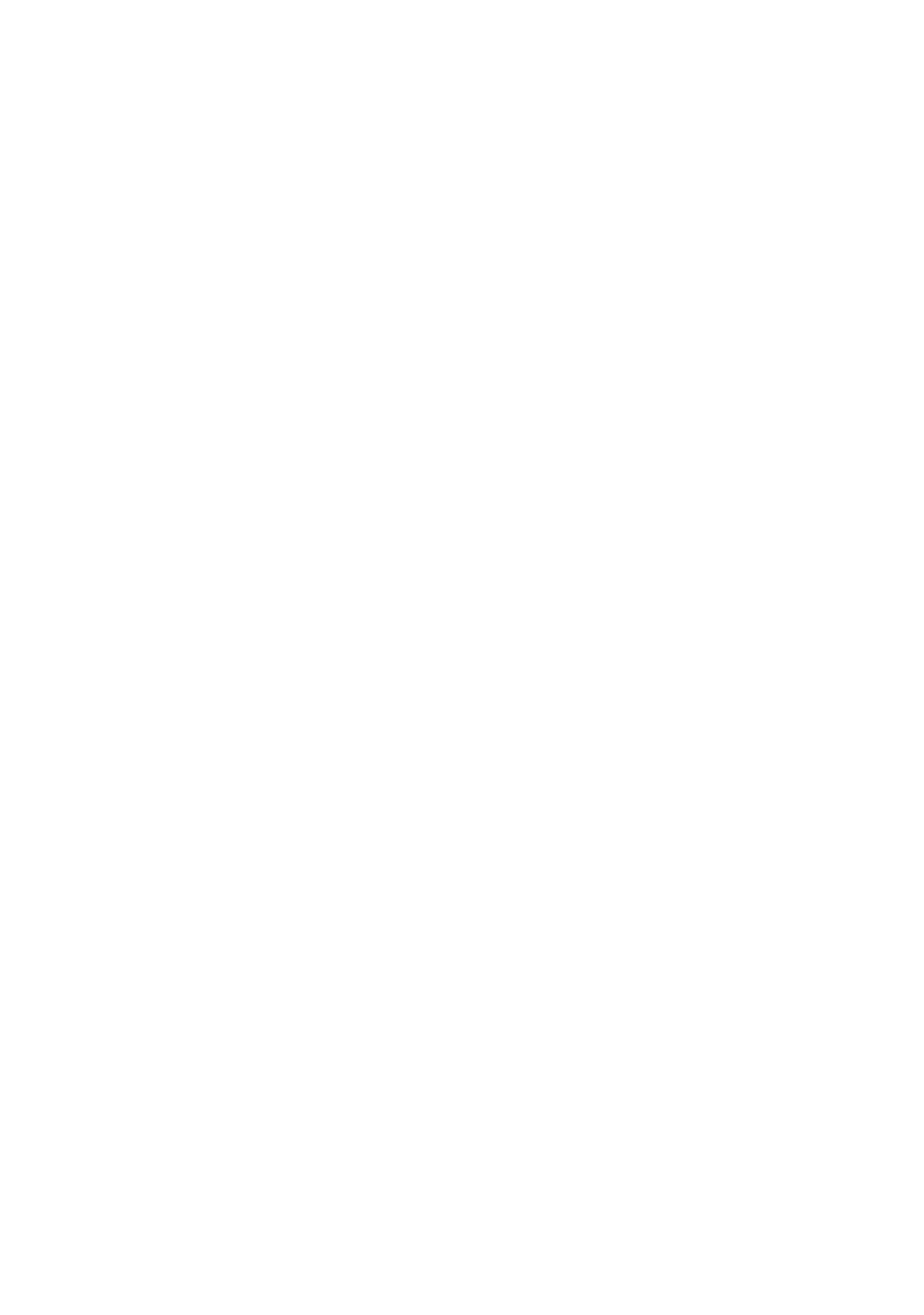## **The refugee crisis and religion: an overview**

#### **Erin K. Wilson and Luca Mavelli1**

According to the United Nations Refugee Agency (UNHCR 2019), as of the end of 2018, 70.8 million people around the world are currently displaced. This is the largest number on record. Despite the enormity of the situation, responses from Western countries (who host a mere 16 percent of displaced persons in comparison to the 84% percent hosted in countries surrounding conflict zones) have been inadequate, to say the least. Their harsh exclusionary rhetoric has resulted in increasingly hardline immigration policies.

Australia has led the way in this regard, deploying a deterrence-driven model of offshore mandatory indefinite detention, which prevents asylum seekers from ever settling in the country, even if found to be "genuine refugees," and laws that make family reunion almost impossible. Whilst this approach has been condemned by the UNHCR and multiple human rights organizations, it has been highlighted by numerous policymakers in Europe as a possible model for governing migration on the continent. Despite the notable exceptions of Germany and, to a smaller extent, Italy, European responses to the crisis have privileged exclusionary and securitizing policies (Daley 2016), including in Denmark the criminalization of certain acts of kindness towards refugees , leading many commentators to observe that rather than a refugee crisis, this should be more properly described as a crisis of leadership or a crisis of solidarity. In the United States, President Donald Trump has expressed admiration for the Australian approach and his administration has introduced draconian measures of family separation, entrenching trauma and cruelty as standard components of border control policies (Bhabha and Bassett 2019).

A key catalyst for these increasingly harsh immigration policies and discourses has been the question of religion, and in particular, Islam. Re-

<sup>1</sup> This paper is a summarized version of the introduction to the edited volume The Refugee Crisis and Religion: Secularism, Security and Hospitality in Question, edited by Luca Mavelli and Erin K. Wilson (Rowman and Littlefield International, 15 December 2016)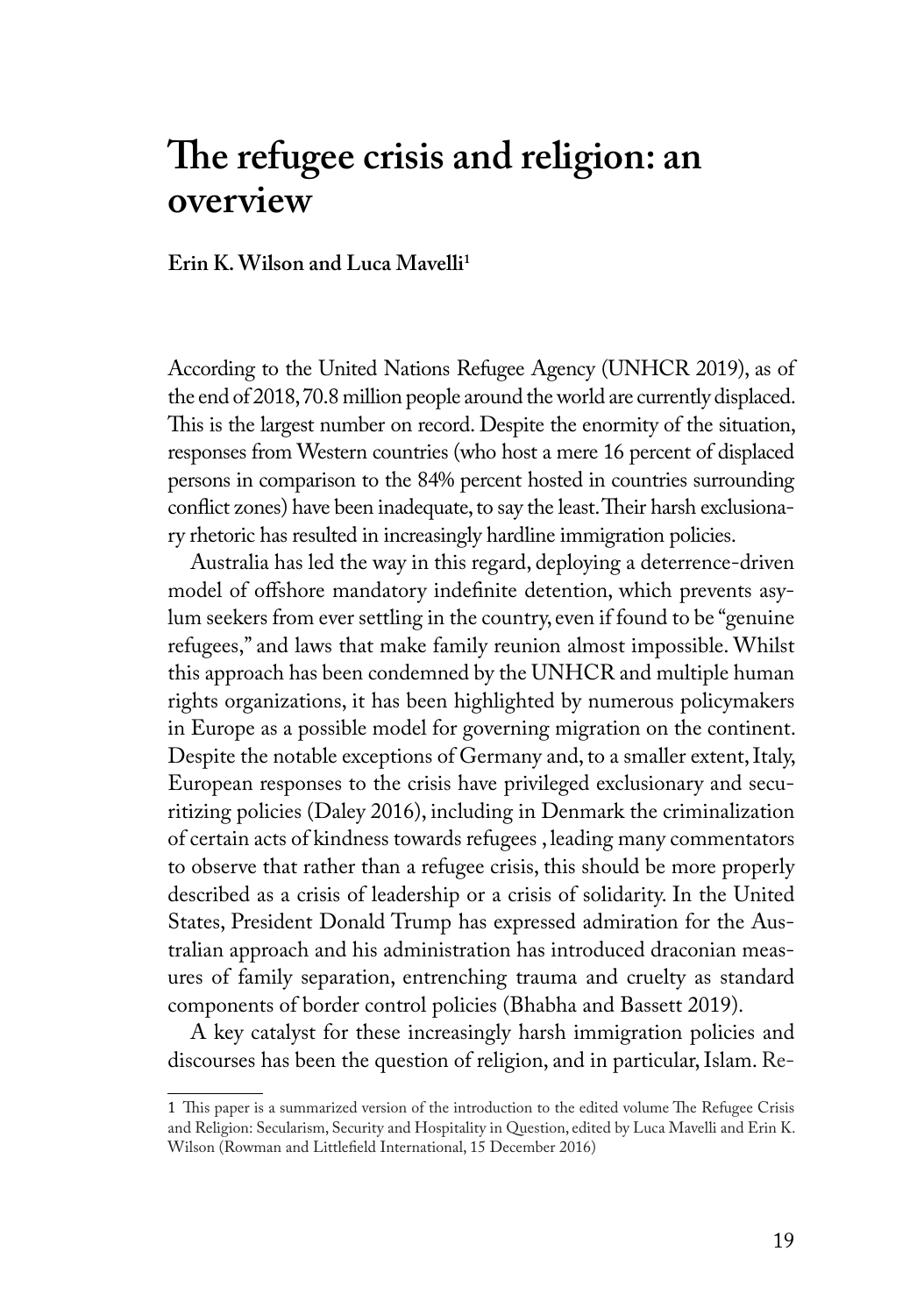ligion has become the primary characteristic by which refugees are imagined and understood, resulting in three main false assumptions:

- 1. Since the majority of refugees are from countries where Islam is the dominant religion, they must therefore be Muslim. The reality is that many refugees are Christian, Atheist, Baha'i, Druze, or Yazidi, as well as Muslim;
- 2. Not only are all refugees assumed to be predominantly Muslim, but they are all Muslim in the same way, ignoring the numerous variations in beliefs, rituals, and practices across understandings of what it means to be Muslim;
- 3. The concurrent rise of mass displacement and violent extremism (stereotypically associated with Islam) has resulted in a complicated entanglement where "refugee" equals "Muslim" and "Muslim" equals "terrorist" in public discourse and consciousness. This contributes to the belief that all refugees are potential terrorists and prompts narrow policy responses primarily concerned with security rather than solidarity and humanitarianism.

This situation has been further exacerbated by the overlapping of two good/bad discourses: good Muslim/bad Muslim and good refugee/bad refugee. As Mahmood Mamdani observed in the aftermath of 9/11, the dominant discourse that emerged regarding Islam does not just emphasize the connection between Islam and terrorism but also urges us "to distinguish 'good Muslims' from 'bad Muslims.'" Good Muslims are peaceful and law-abiding and abhor acts of violence that threaten the authority of the secular Western state. Bad Muslims commit acts of violence and, according to political leaders like George W. Bush and Tony Blair, blaspheme the name of Allah and do not adhere to the proper teachings of the Koran. While these statements could be cast as attempts to de-essentialize Islam by emphasizing that violence is not an endemic feature, this good Muslim/bad Muslim narrative has contributed to constructing good Muslims as devoid of agency, as potential victims of a growing "radicalised and politicised view of Islam" (as Tony Blair argued in 20142 ) whose only hopes rest on external salvation from the West.

<sup>2</sup> http://www.tonyblairoffice.org/news/entry/why-the-middle-east-matters-keynote-speech-bytony-blair/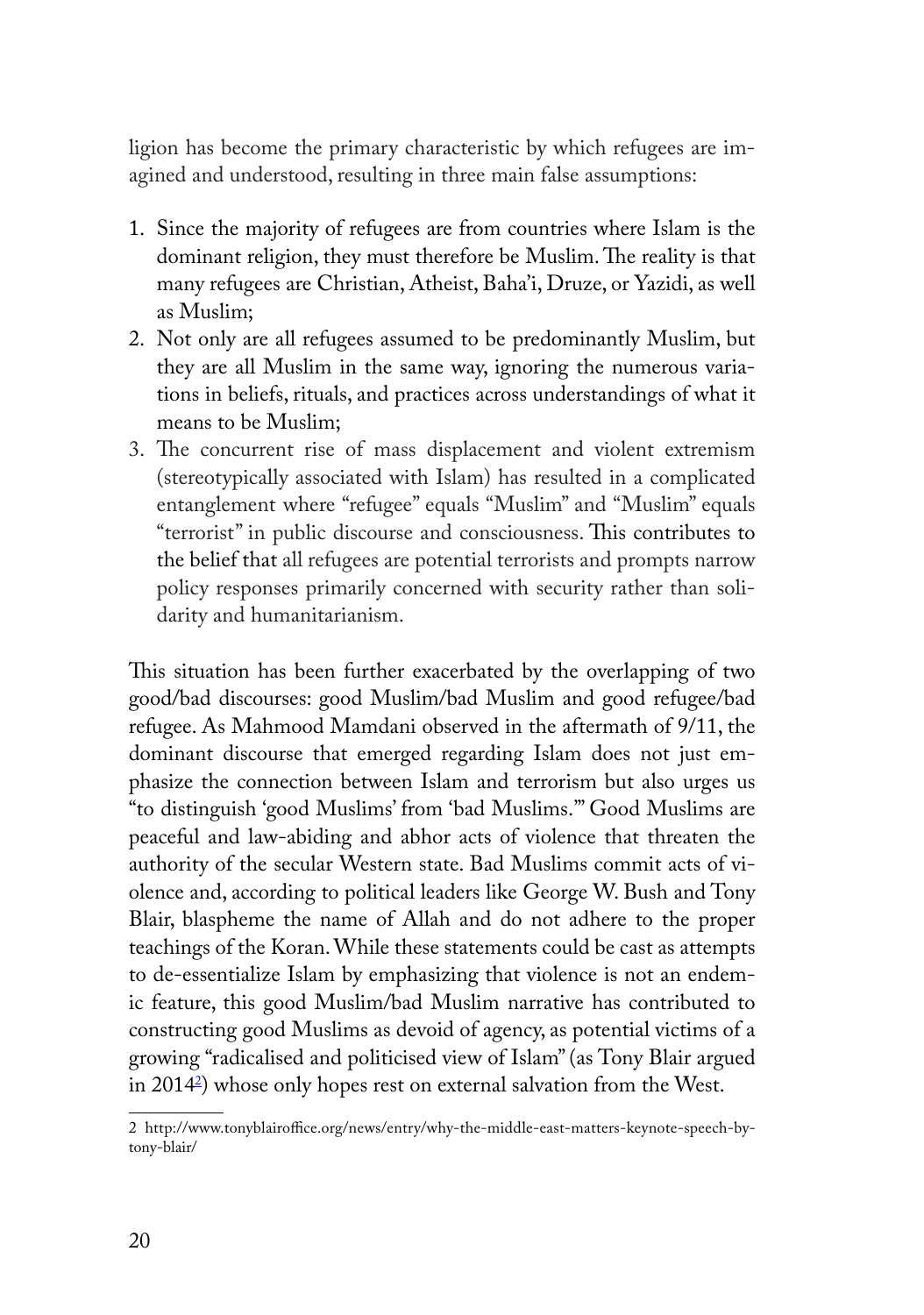This narrative draws on an Orientalist tradition that is also reproduced in Western approaches toward refugees. A case in point is the UK decision in September 2015 to take twenty thousand Syrian refugees over a period of five years directly from camps in Syria's neighboring countries. As then Prime Minister David Cameron explained, the refugees would be selected on the basis of need by privileging disabled children, women who had been raped, and men who had suffered torture (BBC 2015). In this policy, "good refugees" and "good Muslims" are women, children, and male victims of violence who patiently wait in refugee camps to be rescued by Western saviors. Conversely, "bad refugees" and "bad Muslims" are those who exercise agency by engaging in "proactive livelihood and survival strategies," (Fiddian-Qasmiyeh 2016: 210) such as crossing sub-Saharan Africa or the Mediterranean in order to seek refuge in Europe. Bad refugees challenge the script "refugee=victim." They become a "swarm of people coming across the Mediterranean," as David Cameron stated earlier this year, and more generally "queue jumpers" and "bogus asylum-seekers" who are jeopardizing the protection claims made by "real" (i.e. "good") refugees (Fiddian-Qasmiyeh 2016: 210).

The good Muslim/bad Muslim distinction is deeply intertwined with the good refugee/bad refugee narrative because in Europe, as José Casanova has pointed out,

Immigration and Islam are almost synonymous. The overwhelming majority of immigrants in most European countries [excluding immigrants from other European countries] . . . are Muslims and the overwhelming majority of Western European Muslims are immigrants . . . This entails a superimposition of different dimensions of "otherness" that exacerbates issues of boundaries, accommodation and incorporation. The immigrant, the religious, the racial, and the socio-economic disprivileged "other" all tend to coincide (Casanova 2006: 226).

While the majority of immigrants in the United States are not Muslim, President-elect Donald Trump's anti-Islamic stance, including his proposal to end Muslim immigration, suggests that the "superimposition of different dimensions of 'otherness'" described by Casanova has also been taking place in the United States.

Considered in their overlapping dimension, the good Muslim/bad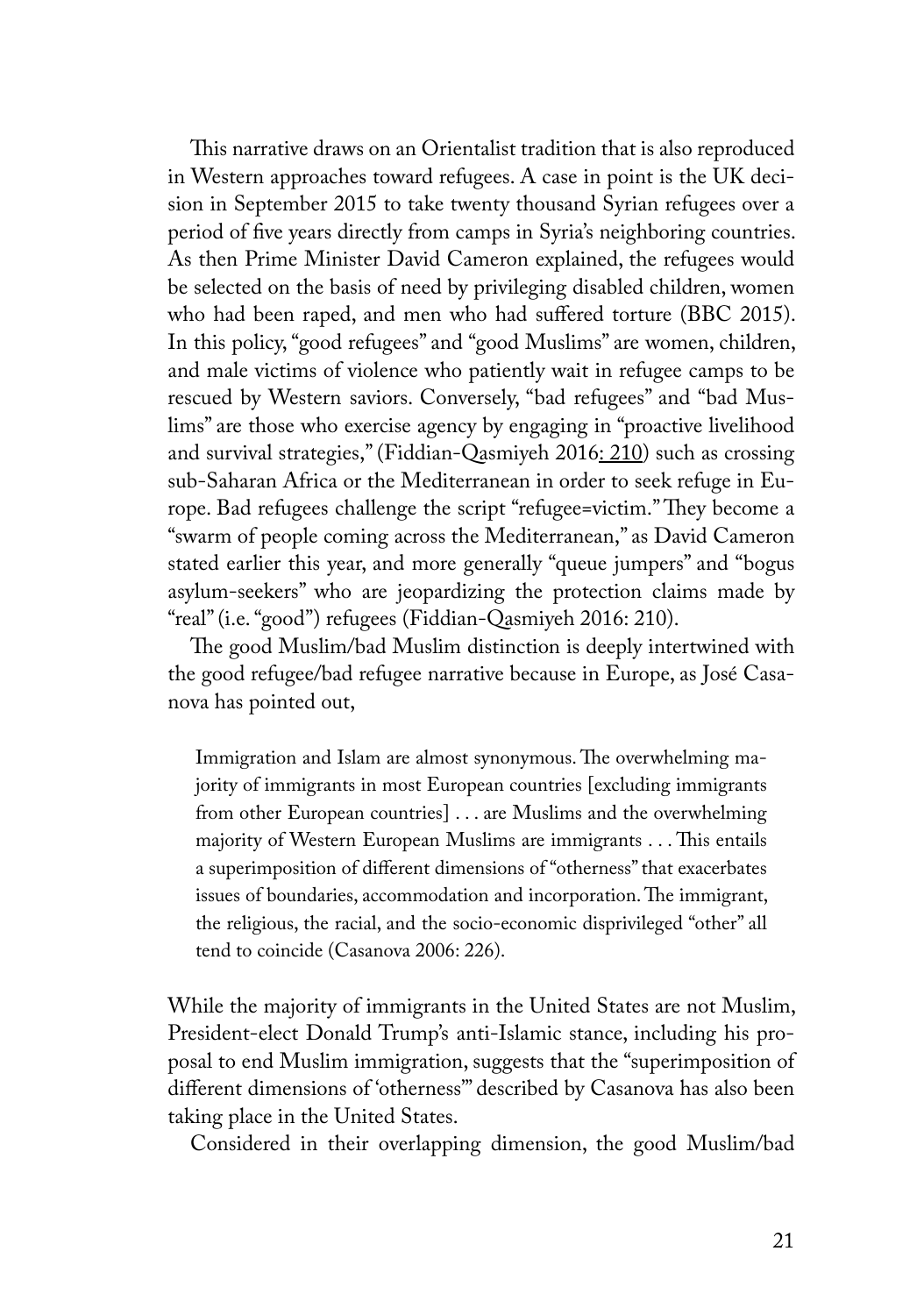Muslim and good refugee/bad refugee divides contribute to explaining the growing importance of religious identity in the politics of migration in Europe, North America, and Australia and the hierarchization of refugees according to religious-racial attributes. At the top of the hierarchy are Christian refugees, ideally victims of religious (Muslim) persecution. This is evidenced in statements from politicians in Eastern Europe, the United States, and Australia that only Christian refugees should be accepted. Next are Muslim refugees who wait patiently in camps for Western salvation and the "woman and child" or child refugees who symbolize the quintessence of vulnerability. At the bottom of this hierarchy are the "bad refugees," mostly represented by those who escape the victim script by taking matters into their own hands, venturing to the North across dangerous and illegal routes.

The hierarchy is essential to understand Western policy responses to the crisis, such as the suspension of search and rescue operations in the Mediterranean, taking refugees directly from Syrian camps, the EU-Turkey deal and increasing cooperation between the EU and Libya to prevent central Mediterranean crossings. The official explanation of these initiatives is that they are designed to reduce 'unintended "pull factors", that encourage more migrants to attempt the dangerous sea crossing and thereby lead to more tragic and unnecessary deaths' (Travis 2014). A similar line of argumentation was used to justify the reintroduction of offshore processing and third country resettlement in Australia. Adrian Little and Nick Vaughan-Williams have referred to this as 'compassionate bordering' – harsh exclusionary policies embedded in the language of humanitarianism, solidarity and saving lives (Little and Vaughan-Williams: 533-556). Yet, this explanation is tenuous to say the least. People on the move are fleeing for their lives. Introducing harsh measures to reduce irregular migration, whilst not at the same time opening up more legal pathways for greater numbers to be resettled does little to actually prevent people dying. The EU-Turkey deal succeeded in closing down the shortest and safest sea voyage into Europe from Turkey to Greece, but meant that migrants focused instead on the central crossing from Libya to Italy, which is longer and far more dangerous (Baker and Addario 2016). With increased collaboration between the EU and Libya, migrants are being prevented from undertaking this journey as well. While there are voices in the EU that recognize this inconsistency and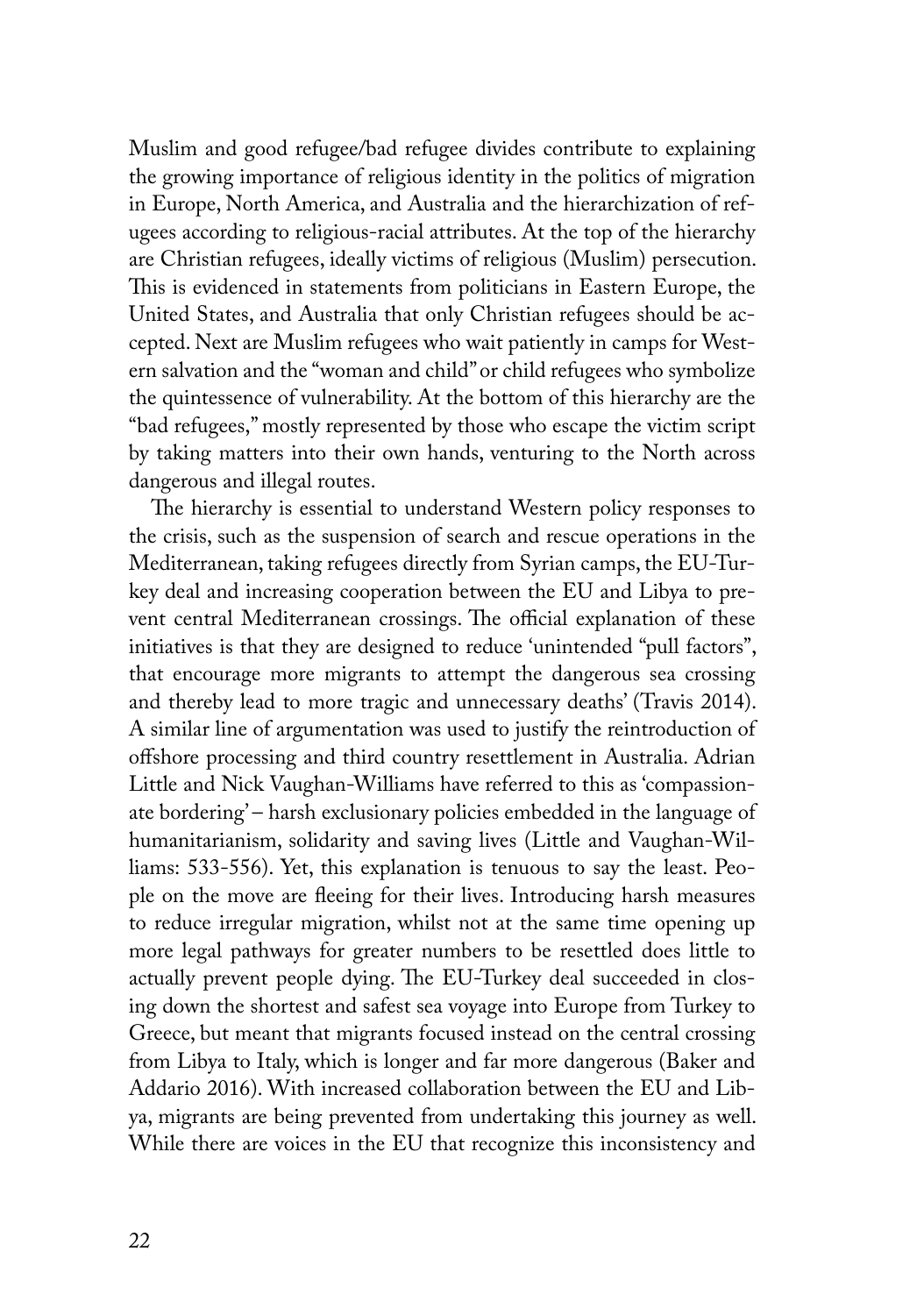attempt to develop more nuanced approaches, reflected in the Paris Joint Statement from August last year, these approaches are in tension with prevailing models of control and return.

According to the UNHCR, the number of refugees arriving in Europe has dropped significantly since the height of the crisis in 2015, but the number of those who died or went missing trying to get to Europe increased in 2016 and in 2017 remained roughly at pre-crisis levels. By the end of 2016, more than 5000 people had drowned trying to cross the Mediterranean, over 1200 more than in 2015, despite a staggering drop in the numbers of sea arrivals from over 1 million in 2015 to 362753 in 2016 (IOM 2019). In 2017, 3033 people have drowned attempting this crossing, while only 160847 have arrived. In percentage terms, that means that in 2015 approximately 0.3% drowned, in 2016 it was approximately 1.5% and in 2017 approximately 2% have drowned (IOM 2019). In other words, while the EU-Turkey deal and EU-Libya cooperation may have contributed to slowing the number of people undertaking the Mediterranean crossing (though there are a range of other factors to take into consideration here as well), they have not stopped people trying to come to Europe and it has not stopped them from dying. We also do not know the fate of those who have been prevented from crossing or returned to their country of origin. Australia's offshore indefinite detention policy was introduced for the explicit purpose of deterring people from undertaking dangerous sea voyages and preventing them from drowning. Yet in the past 12 months, three men have died in the camp on Manus Island. In other words, deterrence driven policies, as William Maley, a law professor at Australian National University, highlights, are not about 'saving lives' or preventing 'unnecessary deaths'. Their real message is a simple one: "Go and die somewhere else" (Maley 2013).

What seems to have been forgotten in the dominant narratives around the refugee crisis is that, to put it simply, refugees *are* people. Commentaries that overly emphasize religious identity or focus predominantly on whether someone is a "genuine refugee" or an economic migrant—a distinction that is largely meaningless on the ground —willingly or unwillingly neglect the complexities that make up human beings who are currently displaced. They are not just Muslims or refugees—they are parents, children, brothers and sisters, doctors, lawyers, teachers, engineers,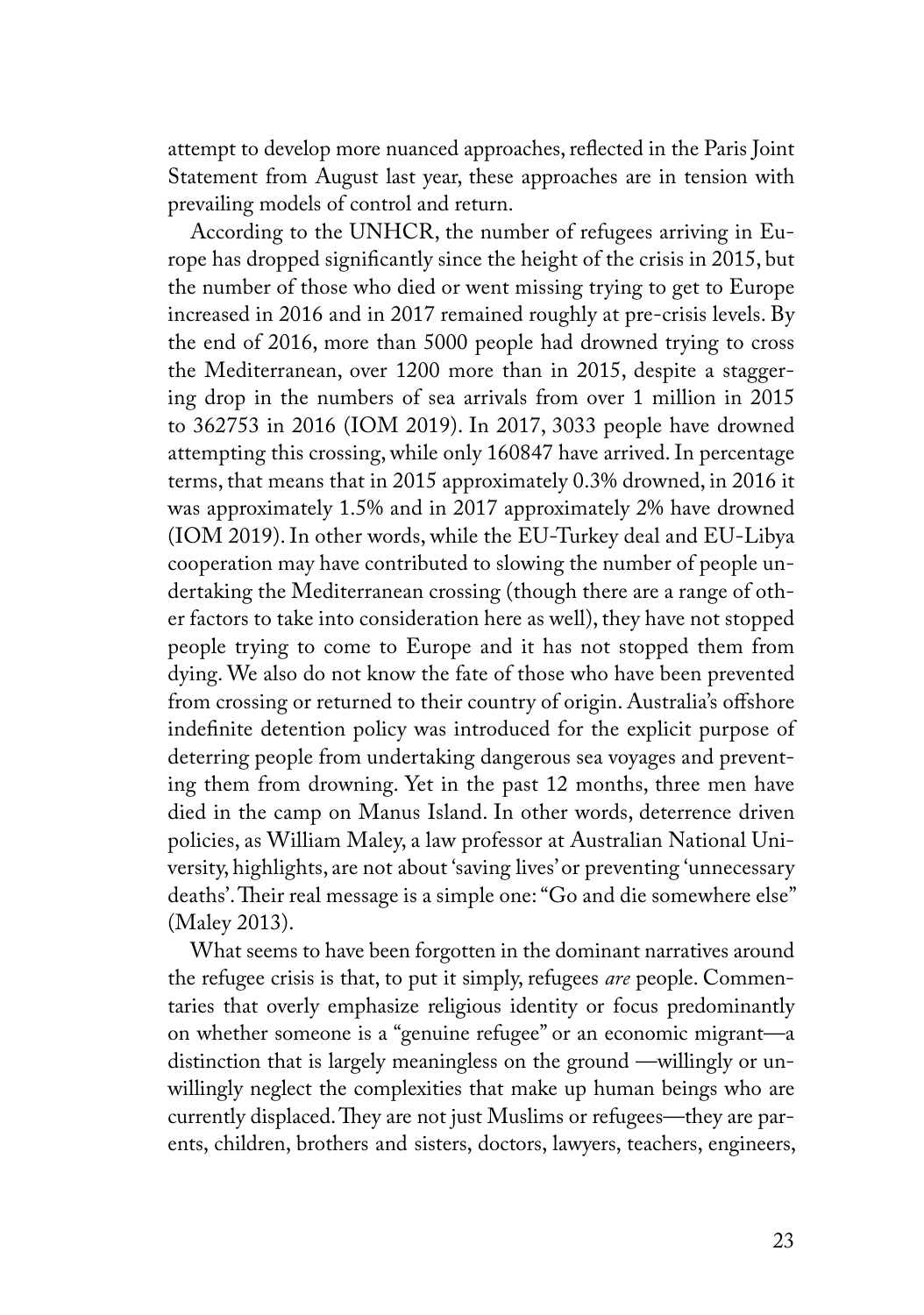citizens, activists, friends. Their identities are complex and cannot be reduced to simplified categories of Muslim or refugee.

Scholars and public intellectuals must continue to stress the diverse nature of Islam, delink Muslim, refugee, and terrorist in broader public consciousness, and remind people of the humanity of those who are currently displaced. And, we must push our politicians, policymakers, and media to do the same. We must contribute to the creation of safe spaces for difficult conversations and encounters with "others." Most crucially, we must ensure that the advice and experiences of refugees themselves is a central component of these public conversations. Shifting focus from religious identity to solidarity with fellow human beings whose survival is at stake would be a significant step in shifting dominant discourses and attitudes to the crisis, generating greater space for alternative political and societal responses.

### **Bibliography**

- Baker, A. and L. Addario (2016). Between the Devil and the Deep Blue Sea. *Time* 12 September 2016. Available at: https://time. com/4475621/between-the-devil-and-the-deep-blue-sea/ (accessed 14 August 2019).
- BBC (2015). David Cameron urges EU countries to follow UK's lead on refugees. Available at: http://www.bbc.com/news/uk-34242346 (accessed 14 August 2019).
- Bhabha, J. and M.T. Bassett (2019). Trauma as a Border Control Strategy. *Harvard FXB* 22 July 2019. Available at: https://fxb.harvard. edu/2019/07/22/trauma-as-a-border-control-strategy/?fbclid=IwAR2a96VVC2Th1arAuuEEoNl5I7D1NSvreI7H1vD1bPT-xV8nvv3KmEgYq7w (accessed 13 August 2019).
- Casanova, J. (2006). Religion, European Secular Identities, and European Integration. In Byrnes and Katzenstein, eds., *Religion in an Expanding Europe*. Cambridge: Cambridge University Press.
- Fiddian-Qasmiyeh, E. (2016). The Faith-Gender-Asylum Nexus: An Intersectionalist Analysis of Representations of the 'Refugee Crisis'. In Mavelli and Wilson, eds., *The Refugee Crisis and Religion: Secularism, Security and Hospitality in Question*. London: Rowman and Littlefield International.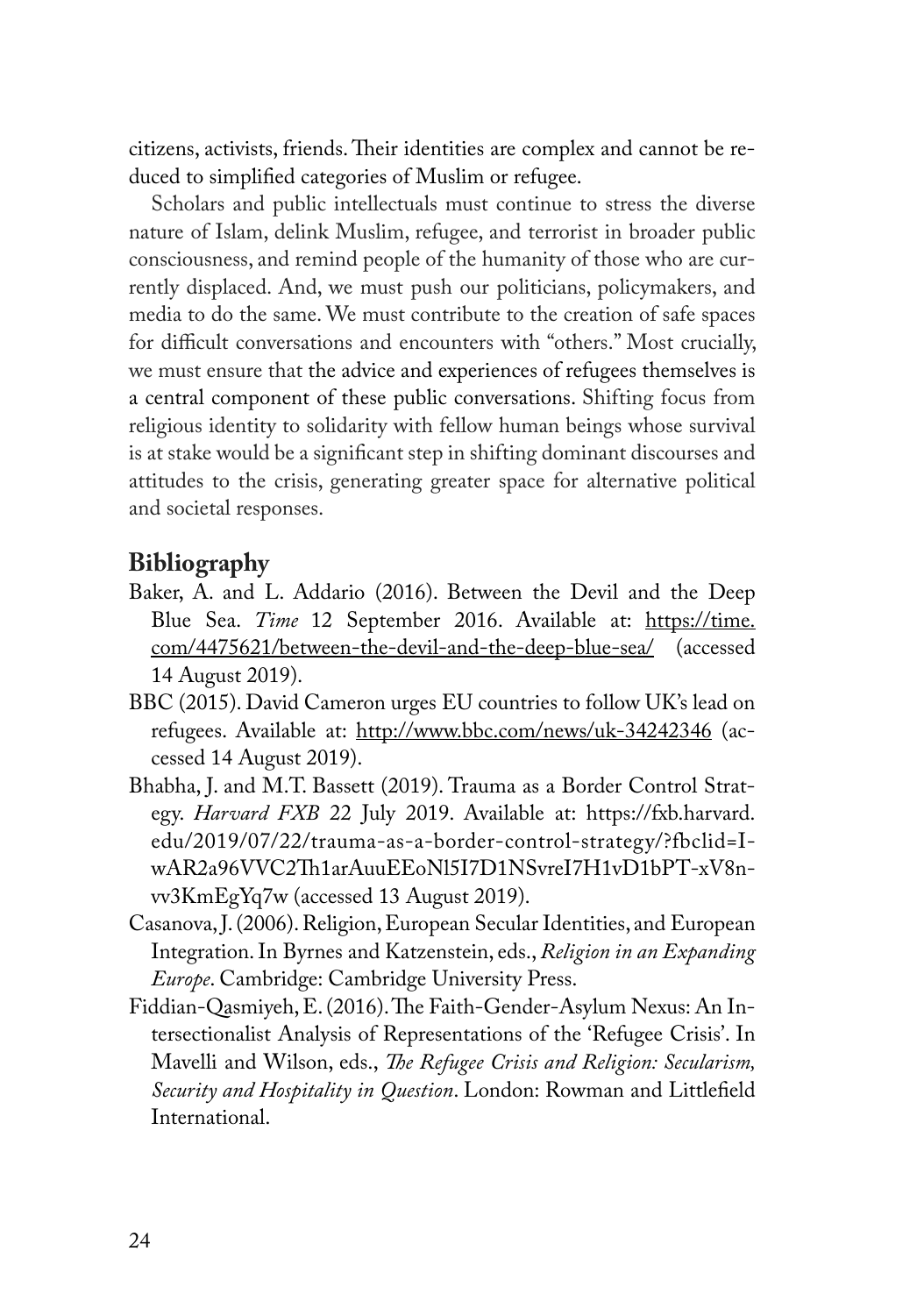- IOM (2019). Missing Migrants Project. Available at: https:// missingmigrants.iom.int (accessed 14 August 2019).
- Little, A. and N. Vaughan-Williams (2017). Stopping boats, saving lives, securing subjects: Humanitarian borders in Europe and Australia. *European Journal of International Relations* 23(3):533-556.
- Maley, W. (2013). 'Die somewhere else'. *The Guardian* 27 July 2013. Available at: http://www.smh.com.au/comment/die-somewhere-else-20130726-2qq3s.html (accessed 14 August 2019).
- Travis, A. (2014). UK axes support for Mediterranean migrant rescue operation. *The Guardian* 27 October 2014. Available at: http://www.theguardian.com/politics/2014/oct/27/uk-mediterranean-migrant-rescue-plan. (accessed 14 August 2019).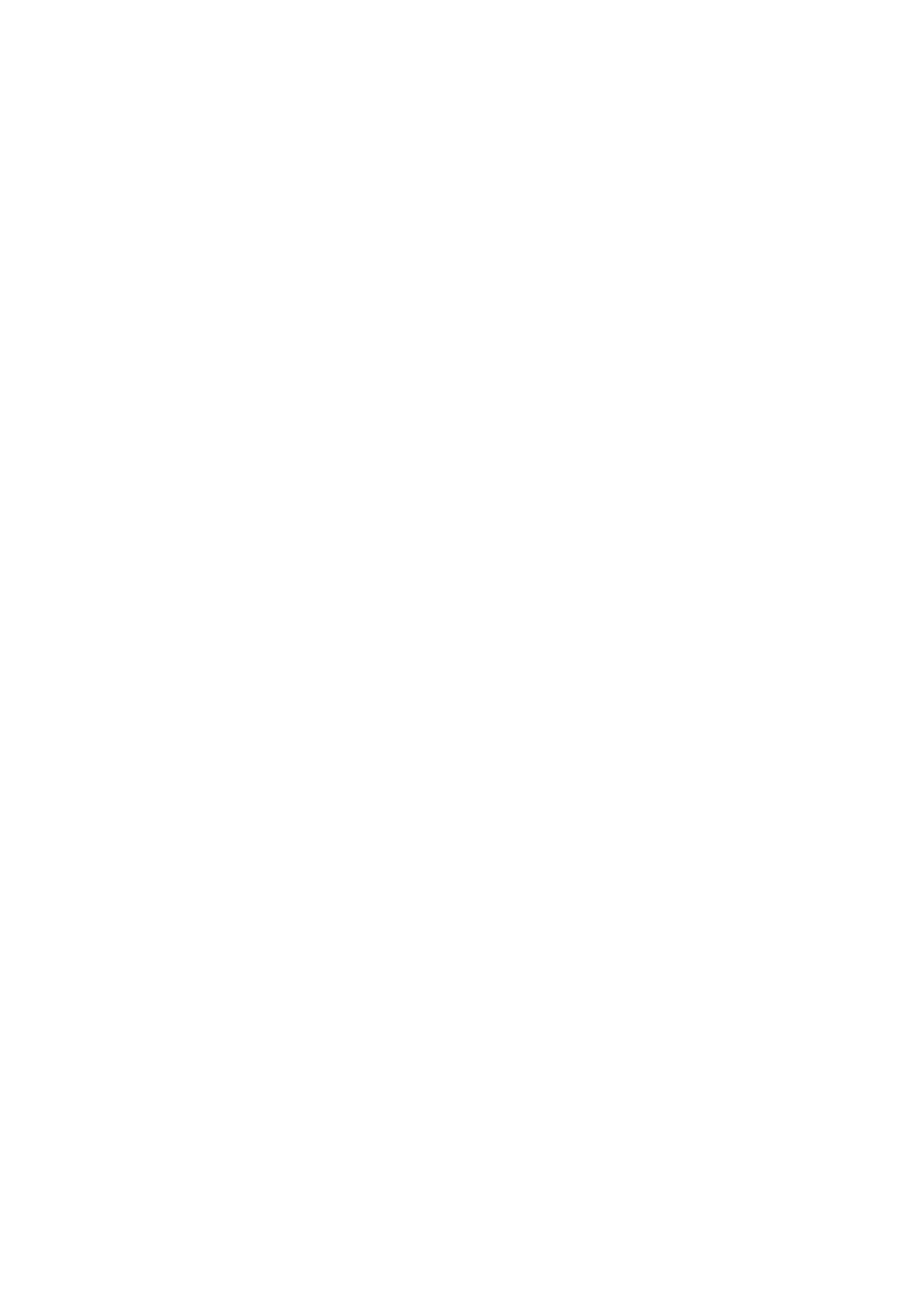# **A practitioner's view on religion in the asylum-seeking process**

**Søren Dalsgaard**

#### **Introduction**

The role of religion in the asylum-seeking process is a topic which has received some attention in public discourse in recent years, particularly in the aftermath of the increased influx of asylum seekers in Denmark which reached its highest levels in 2015. The discussion also relates to the broader discussion on the role of faith in public life in highly secular societies such as the Danish.

This article is written from the perspective of a faith-based practitioner working on a national level with asylum seekers and refugees. As the coordinator of Folkekirkens Asylsamarbejde (Christian Refugee Network), which is an office at the national level in Folkekirken (The Evangelical Lutheran Church in Denmark), my primary role has been to assist local churches in their encounter with newly arrived asylum seekers and refugees. Areas of my work have included consultancy in matters of religious conversion, baptism and freedom of religion, development of social activities, networks and organizational structures, and as well as public relations. Having a national outlook and continuously talking to many local church practitioners, I have gained considerable insight into key issues in the life of the church on these matters.

This article will be introduced with a short account of how the church, historically and in recent years, has been involved in work with asylum seekers and refugees. It will then take up two main issues on religion in the asylum seeking process, namely credibility assessments of religious conversion in asylum cases, and the experiences of discrimination and conflict among converts in the asylum centres. Finally, the role and conduct of faith-based actors in relation to asylum centers will be discussed from a Christian perspective.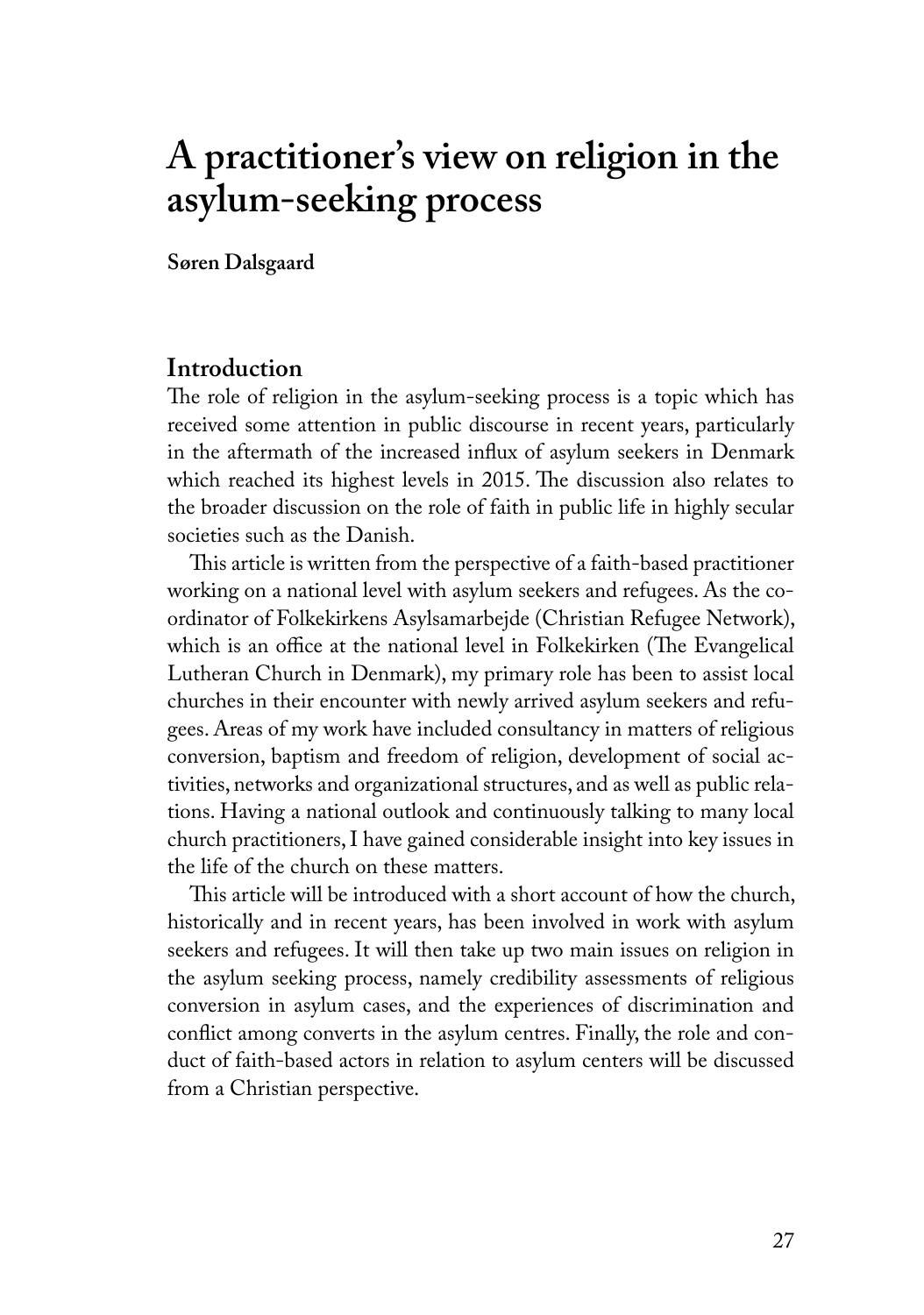#### **Church involvement in refugee issues: A brief overview**

The Lutheran World Federation and the World Council of Churches were both established in the aftermath of the second World War as a response to the need for international reconciliation and stronger cooperation between churches in managing the urgent refugee situation in Europe (Shjørring 2016). The ecumenical movement has thus from the onset been shaped by a context of displacement and humanitarian need. Humanitarian aid to refugees through the Department for World Service has ever since been one of the key building blocks of the communion in the Lutheran World Federation.

In more recent times, local church congregations in Denmark started work with asylum seekers back in the 1980's. Around the same time parachurch organizations began to establish ministries reaching out to asylum seekers and refugees (Larsen 2016:45). Of great importance was the establishment of Tværkulturelt Center (Intercultural Christian Centre) in 1994 as a network organization among churches and organizations with the aim to assist local churches and Christian communities across the country and to enhance coordination and spread best practices.

When Folkekirkens Asylsamarbejde came into existence in 2015 as an official desk in Folkekirken under Folkekirkens mellemkirkelige Råd (Council on International Relations of the Evangelical Lutheran Church in  $Denmark$ )<sup>1</sup>, it was therefore a mere continuation and formal adoption of decades of experience working with asylum seekers by pioneers in the local congregations and parachurch organizations.

With the current influx of asylum seekers in Europe, a renewed local involvement in the refugee situation can be observed. In the diocese of Ribe for example, the number of parishes involved in reception and integration activities rose from around 12 parishes in early 2015 to 25 parishes towards the end of the same year. By November 2017, a mapping of church activities for asylum seekers and refugees showed that there were 160 language cafés, eating fellowships, social activities, etc. across the country. In December 2017, around 50 pastors across the country had as part of their job a special appointment in the work with asylum seekers and refugees, and more than 30 non-ordained persons worked at a coor-

<sup>1</sup> Folkekirkens mellemkirkelige Råd is the office that is responsible for relations to other churches in Denmark and internationally, so the spirit of ecumenical cooperation after the second world war has been a natural part of the work.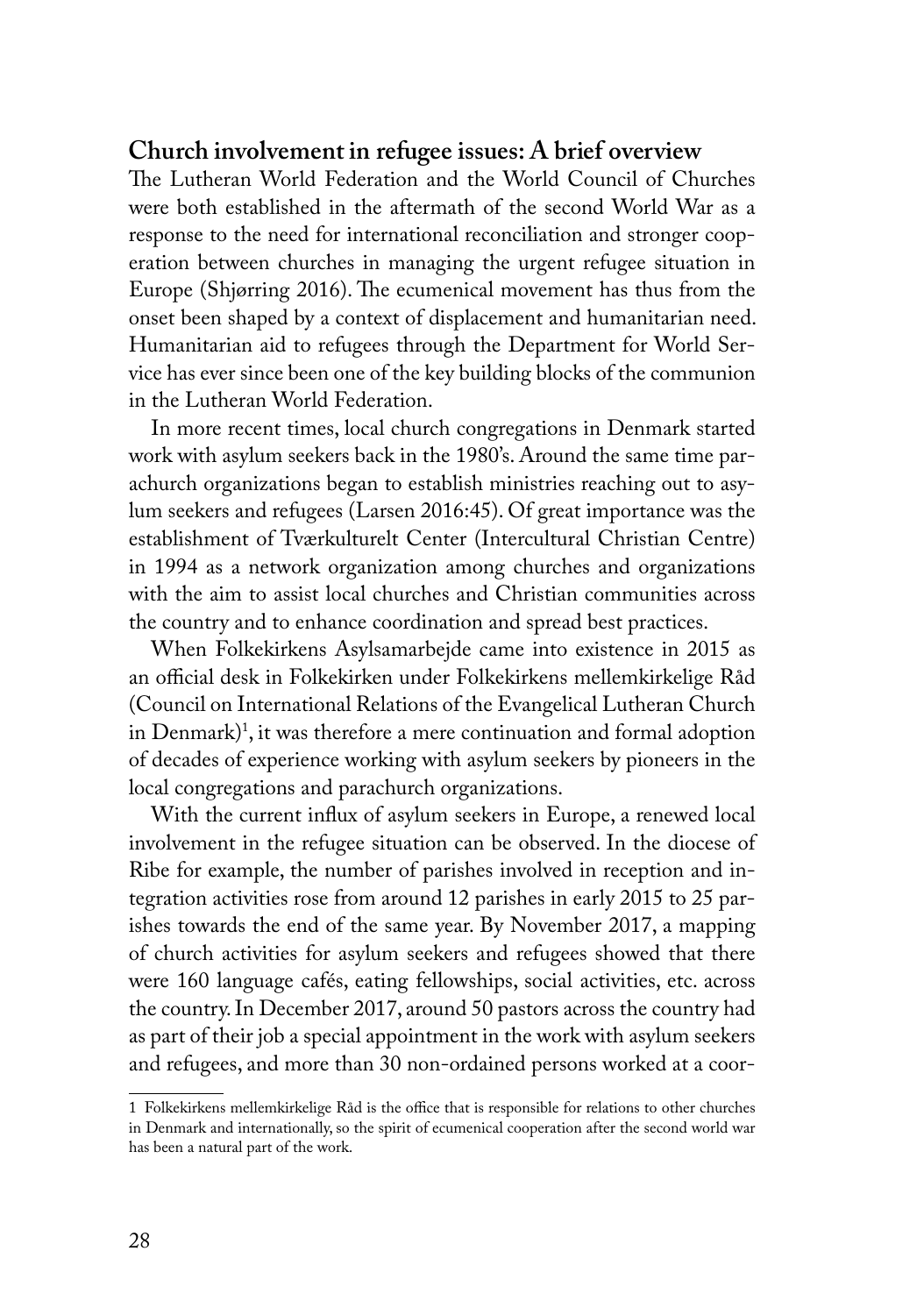dinating level with integration initiatives in folkekirken or in parachurch organizations. There has also been a renewed local cooperation between churches. For example, Kirkernes Integrations Samarbejde (Churches' Integration Cooperation) in Holstebro was established in 2016 with 16 participating churches and church organizations. The goal is to enhance cooperation and coordination of local initiatives for asylum seekers and refugees who settle in the town. Several other towns have seen similar coordinated initiatives in recent years following an organizational model from Haderslev (Frivilligrådet 2016:22).

Churches meet asylum seekers according to the various needs of the person in question. Asylum seekers regardless of their religious background have various psycho-social as well as material needs. In meeting the needs, local initiatives are sometimes organized and coordinated between a network of churches, other times it is organized under another voluntary organization, for example Red Cross, the Danish Refugee Council or local civil society organizations. In addition to psycho-social needs, asylum seekers with a Christian background often request to become part of a local church or Christian fellowship. An increasing number of churches are adapting to this new need to include people with different language and cultural backgrounds in their congregations, for example by starting separate international Christian fellowships on weekdays and by translating the main Sunday service into other languages. A third group is those who are from a non-Christian background but who have expressed interest in the Christian faith and request to be baptized. People from this group also want to become part of a Christian fellowship, but in addition they will undergo an introductory course in the Christian faith as preparation for baptism. This group often has an additional need for reflection and spiritual counselling as part of their inner formation towards the newly acquired Christian life. Often times the church becomes like a new family for them as their biological family turns their back on them due to their decision to apostatize from their former religion. Thus churches seek to respond to the needs of asylum seekers and refugees in various ways according to their spiritual, social and material needs. There is a wide range of activities such as organizing friendship contacts between Danes and refugees, establishing social meeting places, assisting with Danish language, initiating international Christian fellowships, and providing pastoral counselling.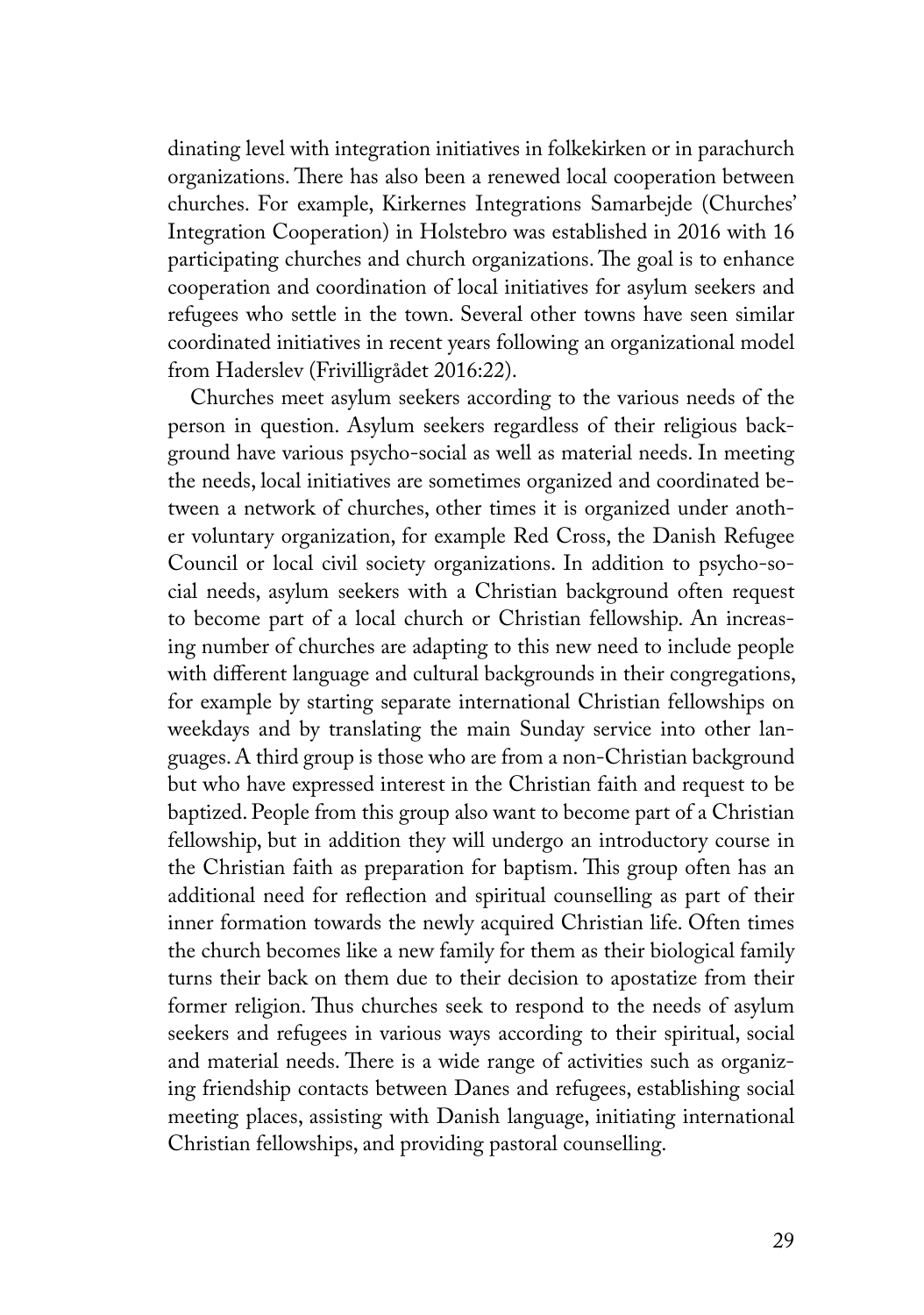Church involvement with refugees and asylum seekers raises a number of dilemmas and issues to consider. In the following I will discuss three issues that are of particular relevance to this involvement; namely the issue of conversion during the asylum-seeking process, discrimination of converts in the asylum centers; and finally relations between asylum center management and churches and other religious actors.

#### **Credibility assessments of converts in asylum cases**

One issue that has required special attention is that of conversion among asylum seekers. As described in Møller's contribution to the present volume, *sur place* conversion can serve as an additional motive for asylum in certain situations (see also Aarsheim for further discussion of this). The possibility to use conversion instrumentally to strengthen an asylum claim is a factor that naturally creates suspicion among asylum case officers. As stated in the UNHCR guidelines, "In such situations, particular credibility concerns tend to arise and a rigorous and in depth examination of the circumstances and genuineness of the conversion will be necessary" (UN-HCR 2004:12). Due to this complicating factor, a comprehensive process of reflection has taken place in folkekirken in the past 15 years in order to safeguard against a situation where baptism is used for instrumental purposes as a shortcut to asylum in Denmark. It resulted in a set of guidelines expressed in the document *Kirkers kontakt med og evt. dåb af muslimske asylansøgere* (Churches' contact with and possible baptism of Muslim asylum seekers) which was published in 2004 and revised in 2016. The document stresses that the gospel is for everyone and that religious freedom – including the right to change religion – is for every human. Therefore, the church also welcomes asylum seekers who request to be baptized (art. 1). However, following the judicial practice of the immigration authorities such a conversion will not necessarily be an additional argument for asylum. The baptismal candidate should be thoroughly informed about this fact (art 3). The potential repercussions in relation to Muslim family members and friends should similarly be stressed (art 4) as well as risks related to a potential deportation in the future (art. 5). Considering these special circumstances regarding asylum seekers' conversion, adequate time for preparation before baptism is needed in order to secure enough time to reflect on the potential personal cost as well as to build a solid Christian practice and understanding of the faith (art 6).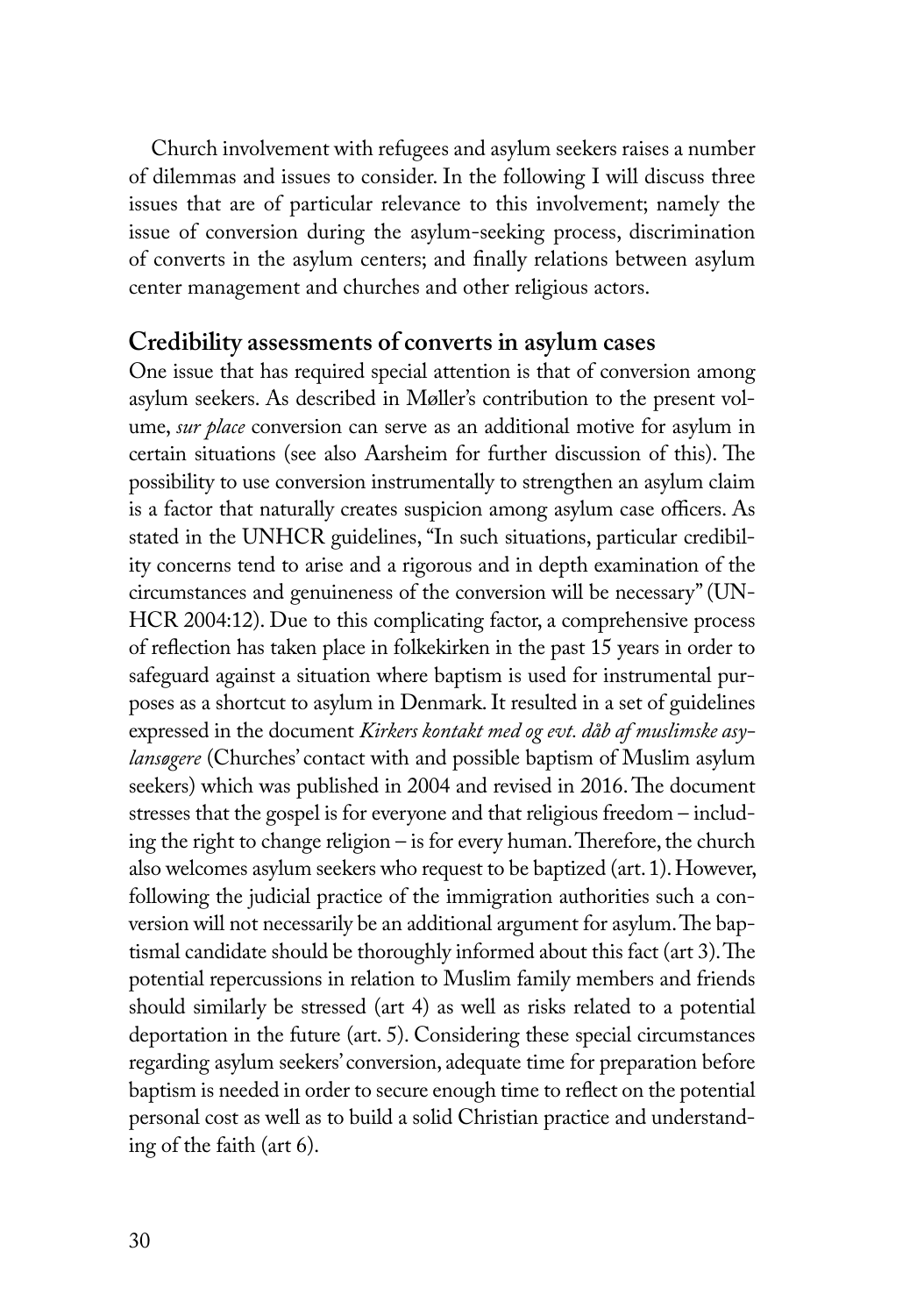Iranian nationals comprise a significant percentage of the new converts in Denmark, and in Europe in general. An underground Christian revival has taken place in Iran since the Islamic Revolution in 1979 and has gained significant ground in recent decades, also in the diaspora (Miller 2015). This revival has been felt in Danish churches since the new millennium where several hundred Iranians have been baptized. The phenomenon was initially limited to a few churches such as Apostelkirken (Church of the Apostle), Netværkskirken Metropol (Metropolitan Network Church)<sup>2</sup> and Mohabat (Church of Love), but the need to support local churches in receiving and caring for the Iranian converts rose with time. The bishops therefore decided in January 2014 to appoint a national network of resource pastors on matters of conversion among asylum seekers. When Folkekirkens Asylsamarbejde was established in 2015, one of the main tasks was to support the activities of this network, for example by facilitating the collection and spreading of best practices, collecting and developing new materials, advising pastors on conversion issues, and establishing dialogue with state, municipality and NGO's partners, etc. With the arrival of a rapidly increasing number of Iranian asylum seekers in the last months of 2015, Iranians rose to become the second largest nationality of asylum seekers in 2015 with a total of 2771 persons, only second to the Syrians. In comparison, the total number of Iranian asylum seekers in 2014 was 284. This steep increase was felt in Danish churches across the country. Based on a survey by Folkekirkens Asylsamarbejde in March 2016 and subsequent counts, it is estimated that at least 500 asylum seekers were baptized or have been undergoing preparation for baptism in 2016 in folkekirken as well as other Danish churches. The vast majority of them were Iranians. Some churches across Europe report similar developments, but the exact numbers of recent converts are not known.3

Thus the question of converting asylum seekers came to dominate the scene nationally as many more pastors and local congregations became involved in the work. Towards the end of 2016 a new revised version of

<sup>2</sup> The pastor in this church, Kenneth, Kühn, recently became the Europe Director in Elam Ministries which is a leading network organization supporting the growing Iranian church in the Persian areas as well as in the diaspora.

<sup>3</sup> European churches say growing flock of Muslim refugees are converting: Guardian June 5, 2016, https://www.theguardian.com/world/2016/jun/05/european-churches-growing-flock-muslim-refugees-converting-christianity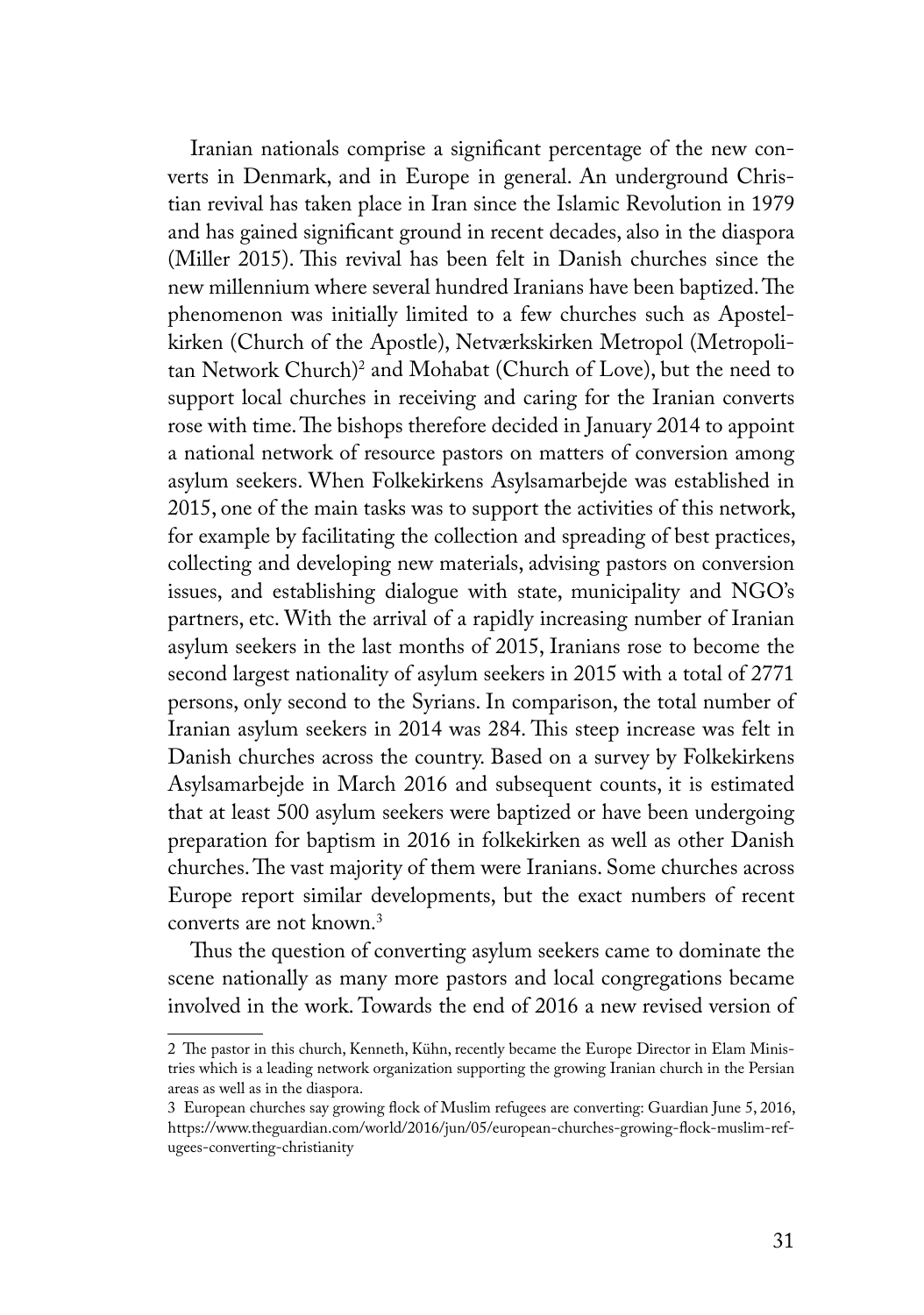the guidelines for churches encountering asylum seekers who want to be baptized was published. The revised version emphasized that under-age refugee minors should not be baptized until they turn 18, it emphasized the role of the whole church congregation in receiving and caring for the newly converted, and it mentions the possibility that a pastor can write a statement describing the process leading to baptism, which can be attached as documentation in an asylum case. Furthermore, an analysis of the credibility assessment of converts in the Refugee Appeals Board in the period 2013-2015 was carried out and supplemented with recommendations from a pastoral and theological perspective. The analysis affirms a general picture in the judicial system where "the Danish practice regarding credibility assessments has found its way so that it by and large takes into consideration the special challenges relating to asylum cases where conversion is part of the asylum motive" (Folkekirkens mellemkirkelige Råd 2017:14).

A crucial point in this regard is the underlying approach to credibility assessments in conversion cases. The Refugee Appeals Board is in line with the recommendations in the report when it affirms the use of a narrative approach rather than approaches that emphasize factual knowledge of the newly acquired faith. A fact-based approach can say something about a person's knowledge about the faith but will tell little about the subjective affiliation to that faith. A narrative approach examines subjective factors such as motivations for the religious quest and how the new faith has been acquired. It evaluates the conversion story in relation to the life story in general and asks if the conversion seems integrated or as an appendix to the life story. Even with this general approach in place, the difficulty in assessing the credibility of another person's subjective faith may be a challenge in practice. Members of the Refugee Appeals Board coming from a more secular mindset may not fully understand or have adequate knowledge of church life, conversion processes, transcendent experiences, or theological differences, which provide the general context for understanding an applicant's conversion narrative. By December 2017, around 40-50 converted asylum seekers, who had been labelled not credible and were awaiting deportation in the deportation centre in Kærshovedgaard, participated regularly in Christian activities in the local church. Some have displayed a consistent Christian practice for several years, others were more recent converts. What the deep convictions of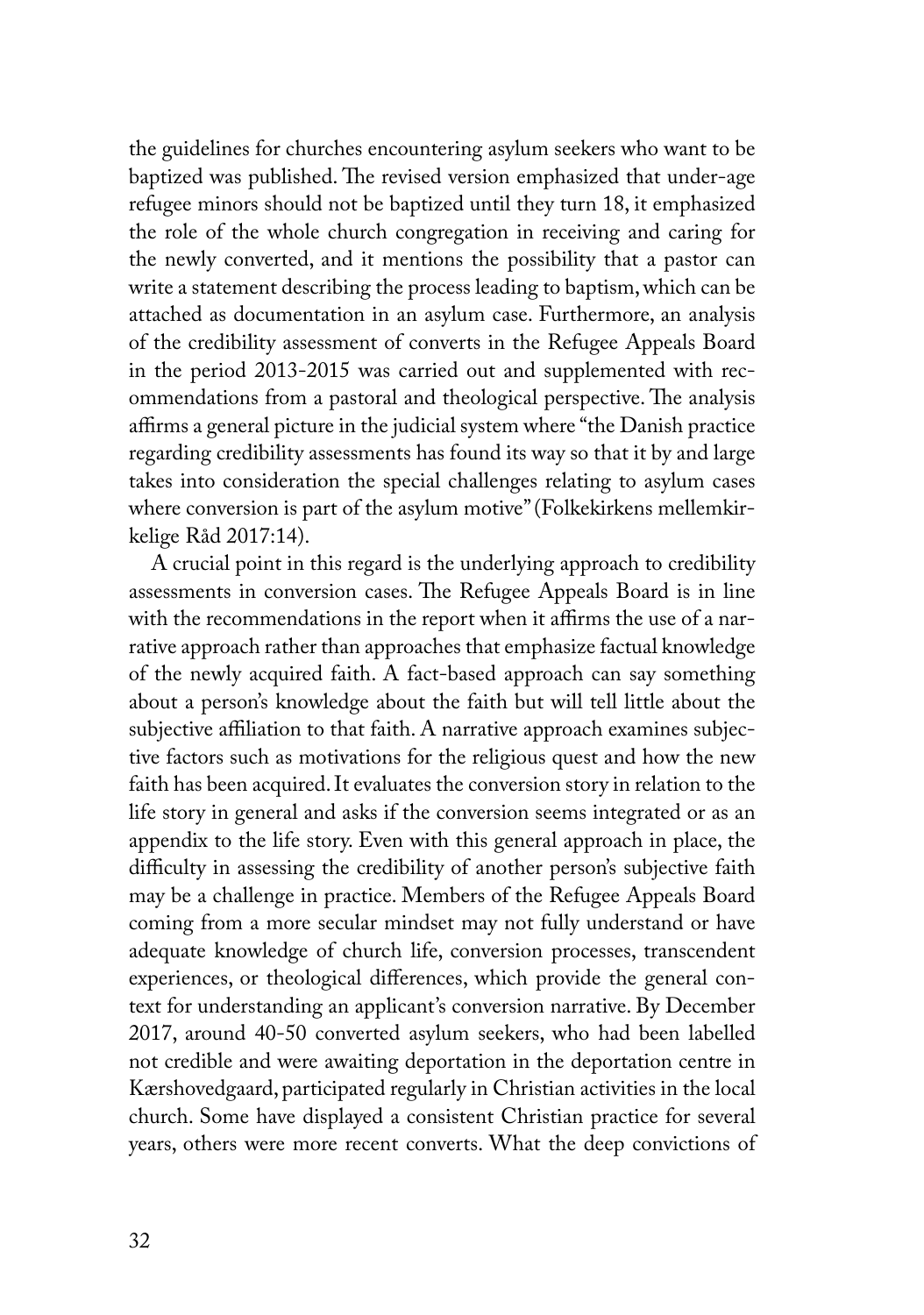those people are, nobody knows for sure. But this reality is revealing of the dilemma of credibility assessments in conversion cases.

#### **Discrimination and conflicts in asylum centres**

Social exclusion, harassment, threats and even violence are some of the repercussions that converts report that they experience from family, friends, and countrymen. The extent of this problem is unknown and misperceptions therefore easily spread in public opinion. From the general experience of pastors and other church people who work with converts it is the general view that problems exist at some level. Folkekirkens Asylsamarbejde recurrently receives reports from local churches and ministers of incidents that range from social exclusion to harassment, threats, and in some instances even violence. But since no independent inquiry into the matter has been conducted to date, there is little evidence to describe the actual extent and nature of the problem. When investigating specific cases, it can be difficult to establish the actual events and discern potential underlying religious motivations behind the incident. Whereas violent action is tangible and easily detected, the motivations behind actions of violence, threats or harassment are sometimes more implicit and difficult to discern. Furthermore, what is subjectively perceived by a supposed victim of harassment may differ from what was the intention of a perceived perpetrator due to differences in cultural codes or the victim's paranoia due to past experiences.

What can be established with some certainty is that the subjective *experience* among converts of being harassed or threatened is relatively widespread. Anecdotal reports from local pastors include stories of one convert, who did not use his real name because it would reveal the apostasy. Another convert experienced harassment because he was wearing a cross. A woman experienced social exclusion from her countrymen because she did not dress traditionally. Yet others reportedly withdrew themselves from their Muslim countrymen because they felt threatened. One person was deliberately disturbed by his roommates when he pulled out his Bible to read in it. Another convert experienced others throwing trash at him. In at least a few cases in recent years, the hostile environment towards converts has reportedly turned violent and resulted in for example knife stabbings in a conflict about religious observances of kitchen utensils.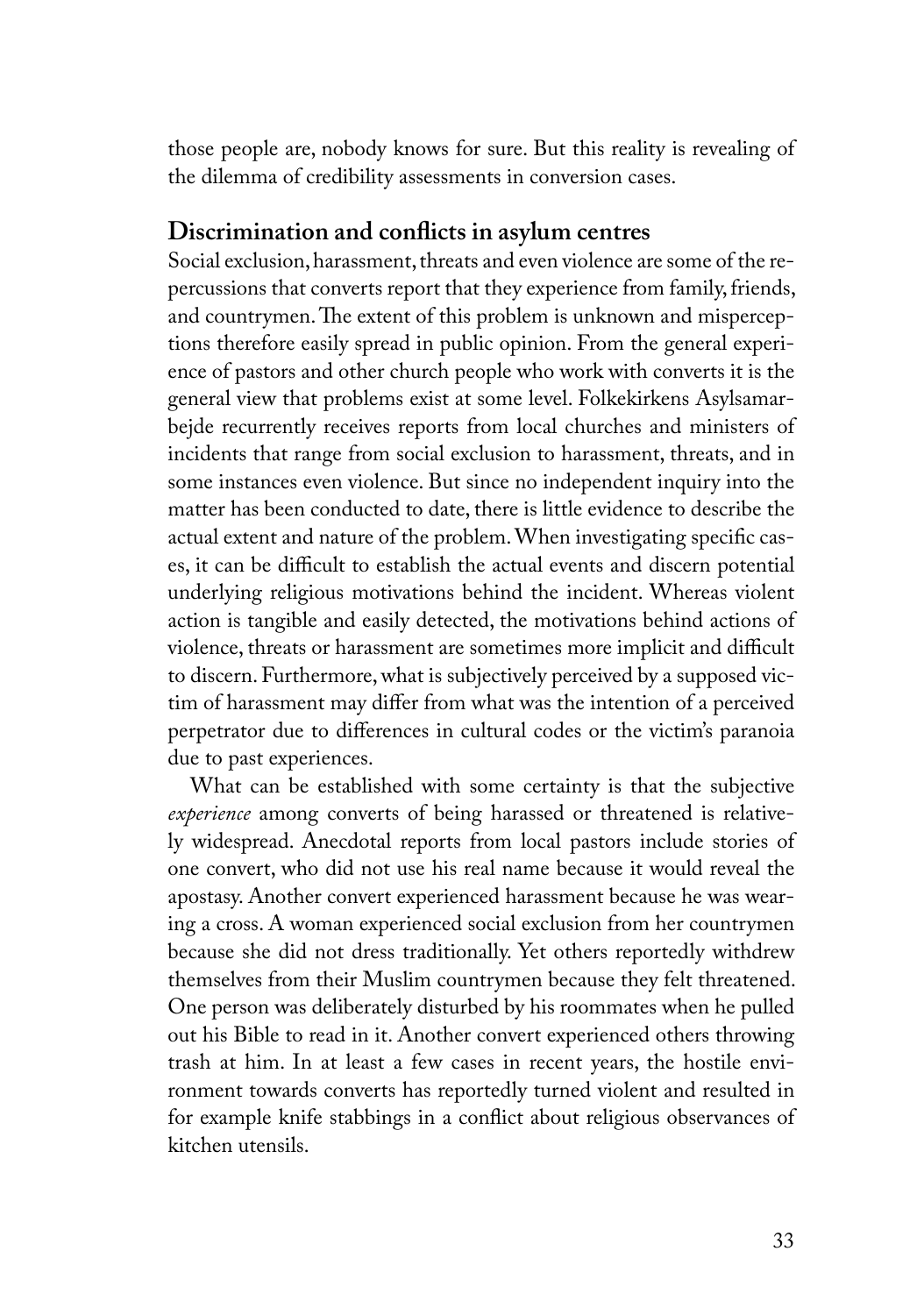In a survey among 48 asylum seekers in Apostelkirken International on a given Sunday in 2014, 35% responded *yes* to the question "I have experienced threats or violence because og my participation in Apostelkirken, my baptism or my conversion" (Apostelkirken International, unpublished). The survey was conducted on the initiative of the church itself and should not be considered representative of converted asylum seekers across the country, since it may be an expression of local realities. However, it is an indication of a significant problem that calls for a more in-depth investigation and analysis by an independent investigator.

Staff in Danish asylum centers may not always deal with instances of conflicts and discrimination in an adequate manner, in part because they fail to acknowledge or understand the role of religion in these instances. Many asylum centers build, whether explicitly or implicitly, on a secularist approach, promoting a conception of the center as a 'religiously neutral' space and relegating religion to the private sphere. While such approaches are often motivated by a commendable wish precisely to avoid discrimination and conflict, they make little sense to many asylum seekers for whom religion is a deep conviction, pervading and permeating all aspects of human life. To them, a 'religiously neural' space is anything but neutral, and a privatised religiosity would be an amputated religiosity. The secularist approaches to and conceptions of religion among asylum center staff mean that they, in their management of conflicts and issues of discrimination, sometimes fail to take into account the role of religion. For example, when some Christian converts experience hostile attitudes from some Muslims, this can – at least in part – be explained by the fact that apostasy is forbidden according to mainstream Islamic thought. It is a challenge that is theological; hence it should be addressed as such.

Folkekirkens Asylsamarbejde has been advocating an approach where religious motivations are openly articulated and addressed rather than neglected or suppressed. Rather than religious neutrality (meaning that public spaces should be free from religion) we promote an approach of religious diversity and tolerance. An example of this is a pilot project in the asylum center in Jelling where the diocese of Haderslev in cooperation with a local imam and the Red Cross has started an initiative called "freedom of belief and speech". The aim of the project is to address issues of freedom of religion and speech in asylum centers by addressing the topic explicitly in teaching sessions for adult residents at the asylum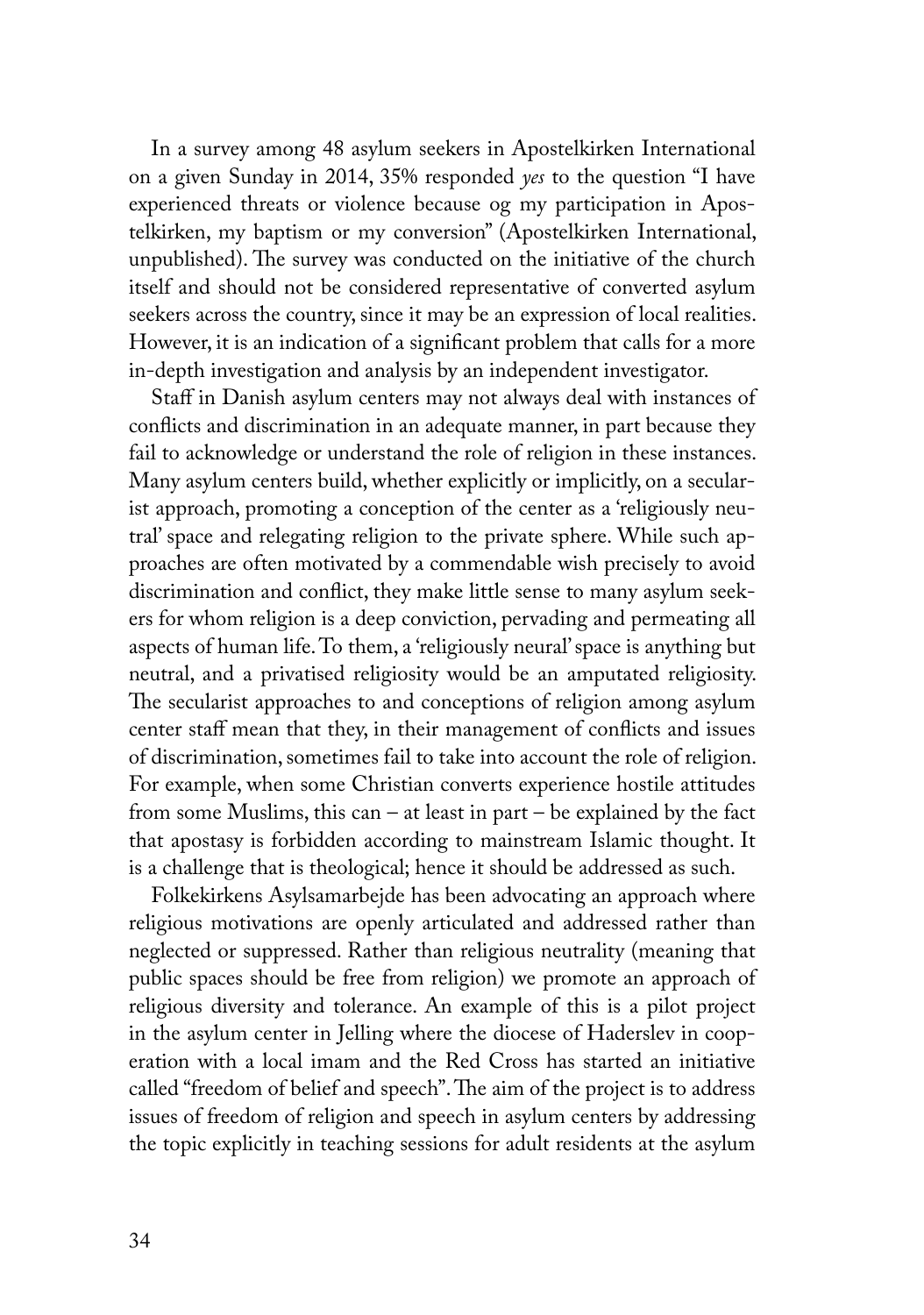centers. An Imam and a pastor are jointly teaching the course, presenting the theme of freedom of belief and speech as it is understood in Denmark and adding arguments in favour of this from their respective faith traditions.

#### **Faith-based actors working in relation to asylum centers**

A third issue of relevance to churches and other religious actors working with asylum seekers is that of relations with the asylum centers. Some asylum center managements are suspicious towards cooperation with religious actors, including e.g. church and mosque representatives, faithbased NGOs, or other religious groups and organisations. Fearing that certain religious actors may act insensitively towards the residents of the centers, many impose restrictions on all religious actors' interaction with asylum seekers, and there are examples of representatives from churches or other religious organisations not being allowed into the centers, or to announce their activities on the centers' information boards.

While fears of proselytization and social pressure are certainly well-founded in certain cases, the indiscriminate restrictions on *all* kinds of religious actors seem unnecessarily harsh and counterproductive. Treating all religious actors – whether Salafist organizations, Jehova's Witnesses, folkekirken or a local imam – as part of one generic group under the headline "religious acotrs" instead of assessing each of them qualitatively, the asylum centers miss out on valuable resources and support. Potential volunteers are discouraged from getting involved in social work with asylum seekers, and asylum seekers who want to have contact with religious communities or attend religious activities have restricted access to these. Religions and religious actors are different, and their motivations, methods and activities differ. Rather than categorizing groups or organizations into religious and non-religious, a qualitative assessment could be made of each, ensuring a more flexible and open approach: Does this group of people understand the sensitive matters when working with asylum seekers? Do they respect the personal integrity of people of different faiths or worldviews? Are there any underlying motives or proselytizing agendas? Do they cooperate well with others and do they respect the codes of conduct defined by the center administration?

While Christian organisations and institutions approach issues of being a faith-based actor in a secular and religious pluralistic setting in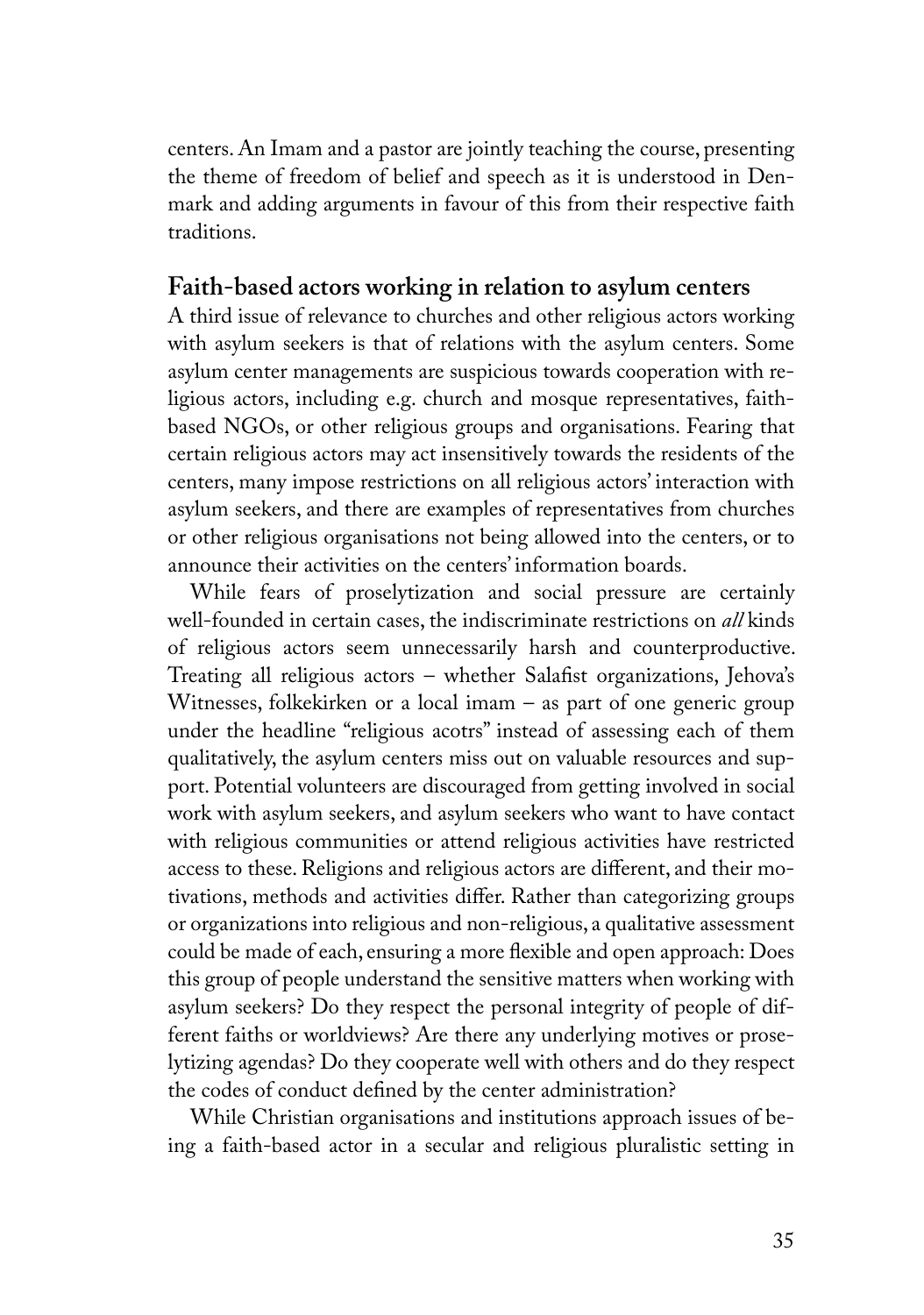highly different ways, there are some themes that are commonly upheld as basis for good conduct. I will here suggest three of the most important theological concepts that should undergird a sound Christian conduct in relation to asylum seekers. These three concepts can be described under the headings *unconditionality*, *relationality* and *translatability*. Firstly, the unconditionality of love is a concept which has its basis in the character of God himself, who reached out to humanity even though we were formerly strangers and enemies to him. His acceptance and forgiveness is not conditioned on our human abilities or our acceptance of him. This unconditionality that characterizes the love of God is also the basis for understanding how Christians are called to extend love to others regardless of their background. Thus unconditionality is a key tenet of a true Christian witness to the world, including to residents in asylum centers of different religious background. A second theological point is the concept of relationality. In the Christian faith, God is understood as a Trinity, meaning that God exists as an internal relation between the three persons in the one godhead. God thus from eternity exists as a divine relation. As humans created in his image, we are likewise by nature relational beings, created to establish fellowship with God and with each other. When it comes to asylum seekers, one easily falls into the pitfall of taking the role of benefactor and thus reduce asylum seekers to passive recipients of our assistance, material and otherwise. However, any objectification or instrumentalization of another human being is conflicting with the Christian understanding of the relationality of God. Rather, the concept of relationality means that establishing community with other people, including with asylum seekers, is a main purpose in itself. A third theological point is the concept of translatability.4 It has its theological roots in the Christian concept of the incarnation, which is the understanding that God entered this world by becoming a human being in Jesus Christ, thereby embracing and affirming human culture and language as valid mediums of expressing truth. The incarnation is paradigmatic for understanding how the Christian gospel encounters and embraces people from different local cultures. Rather than rejecting cultural particularities and replacing them with universally upheld religious practices such as

<sup>4</sup> It has most clearly been developed by the Gambian theologian, Lamin Sanneh, in his book Translating the Message (1989).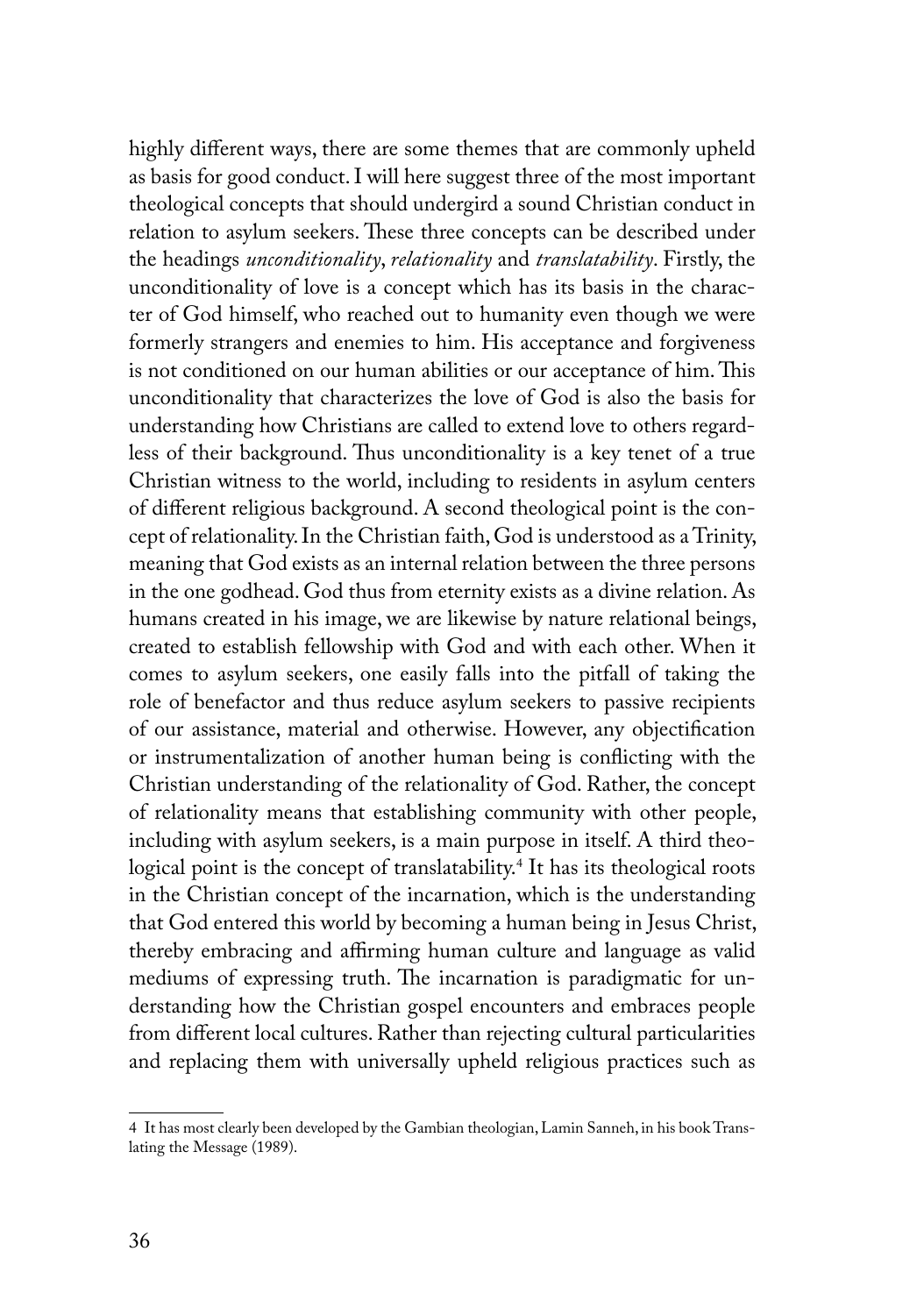food regulations, restrictions on how to dress, observance of festivals and rituals, or giving primacy to particular geographical sites or languages, a Christian approach to asylum seekers from other backgrounds affirms and encourages cultural particularity and plurality.

On a more practical level, the most widely accepted principles for Christian conduct on a global scale are expressed in a document from 2011 called *Christian witness in a multi-religious world: Recommendations for conduct* (World Council of Churches et al. 2011; published and translated in Mogensen 2015). This document seeks to establish a theological basis for conduct in Christian witness and service to the world and gives tangible recommendation for Christians working in multi-religious contexts. Principles from this document can also be applied to the specific context of working with asylum seekers. The document establishes that Jesus Christ is the supreme witness and consequently that Christian witness is always sharing in his witness. It means following his example in word and deed, for example in the form of proclamation, service to others, and giving of oneself. Furthermore, the document affirms that culturally inappropriate methods of mission and the use of deception or coercion is a betrayal of the Christian gospel itself. It emphasizes that conversion is ultimately a result of the work of God and thus not the responsibility of humans. And in line with that it stresses that changing one's religion is a human right which flows from the very dignity of the human. In sum, the basis for understanding Christian presence in a pluralistic world, including in relations to asylum seekers, is the overflowing of the unconditional love of God, which Christians are called to extend to others with respect for the dignity of every human, thereby attesting to the nature of God in word and deed.

# **Concluding remarks**

In the aftermath of the Second World War, churches in Europe were at the forefront in managing the refugee crisis. With the increased influx of refugees in recent years, the body of churches in Denmark has again proven to be one of the most important civil society agents in receiving asylum seekers and refugees. This is often an overlooked reality in the public discourse where secularist ideologies prevail, sometimes prompting a suspicious attitude towards religious actors, who are often seen as a generic category in both public thinking, administrative practices and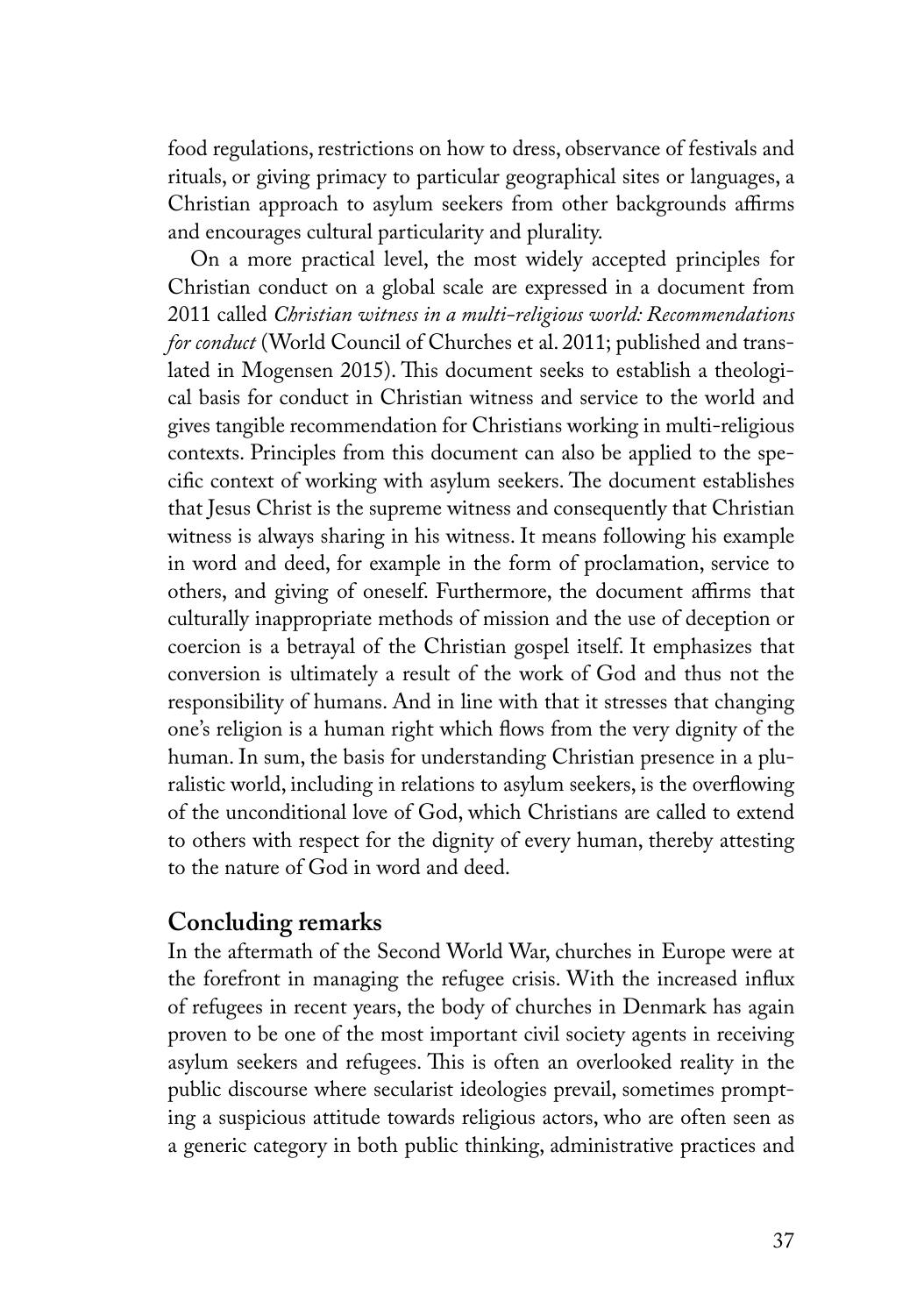legislation. This secularist attitude emerges in some of the challenges that churches experience, whether it is the quality of credibility assessments of converts in asylum cases by immigration officials, the management of conflicts and discrimination towards converted asylum seekers in asylum centers, or it is about issues of cooperation between asylum centers and faith-based actors on social initiatives. Rather than taking the approach of religious neutrality in the secularist sense of trying to promote neutral spaces, public actors working with asylum seekers could benefit from bringing religious perspectives to the table and building stronger alliances with faith-based communities based on a qualitative assessment of each faith group.

# **Bibliography**

- Apostelkirken International (2014). *Anonym brugerundersøgelse i Apostelkirken International, søndag den 11/5 2014*. Unpublished.
- Frivilligrådet (2016). *Integration: Hvilken rolle kan civilsamfundet spille? 12 Lokale historier til inspiration*. Copenhagen: Frivilligrådet & Rådet for Etniske Minoriteter.
- Folkekirke og Religionsmøde (2014). *Vejledning omkring kirkers kontakt med og evt. dåb af muslimske asylansøgere* (revised 2016).
- Folkekirkens mellemkirkelige Råd (2017). *Rapport om Troværdighedsvurderingen af konvertitter i det danske asylsystem*. Copenhagen: Folkekirkens mellemkirkelige Råd.
- Larsen, K. E. (2015). Den Tværkulturelle Missions Historie i Danmark. *Ny Mission* 31:35-49.
- Miller, D. A. (2015). Power, Personalities and Politics. The Growth of Iranian Christianity since 1979. *Mission Studies* 32:66-86.
- Sanneh, L. (1994). *Translating the Message. The Missionary Impact on Culture*. New York: Orbis Books.
- Schjørring, J. H. (2016). Flygtningepolitik. Historiske og Internationale Perspektiver. *Ny Mission* 30:53-64.
- UNHCR (2004). *Guidelines on International Protection: Religion-Based Refugee Claims under Article 1A(2) of the 1951 Convention and/or the 1967 Protocol relating to the Status of Refugees*. Geneve: UNHCR.
- World Council of Churches et al. (2011). *Christian Witness in a Multireligious World: Recommendations for Conduct*. Amsterdam: World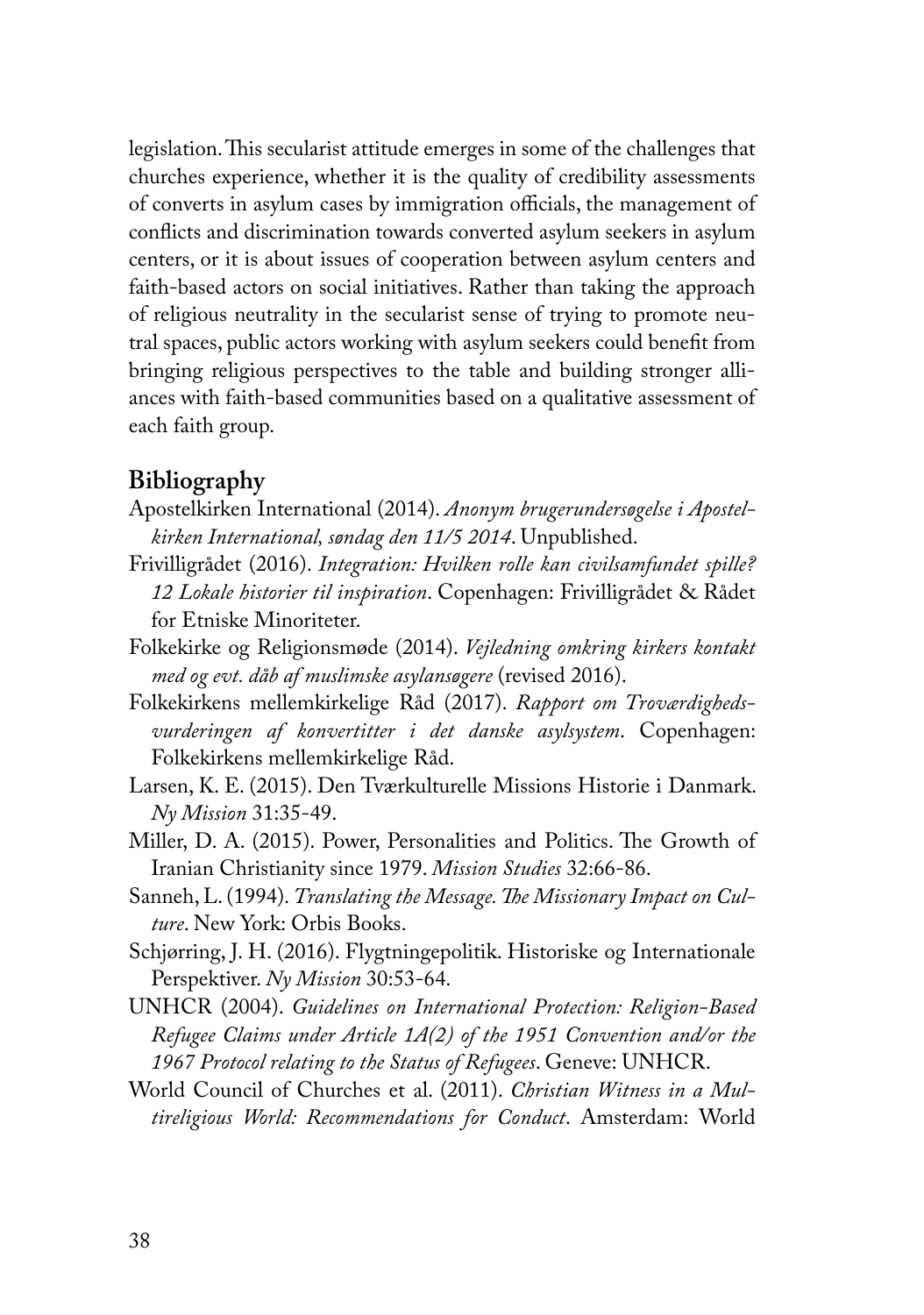Council of Churches, Pontifical Council for Interreligious Dialogue & World Evangelical Alliance.

## **For further reading**

- Miller, D. A. (2016). *Living Among the Breakage: Contextual Theology-Making and Ex-Muslim Christians*. Eugene: Pickwick Publications.
- Mogensen, M. (2015). Kristent Vidnesbyrd i en Multi-religiøs verden. *Ny Mission* 29.
- Mogensen, M. (2016). Jeg var fremmed og I tog imod mig: Flygtningekrisen og kirkens ansvar. *Ny Mission* 30.

Mogensen, M. (2016). Migration og Mission. *Ny Mission* 31.

Munch-Fairwood, B. (2016). *Glem ikke gæstfriheden. Folkekirkens møde med asylansøgere*. Copenhagen: Tværkulturelt Center.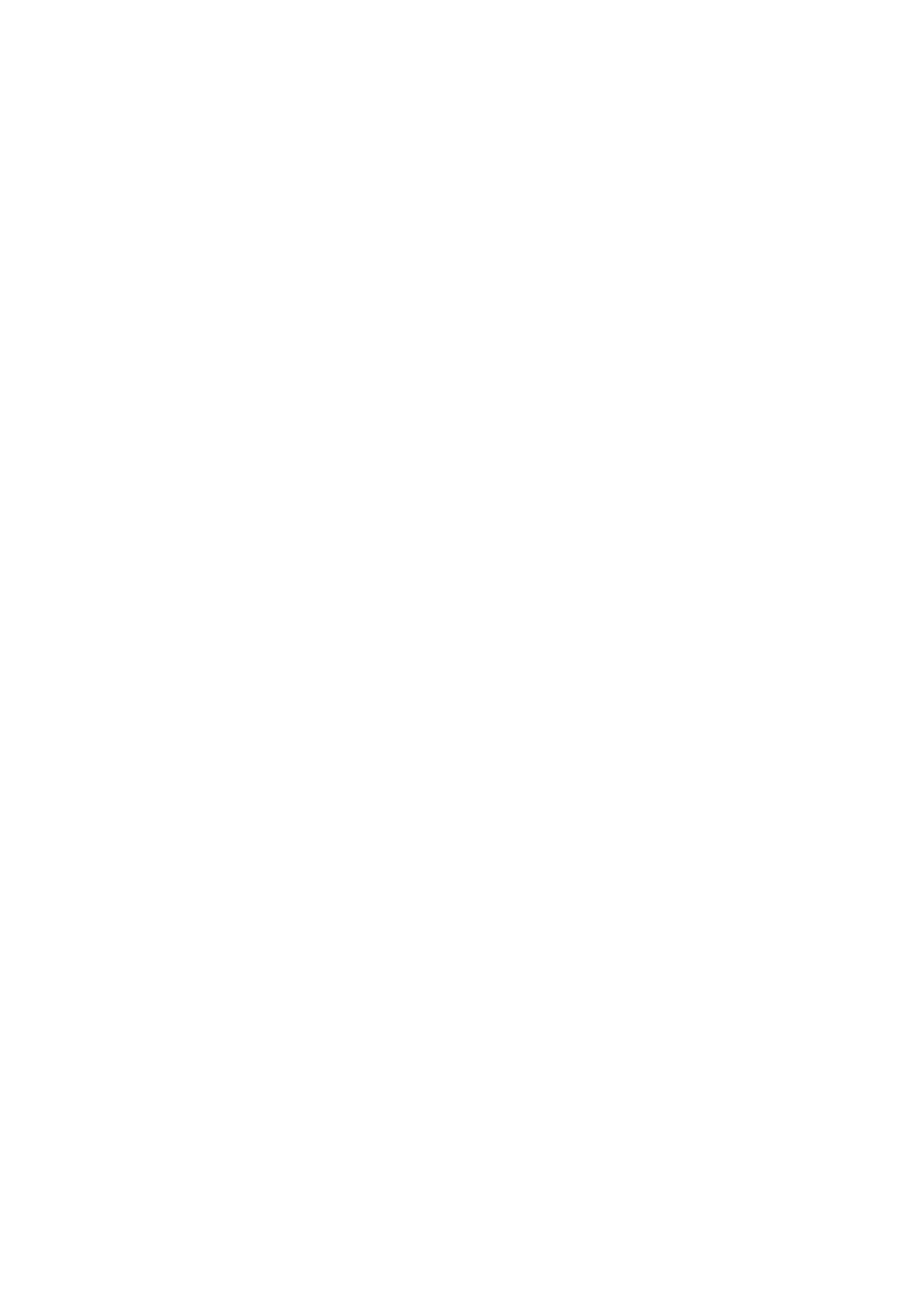# **Routes to Christianity and religious belonging among Middle Eastern Christian refugees in Denmark**

**Sara Lei Sparre and Lise Paulsen Galal**

# **Introduction**

When I came to the church in Taastrup, I was very disappointed. […] There were no priests, and the church had been closed for a while. I just lay there, waiting. I fetched a cardboard box and wanted to wait for the priest to wake me up. But an administrator appeared, telling me that I couldn't stay there: "The police will come and arrest you, and the church will get trouble. When we have a priest, I will call you or you can call the church, but the church cannot take responsibility to protect you or do anything. You have to go to the authorities."

(Malik<sup>1</sup>, refugee, male in his 40s)

This newly arrived Egyptian in Denmark told his story of how he looked for shelter, community and religious belonging in the Coptic Orthodox Church in Taastrup outside Copenhagen and how he was disappointed. The church was closed and did not provide much help in the time of refuge and distress. His experience is just one of many similar ones among Christian refugees in Denmark, where not only are the Christian immigrant communities rather small but the churches – and other religious communities – have not traditionally played a large part in caring for newcomers. This is different from other places in Europe. In Austria, for example, when the state agreed to receive 500 refugees as part of a humanitarian resettlement programme in 2013, the Syriac Orthodox Church and community took care of all relevant resettlement issues for 150 Syriac Orthodox members and supported the new arrivals (Schmoller 2016). The smallness of the Christian immigrant communities in Denmark is

<sup>1</sup> All names are pseudonyms.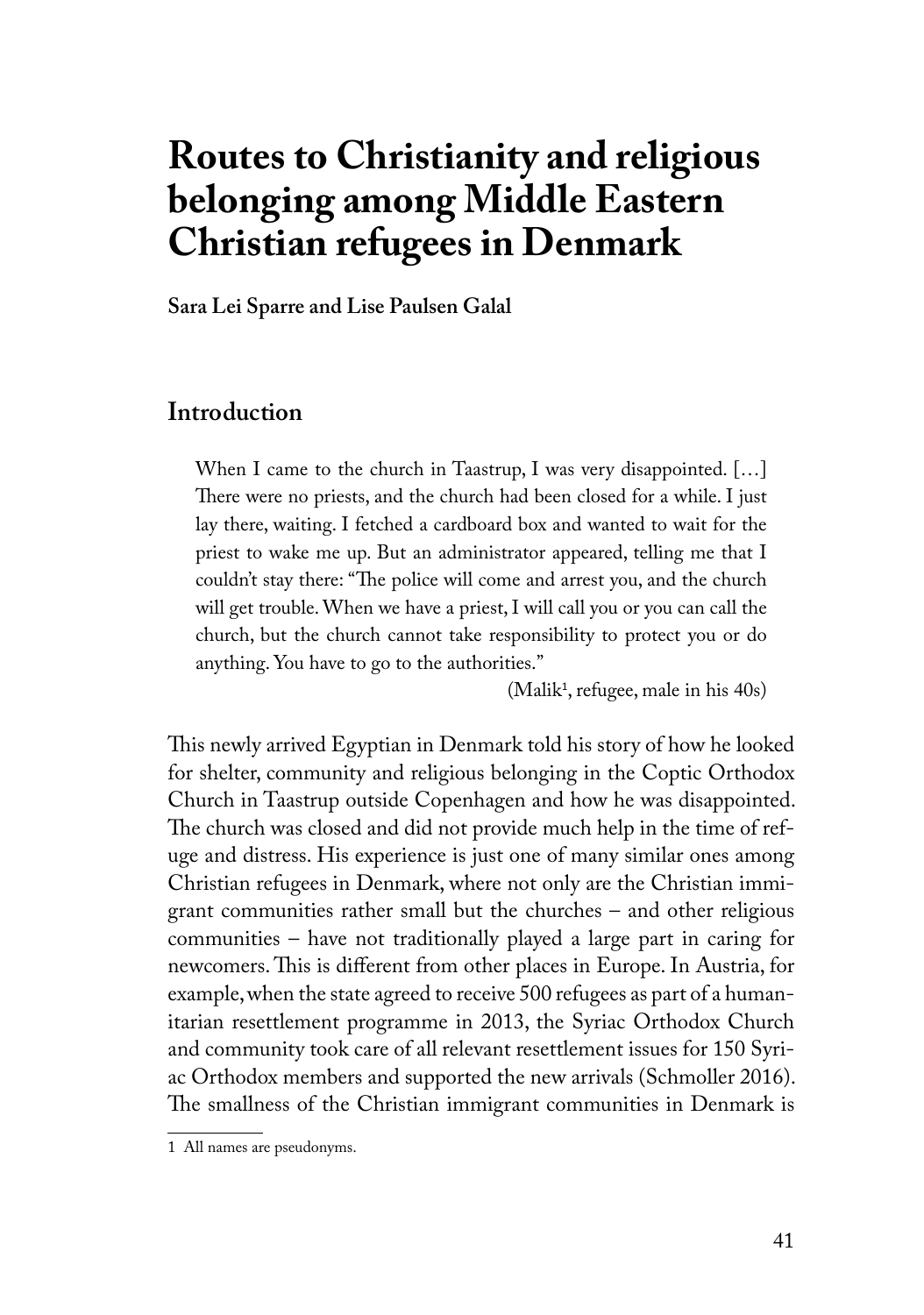one explanation for the lack of direct involvement. The primary explanation, however, is the role played by the welfare system in organising and catering for asylum seekers and refugees (Brochmann et al. 2012), leaving little room or necessity for non-state actors. Although this may be about to change, since local Danish churches now more than ever seem to offer activities for asylum seekers and refugees (see Dalsgaard in this volume), in the above example, the welfare state is what the administrator refers to when he tells Malik to go to the authorities.

In this chapter we explore how Middle Eastern Christian refugees have navigated arrival and settlement in Denmark and how their routes to Christianity and (religious) belonging have been shaped by a Danish landscape of secularism and small religious communities. The chapter proceeds with a short introduction to Christians of Egyptian, Iraqi and Assyrian origin in Denmark followed by an analysis of individual narratives of arrival and settlement, where we argue that Middle Eastern refugees in Denmark construct three different routes characterised by struggling, integrating, and volunteering. The cases of Malik, Yusuf and Ramina highlight both similarities and differences in experiences and trajectories, which illustrate some of the dominant formative patterns among many more research informants.

## **Middle Eastern Christian refugees in Denmark**

In this chapter, we focus on Christian refugees of Egyptian, Iraqi and Assyrian origin. Our findings are part of the collaborative research project 'Defining and Identifying Middle Eastern Christians in Europe' (DIMECCE)2 and stem from fieldwork carried out in Copenhagen and Aarhus throughout 2014. We draw on participant observation in a number of Middle Eastern Christian churches, 43 individual qualitative interviews and six focus groups with Christian migrants and descendants of migrants, as well as 23 interviews with representatives from Danish institutions and organisations. In Denmark, most Middle Eastern Christians are of Iraqi origin. In 2014, there were at least 3,500 Christians of

<sup>2</sup> See https://arts.st-andrews.ac.uk/dimecce/. The DIMECCE project has received funding from the European Union's Seventh Framework Programme for research, technological development and demonstration under grant agreement no 291827 and is financially supported by the HERA Joint Research Programme (www.heranet.info).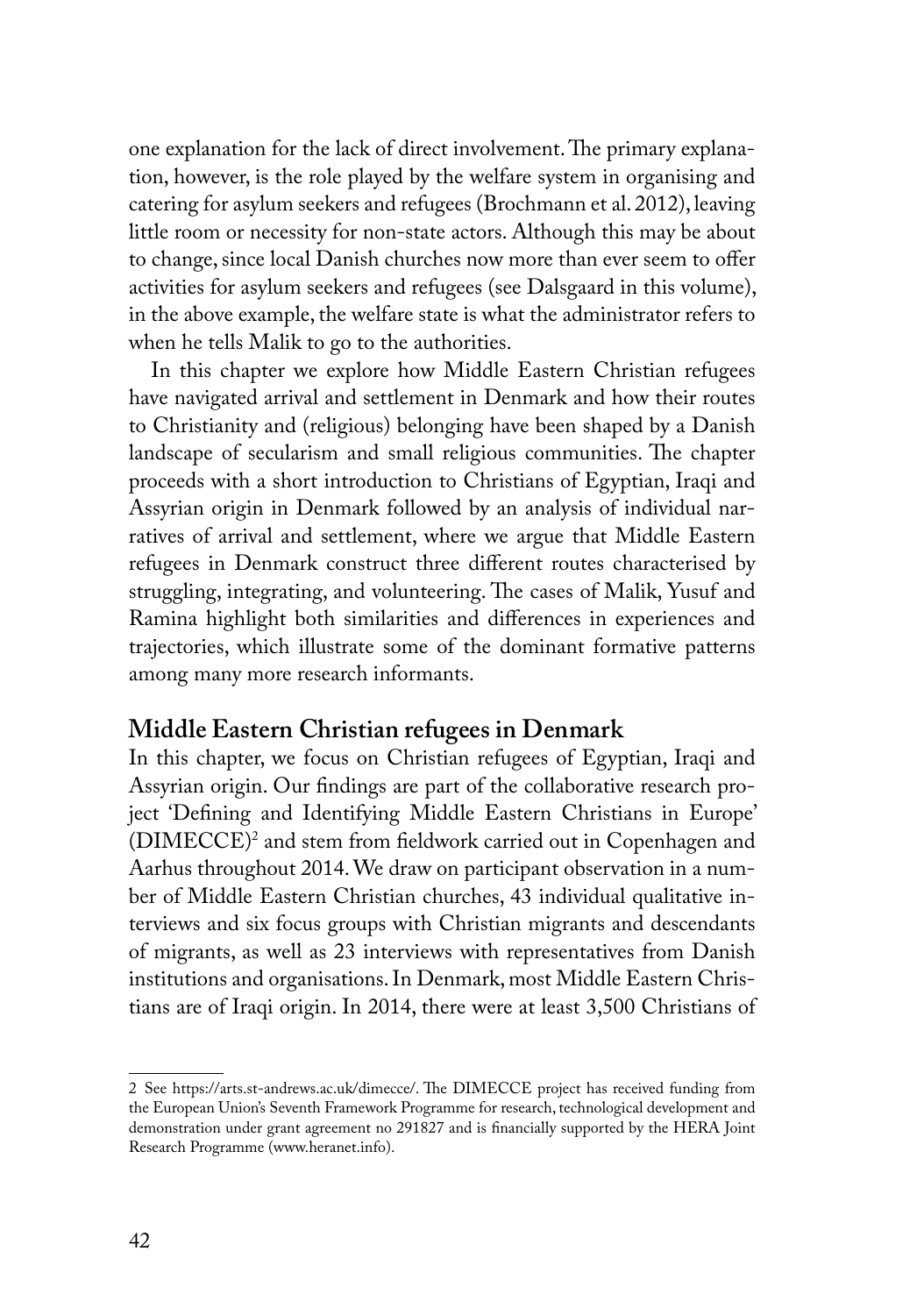Iraqi background, while 500-600 Christians have their origin in Egypt.3 The vast majority of the Iraqi Christians are refugees or descendants of refugees who, like other Iraqi refugees in Denmark since the 1980s and mainly throughout the 1990s, fled political conflicts, wars and persecution in Iraq (Danneskiold-Samsoe 2011). Among the Christians from Iraq, many identify as Assyrians. Most of the Christians of Egyptian origin came as work migrants between the late 1960s and the 1980s. However, the ones we refer to in this paper arrived more recently asking for asylum, and they speak of themselves as refugees. As adherents of the different Christian denominations increased in numbers during the 1980s and 1990s, a number of congregations and churches were established. Today, the four main Middle Eastern denominations in Denmark are the Coptic Orthodox Church, the Assyrian Church of the East, the Ancient Church of the East, and the Chaldean Catholic Church (Sparre et al. 2015).

## **Routes to Christianity and religious belonging in Denmark**

In their first encounters with Danish society, many interviewees expressed surprise and initial disappointment as to the role of Christianity in Denmark. Before arriving in the country, they were aware that the majority of Danes were Christian, yet the secularist discourse and lack of religious practice was an unpleasant surprise to most. Ramina, for example, said: "We heard that Denmark is a Christian country, and we think that this means that it is similar to how things work in our homeland. But we all got surprised or shocked when we arrived in Denmark. OK, it is a Christian country, but its people are not religious? They are not religious?!" With time, Ramina and her husband learned to accept these circumstances, yet they continued to hold on to their own religiosity and religio-ethnic belonging as Assyrians (see below). Others, like Malik, criticised what they saw as ignorance and indifference among the majority of Danes as regards Christianity in general and Middle Eastern Christians in particular.4 A more positive evaluation of the Danish

<sup>3</sup> All numbers are estimates, because no official statistic covers religious affiliation. Instead, the numbers are based on calculations made by the congregations themselves and by www.migrantmenigheder.dk and Cross-Cultural Center (http://www.tvaerkulturelt-center.dk/) in Denmark.

<sup>4</sup> For an elaboration of this argument, focusing on Iraqi Christians' experiences of invisibility as Christians and visibility as Middle Eastern Muslims in Denmark, see Sparre 2016.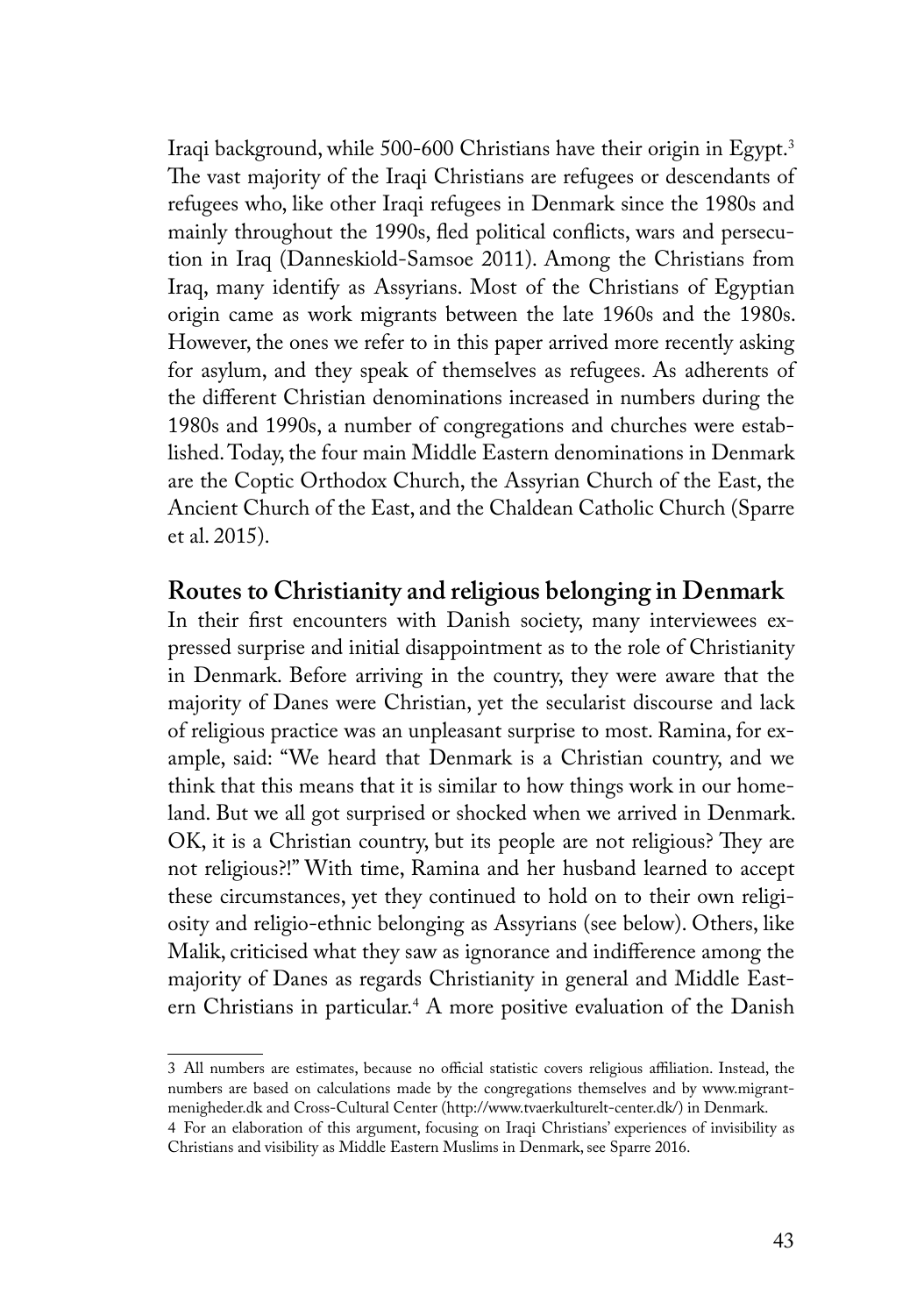secularism was given by Yusuf, who argued that the Danes "live Christian lives, good Christian lives, but they just don't know that they do". Below, we show how Christian refugees from Iraq and Egypt navigate discourses of Christianity and experiences of being Christian in different ways once they reach Denmark, and examine their routes to Christianity and religious belonging in a context characterised by strong secularism and small Christian migrant communities. Whereas the interviews took place in 2014, the analysis below addresses the way they construct meanings from experiences that took place mainly in the 1990s.

#### *Struggling to find a place*

Malik was in his early twenties when he came to Denmark as an asylum seeker in 1996. He spent two and a half years in different asylum centres before being granted a residence permit. Repeatedly, Malik talked about the disappointment he felt back then and still feels in his encounters with Danish society and authorities, as well as with his own church in Denmark. In fact, he described all aspects of his life in Denmark in terms of "struggling". He had to struggle to get permission to stay, struggle to get an education, and struggle to find a job. Similarly, Malik narrated his route to Christianity and religious belonging in Denmark as a struggle to find his place within a migrant community in which its members had very different experiences. As described in the introductory example, Malik's first experiences with the Coptic Orthodox Church in Denmark were far from what he had expected. Not only were there no priests at that time, but the church offered very little to its congregation in terms of activities and guidance. He also learned that most of his fellow believers in Denmark engaged with the church very differently from what he was used to in Egypt. Most of them came as work migrants during the 1970s, searching for better life opportunities abroad, and their children were born in Denmark. Unlike Malik, they did not leave Egypt due to discrimination and persecution because of their Christian faith which, according to Malik, is one of the reasons that they did not commit themselves fully to the church community:

Many studied to become engineers and doctors, and they have become successful. But in the middle of this they lost their relationship to the church, because they spent their life working, and they didn't spend much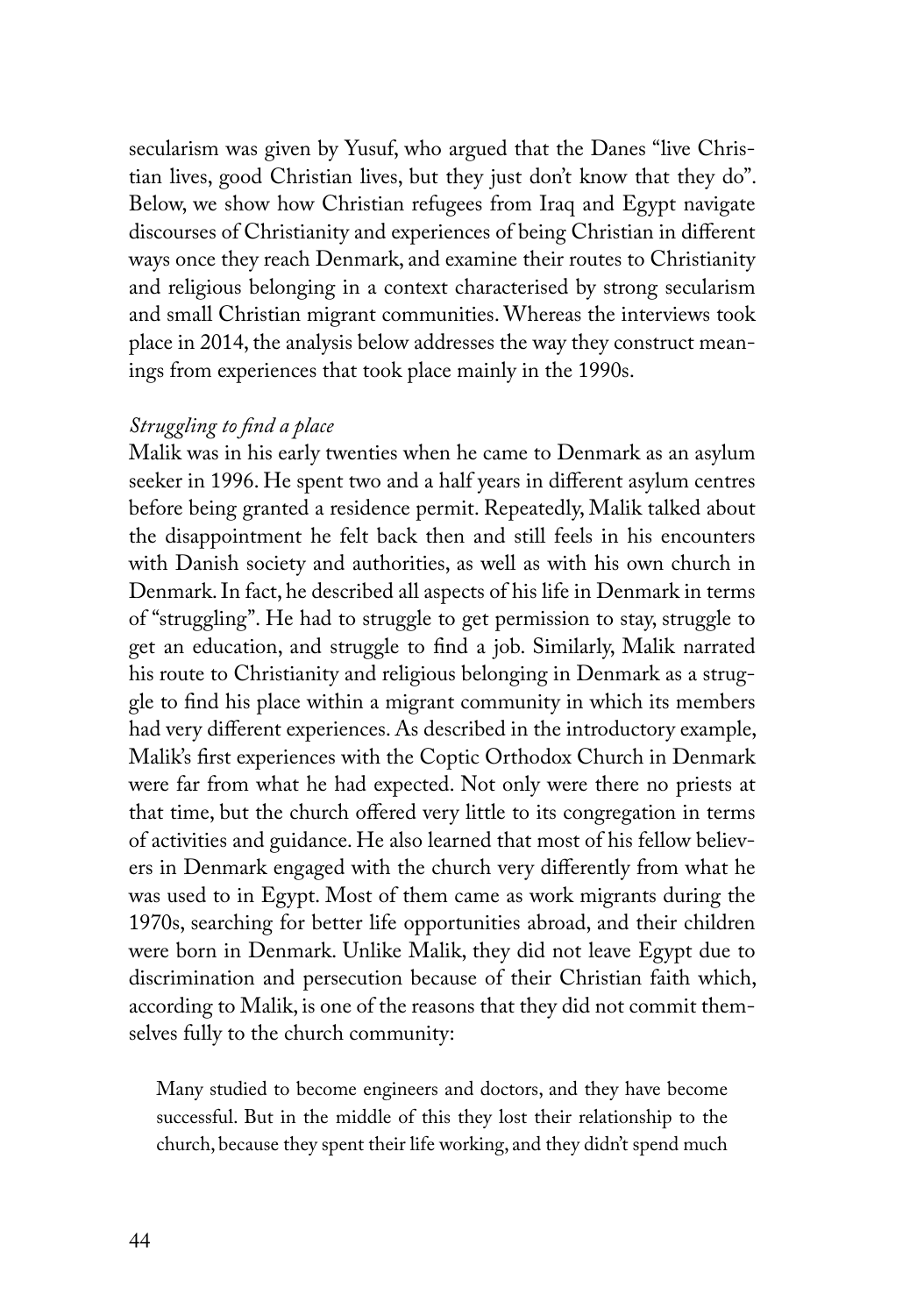time together in the church. In Egypt, there is a lot of pressure on Christians, but in the church, you feel protected. But here Christians are not in danger.

Malik wanted Copts in Denmark to engage more with each other. Inspired by his experience with a strongly organised Coptic community in Egypt', he found his route to Christianity and belonging in the migrant context through working towards gathering the Coptic community in Denmark and assisting the priest in running the church. Besides his family and full-time job, he involved himself deeply in the church, taking over administrative and accountant responsibilities. In addition, he built up a database of Copts in Denmark. His efforts can be seen as a struggle to find his place and prove his worth within the framework of this specific religious migrant community. Furthermore, he attempts to live out his religiosity in a context where religiosity is "to a great extent viewed as a personal and private affair" (Rubow 2011, 100) and not something to be discussed over lunch. "As soon as I approach the subject of religion, it is rejected [by my colleagues]: 'Ok, we don't want to talk about something as uninteresting as this'."

Malik did not talk about other religious communities or institutions in Denmark, and it seems that he only involved himself in the Coptic Church and congregation. This was possible, since the Copts in Denmark had already established a congregation with its own church building by the time of Malik's arrival.6 For many other Christians from the Middle East, mainly Iraqis, this was not an opportunity they had when they first came to Denmark as asylum seekers or refugees throughout the 1980s and 1990s. Most attended their first services in Denmark in one of the Danish Lutheran churches.

#### *Integrating through Christianity and church attendance*

Yusuf and his family fled from Baghdad to Copenhagen in 1995 after receiving threats to their lives for some time. Before that, they lived a good

<sup>5</sup> Since the 1970s, the Coptic Orthodox Church in Egypt has experienced a successful social and religious revival that has strengthened the role of the church in social, political and religious matters alike. In particular, the church has reached out to the youth through a Sunday School movement and invitation to serve in the church (Galal 2009).

<sup>6</sup> Worship and occasional services began as early as 1970, and in 1996, the Coptic Orthodox community in Denmark consecrated its first church building in Taastrup outside Copenhagen.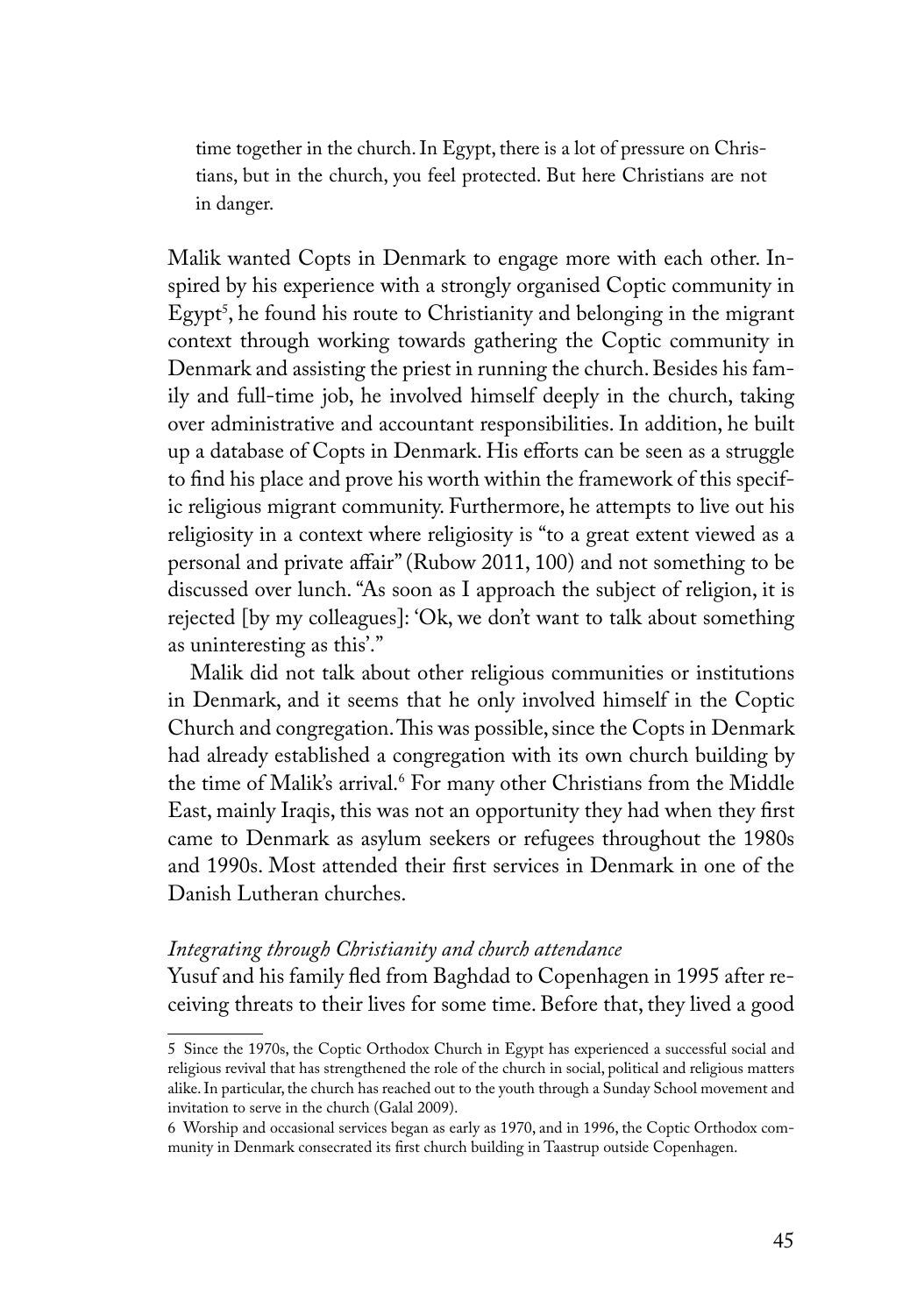and privileged life, and they attended service on a weekly basis. Fleeing Iraq, they had to give up a lot:

Our house was so big that each one had his own bedroom, and we were members in social clubs, five social clubs, where we could go and play tennis, swim, have parties and all these things. We had two cars at home, and then, suddenly all this disappeared and we came to a single room, the five of us living in a single room.

What Yusuf found most difficult was "the uncertainty of the future" due to the long management and decision about their case, but the family found some comfort in Christianity. "What saved us was our faith. We used to pray and have faith that God would not leave us like that, that it takes time, but that it will finish in a proper way, and we thank God that it is like that here." While staying in the asylum centre, the family started attending service in one of the Danish Lutheran churches in Copenhagen. "We were staying at the camp, and we found an address saying service in English. Okay, we can understand that." At that time, the ecumenical association *Cross-Cultural Centre,* which aims to make bridges between the Danish Lutheran Church and Christian immigrants, had just been established, and they had put up posters about church services in the asylum centres. This service addressed particularly Christian immigrants in Copenhagen. Thus, Yusuf and his family found their way to Kingo's Church, where they were warmly welcomed, and at the time of the interview the family still attended service here regularly: "Kingo's is still close to my heart, because we started there, and we are really close friends to the priest and his family." Later on, he started coming to the Coptic Orthodox Church in Taastrup due to the similarity in dogma between his denomination, the Syrian Orthodox, and the Coptic Orthodox, and more recently he involved himself in the establishment of a Syrian Orthodox congregation in Copenhagen. Besides this, he sometimes attended service in the Catholic Church. He did receive some comments from other Orthodox Christians about this, but Yusuf maintained, "we only have one Jesus Christ, and this is what is important". In fact, he realised that he could learn a lot about Danish society through church attendance: "The best way of getting into the Danish society is through the gate of the church. Because when you get to the Danes through the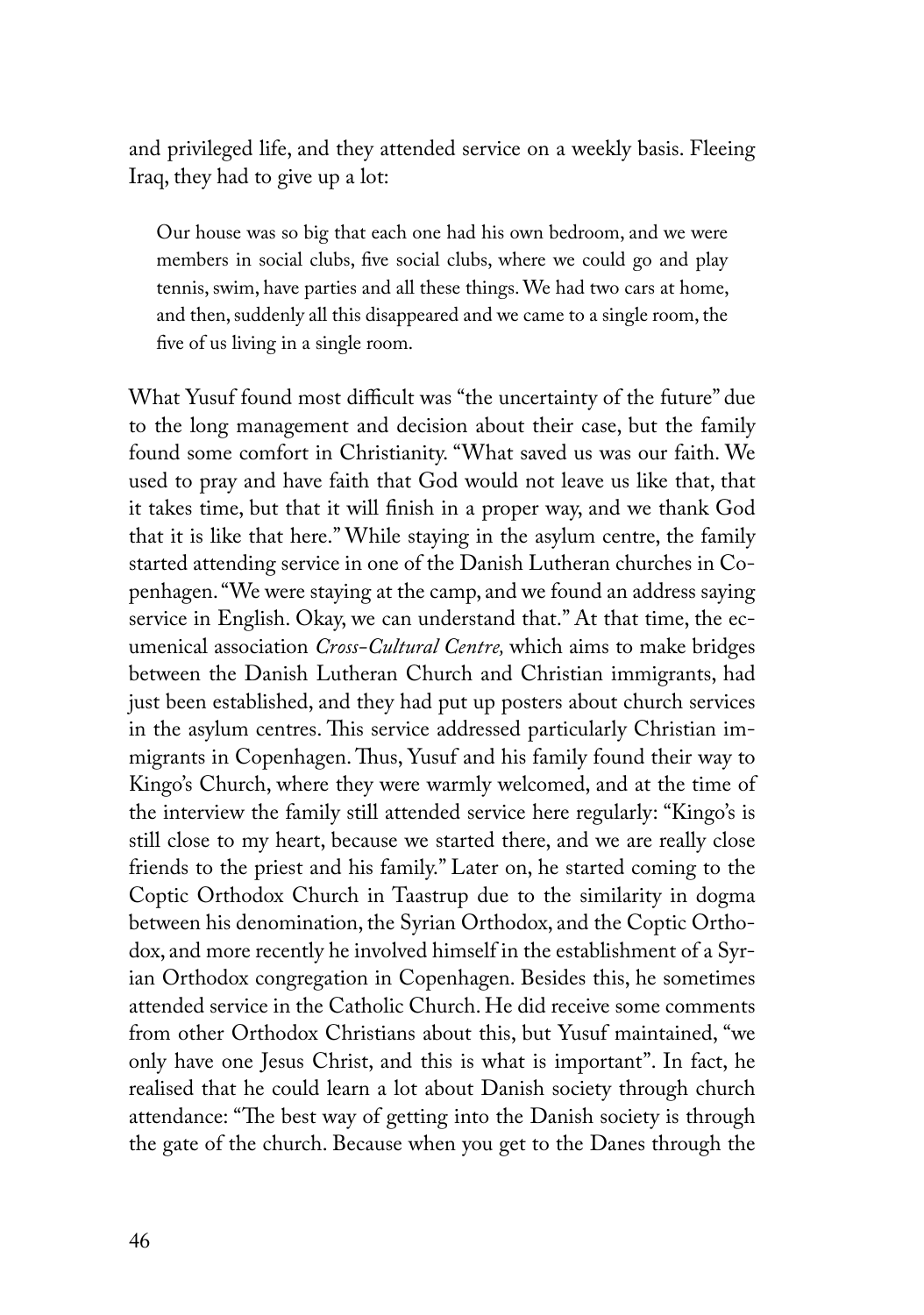church, you don't meet this prejudice that is against foreigners. They meet you as a brother or sister in Christ. That makes a difference." Thus, for Yusuf attending different churches became a way to navigate and integrate in a new society and a way to cope with the discrimination and prejudices he, like other Middle Eastern immigrants, encountered on a regular basis.

#### *Volunteering for the younger generations*

Ramina and her family also arrived in Denmark during the 1990s. They were appointed a small temporary apartment in the outskirts of Aarhus after having been granted political asylum while in Iran. At that time, no churches serving their denomination or any other Iraqi Christian denomination existed in Aarhus. Instead, they started attending service in the local Danish Lutheran church despite not speaking or understanding the language: "In the beginning, we didn't speak the language, but it was just about being physically in the church. The church is a physical space, right? This is where you get the holy, so it means a lot to us." The Danish priest welcomed the new family and tried his best to inform them about the church and its activities. Yet shortly, when they learned about the newly established Assyrian congregation in Aarhus, they started attending service there and stopped coming to the Danish church.

But unlike Malik and Yusuf, Ramina's route to Christianity and belonging in Denmark does not go solely through the church. While the Assyrian church in Aarhus was very important to her and her family, and she almost never missed a service, she quickly found another means to belonging and meaningfulness in the new society. Ramina established an association aimed at gathering children and youth to teach them about their Assyrian background and heritage, cultural as well as religious. Here the Assyrian children and youth attended lessons in activities such as dancing and cooking, as well as learning the reasons that Christians celebrate Easter and Christmas. What motivated Ramina was a wish "to do something for the children in order to better integrate them into society rather than choosing the wrong direction". Thus, her route to Christianity and belonging in a migrant context goes mainly through passing over knowledge and traditions to the younger generations and for her, Christianity and her Assyrian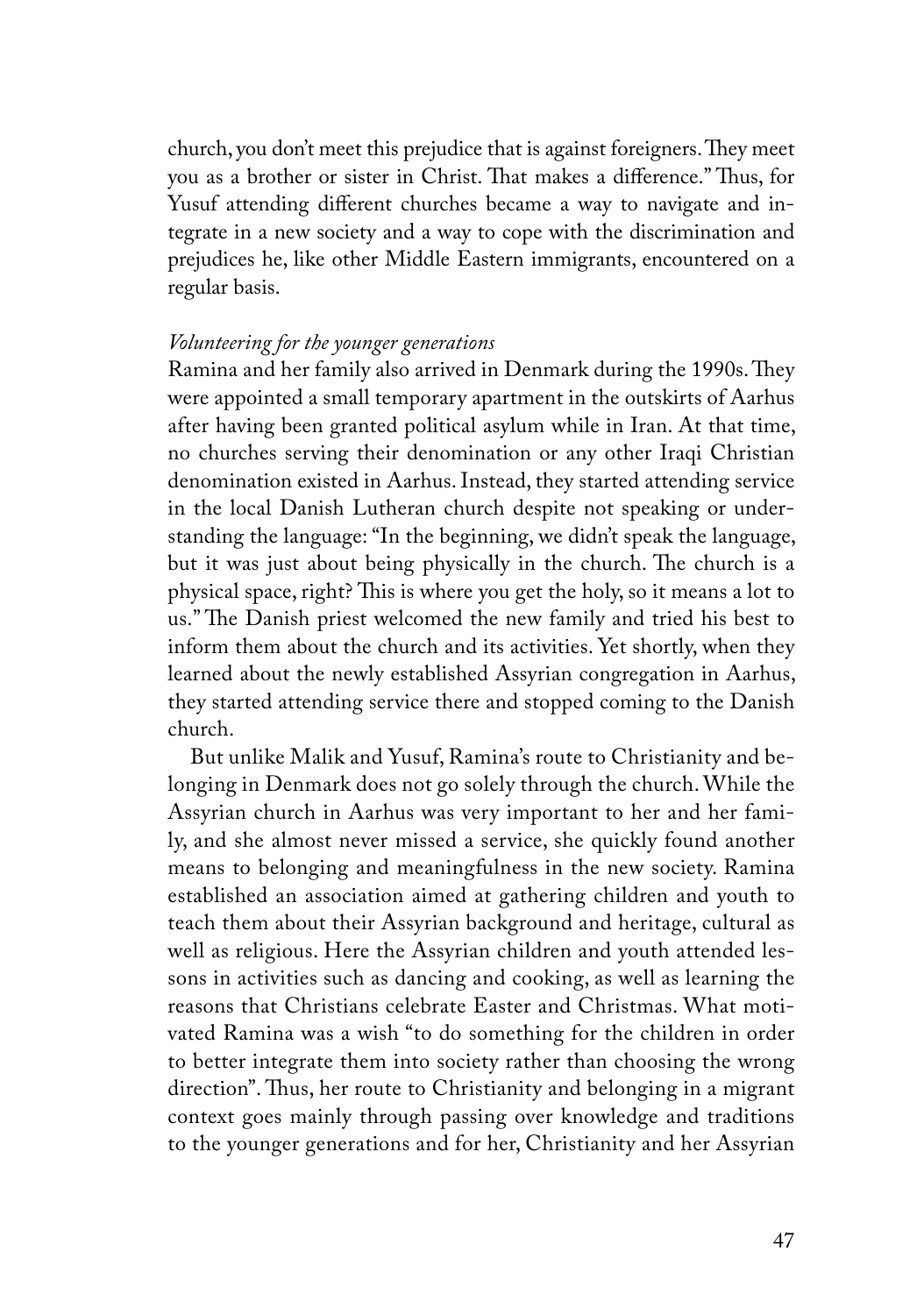ethno-national origin are strongly connected. This is also a way of showing externally (to the Danish majority population), who they are and where they come from.

# **Christian refugees and belonging in Denmark: Different routes and the factors shaping them**

Judged from their narratives, Christian refugees from Iraq and Egypt were rather preoccupied with their routes to Christianity and religious belonging – and the challenges to these – upon arrival and settlement in Denmark throughout the 1990s.

The three routes of Malik, Yusuf and Ramina, although different, share an investment in religion as a resource for comfort and for belonging. Despite Malik's experience of facing misrecognition of his religiosity while applying for asylum, and after having been awarded a residence permit, he still chose to spend time and energy in the church in order to create the kind of community he saw as comforting and offering a place for belonging. Yusuf, on the other hand, emphasised how religion had become a resource along the route from refugee to citizen in Denmark. It provided comfort in times of uncertainty, and it facilitated a positive connection with the Danish society, while also enabling a transnational belonging. Thus in the end, Yusuf described religion as a resource for integration, while Malik rather saw it as an obstacle because of the secular approach in the Danish society. All three took on a responsibility to develop and strengthen ethno-religious communities in order to make it a resource for others. However, their motivations differed slightly. While Malik seemed to be mostly preoccupied with strengthening the *religious* belonging of the community, Ramina saw the strengthening of the Assyrian *cultural* identity as a resource for better integration into Danish society across generations. For Yusuf, on the other hand, religion in a wider sense was a bridge to Danish citizens, majority and minority, with values more like his own.

The cases of Malik, Yusuf and Ramina illustrate dominant patterns among many more interviewees, and together they also point to a number of factors influencing which routes were in fact available for Christian refugees from the Middle East in a Danish context. First of all, in their first encounters with the Danish asylum and integration system, Middle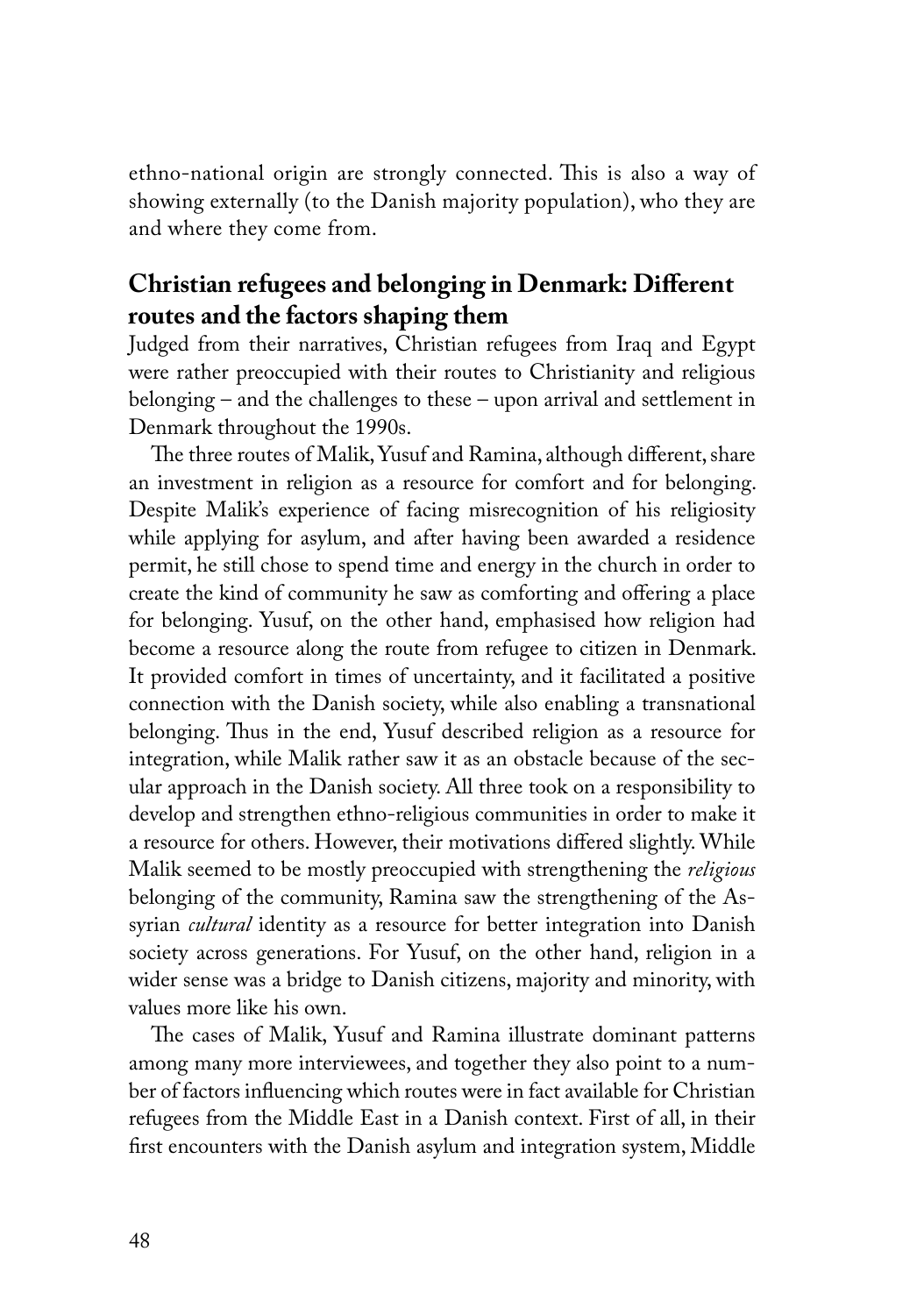Eastern Christians, like other refugees, were met with a strong idea of "neutrality" as to their religious background and cultural origin. Due to the combination of a strong welfare system and a sense of cultural homogeneity (Pedersen 2014; Olwig and Paerregaard 2011), there is in Denmark a cultural focus on sameness, which only to a very limited extent acknowledges ethnic and religious differences. This focus on sameness reflects clearly in the following statement by the director of one of the asylum centres: "We are of the opinion that we respect all religions. […] We don't rely on knowing a lot about the culture they come from or a lot about their religions, right? We have to have a professional knowledge about people in difficult circumstances." The argument is that they prioritise treating all asylum seekers equally, which in their interpretation paradoxically makes it necessary to ignore the differences. A similar argument is found on a larger, global scale in international humanitarian organisations, where a discourse of impartiality and neutrality leads to a marginalisation of religious discourse and insight in refugee assistance (Ager and Ager 2017).

Secondly, while some find their way to Danish Lutheran churches and some continue to attend service here occasionally, most Middle Eastern refugees do not find a meaningful religious community or experience religious belonging among majority Danes, partly due to the strong secularism and the religious indifference they experience in their daily encounters. Instead, they organise in smaller Middle Eastern Christian migrant communities which, due to their small numbers and the assimilative nature of Danish politics, stay as rather invisible minorities within a minority (Galal et al 2016).

Finally, being small and with few resources, the Middle Eastern Christian migrant communities, unlike for example those in Austria, are not considered possible partners in providing social services and welfare. Instead, they are viewed solely as spiritual communities relevant only for the purpose of worship, while municipalities and secular humanitarian organisations like the Red Cross until recently have been seen as the only actors involved in activities and assistance for refugees (cf. Ager and Ager 2017).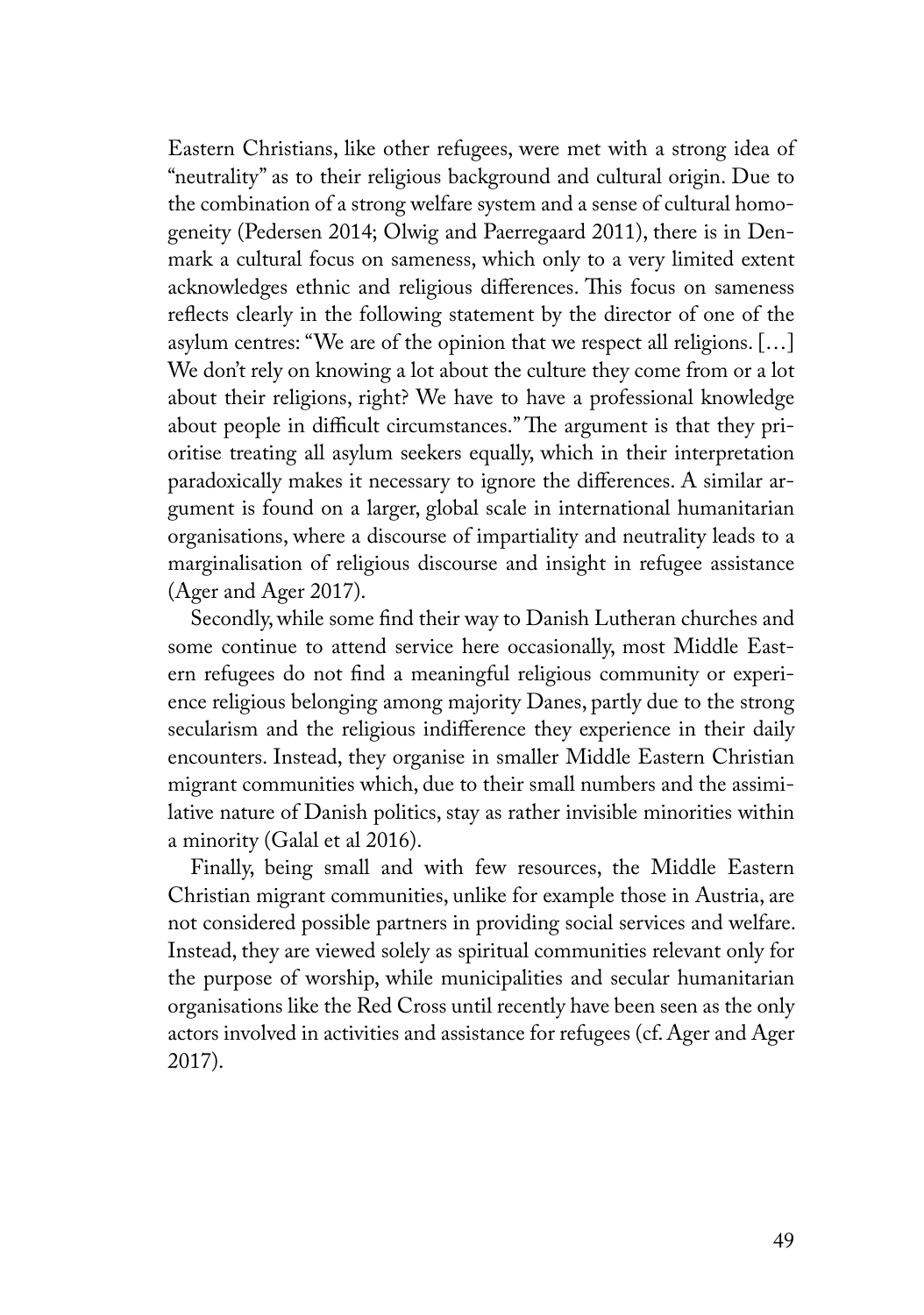# **New routes in a changing landscape?**

While the Middle Eastern churches themselves are still rather marginalised as civil actors, traditional Danish religious majority institutions are starting to play a larger role within the refugee and integration regime (Furseth 2017). The Danish Lutheran Church and the Pentecostal Church, as well as a number of ecumenical organisations, are increasingly addressing asylum seekers and refugees with different activities, for instance Danish language teaching. As the director of one of the asylum centres put it: "It is to supplement our own funding, because like all over the country, we are subject to large cutbacks, so we work hard to attract donations from outside." The director is referring to how local churches regularly offer activities, transport and food to asylum seekers.7 Yet, such contributions from Danish churches are still contested by both national and local decision makers who, from their strongly secular position, argue that church involvement in social welfare is a form of mission work. This development does, however, pave the way for potentially new or strengthened routes for Christian asylum seekers and refugees alike. As far as religious majority institutions offer inclusive Christian spaces, Middle Eastern Christians may more easily find a route like the one described as integrating through Christianity and church attendance in the analysis of Yusuf's narrative. It is, however, important to notice that all three narratives stress the importance of Middle Eastern Christian church communities as a space for identification and commitment. It may therefore be of specific interest to see how the changing landscape may either further marginalise Middle Eastern Christians or give them a more central role by translating the commitment that they evidently have to a broader engagement in issues of general concern in the Danish society.

# **Bibliography**

Ager, A. and Ager, J. (2017). Challenging the Discourse on Religion, Secularism and Displacement. In: Mavelli and Wilson, eds., *The Refugee Crisis and Religion: Secularism, Security and Hospitality in Question*. London and Maryland: Rowmann and Littlefield.

<sup>7</sup> Consequently the increasing church involvement can be seen as just another example of a turn towards neo-philanthropy as an alternative to social welfare, which suggests the integration into local sub-communities as a way to become empowered, freeing the state from a responsibility it increasingly defines as a burden (Villadsen 2008).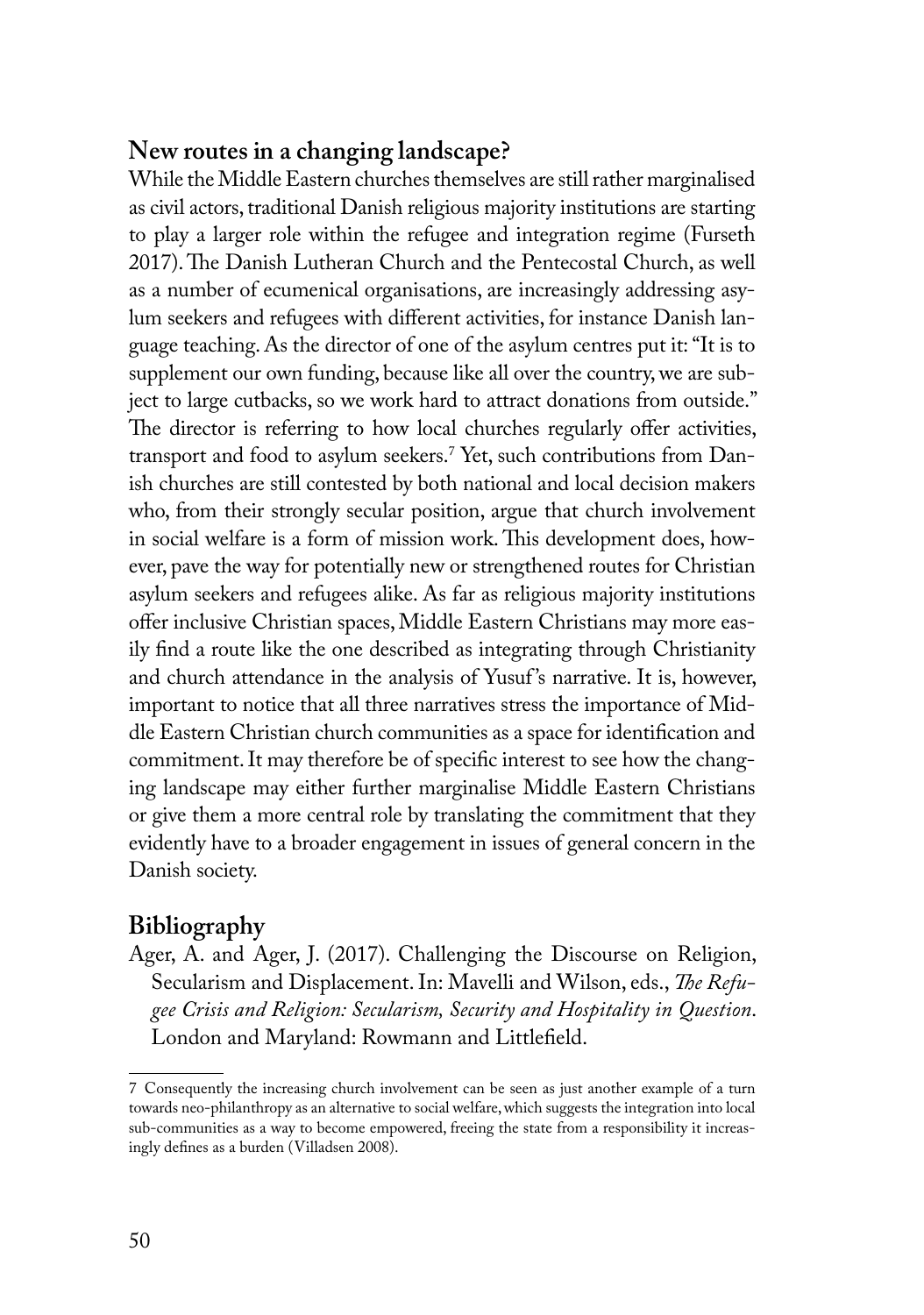- Brochmann, G. et al. (2012). *Immigration Policy and the Scandinavian Welfare State, 1945-2010*. London: Palgrave Macmillan.
- Danneskiold-Samsoe, S. (2011). Suffering for Benefits? Integration and Social Exchange between Iraqi Refugees and Danish Welfare Institutions. In: Olwig and Paerregaard, eds., *The Question of Integration: Immigration, Exclusion and the Danish Welfare State*. Newcastle: Cambridge Scholars Publishing.
- Furseth, I. (2017). *Religious Complexity in the Public Sphere: Comparing Nordic Countries*. London: Palgrave MacMillan.
- Galal, L. P. (2009). *Minoritet, medborger og martyr. En minoritetsteoretisk analyse af positioner og fortællinger blandt ortodokse koptere i Egypten.*  Ph.d.-afhandling, Institut for Kultur og Identitet, Roskilde Universitet.
- Galal, L. P. et al. (2016) Middle Eastern Christian Spaces in Europe: Multi-Sited and Super-Diverse. *Journal of Religion in Europe* 9(1):1- 25.
- Kivisto, P. (2014). *Religion and Immigration. Migrant Faiths in North America and Western Europe*. Cambridge: Polity Press.
- Olwig, K. F. and Paerregaard, K. (2011). Introduction: "Strangers" in the Nation. In: Olwig and Paerregaard, eds., *The Question of Integration: Immigration, Exclusion and the Danish Welfare State*. Newcastle: Cambridge Scholars Publishing.
- Pedersen, M. H. (2014). *Iraqi Women in Denmark: Ritual Performance and Belonging in Everyday Life*. Manchester and New York: Manchester University Press.
- Rubow, C. (2011). Religion and Integration: Three Danish Models for the Relation between Religion and Society. In: Olwig and Paerregaard, eds., *The Question of Integration: Immigration, Exclusion and the Danish Welfare State*. Newcastle: Cambridge Scholars Publishing.
- Schmoller, A. (2016). "Now My Life in Syria Is Finished": Case Studies on Religious Identity and Sectarianism in Narratives of Syrian Christian Refugees in Austria. *Islam and Christian–Muslim Relations*, 27(4): 419-437.
- Sparre, S. L. (2016). (U)synliggørelse og den muslimske anden: Narrativer om flugt og religiøs identitet blandt irakiske kristne i Danmark. *Journal of Islamic Research*, 10(1): 252-267.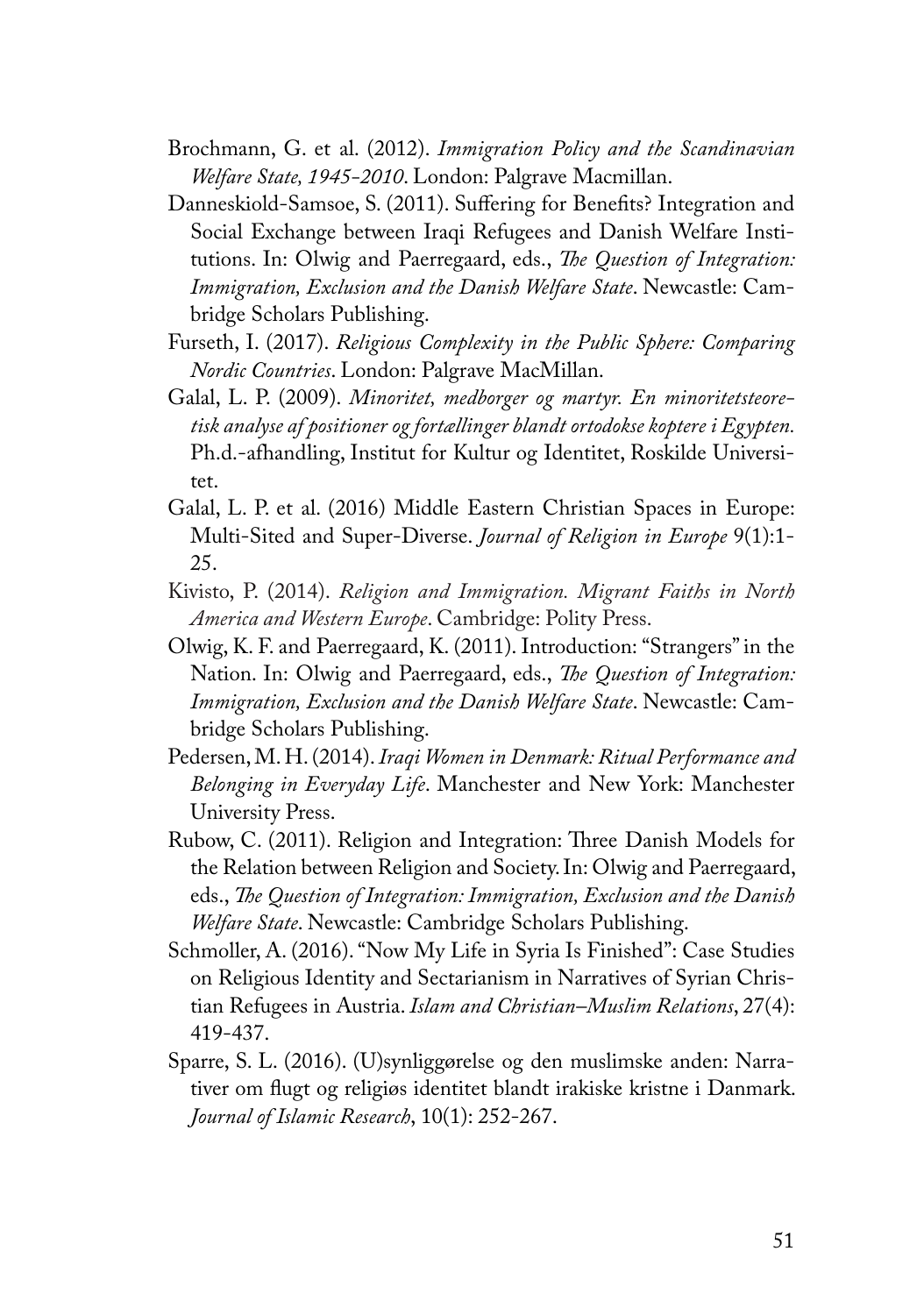- Sparre, S. L. et al. (2015). *Middle Eastern Christians in Europe: Histories, Cultures and Communities.* University of St. Andrews. Available online: https://arts.st-andrews.ac.uk/dimecce/?page\_id=1207
- Villadsen, K. (2008). Freedom as Self-Transgression: Transformations in the 'Governmentality' of Social Work. *European Journal of Social Work*, 11(2): 93-104.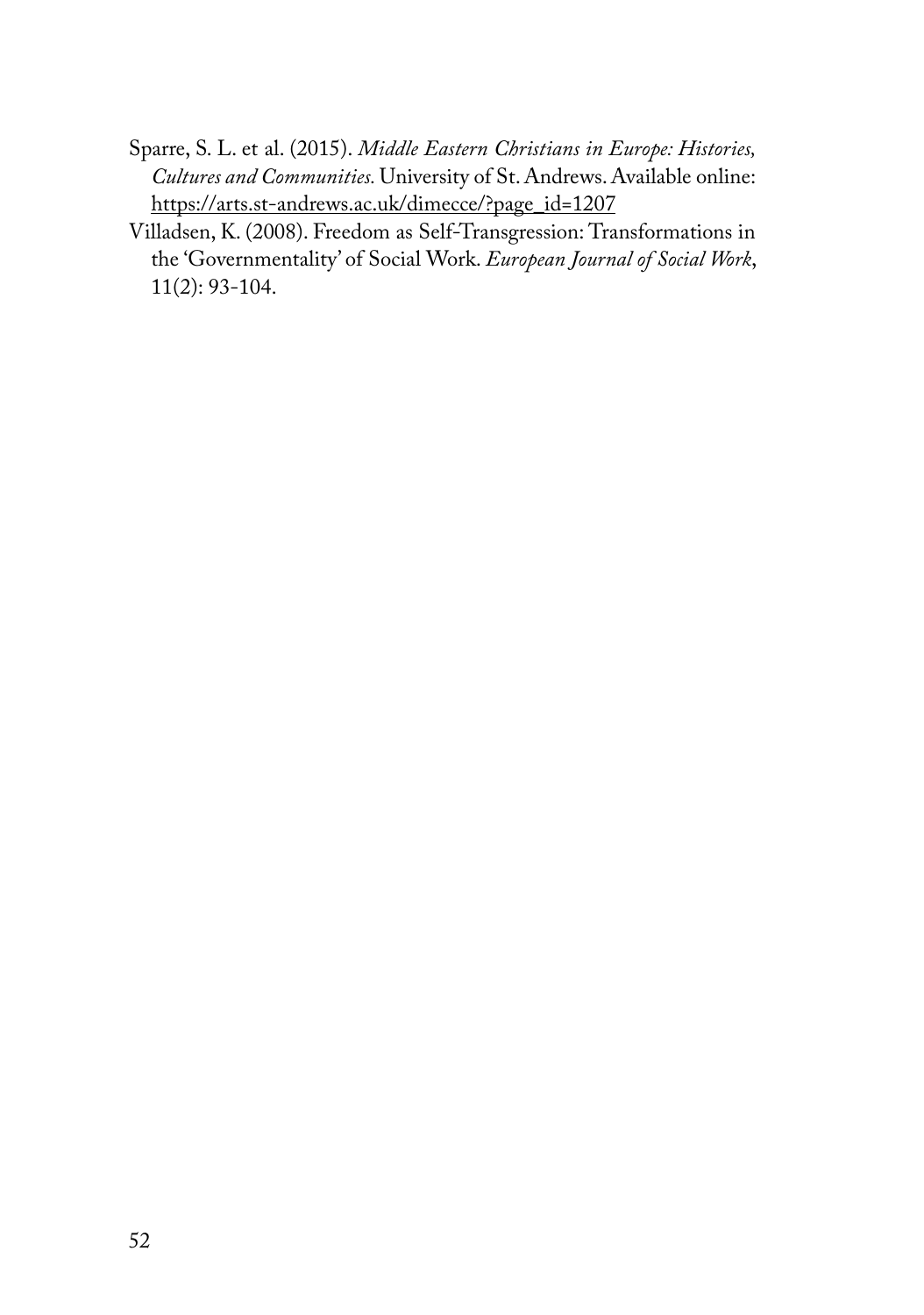# **Religion at asylum centres – from a human rights perspective**

**Eva Maria Lassen**

Religion and the exercise of freedom of religion or belief in asylum centres is a research field still in its infancy. Moreover, it is a complicated field, as the asylum seeker's situation may place more positive obligations on the State than normally is the case with freedom of religion or belief. Religion at asylum centres is thus, from a scholarly human rights perspective, a new and stimulating – and at times even perplexing – field. In this paper, I will introduce religion at asylum centres as a research topic, with particular attention paid to asylum centres in Denmark.

The paper will first outline the scope of freedom of religion or belief with a particular focus on State responsibility. Then the regulation of freedom of religion or belief of prisoners will be discussed, as a means of understanding the extent to which the State may have positive obligations vis-à-vis freedom of religion in situations, where individuals are in the care of the State. Subsequently, I will zoom in on Danish asylum centres. Asylum seekers in Denmark are, as the general rule, placed in open centres, which facilitates the asylum seekers' ability to exercise their freedom of religion without the assistance of the State. Nonetheless, the State may have positive obligations in a number of areas linked to religion, and the paper identifies these areas, touching upon both collective and individual manifestations of religion, inside as well as outside of the centres. At the same time, the State may have to limit the exercise of freedom of religion inside the asylum centres, but only if legitimate grounds suggest this limitation.

## **Setting the scene: Freedom of religion or belief**

Freedom of religion or belief has always been part of the international catalogue of rights and is included in international declarations and conventions, as for instance the Universal Declaration of Human Rights of 1948 and the International Covenant on Civil and Political Rights of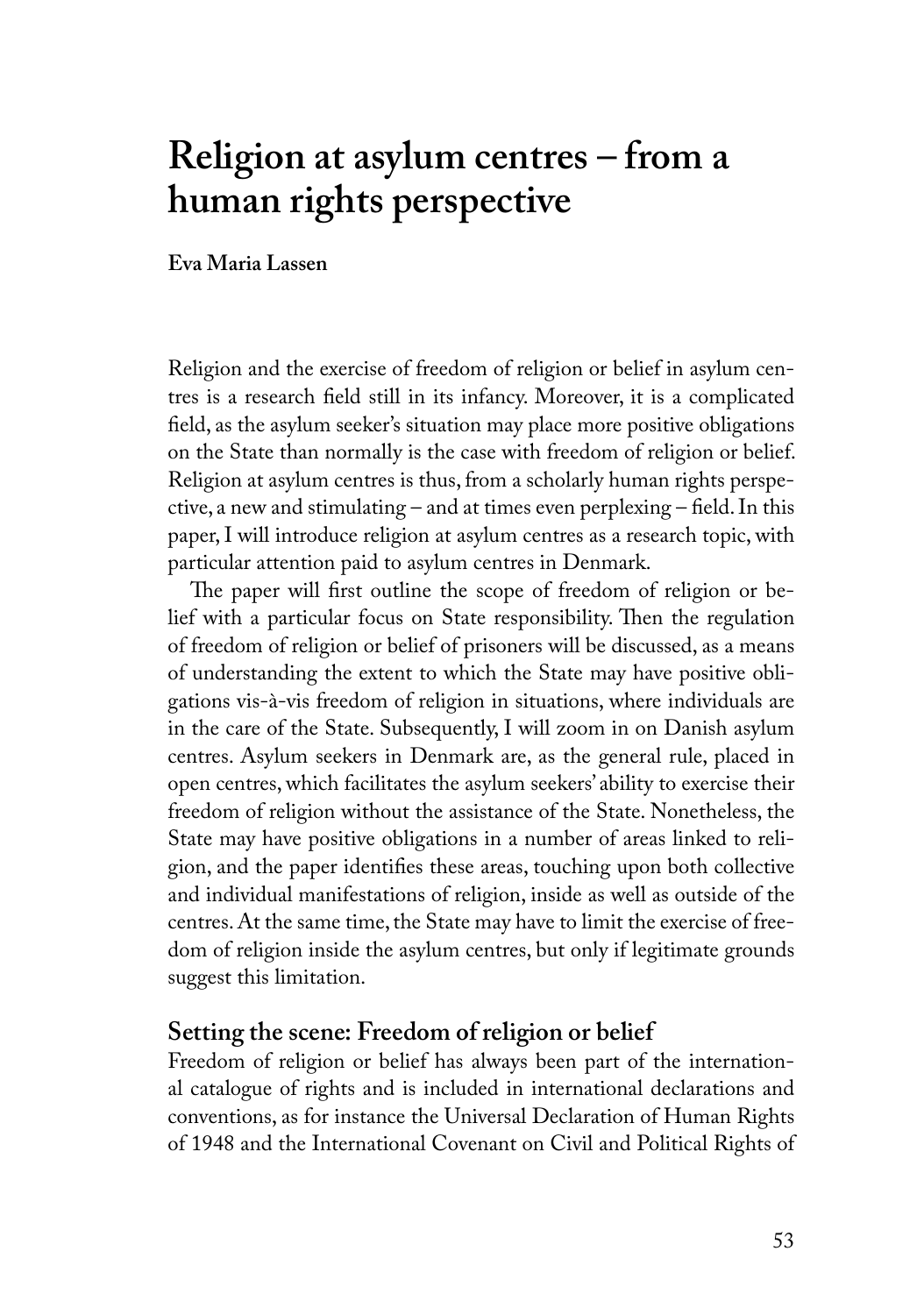1966. Zooming in on Europe, in the European Convention of Human Rights of 1953, freedom of religion or belief is understood in a comprehensive way:

"Everyone has the right to freedom of thought, conscience and religion; this right includes freedom to change his religion or belief and freedom, either alone or in community with others and in public or private, to manifest his religion or belief, in worship, teaching, practice and observance." (Article 9,1)

The Convention regulates situations where the State can restrain religious manifestations:

"Freedom to manifest one's religion or beliefs shall be subject only to such limitations as are prescribed by law and are necessary in a democratic society in the interests of public safety, for the protection of public order, health or morals, or for the protection of the rights and freedoms of others." (Article 9,2)

Freedom of religion is one of the Classical human rights, dating back to the forerunners of modern human rights, such as the French Declaration of the rights of man of the 18<sup>th</sup> century and most Western democratic constitutions of the 19<sup>th</sup> century. Historically, freedom of religion or belief was primarily a negative right: the State shall leave religious life to its citizens. This main characteristic remains. However, in some instances, prisons being a prime example, the State has a positive obligation to ensure that the individual can exercise this right.

The general principle underlying human rights is that human rights are for all. Also asylum seekers are entitled to exercise both the individual and collective dimensions of freedom of religion, cf. the Refugee Convention that lays down that:

"The Contracting States shall accord to refugees within their territories treatment at least as favourable as that accorded to their nationals with respect to freedom to practice their religion and freedom as regards the religious education of their children." (Article 4)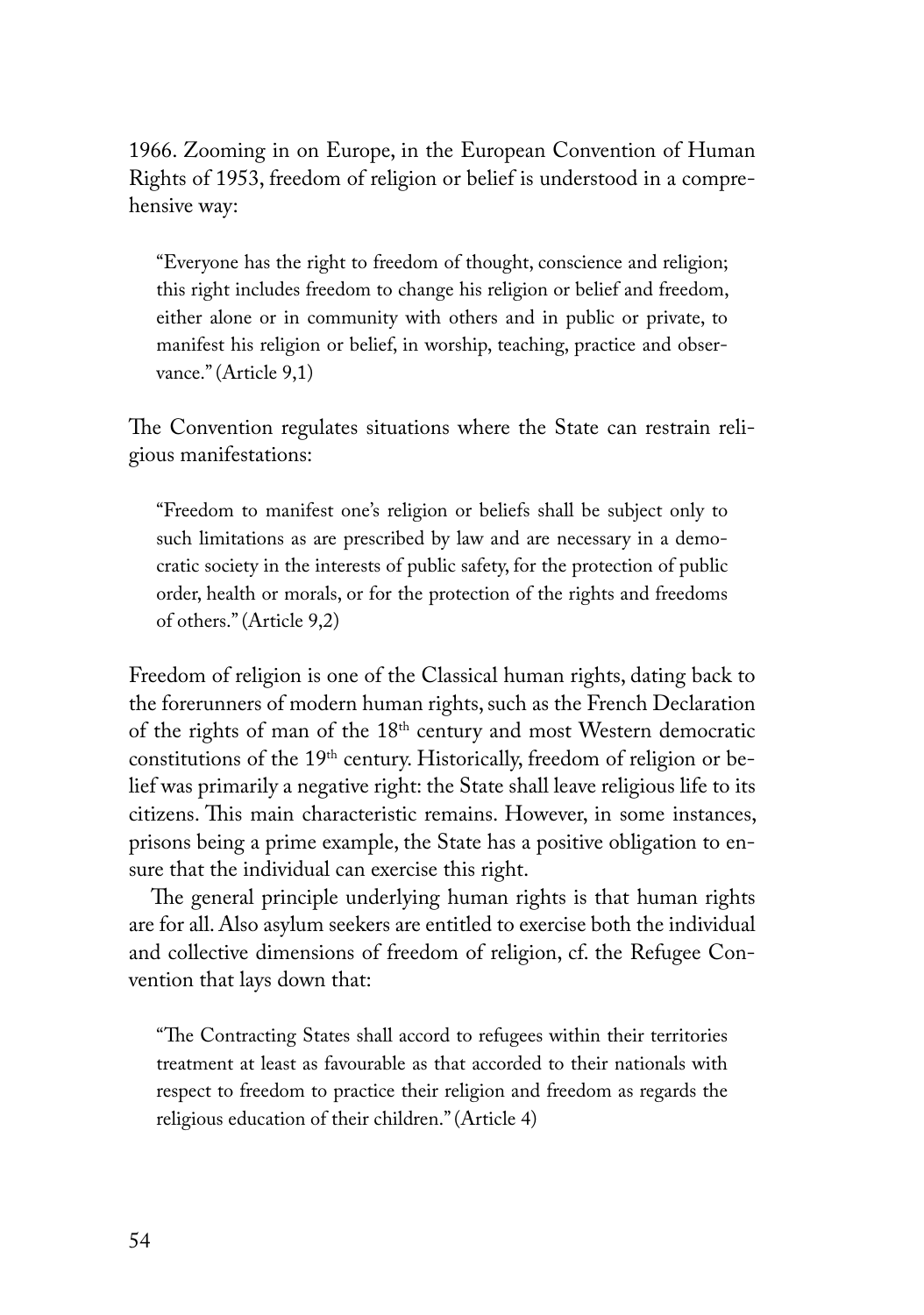However, as we shall see, State obligations vis-à-vis the asylum seekers' exercise of freedom of religion is but slightly regulated in international human rights law.

An area that is much more regulated according to international standards, also in Denmark, is the freedom of religion of prisoners. The right of freedom of religion of prisoners is interesting in the context of freedom of religion of asylum seekers, because of the role of the State in both cases. Whereas prisoners to a pronounced degree are in the care of the State, asylum seekers are to a a varying degree dependent on the State to practise their religion.

#### **Freedom of religion of prisoners<sup>1</sup>**

It goes without saying that it may be difficult for detainees to exercise their freedom of religion without the active assistance of prison authorities. The State therefore has positive obligations. This is the object of the UN Standard Minimum Rules for the Treatment of Prisoners (the so-called "Nelson Mandela Rules") of 2015. The Rules determine that the authorities under certain conditions shall appoint a qualitied representative of a religion:

"If the prison contains a sufficient number of prisoners of the same religion, a qualified representative of that religion shall be appointed or approved. If the number of prisoners justifies it and conditions permit, the arrangement should be on a full-time basis" (Rule 65, 1)

The prisoners must have access to regular service and to pastoral care, $2$ and no prisoner should be denied access to a qualified representative of any religion, and must, reversely, be free to refuse visits from such a person.3 Moreover, the Mandela Rules stress both the individual and collective dimensions of freedom of religion or belief:

<sup>1</sup> For an overview of international standards as well as Danish domestic regulations on and practices of freedom of religion of prisoners, see Andersen and Kessing 2017, pp. 82-91.

<sup>2</sup> "A qualified representative appointed or approved under paragraph 1 of this rule shall be allowed to hold regular services and to pay pastoral visits in private to prisoners of his or her religion at proper times" (Rule 65, 1).

<sup>3</sup> "Access to a qualified representative of any religion shall not be refused to any prisoner. On the other hand, if any prisoner should object to a visit of any religious representative, his or her attitude shall be fully respected". (Rule 65, 3).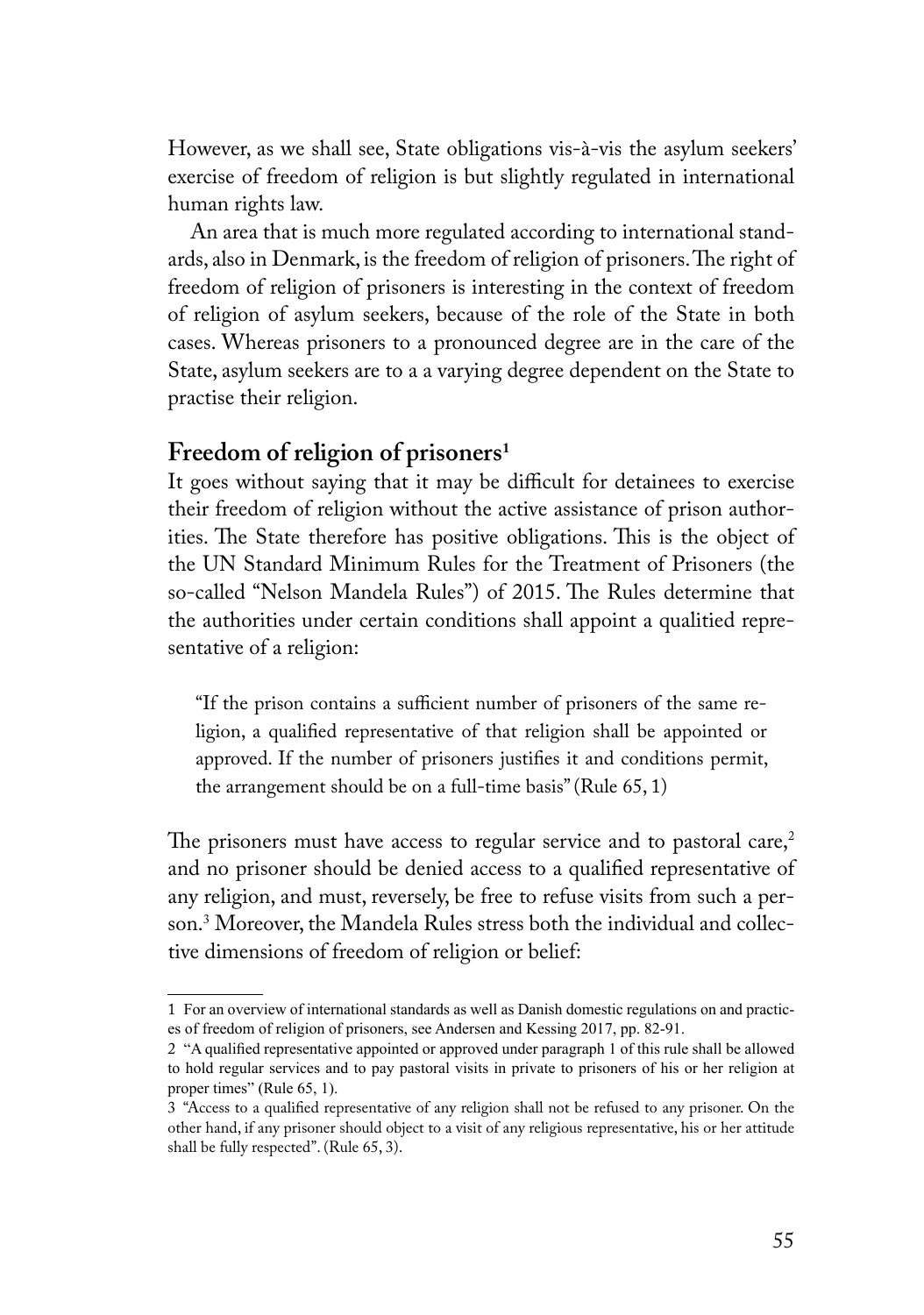"So far as practicable, every prisoner shall be allowed to satisfy the needs of his or her religious life by attending the services provided in the prison and having in his or her possession the books of religious observance and instruction of his or her denomination." (Rule 66)

Security concerns may necessitate the authorities' denial of certain inmates' access to participation in religious services. In this case, the prisoners concerned should as far as possible have access to religious services by means of electronic media. Also special dietary requirements based on religious rules should be met (Bielefeldt, Ghanea and Wiener, 2016, pp. 415-438).

In recent years, religiously founded radicalisation of detainees has drawn the attention of politicians and authorities. In practice, the confusion between religiosity and radicalism regularly appears to take place, with the result that some prisoners shy away from manifesting religious beliefs for fear of being reported as (potentially) radicalised. A number of international guidelines underline that violent extremism should not be confused with the practising of religion, and that, in fact, prisoners may become more religious in prison because of the particular circumstances, without being radicalised. For instance UNODC's Handbook of 2016 warns against this confusion. Similarly, the EU Radicalisation Awareness Porgram (RAN) states that "it is very important not to confuse people who might have (re)discovered their faith with people who have developed radical views… prejudices around the linkage between religion and extremism remain very present and may hamper good risk assessment".

Asylum seekers who are detained may, generally speaking, be in need of similar assistance from the authorities when wishing to exercise their freedom of religion. This applies in particular to detained asylum seekers, the focus of the next section.

## **Detained asylum seekers**

At the outset, we must distinguish between detained and non-detained asylum seekers. As far as detained asylum seekers are concerned, the situation of this group resembles prisoners the most, and it is for this category of asylum seekers that normative international standards exist. Thus in 2012 the UNHCR pusblished "Detention Guidelines: Guidelines on the Applicable Criteria and Standards relating to the Detention of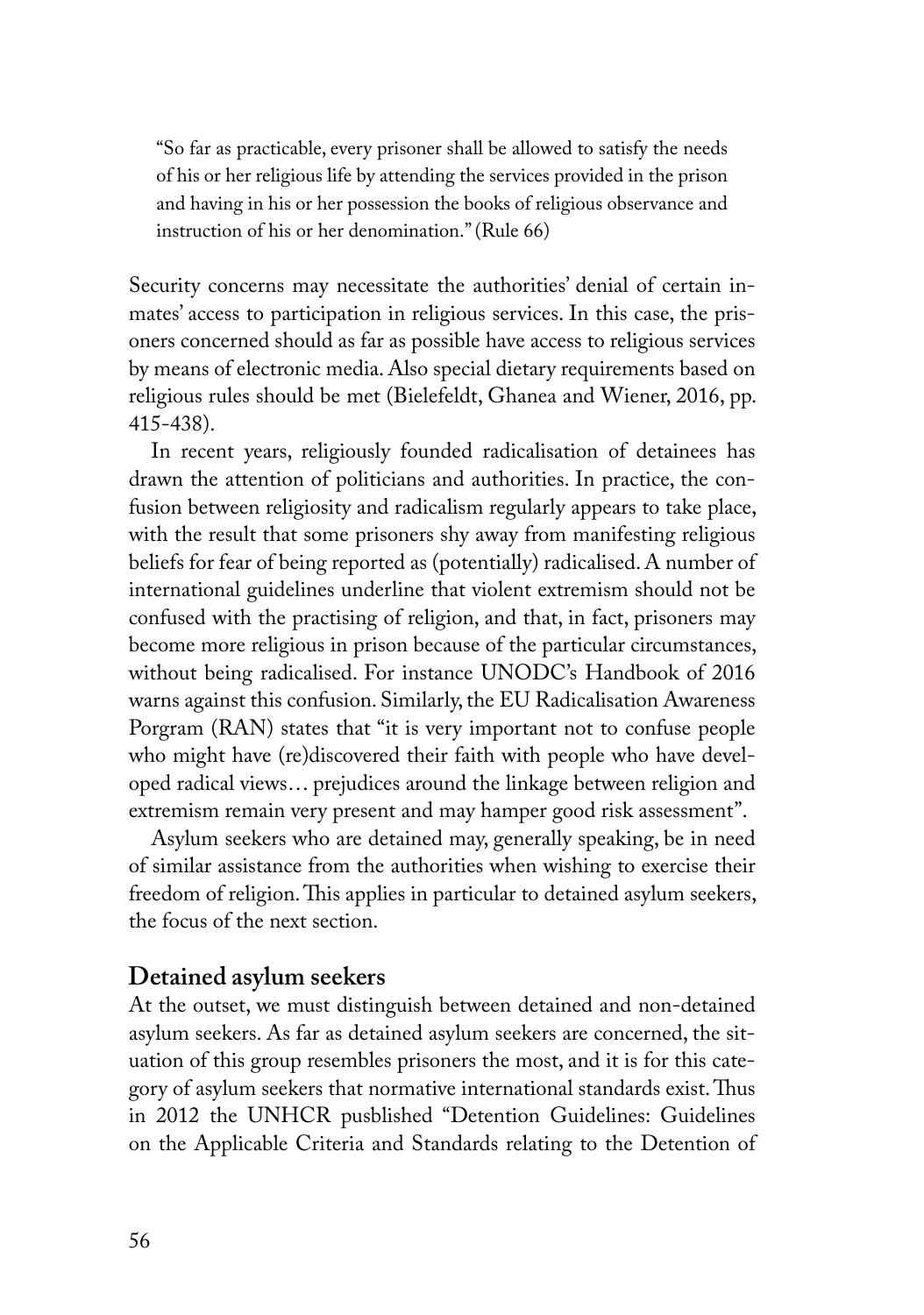Asylum-Seekers and Alternatives to Detention", in 2014 supplemented by a plan for monitoring the Guidelines (APT and UNHCR, 2014). According to this plan, the State must ensure that the right of each detainee to practise his or her religion, alone or in community with others, is respected; that private pastoral support and care are available at the detainee's request on a regular basis and at times of personal need, including in preparation for release, removal or transfer; that all detainees are able to participate in religious services; that detainees are able to obtain, keep and use items of religious significance, including books of religious observance and instruction; and that detainees who do not adhere to any religious belief and who do not wish to practise a religion are not obliged to do so and are not discriminated against (ATP and UNHCR, 2014, pp. 154-157).

To sum up, the UNHCR Guidelines and Monitoring Plan place considerable positive obligations on the State, similar to those linked to prisons. However, these instruments are not legally binding on the State but in the category of "soft law".

## **Non-detained asylum-seekers: the case of Denmark**

Freedom of religion is protected by the Danish Constitution as well as by the international conventions of which Denmark is a party. Denmark has also incorporated the European Convention for Human Rights in Danish law. Danish asylum centres are run either by municipalities or private organisations (at the moment only Danish Red Cross). When private companies/organisations are running the asylum centres, there is, generally speaking, a risk of loss of rights, and the State has a positive obligation to ensure that the religious freedom of the asylum seekers is guaranteed.

The UN Special Rapporteur on Freedom of Religion or Belief, Heiner Bielefeldt, reporting on his Country Visit to Denmark Country in 2016, made the following observation on the conditions of asylum seekers in Denmark:

"According to reports, extremely complicated conflicts have arisen in asylum centres. Having to live in an asylum centre means undergoing enormous stress and frustration, with the risk that tensions arising from whatever reasons — lack of space, language barriers, unclear prospects,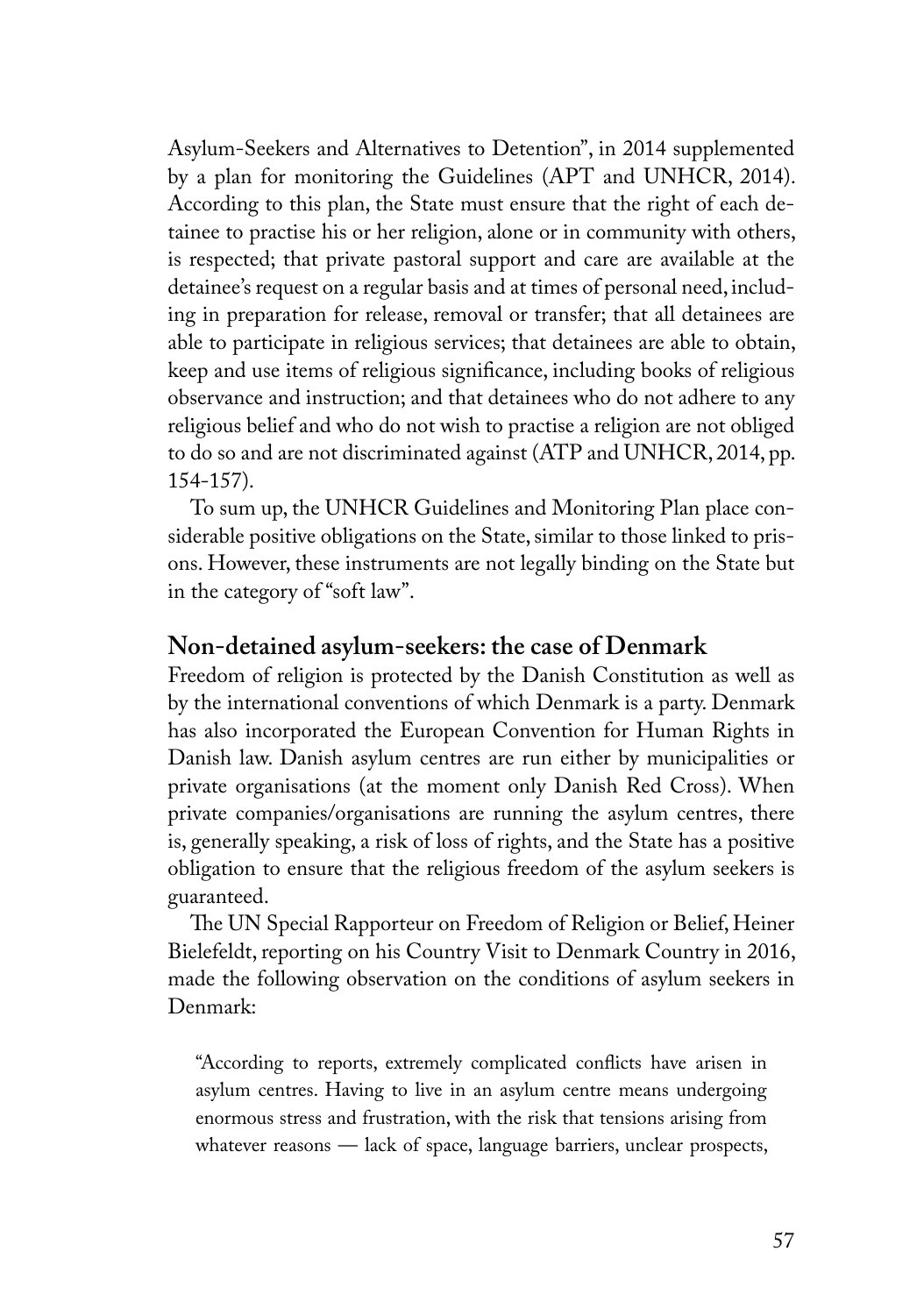etc. — can easily escalate and possibly intermingle with issues of religious or cultural pride. The Special Rapporteur did not visit any asylum centres during his visit to Denmark, but spoke with people who work with asylum seekers staying in such centres. He was told that those in charge of the centres sometimes follow an excessively cautious approach towards religion as previously described, to the extent that they ban any religious practice in the public areas of the asylum centre. While a certain level of regulation is required to ensure cohabitation in such centres, the complete ban of prayer in collective areas seems an unduly restrictive measure that might amount to a violation of freedom of religion if no alternative space is offered for collective prayer." (Bielefeldt, 2017, p. 49)

The "cautious approach" that the Special Rapporteur draws attention to refers to the endeavour of most centres to keep religion away from public spaces of the centres, which are envisioned as "religiously neutral". According to the Rapporteur, then, this approach may lead to possible violations of freedom of religion or belief.

In Denmark, the majority of asylum seekers (with exception of a small number of detainees) can move freely, inside and outside the centre. This would call for but few positive obligations of the State vis-à-vis freedom of religion of asylum seekers. However, the State has positive obligations in cases where individuals, though free, find themselves in situations where in practice they can have difficulties in exercising their rights. In hospitals, for instance the authorities should make sure that patients have access to pastoral care, and, reversely, ensure that patients are not exposed to proselytism while hospitalized (Bielefeldt, Ghanea and Wiener, 2016, p. 524).

The degree to which the State has positive obligations in relation to asylum seekers' freedom of religion in Denmark depends on whether the asylum seeker has, in practice, the opportunity to exercise and manifest the different aspects of a given religion. These aspects are outlined in the following.

#### *Access to exercise the collective dimension of religion*

As asylum seekers in Denmark are free to move, they can in principle attend religious services outside the centre. In order for asylum seekers to have knowledge about the activities of a religious nature outside the centre, the authorities may be obliged to give free access to information about "religious activities", for instance religious services, outside the asylum centre.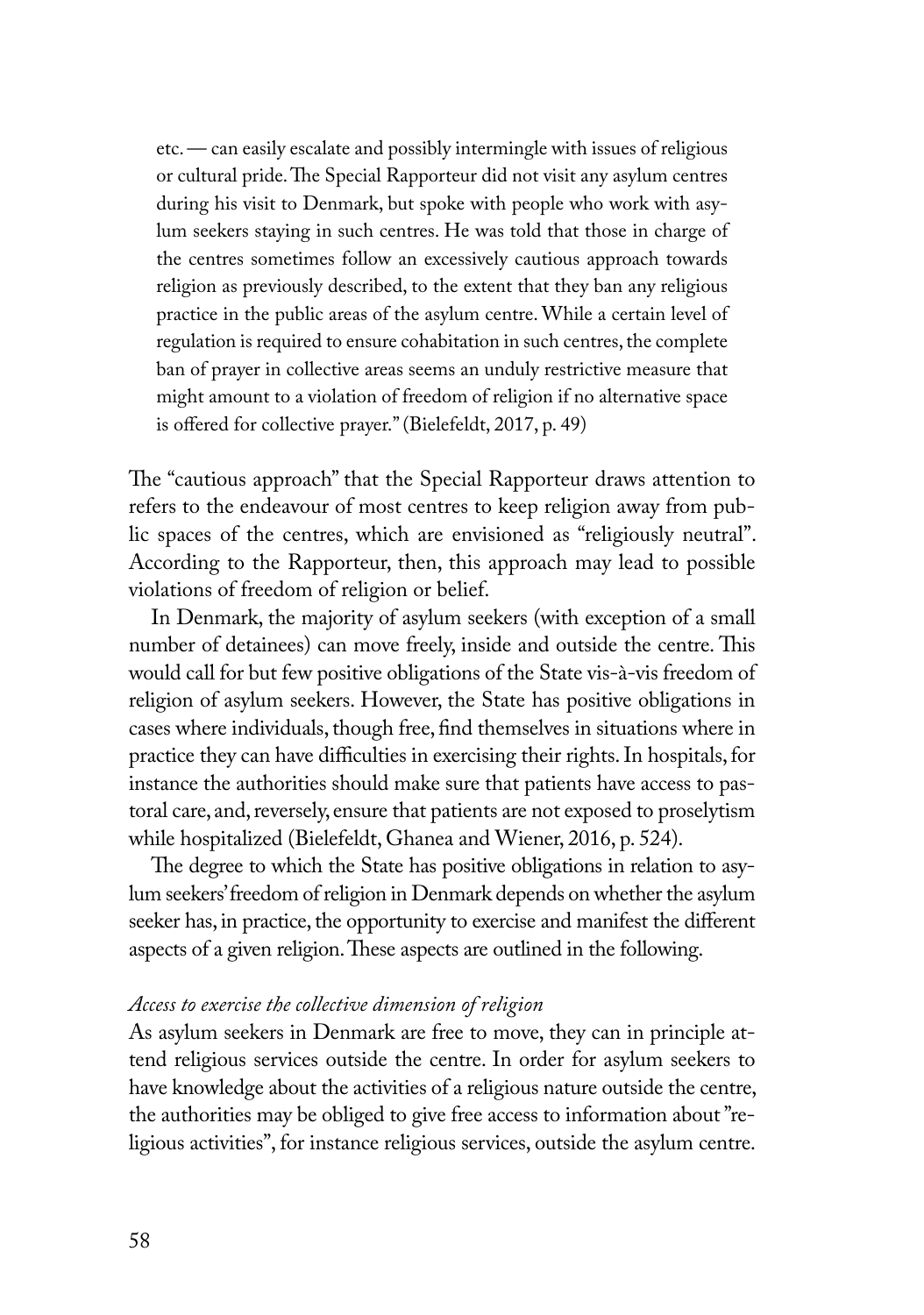Geography may be a barrier for actual access to religious services (and pastoral care) outside the centre. In Denmark, there are numerous Christian Churches (primarily Evangelical Lutheran and other protestant denominations), whereas, for instance, Jewish places of worship only exist in Copenhagen. Also for Muslims, the geographical location of a centre may constitute a considerable problem. The question thus arise whether the authorities have the responsibility to provide transportation (or pay transportation expenses) of individuals wishing to attend religious services outside the local area of the centre. Equally, can an asylum seeker legitimately request and be entitled to transfer to a centre closer to a particular faith community?

As to the question of access to religious services and other collective dimensions of freedom of religion within the boundaries of the centre, the guiding principle of most asylum centres in Denmark is that the centre is "religiously neutral" and that collective dimension of religious life must not be practised in the communal areas of the centre. This approach is a barrier for establishing prayer rooms and celebrating religious holidays at the centre.

#### *Access to pastoral care, holy texts, dietary needs based on religious rules, etc.*

Asylum seekers should have access to pastoral care. This means that in cases where the asylum seeker is in effect prevented from seeking pastoral care outside of the centre, the authorities should allow for  $-$  or even facilitate – pastoral care to be brought into the centre. The asylum seekers should also have access to holy texts of their religions, and be able to buy and prepare food in accordance with the rules of their religions.

#### *The right to convert*

The right to change religion or leave a religion is part of freedom of religion. The asylum seeker has the right to convert and to practise new religion with no harassment and discrimination. The authorities must ensure this.

#### *Missionary activities*

Proselytism is an integrated part of several of the world religions, and may therefore in principles be performed both by asylum seekers and individuals/communities from outside of the centre. However, proselytism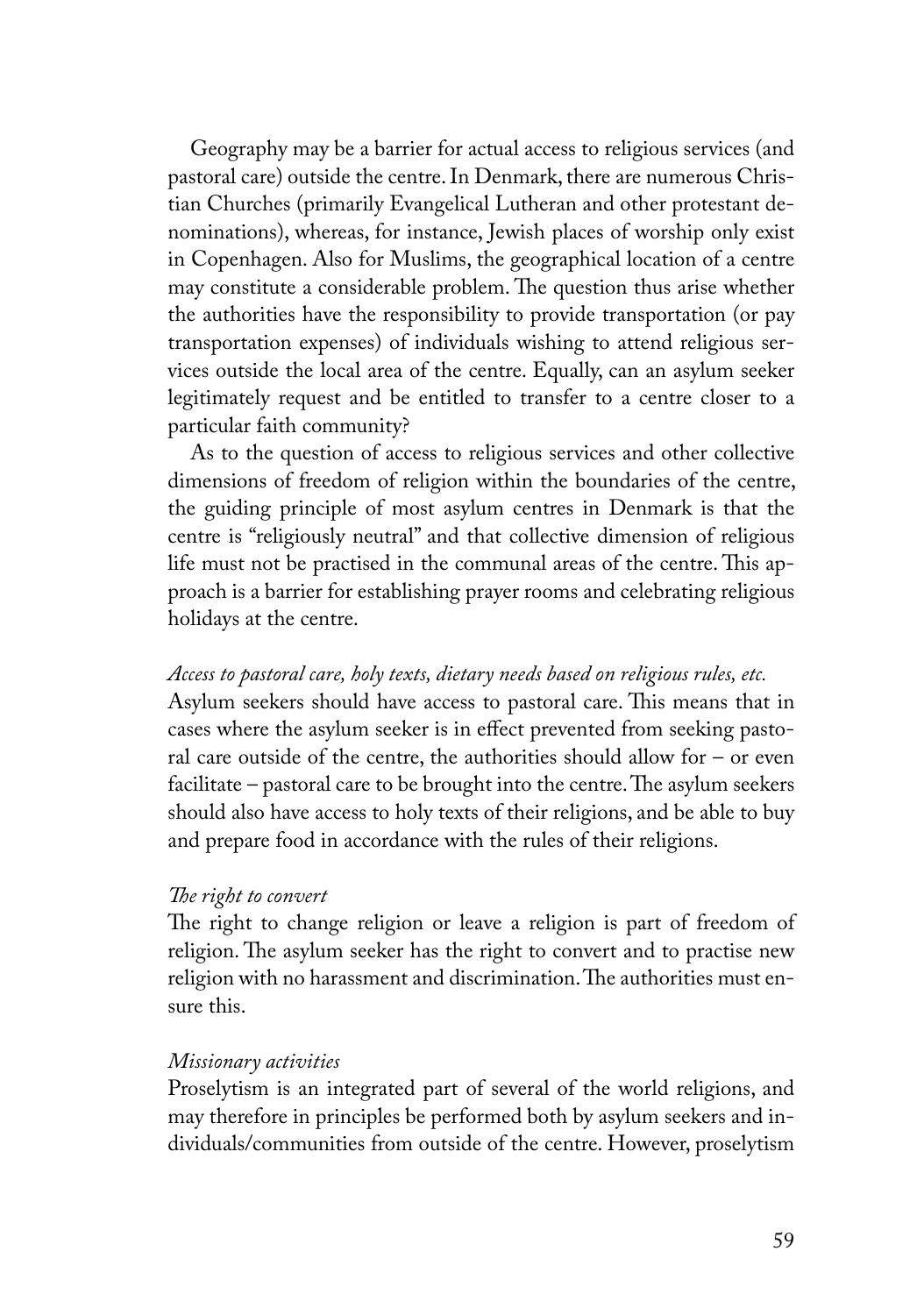can prove problematic in asylum centres, and is one of the areas where the State may legitimately limit freedom of religion. This brings us to the next section.

# **Legitimate reasons for limiting the manifestation of religious practices of asylum centres**

One reason for limiting the right to manifest religion inside the asylum centre is to uphold peace and order at the asylum centre, an important aspect of which may be harmony between individuals and groups belonging to different religious groups. Competing considerations can occur in connection with one component of freedom of religion, namely the right to perform missionary activities. Thus the need to prevent religiously founded conflict in the centre may legitimize a general prohibition of missionary activities, of outside religious groups as well as of asylum seekers.

The objective of preventing conflict can also be behind the object of keeping the centre "religiously neutral". Other considerations may be of a more practical nature, for instance lack of space or resources to allocate specific rooms for religious use. However, the question of keeping common areas "free for religion" is complicated by the fact that the asylum centre serves as the home of the asylum seekers and that a number of religious manifestations, for instance the celebrations of religious holidays often are of a private nature, but require the use of a large room to host larger groups.

# **Conclusion**

Freedom of religion of asylum seekers whilst they are in the asylum process is an area which so far has caught little scholarly attention. There is thus a need for more theoretical studies of the role of the State in the exercise of the freedom of religion of asylum seekers, in particular the positive obligations of the State. This is especially the case in relation with non-detained asylum seekers who are placed in asylum centres, where they can move freely, inside and outside of the centre.

The sparsity of research on freedom of religion in asylum centres is mirrored by lack on binding international standards. Although non-binding UN Guidelines exist as far as religious freedom of detained asylum seekers are concerned, no such international standards are in place for non-detained asylum seekers.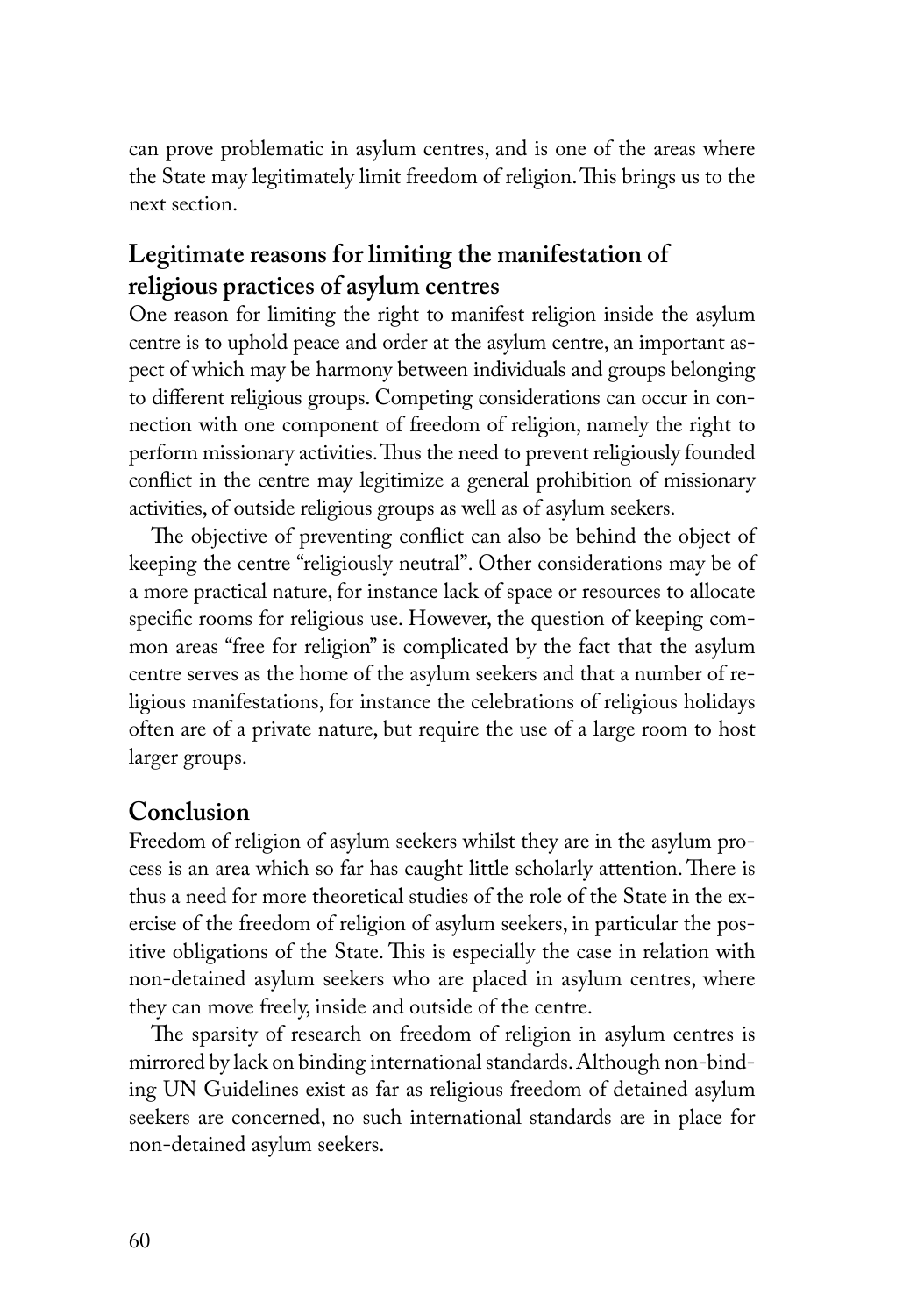There is thus a need for more research as well as international standards for the different types of asylum centres. A brief sketch of the different aspects of freedom of religion, both the individual and collective dimensions indicate that concrete conditions in given asylum centres (from geographical location to the size of private and common areas of the centre) call for different measures of State facilitation of the religious freedom of the asylum seekers. Thus there may be a need for a combination of general guidelines, based on an assessment of State responsibility at a general level, and concrete and pragmatic solutions in the asylum centres at any given time.

#### **Bibliography**

- Andersen, L. G. and Kessing, P. V. (2017) *Forebyggelse af radikalisering i fængsler: Menneskerettigheder og retssikkerhed for de indsatte.* Copenhagen: Danish Institute for Human Rights.
- ATP Association for the Prevention of Torture and UNHCR United Nations High Commissioner for Refugees (2014) *Monitoring Immigration Detention. Practical manual.* Geneva: UNHCR.
- Bielefeldt, H. (2017) *Report of the Special Rapporteur on freedom of religion and belief on his mission to Denmark, V. Challenges arising in the context of immigration and asylum.* Geneva: UNHCR.
- Bielefeldt, H., Ghanea, N. and Wiener, M. (2016) *Freedom of Religion or Belief. An International Law Commentary*. Oxford: Oxford University Press.
- UNHCR United Nations High Commissioner for Refugees (2012) *Detention Guidelines: Guidelines on the Applicable Criteria and Standards relating to the Detention of Asylum-Seekers and Alternatives to Detention*. Geneva: UNHCR.
- UNODC United Nations Office on Drugs and Crime (2016) *Handbook on the Management of Violent Extremist Prisoners and the Prevention of Radicalization to Violence in Prisons*. Vienna: UNODC.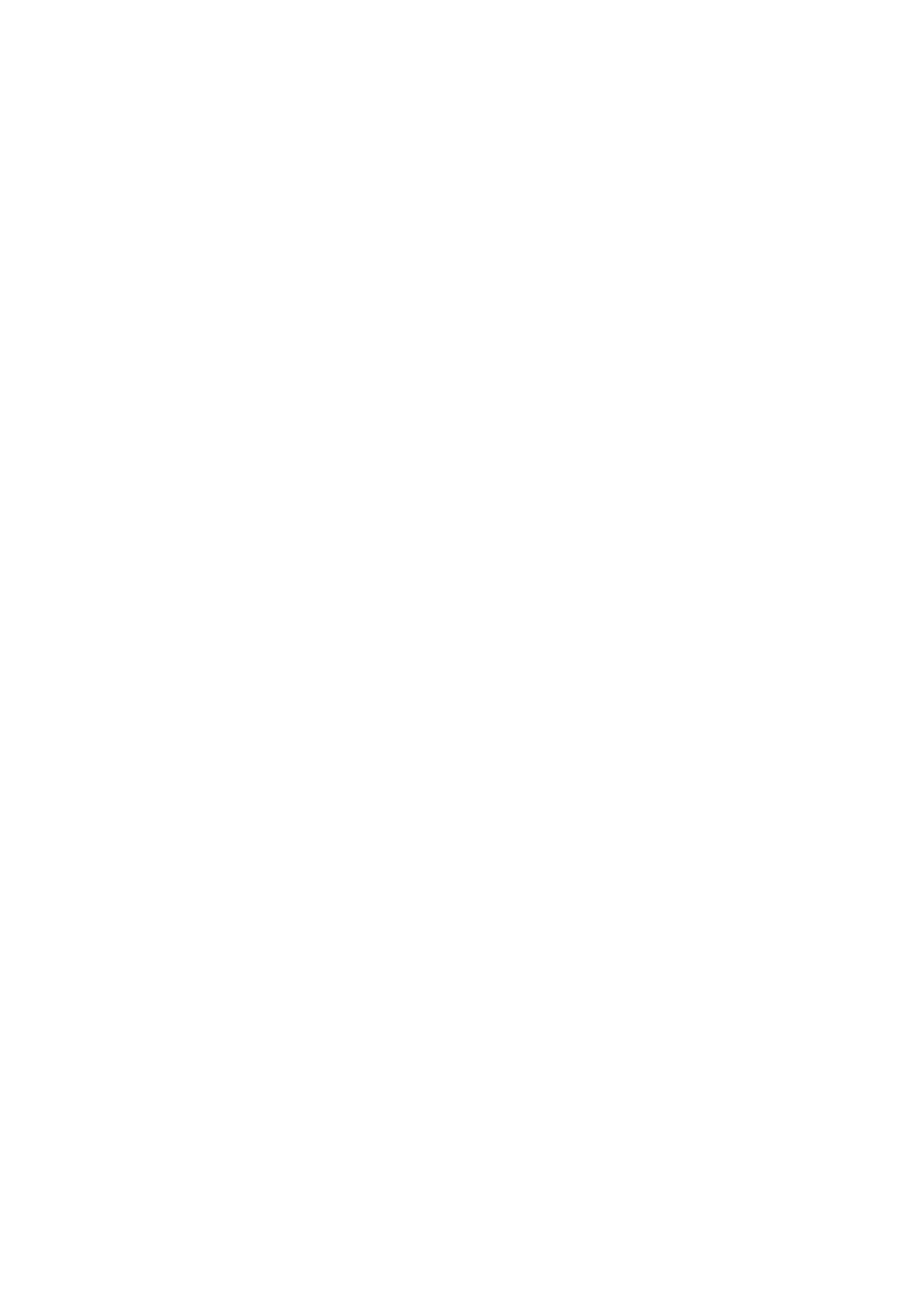# **Religion, Persecution and Asylum**

*Bjørn Møller*

The following is based both on my previous research on refugees, conflicts and religion (Møller 2006; 2007; 2008) and on my practical experience from four years (2013-16) of service on the Danish Refugee Appeals Board (RAB), which assesses (as second and last national instance) all rejected applications for asylum. With around three meetings per month and usually three cases per meeting, this has amounted to more than 400 cases of which probably 20-30 per cent have included a religious element.

#### **Empirical and Normative Premises**

Both my work in the RAB and the present article have been guided by two empirical and two normative (i.e. moral or ethical) premises, which are interrelated. The first empirical premise is that persecution on the grounds of religion does occur (Grim & Finke 2010; Kolbe & Henne 2014), which should be combined with the normative premise that whoever has "well-founded fears of persecution" should be granted asylum (as also clearly stipulated in the Refugee Convention). However, this needs to be qualified by a second normative premise, i.e. that neither Denmark nor any other country has an obligation to accept anybody who may want to become a resident or citizen. This brings into play the second empirical premise, i.e. that it may be perfectly rational to pretend to be persecuted for religious or other reasons even when this is not the case. The conclusion must then be that it is imperative to ascertain the veracity of the religiously-based asylum claim by the applicant, which should be tempered by the precautionary qualification that the applicant is entitled to "the benefit of the doubt." It is obviously preferable to grant one asylum too many (which is mainly an economic problem) than one too few, which may be a matter of life or death.

There are indeed obvious examples of religious persecution such as that by Buddhists against Muslims in Myanmar, or that by Islamists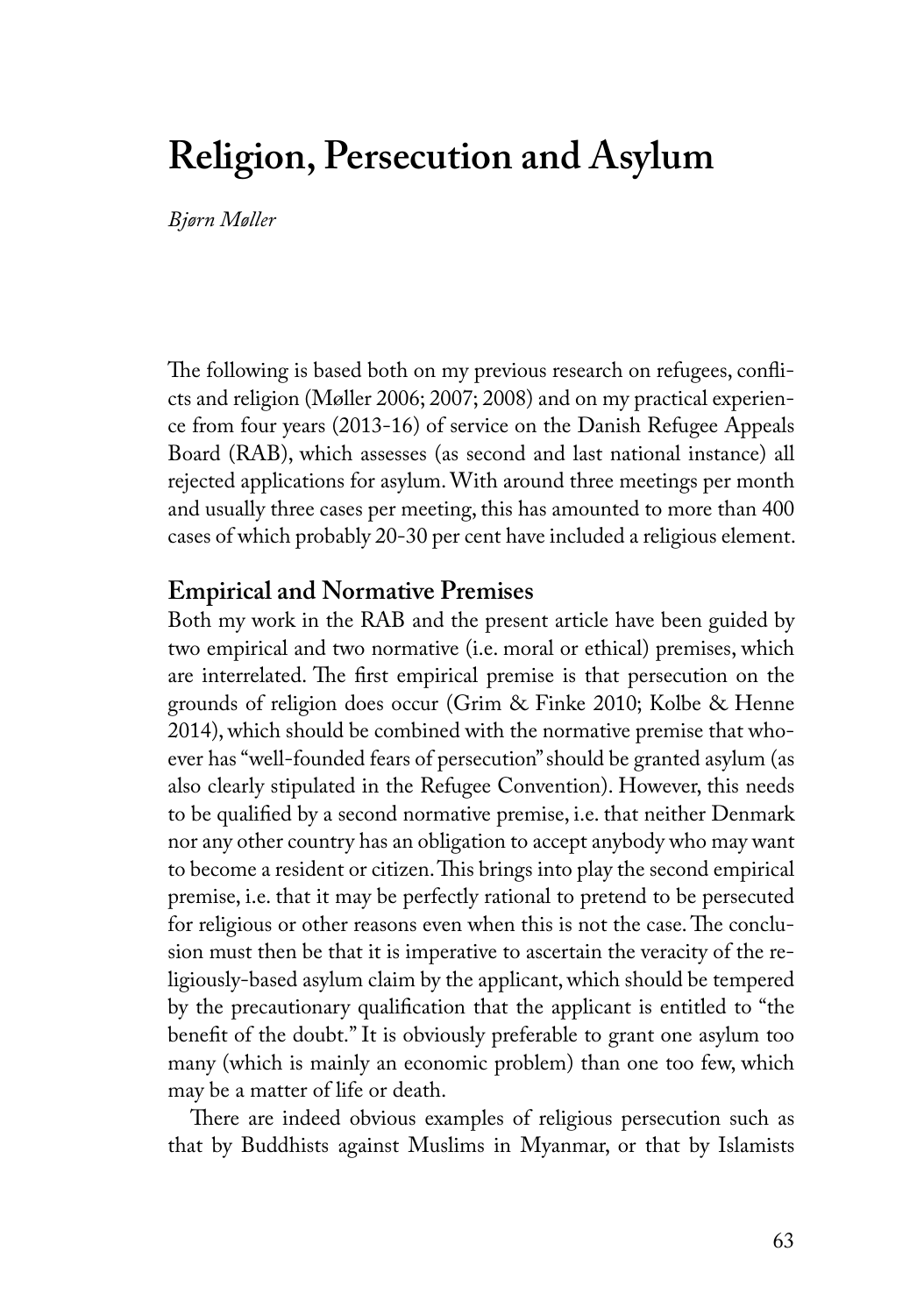against Christians, Jews and especially apostates in various Muslim-majority countries. A complicating factor is that the religious identity often overlaps with ethnic ones, as is the case of the (Muslim) Rohingya in the Rakhine State of Myanmar (UNSCIRF 2016; Kyaw 2016; Schissler 2016), just as the Nazi genocide of the Jews affected both religious Jews and non-religious members of what Nazi ideologues regarded as "the Jewish race" (Marcus 2015, 56-84; Arendt 1968, 1-120; Friedländer 1997, 73-112; Patterson 2010, 15-44, Bauman 2000, 31-82). This does not represent a serious legal problem, as the 1951 Refugee Convention refers to persecution on the basis of "race, religion, nationality, membership of a particular social group or political opinion" (art. 1) implying that whoever is persecuted for religious or "racial" reasons (or qua belonging to a special social group) meets the criteria of a refugee—with the accompanying right to protection, i.e. asylum (UNHCR 2011).

There is, however, a "threshold problem," as "persecution" implies something more than mere discrimination, usually interpreted as a threat to life or a risk of being subjected to torture or degrading treatment (Maley 2016, 20-24; Goodwin-Gill 2014, 39-40; Jones 2008, 17-18; Bassiouni 1999, 326-330; Price 2009, 103-163). The closest we get to an authoritative definition may be that found in the Rome Statute of the ICC (International Criminal Court) which defines it as "the intentional and severe deprivation of fundamental rights contrary to international law by reason of the identity of the group or collectivity" (ICC 2011, art. 7.2.g) but this still begs the question of the required severity of this deprivation. While, for instance, Christians, Jews and Zoroastrians are discriminated against in several Muslim countries—as are Muslims in some Christian countries (Akbaba & Fox 2011)—this probably does not constitute persecution, whereas apostasy (i.e. renouncing the "right" religion, i.e. Islam, in favour of another) is being persecuted very severely (Rahman 2006; Cook 2006; Peters & De Vries 1976), for instance in Iran (Nayyeri 2012).

The second empirical premise is based on the recognition that even persons who are not really persecuted (for religious or other reasons) will only be able to exchange their often miserable life in a poor country of origin with a much preferable life in Denmark or other countries in the global North, if they are granted asylum. It will thus be entirely rational to claim to be persecuted (for religious or other reasons). It may even make sense to produce a genuine persecution risk *sur place*, i.e. whilst staying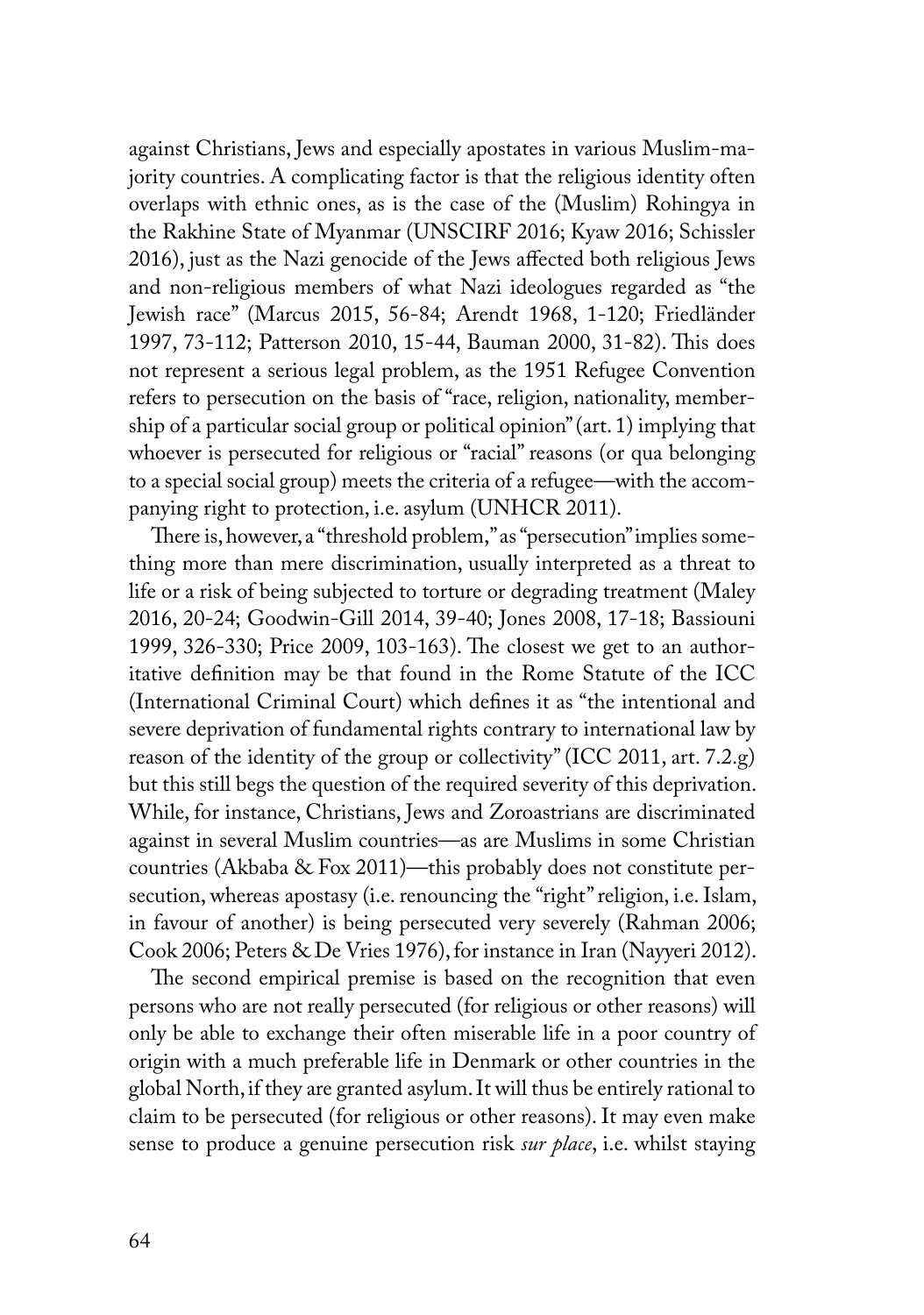in Denmark. This can be done by converting from Islam to Christianity, thus deliberately choosing to become an apostate who will *ipso facto* be persecuted if returned to, for instance, Iran. Even if an applicant has had his or her initial application (claiming a persecution risk) rejected, it is thus possible to create a new one, thus making *refoulement* to the country of origin impermissible. We shall return to this in due course.

The first normative premise is quite straight-forward and consensual, as it simply repeats the definition of a refugee as laid down in the 1951 Convention and the 1967 Protocol, which simply removed the temporal and geographical limitations of the 1951 convention (Davies 2008).<sup>1</sup>The definition is also included as §7.1 in the Danish Alien Law which forms the main basis for the granting or refusal of asylum, both in the Danish Immigration Service (DIS) and in the RAB, to which all rejections are automatically appealed. Even though the RAB is the final national instance, some cases (i.e. rejections by the RAB) are also appealed to the European Court of Human Rights (ECtHR)—a subsidiary body under the auspices of the Council of Europe, which also makes its decisions on the basis of the European Convention on Human Rights (ECHR). Case law from the ECtHR is also taken into account, at least as far as the RAB is concerned. Perhaps surprisingly, the rulings of the Court of Justice of the European Union seem to play no role at all in the Danish status determination procedure, even though it does so in a non-EU member state such as Norway (Bank 2015; see also the article by Helge Aarsheim in this publication).

The second normative premise has both a legal and a moral side. With the exception of the refugee convention's *non-refoulement* clauses, all the world's states are legally entitled to decide how many immigrants to accept and to be selective, by whatever criteria, in their decisions (Hollifeld 2008). Even though intellectually fairly impressive ethical arguments can be, and have been, made for completely open borders (Carens 2013, 225-254; Hayter 2004), it strains the imagination to envisage this being implemented in the foreseeable future. In the real world of politics, the "nightmare scenario" of a tidal wave of immigrants and "bogus refugees" has played an important role in making it more difficult to apply for

<sup>1</sup> A few countries, including the United States, have ratified the Protocol, but not the Convention. See Frank 1977.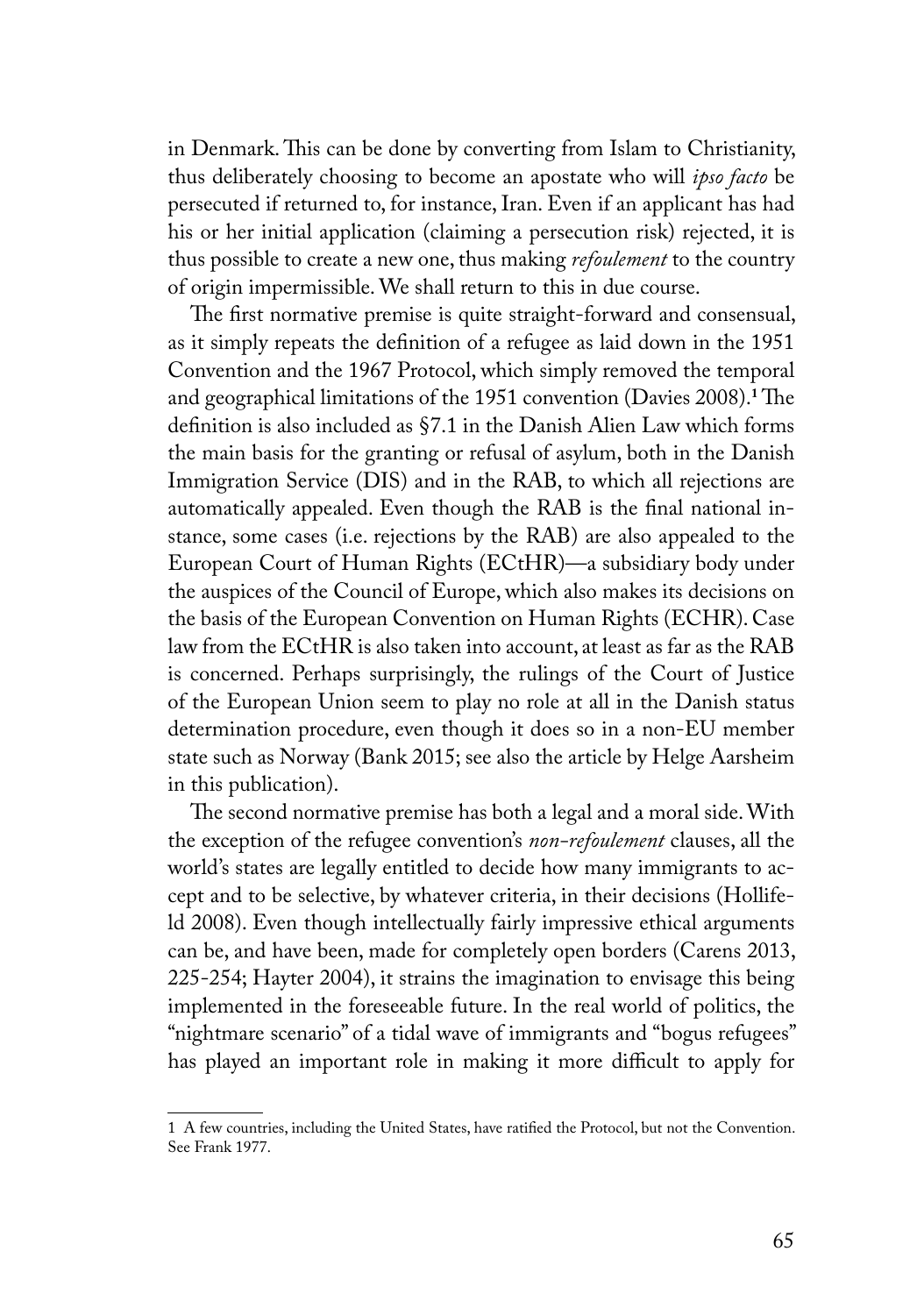asylum in all countries in the global North (Carr 2016; Mountz 2010). This has prevented many *bona fide* refugees from receiving the protection to which they are legally entitled—in addition to which it has shifted the "burden" of hosting refugees to neighbouring countries in the global South. Hence, the lesser evil seems to be to stick with the Convention/ Protocol criteria. Respectable economists such as Paul Collier have also strongly warned against accepting too many as this might deplete the "resource pool" in the countries of origin (Collier 2013; Betts & Collier 2017).

## **Victims of Religious Persecution?**

Considering that the doors to Europe and the rest of the global North are closed to prospective (non-refugee) immigrants, it may be a perfectly rational strategy to apply for asylum with reference to persecution on religious or other grounds – and some such persecution claims are obviously warranted as the person has been religiously persecuted. Examples may be Iraqi asylum seekers, who may well have been, for instance, Sunni Muslims persecuted by the Shi'ite-dominated government or the Shi'ite majority of the population (Sassoon 2011) – and some Syrian asylum seekers may be Alawites (usually regarded as a heterodox branch of Shi'ism) who certainly had well-founded fears of persecution by the Islamic State as long as it had terrirtorial control over parts of their home country (Cockburn 2015; Stern & Berger 2015; McCants 2015; Napoleoni 2014; Kilcullen 2016). In these cases the main problem tends to be that of verifying the identity of the applicant, as the background material provides ample evidence for widespread persecution on the grounds mentioned. The same is the case of the aforementioned Rohingya from Myanmar, who are undoubtedly victims of severe (religious as well as ethnic) persecution. However, a large number (perhaps even most) of the applicants claiming to come from Myanmar may well be from Bangladesh, which has hosted Rohingya for decades and where they have close ethnic kin—and where there is allegedly a veritable industry in forged documents for "bogus Rohingya." As a consequence, documents are usually assumed to be forged and language tests of very dubious quality (as it is a matter of dialects of the same language) are used instead to determine identity.

In both cases, decisions are taken on the basis of "background infor-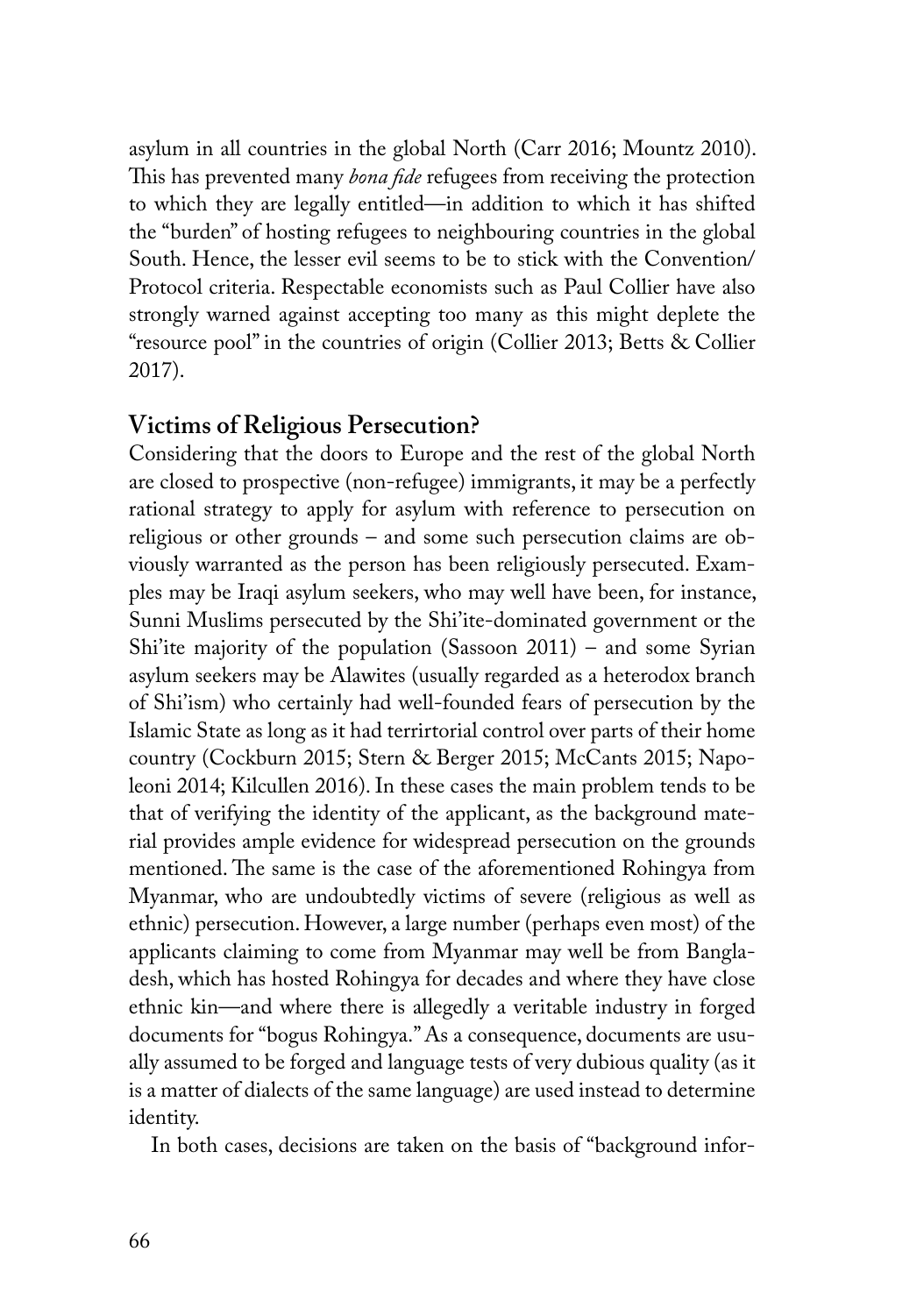mation," either produced by international organisations such as the UN OCHA (United Nations Office for the Coordination of Humanitarian Affairs) or UNHCR (Office of the United Nations High Commissioner for Refugees), NGOs (Non-Governmental Organisations) such as Amnesty International (AI), Human Rights Watch (HRW) or the International Crisis Group (ICG)—all of which are usually of decent-to-good quality. The same cannot be said of all those produced by immigration services, which are often written with the obvious purpose of providing justification for *refoulement* of unwelcome asylum seekers. One of the most scandalous examples of this was the DIS report on Eritrea from 2014, which is no longer being used as background by the Danish institutions, but which has apparently been used by their counterparts in other countries. As the (until the end of 2016) five members at each meeting of the RAB (civil servants from the ministries of Foreign Affairs and Justice, a judge, a member appointed by the Bar Association and one appointed by the Danish Refugee Council) for obvious reasons cannot be experts on the countries of origin of all applicants (often from three different countries at the same meeting) they are critically dependent on the background material provided—a clear case of Foucauldian "Power/ Knowledge," where a text becomes authoritative, thus supporting those in power (Gordon 1980).**<sup>2</sup>**

There are also less obvious cases, for instance relating to asylum seekers from countries where there is some, but not widespread, official religious persecution, or where the "agents of persecution" are not the state, but societal groups and militias such as the Nigerian Boko Haram (De Montclos 2014; David & al. 2015;) or the Al-Shabaab in Somalia (Hansen 2013). What matters in such cases is to assess the credibility of the "persecution narrative," as is always done—and for which there are no strictly objective or infallible methodologies. Some narratives may be rejected as inconsistent; others as extremely unlikely—e.g. a young Somali woman going into a photo shop asking a staff person (the asylum seeker) to take her picture in the nude with a view to putting this online. A few are simply impossible, e.g. travelling by train all the way from The Gambia to Denmark.

<sup>2</sup> In the interest of transparency, all these background materials are sent to the lawyer of the applicant in advance of the meetings, and they are available online at www.fln.dk/da/Baggrundsmateriale.aspx.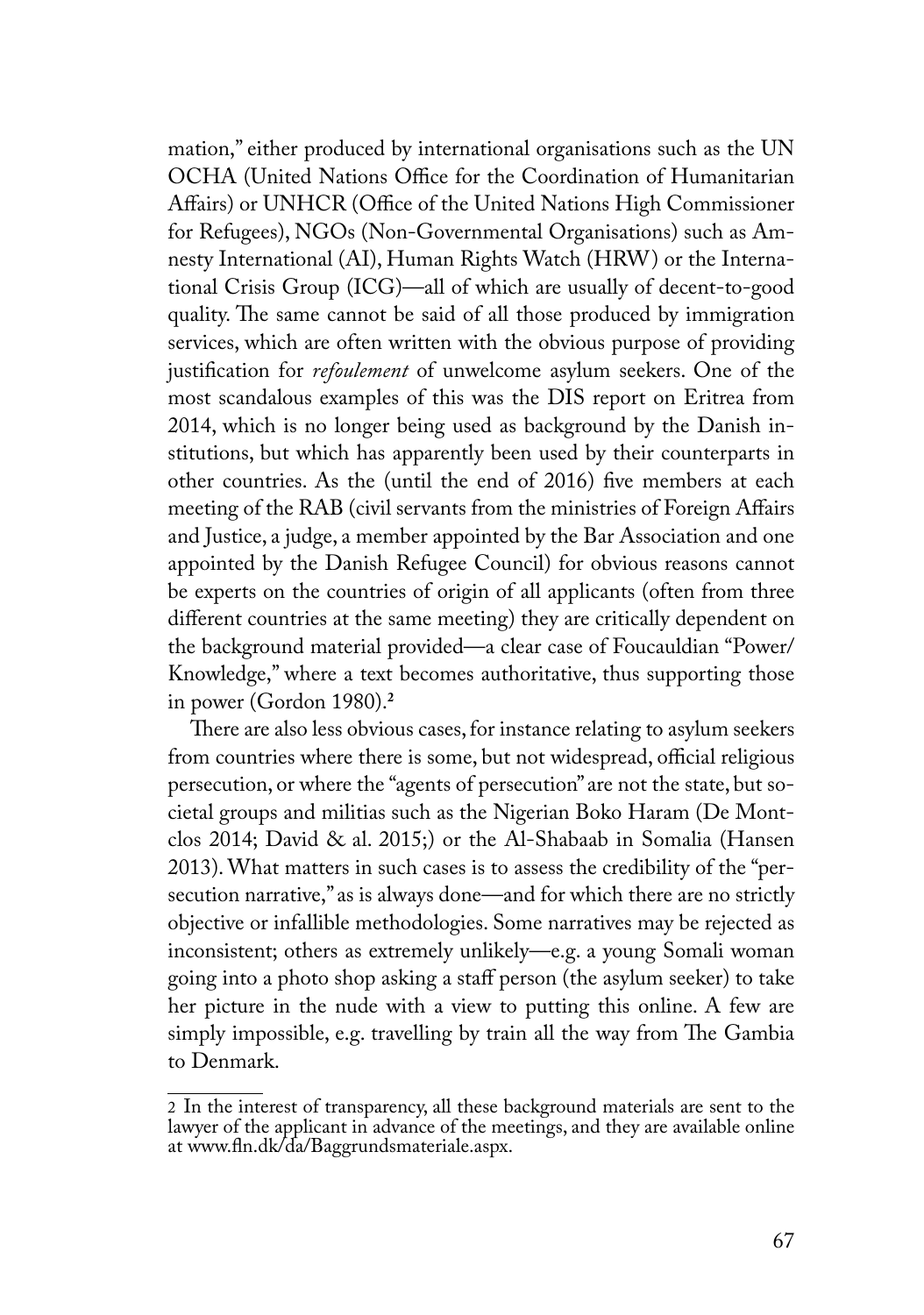What matters is to ascertain whether there are "well-founded fears" of persecution, which includes both a subjective and an objective element. If, for instance, an asylum seeker claims to fear for his or her life, but waits for a month before fleeing in order to get a cheaper airfare, this raises doubts about the subjective fear—and if the alleged fear seems completely unfounded in personal experiences this also militates against granting asylum. Even though paranoid persons may be persecuted, paranoia as such is not a legitimate ground for asylum. The process is far from fool-proof or "objective," and quite a lot depends on the interpreters (Inghilleri 2005), but it seems to be a "decent" procedure, which at least allows the applicant to tell his or her story as best they can. In the around 400 cases I have attended, not once have I experienced an applicant being shut up or cut short.

Not only may religion thus be a factor in the persecution from which people may be fleeing; it may also be instrumentalised as an element of coping in new and troubling circumstances (Schader 2013; Mavelli & Wilson, eds. 2017). This may result in a simple "quantitative" growth of religiosity on the (alleged) refugee, who may pray or go to church or to the mosque more frequently than he used to do in his homeland—but it may also make him or her an easy catch for "soul-fishers" in the country of temporary sojourn (e.g. Denmark) who may seek to persuade the asylum seeker to convert.

## **Conversion as** *Sur Place* **Ground for Asylum?**

Even if (or perhaps especially when) the original grounds for asylum have been dismissed (rightly or wrongly) all is not necessarily lost for the asylum seeker, as it may also be possible to create a *sur place* motive by changing religion, i.e. converting, in Denmark typically from Islam to Christianity.

One might think that a country such as Denmark, with a constitution referring to the Evangelical-Lutheran church as the "peoples church" which is supported by the State (*Danmarks Riges Grundlov*, 1953, §4), would welcome converts from other religions—or at the very least accept them in conformity with the 1948 Universal Declaration of Human Rights (§18) and the ECHR (§9) and the Danish Constitution, §§66- 70) which not only stipulate the right to hold any religious faith, but also to switch religious allegiance (Gas-Aixendri 2015).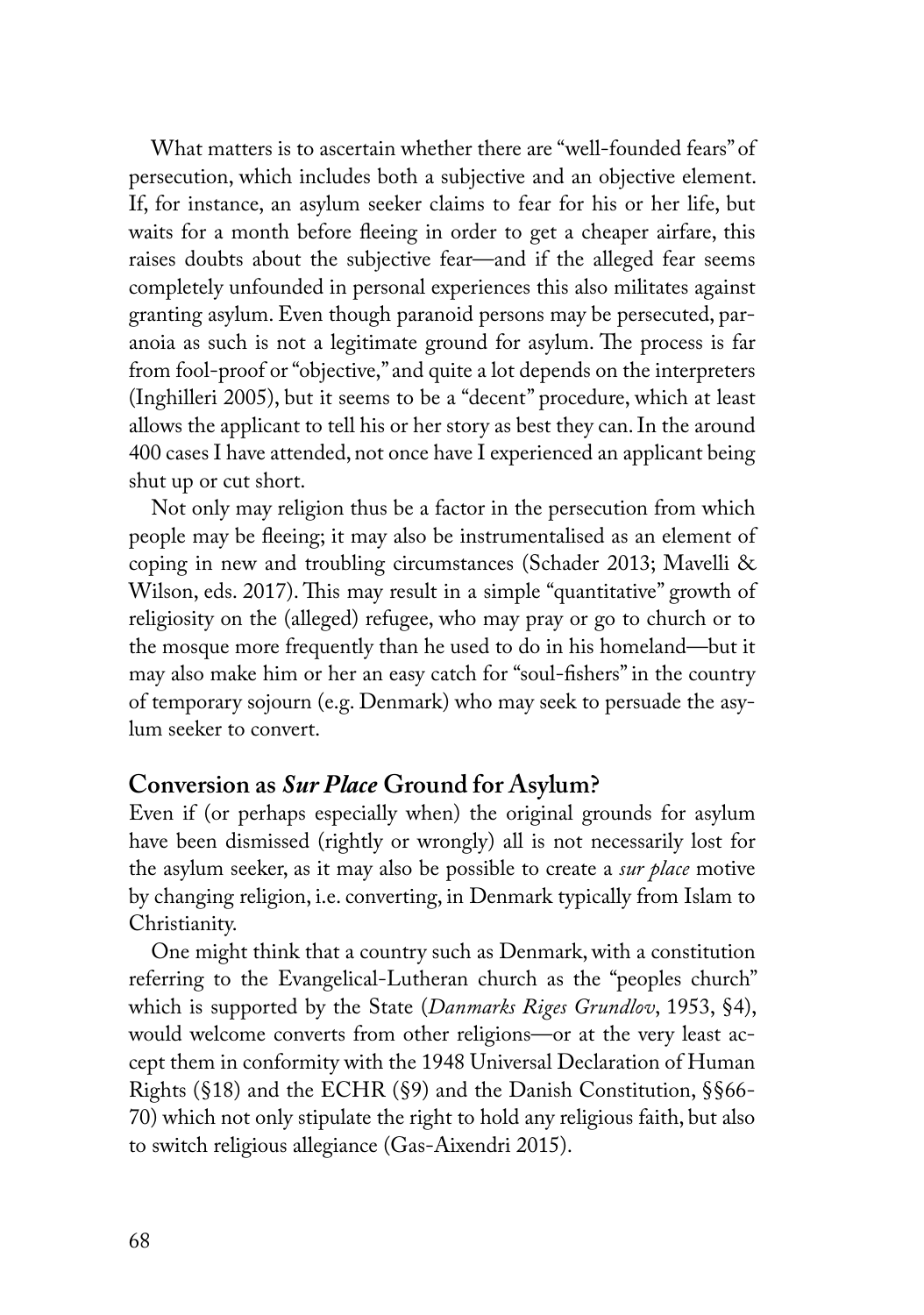From a strictly theological view it may also seem strange to question the sincerity of conversion, considering that some of the founders of Christianity were converts from other faiths, e.g. St. Paul from Judaism to Christianity (Stein 1996) or St. Augustine from Manicheanism (which might or might not be a heterodox version of Christianity) to Catholicism (O'Donnell 1992). Indeed, there are obvious similarities between the life history of St. Paul and that of present boat refugees, as the apostle claims that,

I have been shipwrecked three times, I have spent a night and a day as a castaway at sea. What journeys I have undertaken, in danger from rivers, in danger from robbers, in danger from my own people, in danger from the Gentiles; danger in cities; danger in the wilderness, danger in the sea, danger among false brethren! I have met with toil and weariness, so often been sleepless, hungry and thirsty; so often denied myself food, gone cold and naked." (II *Corintians,* 11:25-27)

Moreover, all Christian denominations agree on the imperative of converting the heathen to Christianity, i.e. of proselytising as commanded by Christ himself (*Matthew* 28:19-20, *Mark* 16:15-18), also known as "The Great Commission" (Rainer & Lawless 2005. See also *Luke* 24:44- 49, *John* 20:19-23 and *Acts* 1:4-8). Incidentally, this religious obligation to proselytise came to be interpreted by the RAB as ruling out what had previously served as a (rather poor) excuse to reject asylum to otherwise trustworthy converted asylum seekers, i.e. that they could escape persecution by keeping their new faith secret.

The attractions of conversion from a rational choice perspective are not quite as clear as often assumed, e.g. by sociologists of religion belonging to the "religious marketplace school" (Hamilton 1999, 215-228; Finke & Stark 1988; 1998; Iannaccome & al. 1995; Perl & Olson 2000; Percy 2000; Bruce 1993; Phillips 1998),**<sup>3</sup>** also as far as conversion is concerned (Sherkat & Wilson 1995). Even though the French Seventeenth-Century philosopher Blaise Pascal in his famous "wager" (*le pari*) presented the choice to believe in (a) God as entailing no risks whilst promising

<sup>3</sup> For an application to the Muslim world see Driessen 2014.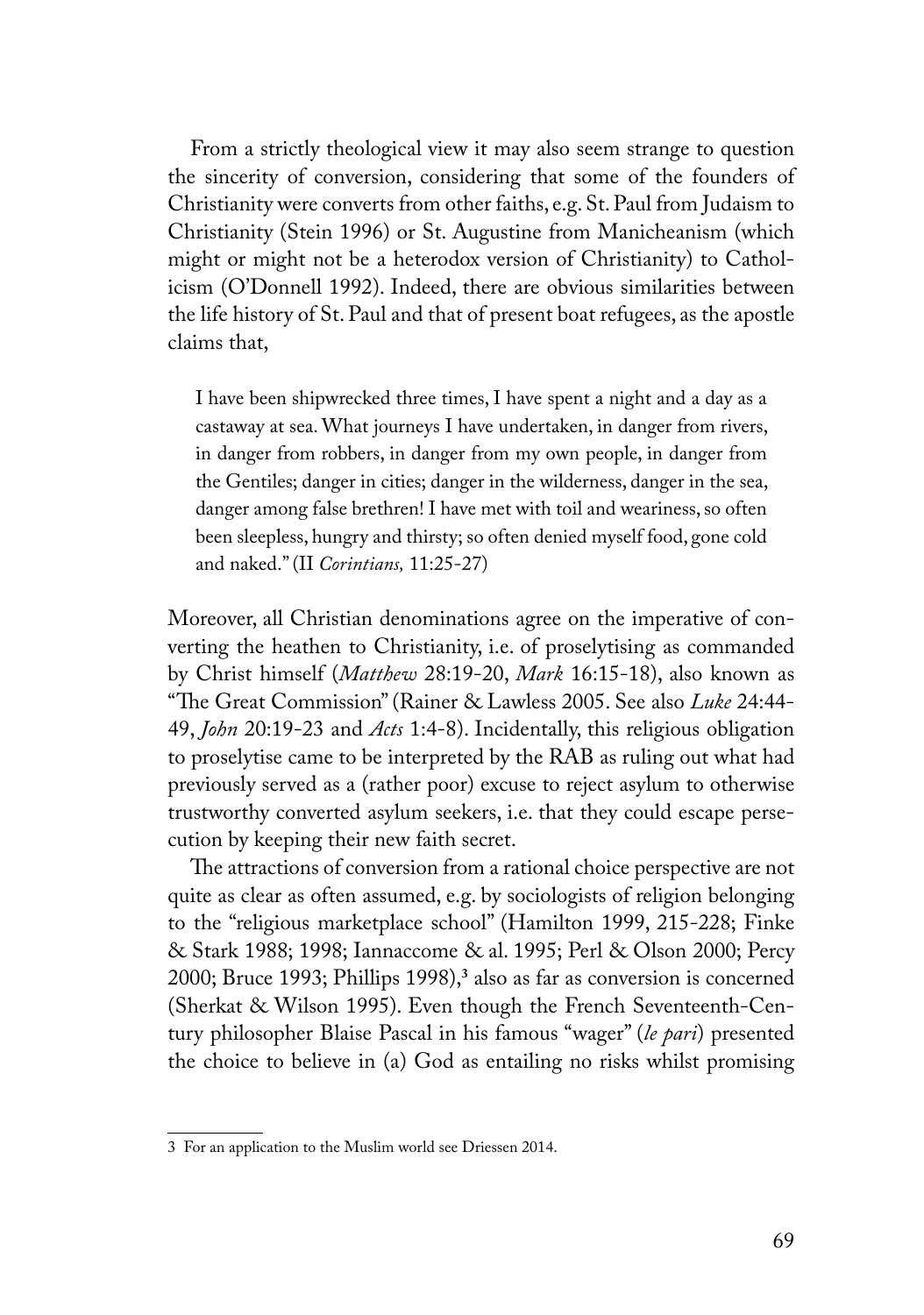significant benefits,**<sup>4</sup>** this is not necessarily correct. As argued by the cartoon character Homer Simpson, "What if we pick the wrong religion? Every week we'll just make God madder and madder."**<sup>5</sup>** The same may be the case in real life—or this is at least what a sincere believer must take into account. This will surely make posthumous divine retribution weigh heavily against conversion, if only because the penalties are supposed to last forever.**<sup>6</sup>** According to the Sura 81 of the *Qur'an*, the punishment will be severe:

And by troops shall the unbelievers be driven towards Hell, until when they reach it, its gates shall be opened, and its keepers shall say to them, "Came not apostles from among yourselves to you, reciting to you the signs of your Lord, and warning you of the meeting with Him on this your day?" They shall say "Yes." But just is the sentence of punishment on the unbelievers. It shall be said to them, "Enter ye the gates of Hell, therein to dwell for ever," and wretched the abode of the arrogant (*Sura* LXXXI).**<sup>7</sup>**

To count on the "Simpsonian" fall-back strategy of recanting on one's death-bed would be quite risky, but if one has no, or a very weak and agnostic, faith, however, it may make perfect sense to claim conversion in order to obtain asylum. The UNHCR acknowledged this problem in its Guidelines, which are not legally binding, but nevertheless taken quite seriously by at least most Western states:

Where individuals convert after their departure from the country of origin, this may have the effect of creating a *sur place* claim. In such situations, particular credibility concerns tend to arise and a rigorous and in depth examination of the circumstances and genuineness of the conversion will be necessary (…).

So-called "self-serving" activities do not create a well-founded fear of persecution on a Convention ground in the claimant's country of origin, if the

<sup>4</sup> Pascal 1966, 25: "Peson le gain et la perte, en prenant croix que Dieu est. Estimons ces deux cas: si vous gagnez, vous gagnez tous: si vous perdez, vous ne perdez rien. Gagez donc qu'il est, sans hesiter." See also James 1912, 1-31; Jordan 2007.

<sup>5</sup> *The Simpsons*, Season 4, Episode 3 (1992) "Homer the Heretic."

<sup>6</sup> On the Islamic doctrines of Hell see Sidiqui 2014; Afsaruddin 2014; Lange 2015.

<sup>7</sup> Sura LXXXI: "The Troops," quoted from the translation by J.M. Rodwell of *The Koran* (New York: Random House, 1993), 299.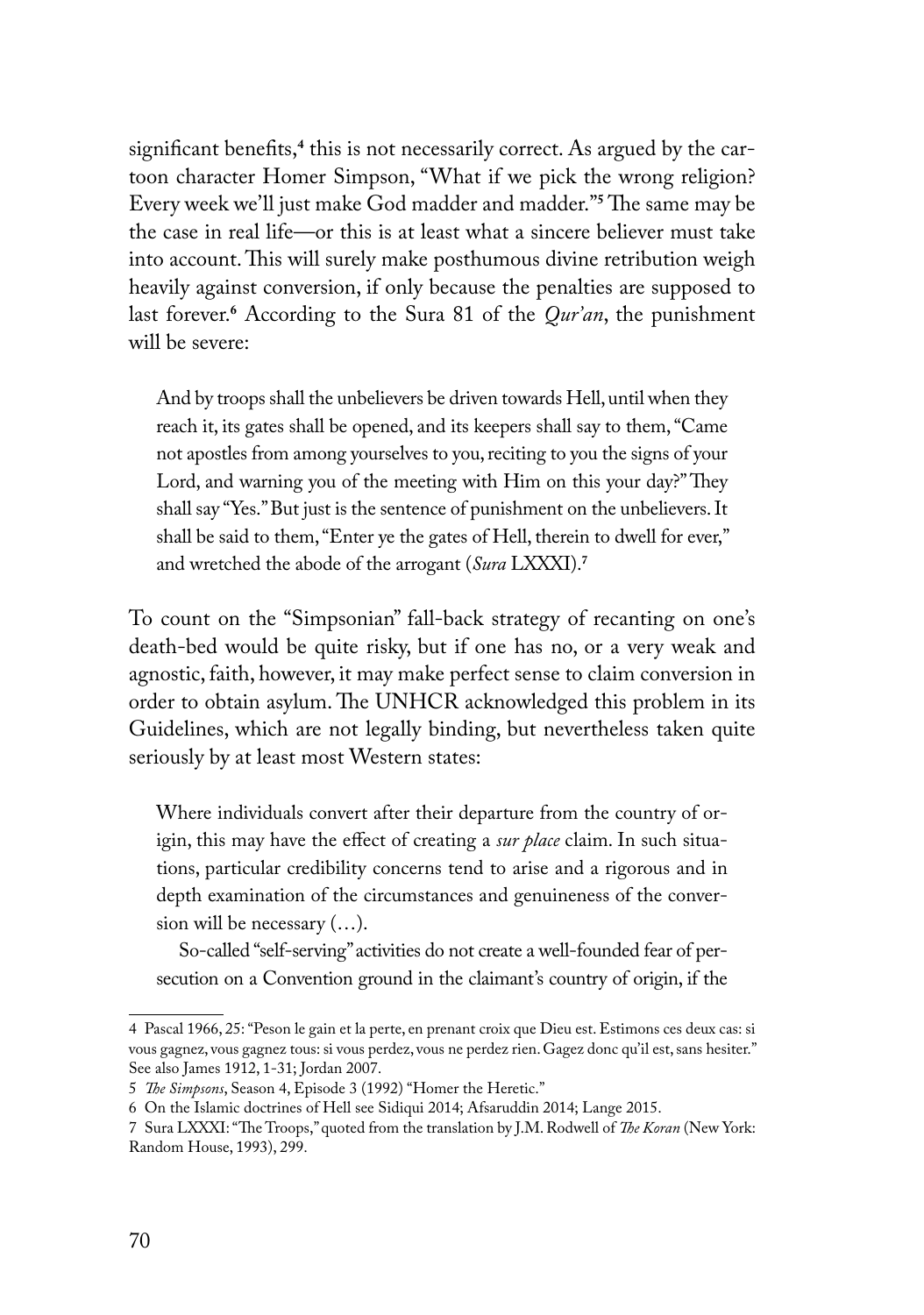opportunistic nature of such activities will be apparent to all, including the authorities there, and serious adverse consequences would not result if the person were returned. Under all circumstances, however, consideration must be given as to the consequences of return to the country of origin and any potential harm that might justify refugee status or a complementary form of protection. In the event that the claim is found to be self-serving but the claimant nonetheless has a well-founded fear of persecution on return, international protection is required. (UNHCR 2004, articles 34 and 36.).

Some scepticism is thus understandable, even though it may be taken too far (Granhag & al. 2005). There are at least three ways to ascertain whether such a conversion is sincere or simply opportunistic. The first one is to dismiss the question on formal grounds, maintaining that one becomes a Christian through baptism, regardless of one's sincerity and state of mind. While there may be some theological foundation for such a claim, both in Catholocism and Protestantism (Spinks 2006), this approach has not been adopted by most immigration agencies, nor should it probably be so as it would make a mockery of the entire status determination process and violate the above Guidelines. Indeed, the alleged converts might simply apply the same strategem as Galileo Galilei (1564-1642) who formally renounced his heliocentric cosmology in order to escape the verdict for heresy, but who then (alegedly) whispered the famous *Eppur si muove* ("And yet it moves") referring to the Earth's orbiting the Sun (Næss 2005, 177). A "fake covert" might substitute this phrase with an *Allahu Akbar*.

Secondly, it is possible to test the applicant's knowledge of Christianity as a proxy for his or her sincerity, which was standard practice when I joined the RAB. Two considerations speak against this approach, however. If the questions are too easy, it becomes too easy to simply read up on "Christianity" and/or "Lutheranism" on *Wikipedia* and memorisethe basics. If they are too difficult it would be tantamount to demanding more from (often poorly educated and sometimes illiterate) asylum seekers than from ordinary Danish members of the Lutheran church—many of whom would surely have hard time explaining dogma such as the Trinity (implying that God is both one and three) and the "resurrection of the flesh" (Bynum 1990). Indeed, this might also be the case of many members of the RAB, most of who hold degrees in Law rather than Theology.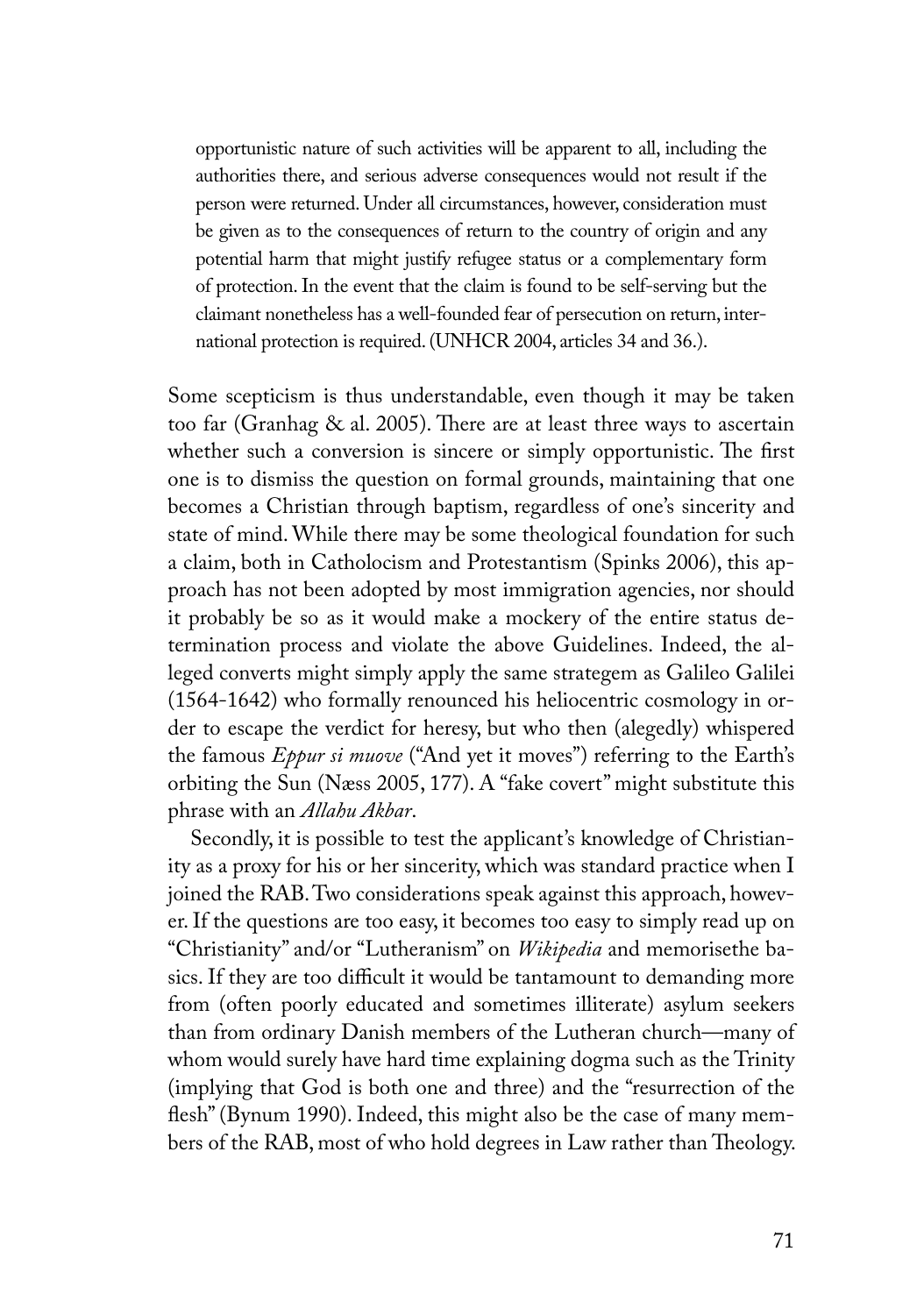Thirdly, it is possible to adopt a "narrative approach" to determine whether the conversion is sincere or simply a case of "spurious religiosity" (Salzman 1966). This presupposes a more holistic view of religion, as illustrated in the quadrangle below which is inspired by, but slightly different from, that of Emile Durkheim (2001).**<sup>8</sup>**



*Fig. 1: Elements of Religion*

Not only do all religions contain beliefs in "something supranatural" or "an invisible world" (Ellis & Ter Haar 1998; 2004). They also feature norms, practices and institutions, and it is entirely possible that members or followers may mainly be attracted to the religion in question by virtue of its behavioural norms, ritual practices or institutions, whilst remaining rather ignorant (or even sceptical) about at least parts of its religious dogmatics.

Among the beliefs, one may distinguish between epistemological and ontological ones, which are often curiously intertwined. First, there is the ontological belief that there is a God who is transcendent, yet not quite so much as to abstain completely from any relationship with his creation, including humankind. Hence, God is believed to have revealed himself (at least partially) to man, via revelations to prophets, or even, as in Christianity, to have become human himself. Such beliefs provide the premise

<sup>8</sup> Durkheim first tentatively defined religion as comprising "beliefs and rites" (2001, 36) and then added the institutional manifestation, somewhat unfortunately labelled "church" (*ibid.*, 46). What I have done is basically to disaggregate "beliefs" into ontological and normative tenets.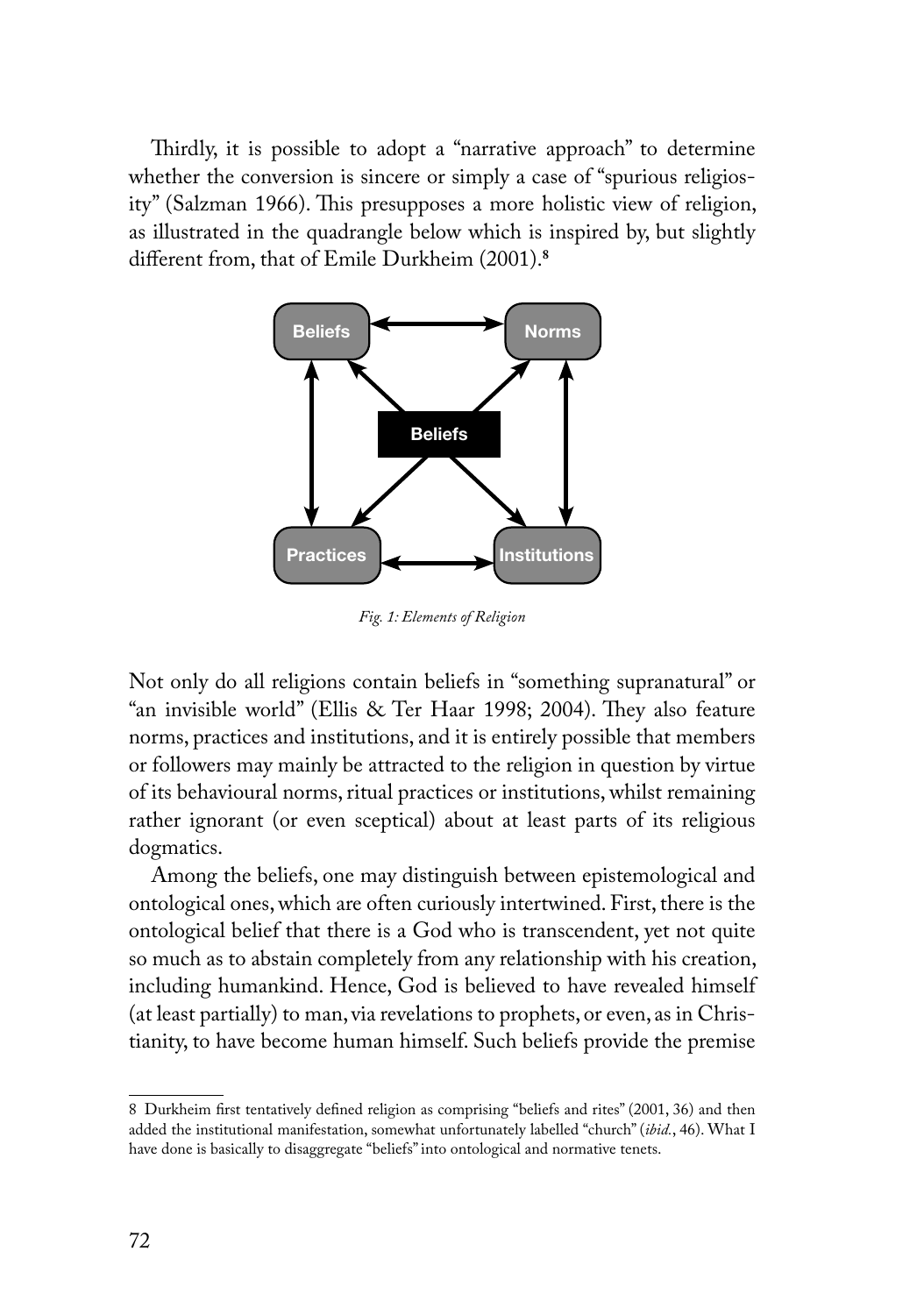for the accompanying epistemology according to which His revelations are true, including those on which the certainty about His existence are based. Notwithstanding the obvious circularity of this argument—if so it is (Griffiths 1999)—this is what is held to be true and unquestionable by the believers. There is, however, disagreement in all religions about the permissible scope for interpretation of what has been revealed—in Islam, for instance, manifested in the debate about whether the "gates of *ijtihad*" [independent reasoning] have been closed after the death of the Prophet and the four rightly-guided *Khalifs,* or whether they remain open to the present day (Armstrong 1993, 297 & *passim*; Hallaq 1984; 1986; Weiss 1978; Ali-Karamali & Dunne 1994; Kamali 1996 Bennett 2005, 107-128).

From such revelations, norms may also be derived, either very general and abstract ones such as the admonition to love one's neighbour (*Levictus*, 19:18) or the "golden rule" to "do to others what you would have them do to you," best known from the New Testament (*Matthew* 7.12), but with counterparts in most other religions—or very specific and concrete ones such as dietary prescriptions (Douglas 1999), rules about performing various acts (e.g. prayer or pilgrimage) under specific circumstances, and even (*mirabile dictu*) rules about states of mind such as the prohibition against envying the possessions of one's neighbour found in the Old Testamant (*Exodus* 20). Even though the real (e.g. social) origins of such prescriptions and prohibitions may be non-religious, the very fact that they are integrated into a religious belief system usually lends them a more binding character, also thanks to the aforementioned ontological beliefs which may entail the prospects of divine retribution for violations and rewards for compliance.

All religions also involve various practices such as rites (Friday prayers, celebration of Christmas and the like) which one could well imagine may provide some much needed stability in the lives of people as uprooted as asylum seekers. Finally, there are institutions, the largest and most powerful of which is surely the Catholic church. What matters most for prospective converts, however, is probably the local community of a congregation (Massey & Higgins 2011, 1382-1384). This is where the aforementioned "soul fishers" in local and often very small congregations may have something to offer—especially if they concentrate on one nationality of asylum seekers and enlist the services of an interpreter.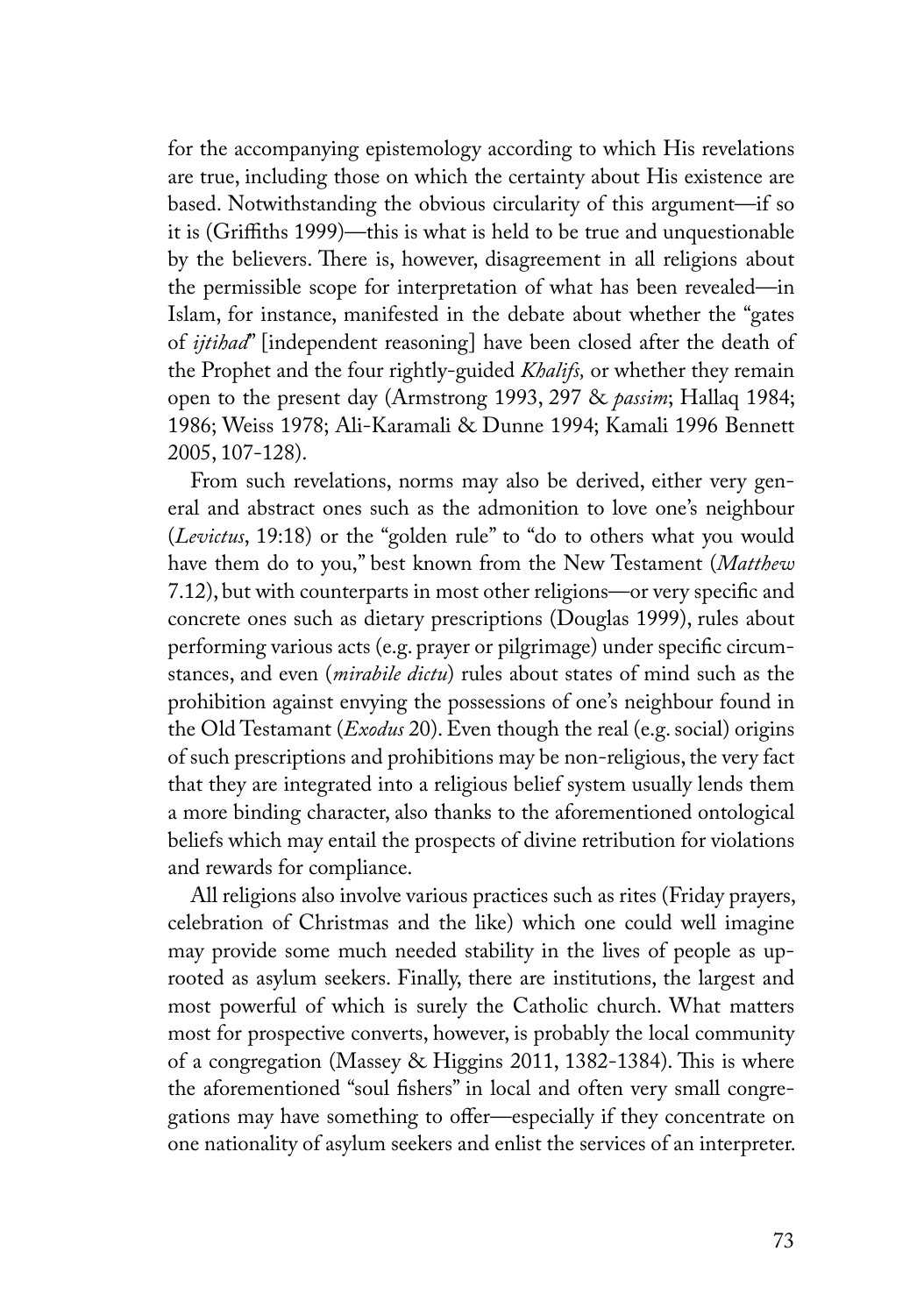In such cases the congregation may serve as a "surrogate family" for the lonely asylum seeker (Cao 2005), and they can certainly help in familiarising the would-be convert with tenets and mores of the new religion (Galonnier & De los Rios 2016)—if they take the task seriously, which most (but not all) congregations and pastors seem to do (Stene 2016).

According to the narrative approach, what matters is to assess the sincerity of the conversion, psychologically, taking elements of sociology of religion into account. Even though it may be argued that religious belief as such does not require evidence (Clark & VanArragon 2011), the assessment on whether somebody believes in something must be based on evidence. The conversion narrative may, for instance, involve some of the "varieties of religious experience" described and analysed by the founder of the discipline of Psychology of Religion, William James (1917, especially chapters IX-X on Conversion, 186-253; idem 1912; Richards 2011, 32-37; Belzen 2012). However, it varies how much "religious content" there is in the various narratives ( Jindra 2011) and in some cases the psychological effects weigh much heavier. "Peace of mind" may be much more important, which does not necessarily invalidate the conversion (Hill 1955; Rambo & Bauman 2012; Laurencelle & al. 2002).

The assessment of the above factors is inevitably subjective, even though certain objective factors may be taken into account. Timing matters, for instance, as an interest in Christianity beginning immediately after the receipt of a rejection of the original asylum application, will be deemed much less sincere by authorities than one beginning in the homeland, even if the latter is only "consummated" in the form of a baptism after arrival in Denmark. It also adds to the credibility if the convert/applicant has been engaged in religious activities such as "Bible camps" rather than simply being baptised without further ado.

There is, however, one final factor to take into account. In the final analysis what matters is not whether the DIS or RAB believes in the conversion as such, but whether the authorities or other potential agents of persecution in the homeland do so. It is indeed possible to make this so likely—e.g. by making sure to appear in the media with name and picture so that, for instance, the staff at, say, the Iranian embassy are likely to notice. It is thus possible to "check-mate" the authorities, as the chairman of one of the meetings in the RAB formulated it. The only consolation in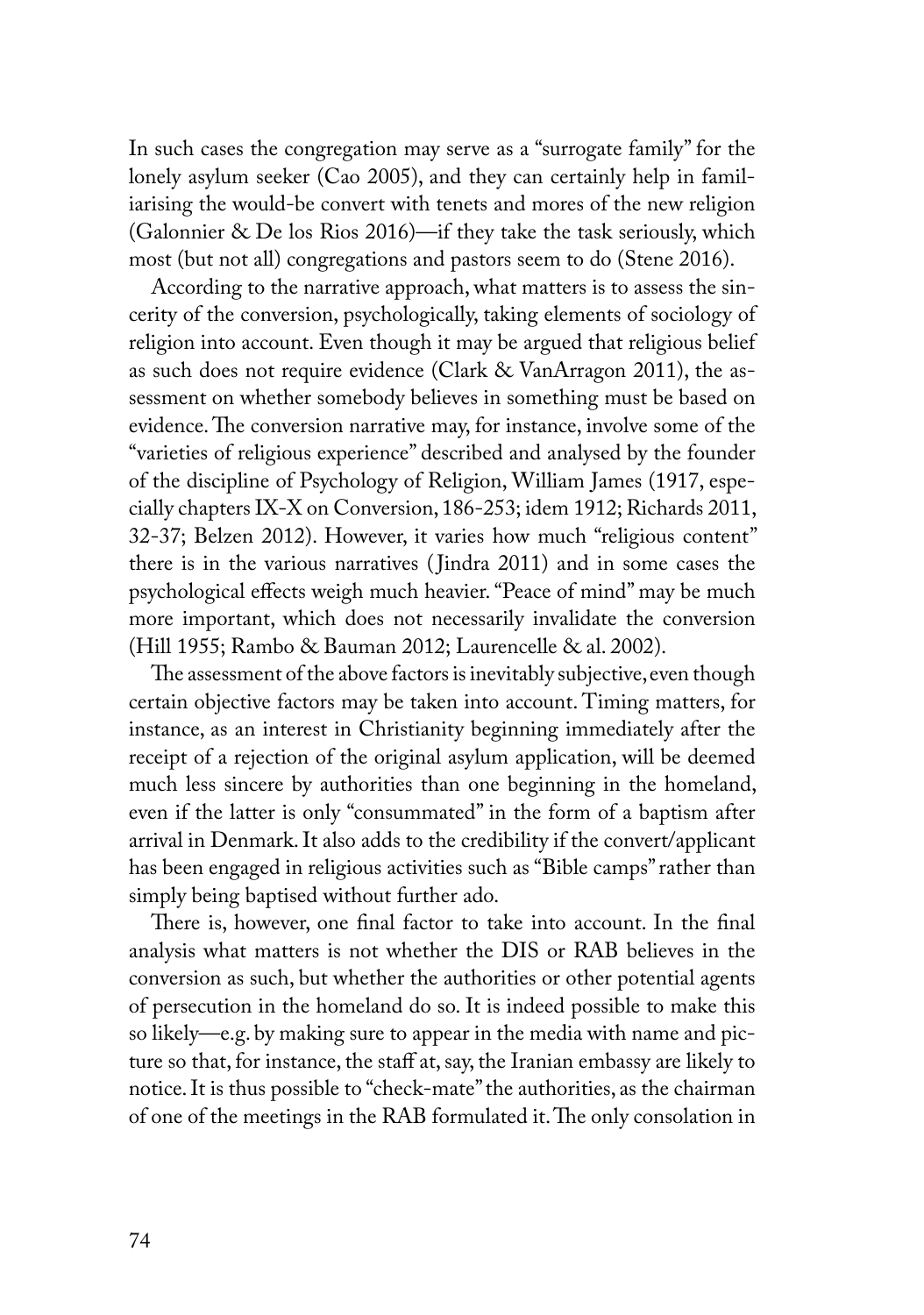such cases is that it is always better to grant one asylum too many than the opposite.

## **Bibliography**

- Afsaruddin, A. (2014). Death, Resurrection, and Human Destiny in the Islamic Tradition. In Marshall and Mosher, eds., *Death, Ressurection and Human Destiny. Christian and Muslim Perspectives*. Washington: Georgetown University Press.
- Akbaba, Y. and Fox, J. (2011). Religious Discrimination Against Muslim Minorities in Christian Majority Countries: A Unique Case?. *Politics, Religion and Ideology*, 12(4):449-470.
- Ali-Karamali, S. P. and Dunne, F. (1994). The Ijtihad Controversy. *Arab Law Quarterly* 9(3):238-257.
- Arendt, H. (1968). *The Origins of Totalitarianism.* New York: Harcourt.
- Argyle, M. and Hills, P. (2000). Religious Experiences and Their Relations with Happiness and Personality. *International Journal for the Psychology of Religion* 10(3):157-172.
- Armstrong, K. (1993). *A History of God.* London: Vintage.
- Bank, R. (2015). The Potential and Limitations of the Court of Justice of the European Union in Shaping International Refugee Law. *International Journal of Refugee Law* 27(2):213-244.
- Bassiouni, M. C. (1999). *Crimes Against Humanity in International Law*. The Hague: Kluwer Law International.
- Bauman, Z. (2000). *Modernity and the Holocaust*. Cambridge: Polity.
- Belzen, J. A. (2012). *Psychology of Religion. Autobiographical Accounts.* Heidelberg: Springer.
- Bennett, C. (2005) *Muslims and Modernity. An Introduction to the Issues and Debates*. London: Continuum.
- Betts, A. and Collier, P. (2017). *Refuge. Transforming a Broken Refugee System*. London: Allen Lane.
- Bruce, S. (1993). Religion and Rational Choice: A Critique of Economic Explanations of Religious Behavior. *Sociology of Religion* 54(2):193-205.
- Bynum, C. W. (1990). Material Continuity, Personal Survival, and the Resurrection of the Body: A Scholastic Discussion in Its Medieval and Modern Contexts. *History of Religions* 30(1):51-85.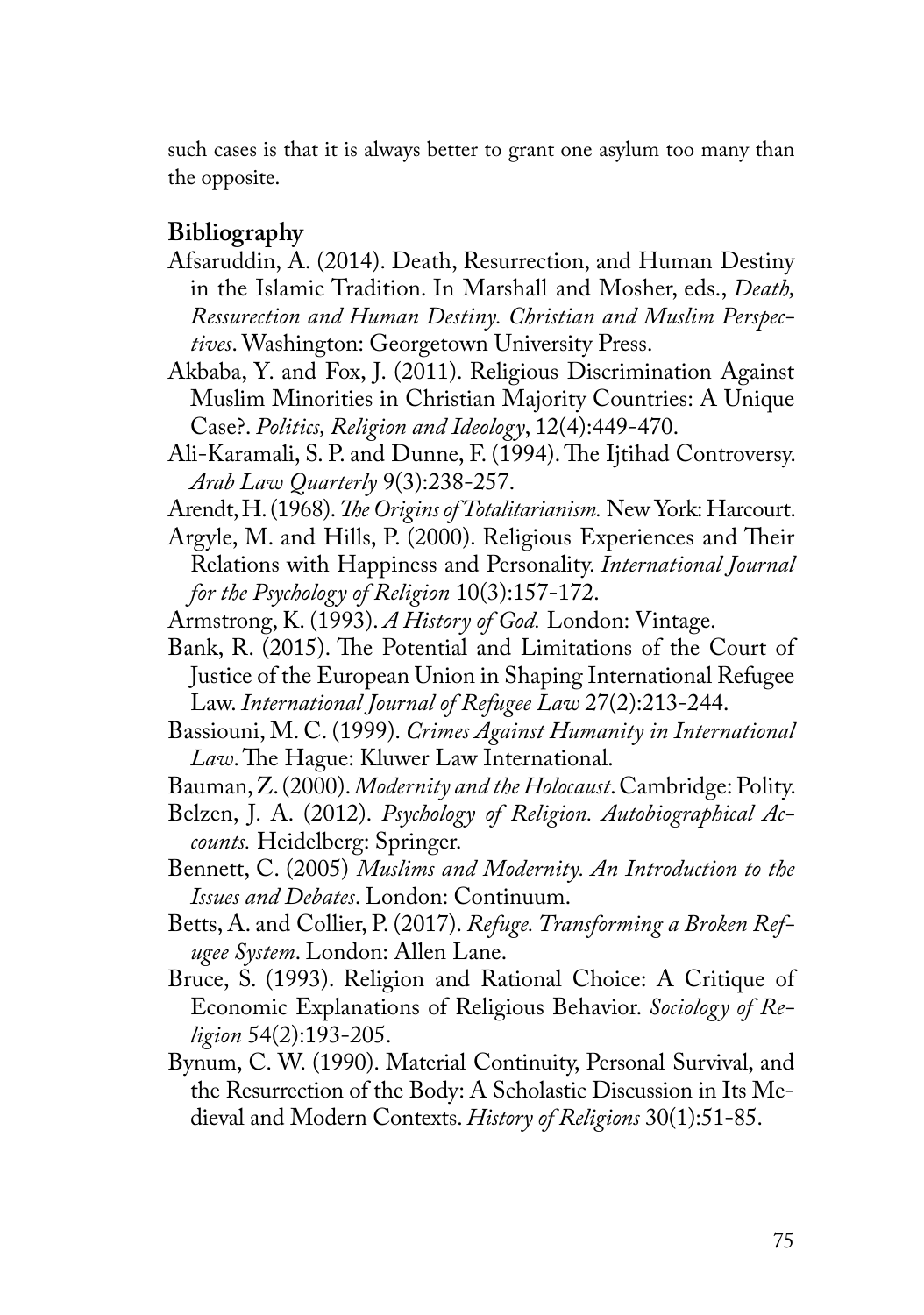- Cao, N. (2005). The Church as a Surrogate Family for Working Class Immigrant Chinese Youth: An Ethnography of Segmented Assimilation. *Sociology of Religion* 66(2):183-200.
- Carens, J. H. (2013). *The Ethics of Migration.* Oxford: Oxford University Press.
- Carr, M. (2016) *Fortress Europe. Dispaches from a Gated Continent.* London: New Press.
- Clark, K. J. and Van Arragon, R. J. (2011). *Evidence and Religious Belief*. Oxford: Oxford University Press.
- Cockburn, P. (2015). *The Rise of the Islamic State ISIS and the New Sunni Revolution*. London: Verso.
- Collier, P. (2013). *Exodus. Immigration and Multiculturalism in the 21st Century*. London: Penguin.
- Cook, D. (2006). Apostacy from Islam: A Historical Perspective. *JSAI*, 31:248-288.
- David, O. J., Asuelime, L. E. and Onapajo, H. (2015) *Boko Haram: The Socio-Economic Drivers*. Heidelberg: Springer.
- Davies, S. E. (2008). Redundant or Essential? How Politics Shaped the Outcome of the 1967 Protocol. *International Journal of Refugee Law*, 19(4):703-728.
- De Montclos, M.A. P. (2014). *Boko Haram: Islamism, Politics, Security and the State in Nigeria*. Leiden: African Studies Centre.
- Douglas, M. (1999). Land Animals, Pure and Impure (from idem: *Leviticus as Literature*, Oxford: Oxford University Press, 1999), excerpted in Michael Lambek (ed.) *A Reader in the Anthropology of Religion* (Oxford: Blackwell, 2002), 194-209.
- Driessen, M. D. (2014). Regime Type, Religion-State Arrangements, and Religious Markets in the Muslim World. *Sociology of Religion* 75(3):367-394.
- Durkheim, É. (2001). *The Elementary Forms of Religious Life.* Oxford: Oxford University Press.
- Ellis, S. and ter Haar, G. (1998). Religion and Politics in Sub-Saharan Africa. *Journal of Modern African Studies* 36(2):175-201.
- Ellis, S. and ter Haar, G. (2004). *Worlds of Power. Religious Thought and Political Practice in Africa*. New York: Oxford University Press.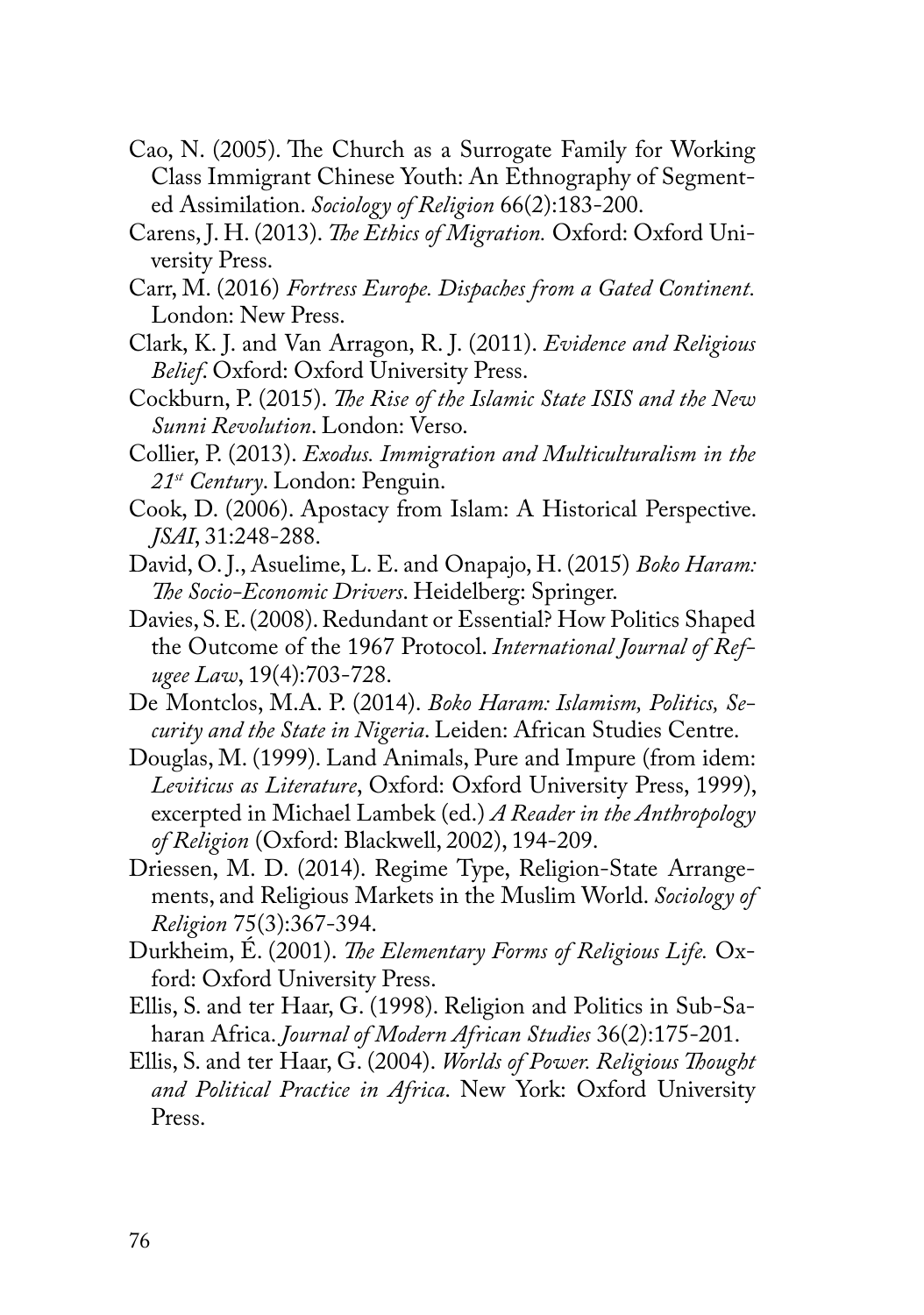- Finke, R. and Stark, R. (1988). Religious Economies and Sacred Canopies: Religious Mobilization in American Cities, 1906. *American Sociological Review* 53(1):41-49.
- Finke, R. and Stark, R. (1998). Religious Choice and Competition. *American Sociological Review* 53(5):761-766.
- Frank, I. L. (1977). Effect of the 1967 United Nations Protocol on the Status of Refugees in the United States. *The International Lawyer*. 11(2):291-305.
- Friedländer, S. (1997). *Nazi Germany and the Jews. Vol.1: The Years of Persecution, 1933-1939*. New York: Harper Collins.
- Galonnier, J. and de los Rios, D. (2016). Teaching and Learning to be Religious: Pedagogies of Conversion to Islam and Christianity. *Sociology of Religion* 77(1):59-81.
- Gas-Aixendri, M. (2015). Safeguarding the Right to Change Religion in Europe. *Religion, State and Society* 43(4):357-370.
- Goodwin-Gill, G. S. (2014). The International Law of Refugee Protection. In: Fiddian-Qasmiyeh et al. eds., *The Oxford Handbook of Refugee and Forced Migration Studies.* Oxford: Oxford University Press.
- Gordon, C. (1980). *Power/Knowledge. Selected Interviews and Other Writings by Michel Foucault*. New York: Pantheon Books.
- Granhag, P. A., Strömwall, L. and Hartwig, M. (2005). Granting Asylum or Not? Migration Board Personnel's Beliefs About Deception. *Journal of Ethnic and Migration Studies* 31(1):29-50.
- Griffiths, P. J. (1999). How Epistemology Matters to Theology. *Journal of Religion* 79(1):1-18.
- Grim, B. J. and Finke, R. (2010). *The Price of Freedom Denied. Religious Persecution and Conflict in the Twenty-First Century*. Cambridge: Cambridge University Press.
- Hallaq, W. B. (1984). Was the Gate of Ijtihad Closed? *International Journal of Middle East Studies* 16(1):3-41.
- Hallaq, W. B. (1986). On the Origins of the Controversy about the Existence of Mujtahids and the Gate of Ijtihad. *Studia Islamica* 63:129-141.
- Hamilton, M. (1999). *The Sociology of Religion*. Abingdon, Oxon: Routledge.
- Hansen, S. J. (2013). *Al-Shabaab in Somalia. The History and Ideology of a Militant Islamist Group, 2005-2012.* London: Hurst.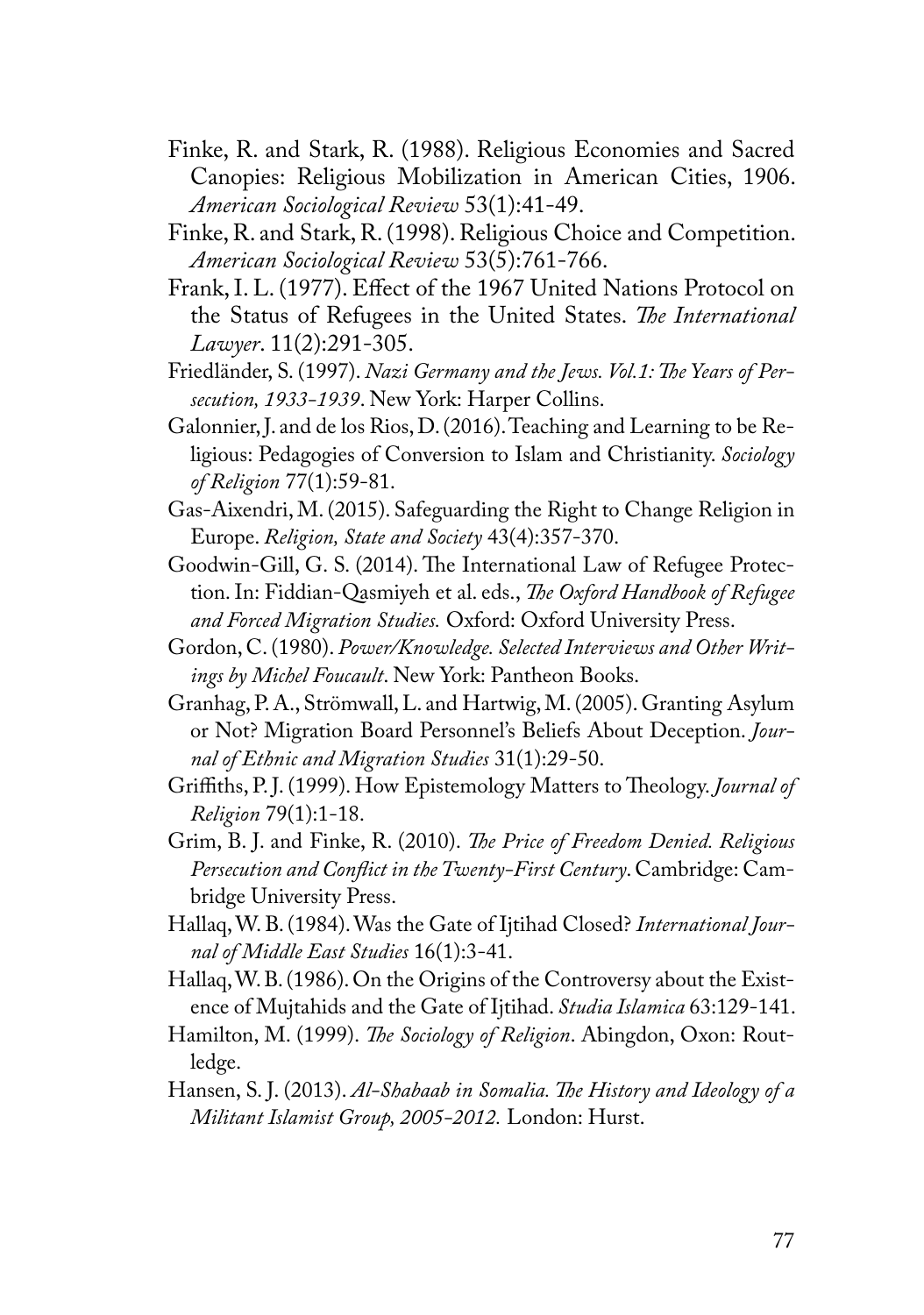- Hayter, T. (2004). *Open Borders. The Case Against Immigration Controls*. London: Pluto Press.
- Hill, W. S. (1955). The Psychology of Conversion. *Pastoral Psychology* 6(8):43-46.
- Hollifeld, J. F. (2008). The Politics of International Migration. How Can We 'Bring the State Back In'? In: Brettell et al., eds., *Migration Theory. Talking Across Theory*. Abingdon, Oxon: Routledge.
- Iannaccone, L. R., Olson, D. V. A. and Stark, R. (1995). Religious Resources and Church Growth. *Social Forces* 74(2):705-731.
- ICC (International Criminal Court). 2011. *Rome Statute of the International Criminal Court*. The Hague: ICC.
- Inghilleri, M. (2005). Mediating Zones of Uncertainty: Interpreter Agency, the Interpreting Habitus and Political Asylum Adjudication. *The Translator*, 11(1):69-85.
- James, W. (1912). *The Will to Believe and Other Essays in Popular Philosophy*. New York: Longmans, Green & Co.
- James, W. (1917). *The Varieties of Religious Experience. A Study in Human Nature*. New York: Longmans, Green & Co.
- Jindra, I. W. (2011). How Religious Content Matters in Conversion Narratives to Various Religious Groups. *Sociology of Religion* 72(3):275- 302.
- Jones, A. (2008). *Crimes Against Humanity.* Oxford: One World.
- Jordan, J. (2007). *Pascal's Wager. Pragmatic Arguments and Belief in God.* Oxford: Oxford University Press.
- Kamali, M. H. (1996). Methodological Issues in Islamic Jurisprudence. *Arab Law Quarterly* 11(1):3-33.
- Kilcullen, D. (2016). *Blood Year. Islamic State and the Failures of the War on Terror*. London: Hurst.
- Kolbe, M. and Henne, P. S. (2014). The Effect of Religious Restrictions on Forced Displacement. *Politics and Religion* 7:665-683.
- Kyaw, N. N. (2016). Islamophobia in Buddhist Myanmar. The 969 Movement and Anti-Muslim Violence. In: Crouch, ed., *Islam and the State in Myanmar: Muslim-Buddhist Relations and the Politics of Belonging*. Oxford: Oxford University Press.
- Lange, C. (2015). *Locating Hell in Islamic Traditions.* Leiden: Brill.

Laurencelle, R. M., Abell, S. C. and Schwartz, D. J. (2002). The Relation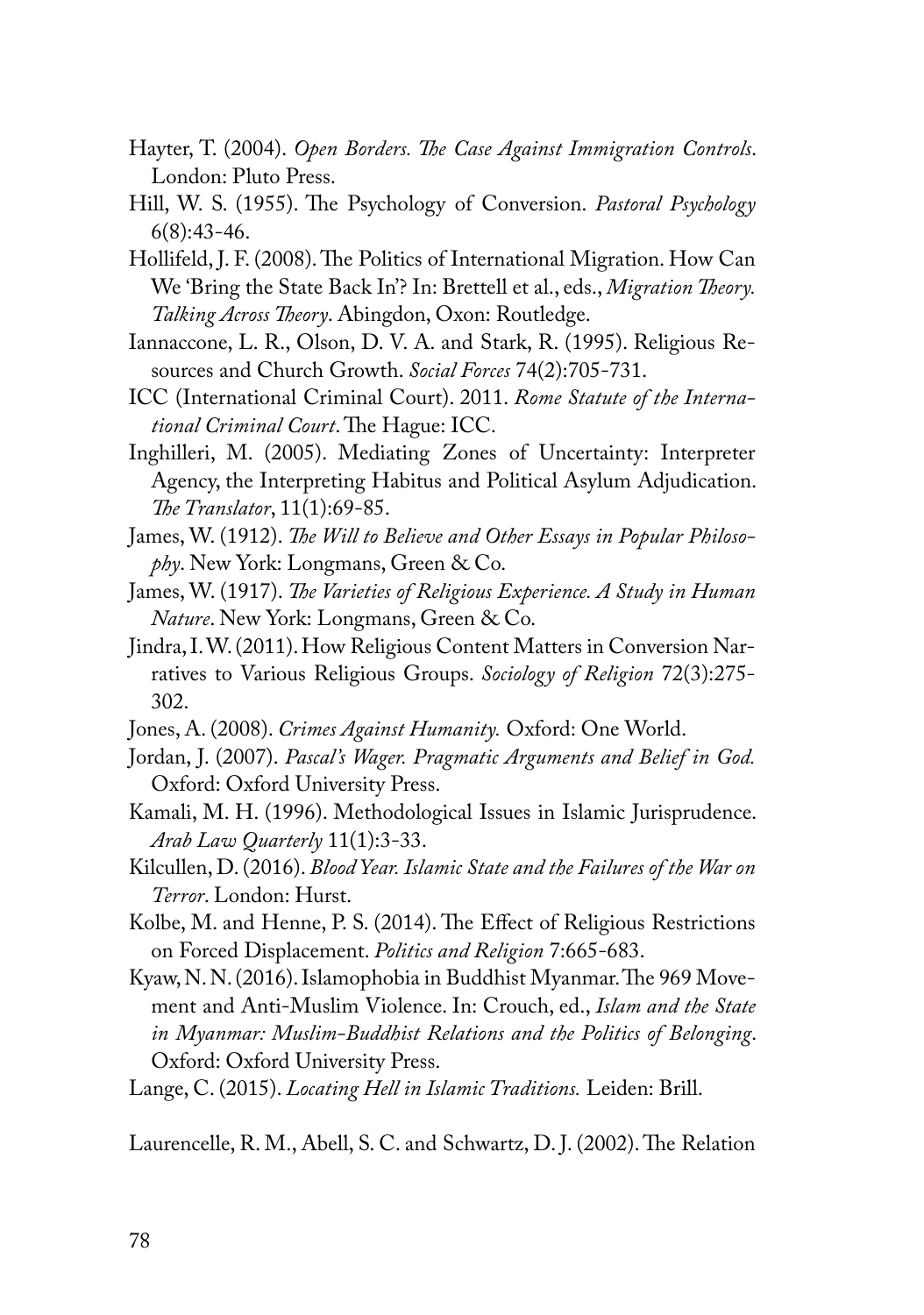Between Intrinsic Religious Faith and Psychological Well-Being. *International Journal for the Psychology of Religion* 12(2):109-123.

Maley, W. (2016). *What Is a Refugee?* London: Hurst.

- Marcus, K. L. (2015). *The Definition of Anti-Semitism*. Oxford: Oxford University Press.
- Massey, D. S. and Higgins, M. E. (2011). The Effect of Immigration on Religious Belief and Practice: A Theologizing or Alienating Practice? *Social Science Research* 40:1371-1389.
- Mavelli, L. and Wilson, E. K. (2017). *The Refugee Crisis and Religion. Secularism, Security and Hospitality in Question*. London: Rowman & Littlefield.
- McCants, W. (2015). *The ISIS Apocalypse. The History, Strategy, and Doomsday Vision of the Islamic State*. New York: St. Martin's Press.
- Møller, B. (2006). Religion and Conflict in Africa—with a Special Focus on East Africa. *DIIS Report*, 2006:6. Copenhagen: Danish Institute for International Studies.
- Møller, B. (2007). Terrorism and Development Aid: What We Know and Don't Know. *DIIS Report*, 2007:3. Copenhagen: Danish Institute for International Studies.
- Møller, B. (2008). Political Islam in Kenya. In: Solomon, Fadare and Butler, eds., *Political Islam and the State in Africa*. Pretoria: Centre for International Political Studies.
- Mounts, A. (2010). *Seeking Asylum. Human Smuggling and Bureaucracy at the Border*. Minneapolis: University of Minnesota Press.
- Næss, A. (2005). *Galileo Galilei: When the World Stood Still*. Heidelberg: Springer.
- Napoleoni, L. (2014). *The Islamist Phoenix*. New York: Seven Stories Press.
- Nayyeri, M. H. (2012). New Islamic Penal Code of the Islamic Republic of Iran: An Overview. *Research Paper Series*. Essex: Human Rights in Iran, University of Essex.
- O'Connell, B. (2012). Constitutional Apostasy: The Ambiguities in Islamic Law After the Arab Spring. *Northwestern Journal of International Human Rights* 11(1):3.
- O'Donnell, J. J. (1992). *Augustine: Confessions*. Oxford: Oxford University Press.
- Pascal, B. (1966). *Pensées*. Paris: Livre de Poche.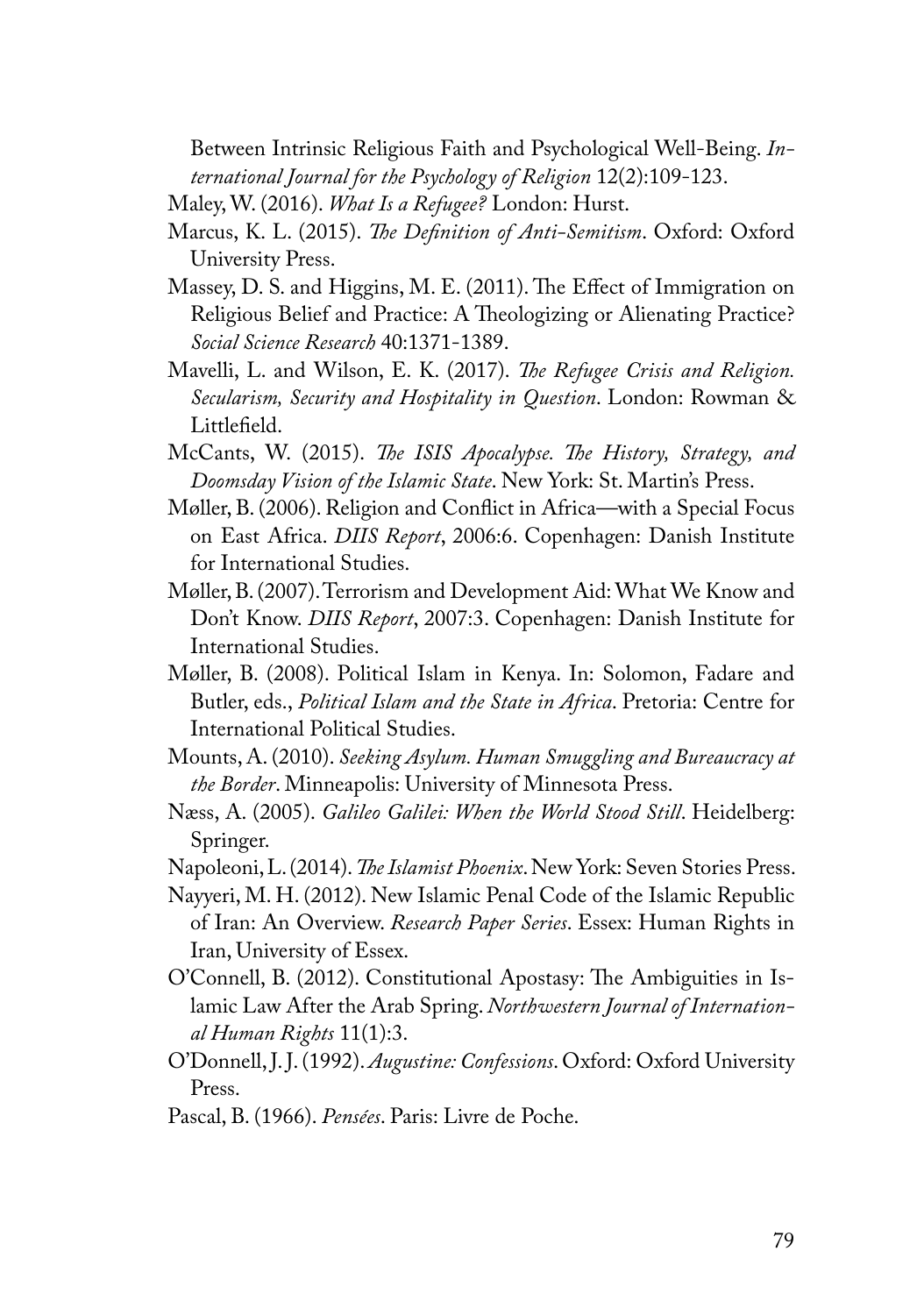- Patterson, D. (2010). *A Genealogy of Evil. Anti-Semitism from Nazism to Islamic Jihad*. Cambridge: Cambridge University Press.
- Percy, M. (2000). The Church in the Marketplace: Advertising and Religion in a Secular Age. *Journal of Contemporary Religion* 15(1):97- 119.
- Perl, P. and Olson, D. V. A. (2000) Religious Market Share and Intensity of Church Involvement in Five Denominations. *Journal for the Scientific Study of Religion* 39(1):12-31.
- Peters, R. and De Vries, G. J. J. (1976). Apostacy in Islam. *Die Welt des Islams* 17(1):1-25.
- Phillips, R. (1998). Religious Market Share and Mormon Church Activity. *Sociology of Religion* 59(2):117-130.
- Price, M. E. (2009). *Rethinking Asylum. History, Purpose and Limits*. Cambridge: Cambridge University Press.
- Rahman, S.A. (2006). *Punishment of Apostasy in Islam*. Kuala Lumpor: The Other Press.
- Rainer, T. S. and Lawless, C. (2005). *The Challenge of the Great Commission: Essays on God's Mandate for the Local Church*. New York: Pinnacle Publishers.
- Rambo, L. R. and Bauman, S. C. (2012). Psychology of Conversion and Spiritual Transformation. *Pastoral Psychology* 61:879-894.
- Richards, G. (2011). *Psychology, Religion and the Nature of the Soul.* Heidelberg: Springer.
- Salzman, L. (1966). Types of Religious Conversion. *Pastoral Psychology* 17(6):8-20.
- Sassoon, J. (2011). *The Iraqi Refugees. The New Crisis in the Middle East.* London: I.B. Tauris.
- Schader, M. (2013). *Religion as a Political Resource. Migrants from Sub-Saharan Africa in Berlin and Paris.* Heidelberg: Springer.
- Schissler, M. (2016). New Technologies, Established Practices. Developing Narratives of Muslim Threat in Myanmar. In: Crouch, ed., *Islam and the State in Myanmar: Muslim-Buddhist Relations and the Politics of Belonging*. Oxford: Oxford University Press.
- Sherkat, D. E. and Wilson, J. (1995). Preferences, Constraints and Choices in Religious Markets: An Examination of Religious Switching and Apostasy. *Social Forces* 73(3):993-1026.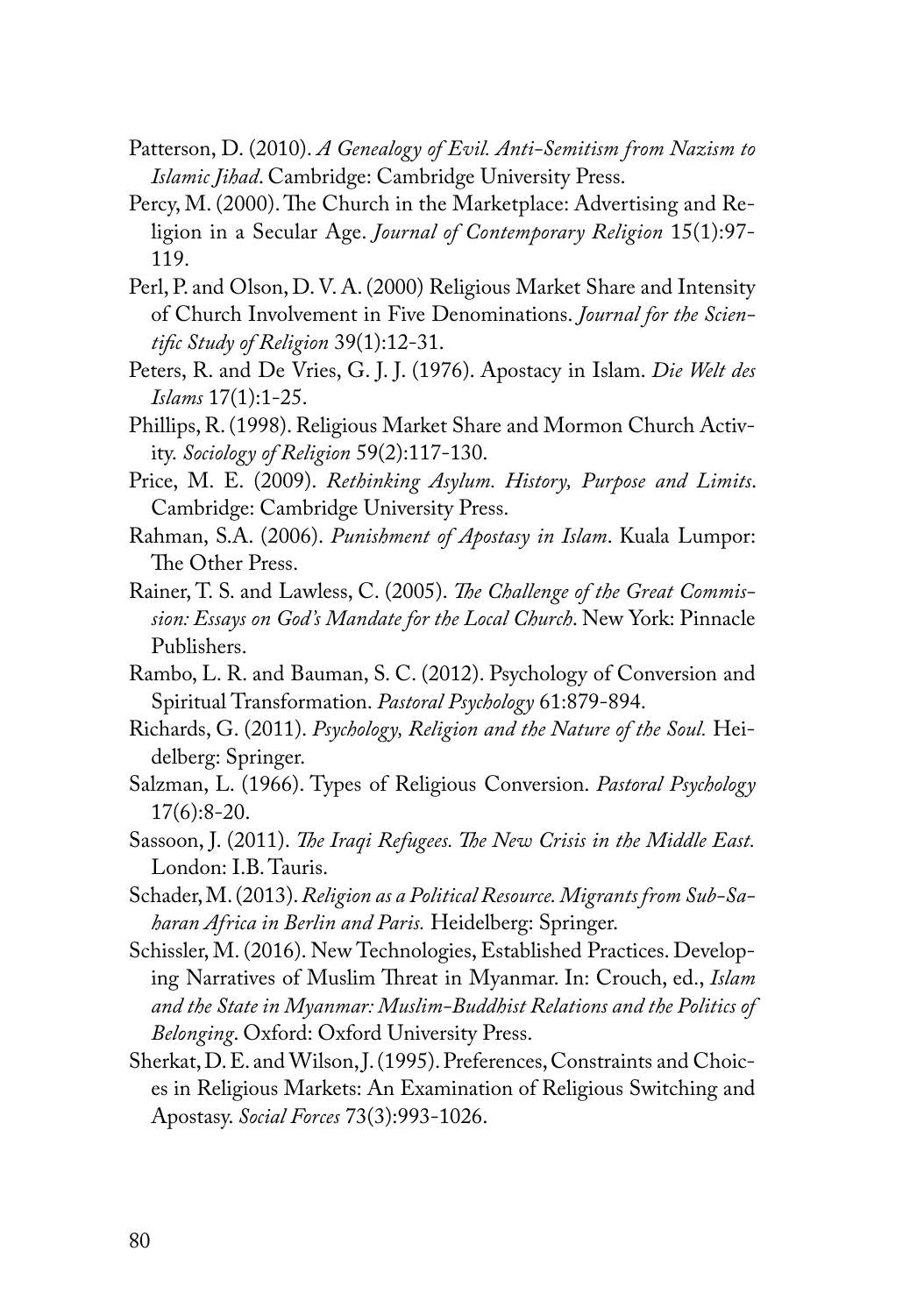- Sidiqui, M. (2014). Death, Resurrection, and Human Destiny: Qur'anic and Islamic Perspectives. In: Marshall and Mosher, eds., *Death, Ressurection and Human Destiny. Christian and Muslim Perspectives*. Washington: Georgetown University Press.
- Spinks, B. D. (2006). *Reformation and Modern Rituals and Theologies of Baptism. From Luther to Contemporary Practices.* Aldershot: Ashgate.
- Stein, E. V. (1996). The Conversion of Paul. *Pastoral Psychology* 44(6):385- 393.
- Stene, N. (2016). Christian Missionaries and Asylum Seekers: A Case Study from Norway. *Nordic Journal of Human Rights* 34(3):203-221.
- Stern, J. and Berger, J.-M. (2015). *ISIS. The State of Terror.* London: William Collins.
- UNHCR (2004). Religion-Based Refugee Claims under Article 1A(2) of the 1951 Convention and/or the 1967 Proticol Relating to the Status of Refugees. *Guidelines on International Protection*, no. 6 (HCR/ GIP/04/06).
- UNHCR (2011). *Convention and Protocol Relating to the Status of Refugees*. Geneva: UNHCR.
- USCIRF (United States Commission on International Religious Freedom) (2016). *Suspended in Time: The Ongoing Persecution of Rohingya Muslims in Burma*. Washington: USCIRF.
- Weiss, B. (1978). Interpretation in Islamic Law: The Theory of Ijtihad. *American Journal of Comparative Law* 26(2):199-212.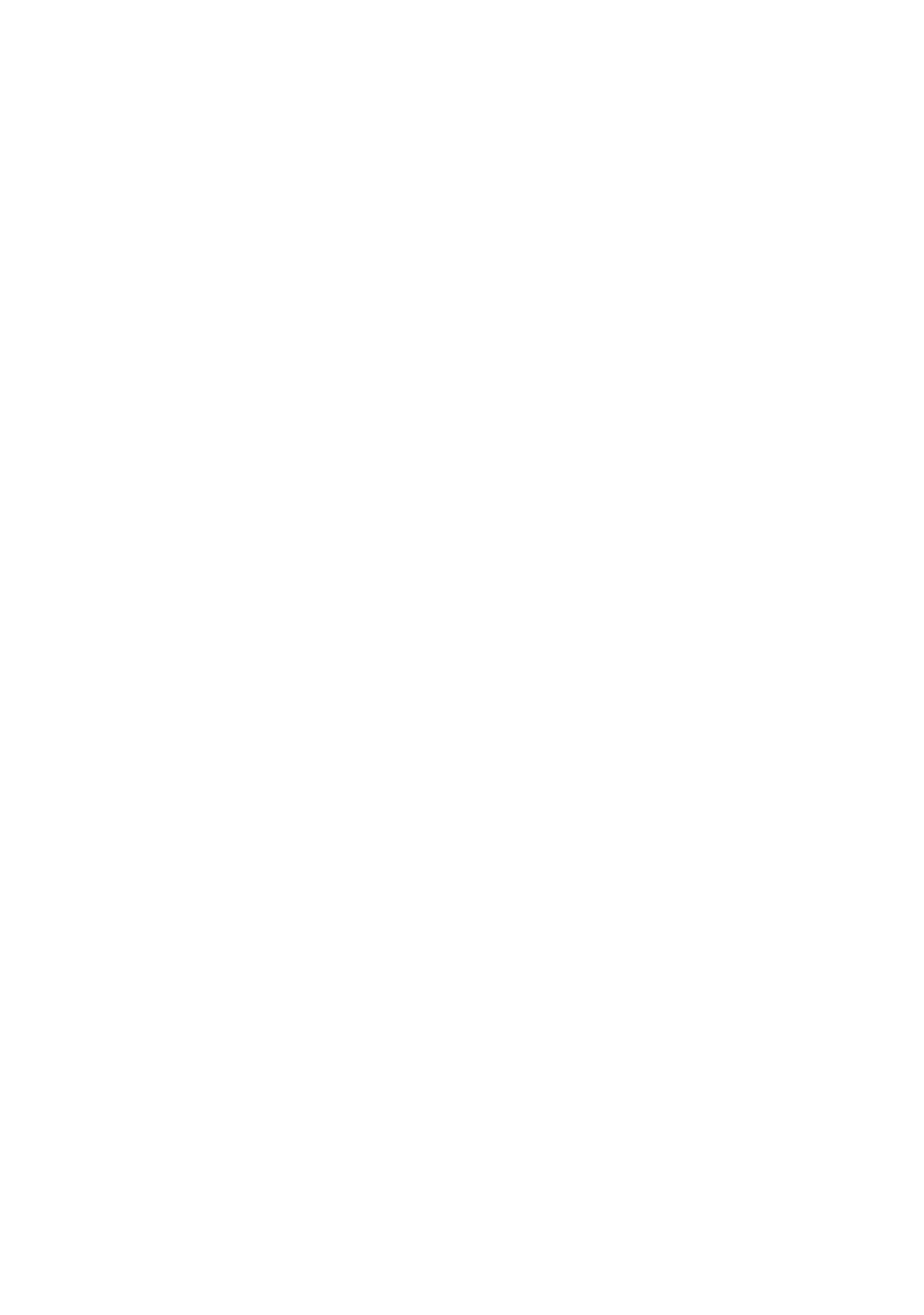# **Sincere and reflected? Localizing the model convert in religion-based asylum claims in Norway and Canada**

#### **Helge Aarsheim**

International Human Rights Law and Religion-Based Asylum Claims

The need for international protection on the basis of religious identity or allegiance that may generate a risk of persecution is one of the defining features of the modern refugee system. Included as one of the key aspects of the refugee crisis following the Second World War to which the 1951 Refugee Convention was a direct response, religious persecution also lies at the very centre of the present refugee crisis. Nevertheless, despite the long and sustained interrelationship between religious identity and allegiance and situations of mass flight, the relationship between the international protection offered for refugees in article  $1A(2)$  of the Refugee Convention and international human rights law (IHRL) is not settled.

It remains undisputed that the "well-founded fear of being persecuted for reasons of race, religion, nationality, membership of a particular social group or political opinion" must be understood in relation to provisions granting human rights using similar or identical terms in the International Covenant on Civil and Political Rights (ICCPR) and other international treaties. However, despite the systemic integration and normative consistency to which the international refugee system aspires, the exact interrelationship between the violation of human rights and the notion of "persecution" remains subject to widely different interpretations, both at the international and the domestic level,. It is trite law that not just any human rights violation represents "persecution", and that conditions leading to "serious harm" due to the breakdown, incapacity or unwillingness of states to offer the protections secured by the instruments of IHRL represents a more apt characterization of persecution (Hathaway and Foster 2014: 185).

In the case of religion-based asylum claims, the interrelationship between "persecution" and the protections offered by IHRL is further complicated by the existence of a patchwork of overlapping standards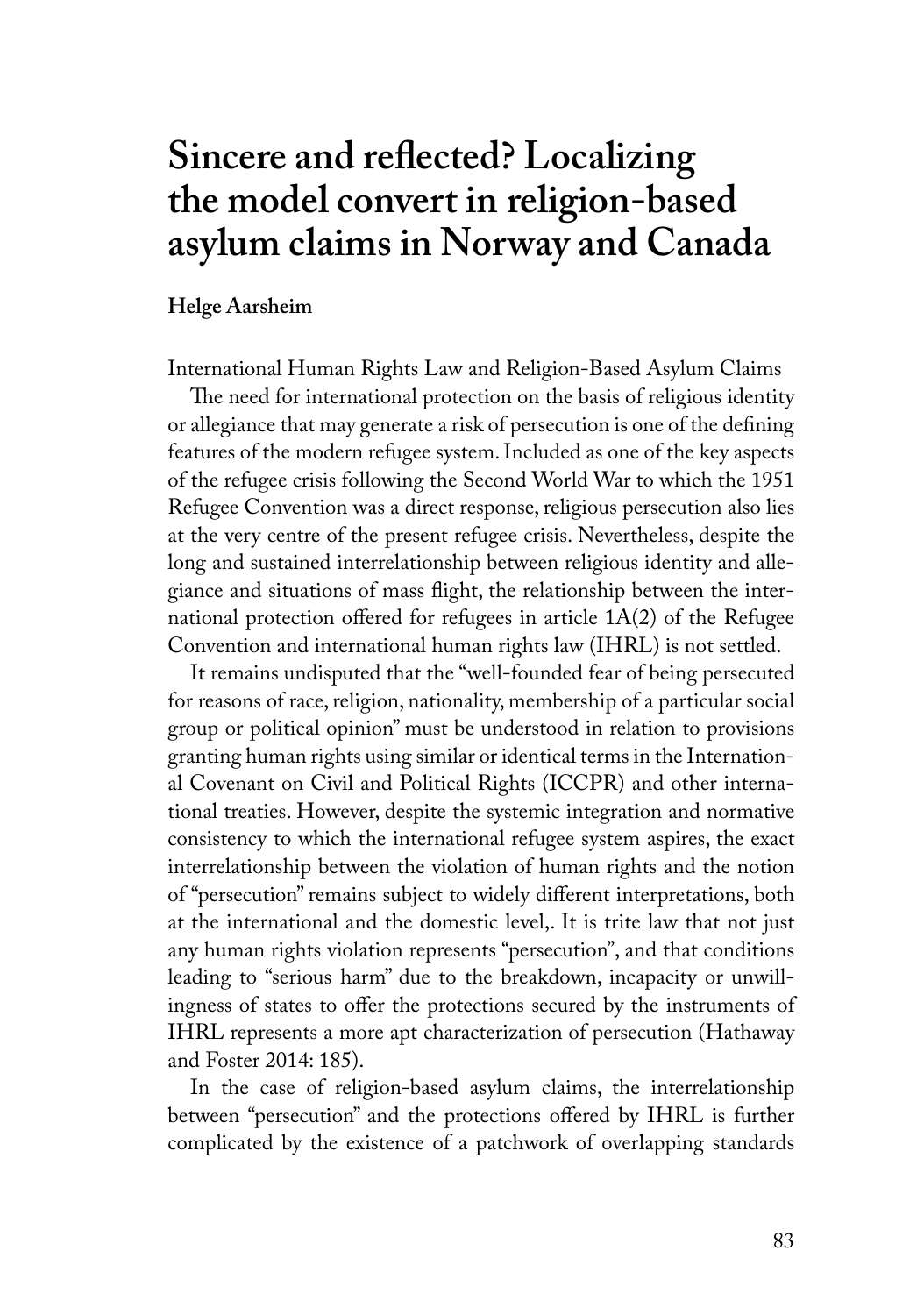that offer different forms of protection for different forms of "religion" within the IHRL framework. The right to freedom of religion or belief, enshrined in article 18 of the Universal Declaration of Human Rights (UDHR) and the ICCPR, is clearly the most substantial and well-known among these rights. Additionallythe ICCPR prohibits the advocacy of "religious hatred" in article 20, secures the right to non-discrimination on the basis of religion before the courts in article 26, and grants the rights of minorities to "profess and practise their own religion" in article 27. In the Convention on the Rights of the Child (CRC), article 14 secures the right of children to freedom of "thought, conscience and religion", while article 20 obliges states to pay due regard to the child's religious background in the provision of alternative care, and article 30 secures the rights of children belonging to minorities to profess and practice their religion. Moreover, the International Convention on the Elimination of Racial Discrimination (CERD) article 5 (d) (vii) prohibits racial discrimination in the enjoyment of the freedom of religion or belief. Article 2 in all these instruments also secures the right to non-discrimination on the basis of religion in the enjoyment of the other rights in their respective instruments.<sup>1</sup>

The coexistence of these provisions, all of which overlap with the notion of "religion" in the Refugee Convention, create several definitional challenges when religion-based asylum claims arise in the refugee status determination procedure, not least relating to the object under determination, as none of the instruments of IHRL or the bodies set to monitor their implementation provide any interpretational guidance on the definition of "religion". Recognizing these overlaps, and the multiple definitional challenges they raise, the office of the UN High Commissioner for Refugees (UNHCR) has issued a set of guidelines on religion-based asylum claims to guide decision-makers in the interpretation of the Refugee Convention *qua* other instruments providing religion-based pro-

<sup>1</sup> While numerous other international instruments also regulate religion, these have less direct bearing on the interpretation of the Refugee Convention, partly due to their weaker status as legal obligations, and partly due to their low number of ratification. See in particular The Declaration on the Elimination of All Forms of Intolerance and of Discrimination Based on Religion or Belief (1981), The International Convention on the Protection of the Rights of All Migrant Workers and Members of Their Families (1990), The Declaration on the Rights of Persons Belonging to National or Ethnic, Religious and Linguistic Minorities (1992) and The United Nations Declaration on the Rights of Indigenous Peoples (2007).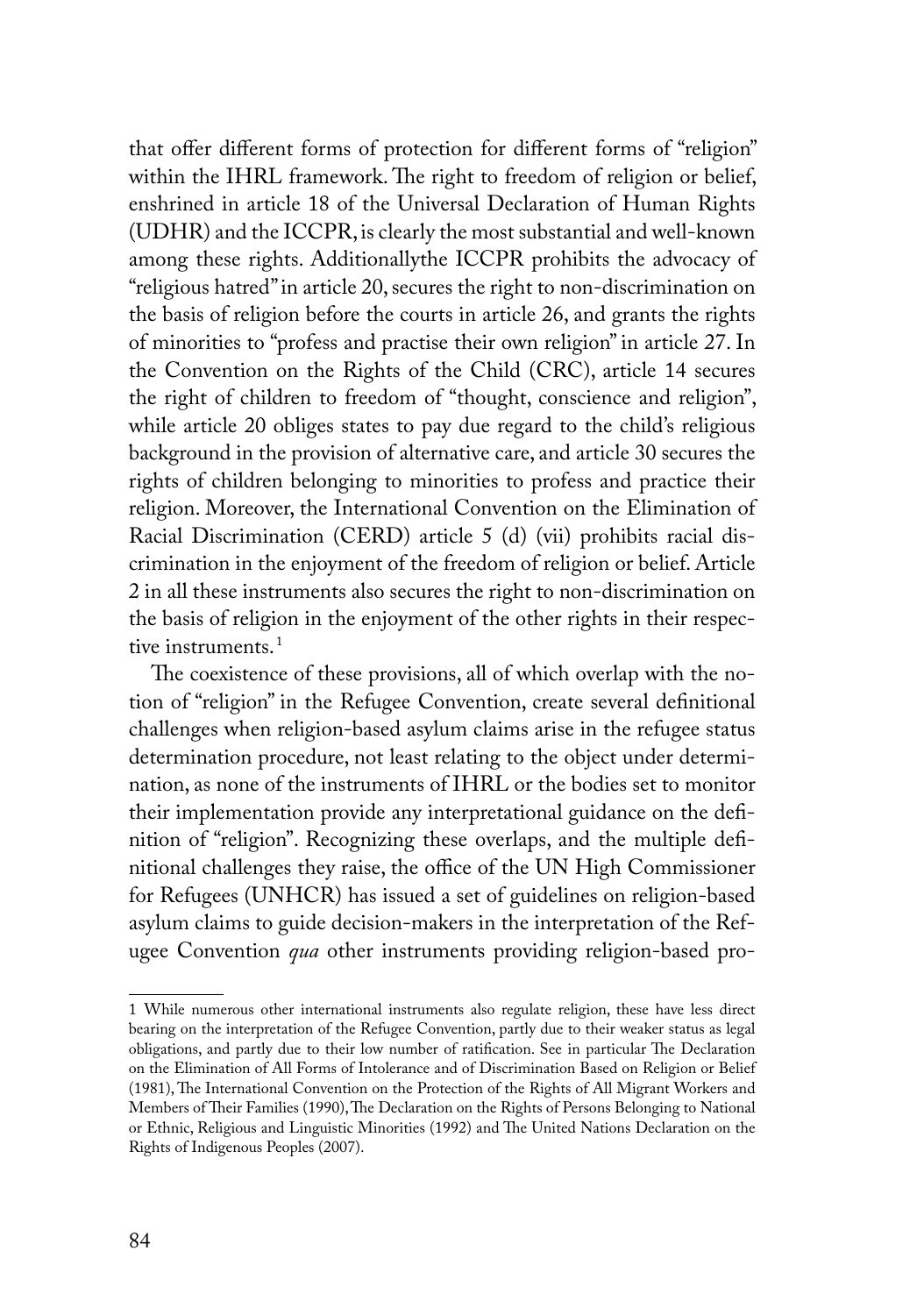tections.2 The guidelines observe that "No universally accepted definition of "religion" exists, but the instruments [of IHRL] certainly inform the interpretation of the term "religion" in the international refugee law context" (*Guidelines*, para. 4).

Departing from these instruments, however, the guidelines go on to offer a tripartite definition of religion that encompasses belief (including non-belief ), identity and way of life (*Guidelines* para. 5), which clearly diverge from the already imprecise religion-based provisions of IHRL, a point also noted by Karen Musalo (Musalo 2004: 201,n203). Importantly, the guidelines stress that "religious belief, identity or way of life may be seen as so fundamental to human identity that one should not be compelled to hide, change or renounce this in order to avoid persecution" (*Guidelines* para. 13). The guidelines consequently suggest the equal importance of belief, identity and way of life to human identity, and, *inter alia*, to the protections offered by the Refugee Convention.

Because the key identifier of asylum claims is the likelihood that claimants will be "persecuted for reasons of ", the refugee status determination procedure has generally been open to a flexible interpretation of the terms "race, religion, nationality, membership of a particular social group or political opinion" and their internal relationship, while spending more time on the nature and severity of persecution than the precise delineation between different causes. A claimant convincingly alleging a risk of persecution on the basis of ethnic origin *and* religious beliefs will not have to substantiate the clear-cut delineation of either, nor will a political dissident who is also at risk on the basis of membership in a particular social group need to distinguish between these categories.

Whenever claims are lodged on the basis of one singular item among these grounds, however, the procedure becomes more complex, as decision makers are forced to provide working definitions of the terms in question. In the sparse international case law of major refugee-receiving countries where the question of persecution based on religion has arisen in somewhat isolation, the predominant approach to "religion" in the refugee status determination procedure has been to rely on the freedom of religion or belief under article 18 of the ICCPR. That is, the absolute

<sup>2</sup> United Nations High Commissioner for Refugees. *Guidelines on International Protection. Religion-Based Refugee Claims under Article 1A(2) of the 1951 Convention and/or the 1967 Protocol relating to the Status of Refugees* (HCR/GIP/04/06), 28 April 2004.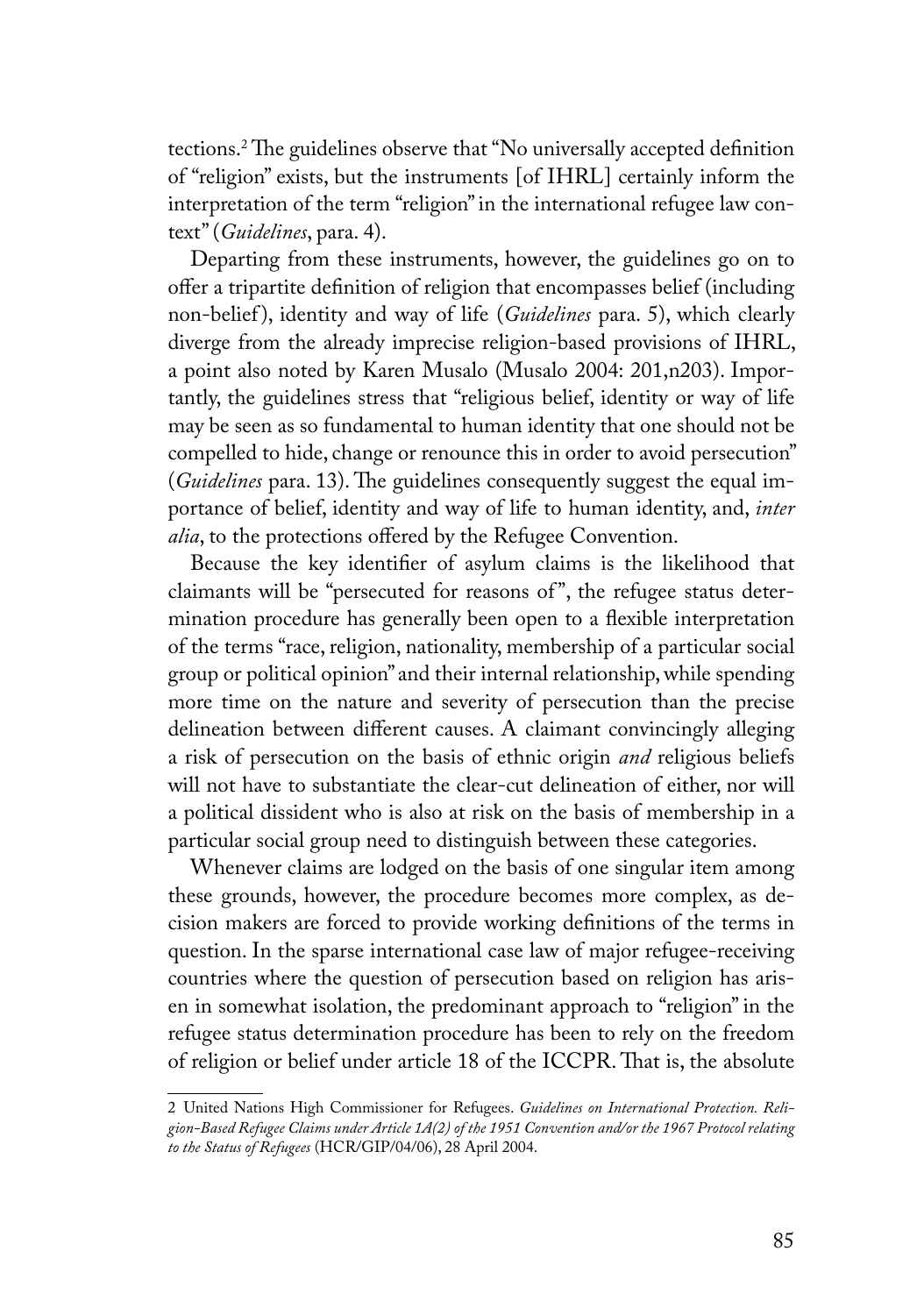protection of beliefs, including non-belief (the *forum internum*) and the more specific protection of a range of external expressions, or "manifestations" of belief (the *forum externum*) (Hathaway and Foster 2014: 262).

To explore more closely how the interrelationship between "religion" in IHRL and refugee law plays out in domestic refugee status determination (RSD) procedures, I will spend the remainder of this paper mapping how Norwegian and Canadian authorities have dealt with the definitional challenges raised by religion-related claims. Looking at cases that have been appealed to the regular court system, I examine how these courts have dealt with the definitional challenges presented by religious conversion, from the truthfulness of the narratives of converts and to their assessments of the "facts on the ground".

Norway and Canada make for a particularly apt comparison for a number of reasons. While both countries participate strongly in international human rights work and are among the top financial contributors to the UNHCR, the social, legal and political role of religion and the cultural conception of migration in the two countries are dramatically different, providing very different backdrops against which RSD takes place.

## **Case Law in Norway and Canada<sup>3</sup>**

Despite systemic and historical differences between the legal systems of Norway and Canada, their RSD procedures have been developed along largely similar lines. Both countries have adopted separate domestic legislation to give effect to the 1951 Refugee Convention, and both have updated their legislation on this topic since the turn of the millennium in order to adapt to changes in refugee arrival patterns.4 Both countries are among the top financial contributors to the UNHCR, are members of its Executive Committee, and grant the agency a supervisory role in their asylum procedures. While the legal system of Norway is a mixture

<sup>3</sup> The case law reviewed for this working paper covers 70 religion-based asylum claims assessed by the Canadian Federal Court and the Norwegian Court of Appeals from 2010 to 2015. The cases have been retrieved from the Canadian Legal Information Institute database (https://www.canlii. org/en/) and the Norwegian Lovdata database (https://lovdata.no/). Due to the limited scope of this working paper, the cases can only be cursorily summarized. A larger article reviewing the cases in greater detail will be submitted to the *International Journal of Refugee Law* in fall 2017.

<sup>4</sup> The Canadian *Immigration and Refugee Protection Act* (S.C. 2001, c. 27) was adopted in 2001 and thoroughly revised in 2012. The Norwegian *Act on the entry of foreign nationals into the Kingdom of Norway and their stay in the realm* [Immigration Act] was adopted in 2008.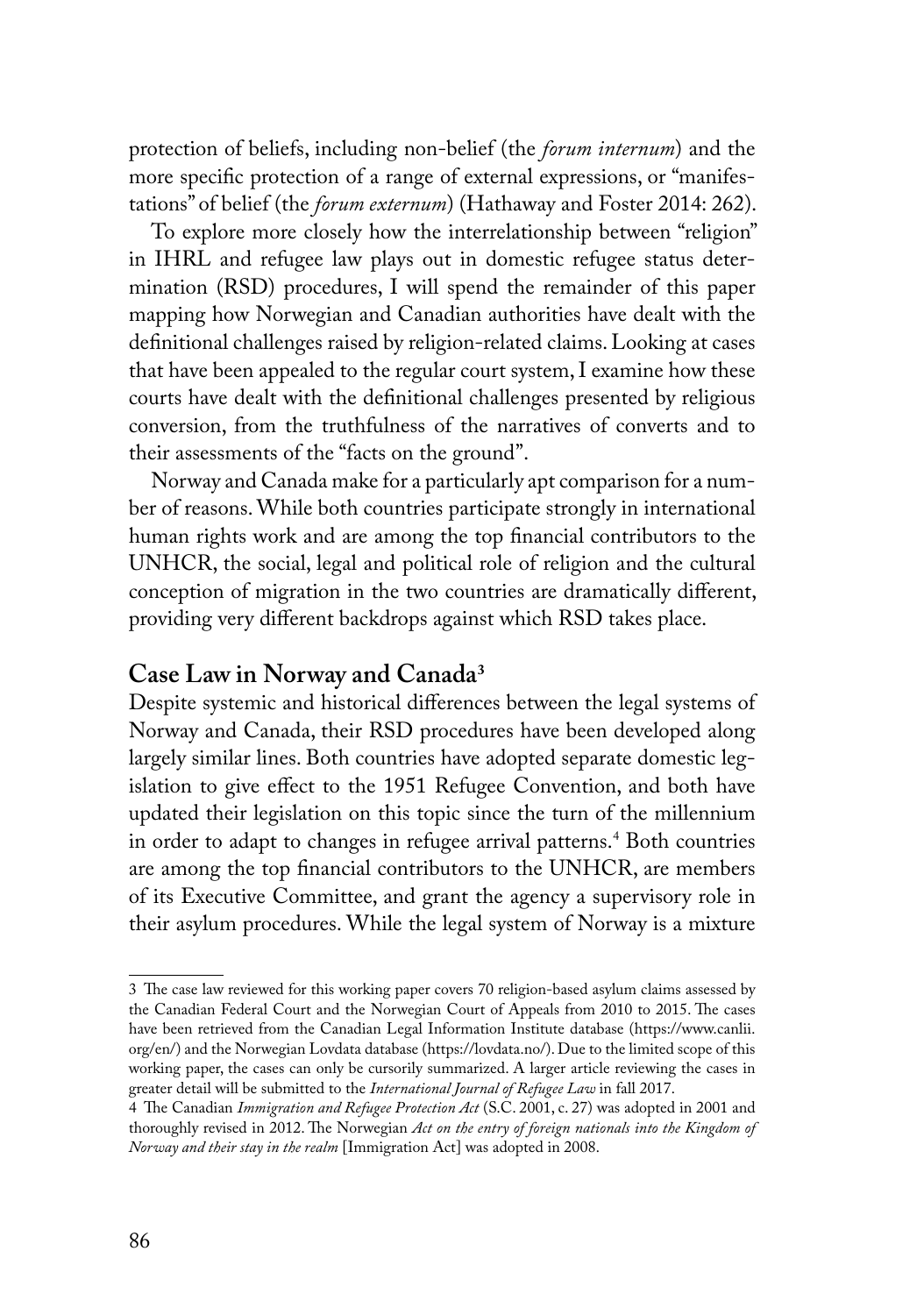of civil and common law, Canadian law is based on the English common law tradition, but with a separate civil law system in place for the French-speaking Quebec region. Although Canada has a federal system where states have some autonomy, this has no substantial impact on the asylum assessment procedure, which is under federal jurisdiction.

Despite these overarching similarities, the RSD procedures overseen by Norway and Canada have developed distinctly different approaches to the threshold for persecution "for reasons of " religion in cases of alleged religious conversion. These differences range from (a) the proper means by which to assess the veracity of religious conversion, to (b) the establishment of the level of risk upon return to the home country, and (c) the sources of information needed to determine the latter.

#### *The veracity of religious conversion*

There are no official statistics on the basis of asylum claims in Norway and Canada, but even a cursory reading of the relevant case law indicates that the clear majority of cases where "religion" becomes the key feature for consideration are cases relating to religious conversion, and, in particular, conversions entered into after departure from the country of origin.5 While these cases are likely to constitute a very small proportion of the case load of the RSD procedures, their complexity and connections to dominant narratives on religious persecution have propelled them to the forefront of political attention. Local churches and activists have formed action committees, witnessed before tribunals and courts and submitted letters of support to claimants under review, sometimes to the point where they have decisively influenced the outcome of the procedures.<sup>6</sup>

Assessing the credibility of conversion narratives, the Canadian jurisprudence in the area has largely relied on the "sincerity test" developed by the Supreme Court of Canada (SCC) in the religious freedom case *Northcrest Syndicate v. Amselem* [2004, 2 S.C.R. 551]. In the decision, the SCC reviewed the constitutionality of a by-law prohibiting excessive religious displays on the balconies of an apartment building, after Ortho-

<sup>5</sup> This basic finding can be verified by keyword searches in the relevant databases of decisions, and is also backed up by informal counts provided by The Norwegian Immigration Appeals Board.

<sup>6</sup> The Norwegian decision in LB-2013-6873 attests to this influence, as the court considered the testimonies of witnesses supporting the claimants' conversion to be "decisive" to their verdict to grant asylum.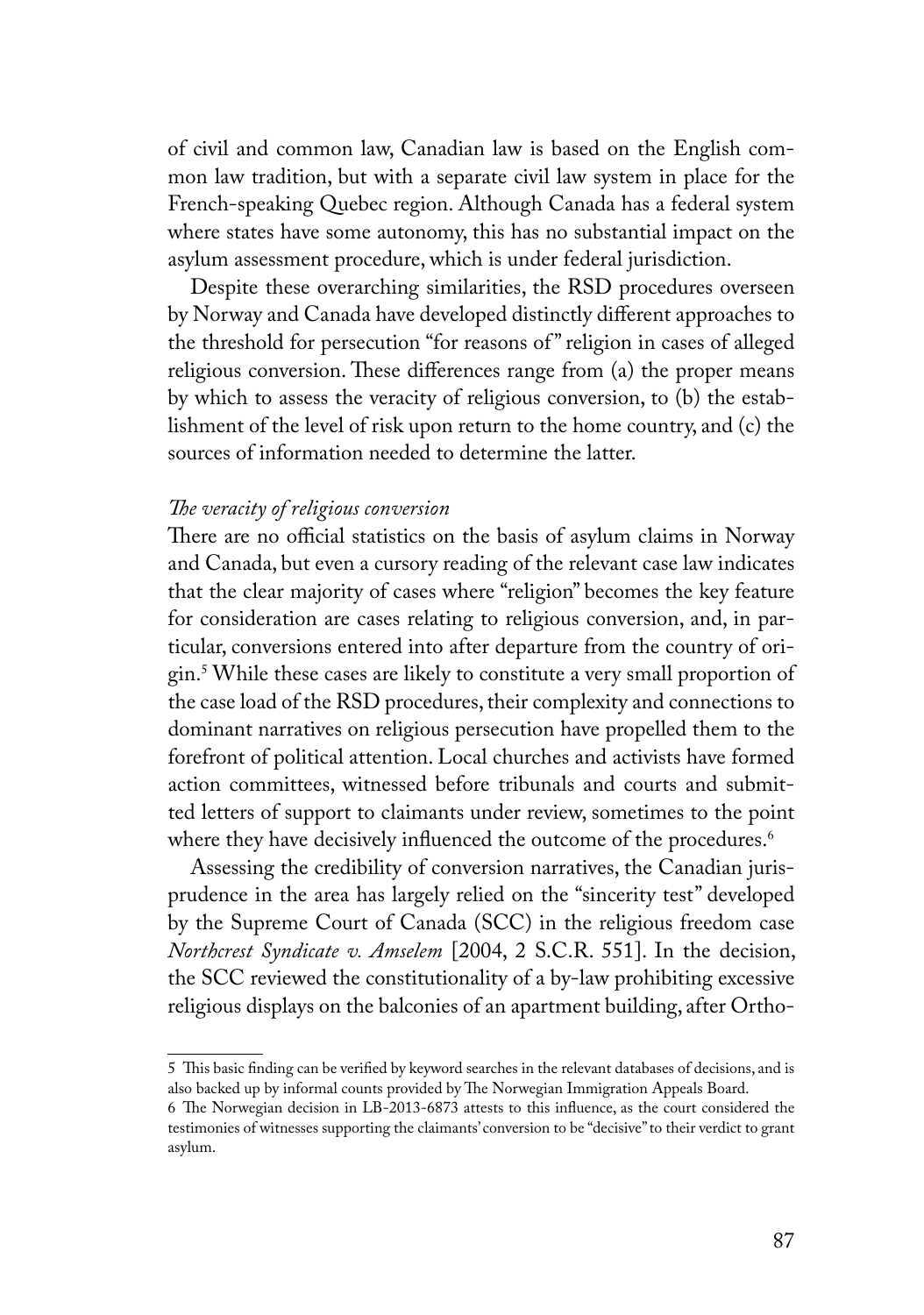dox Jewish residents in Montreal started erecting succahs, or small huts, on their balconies in preparation for the Jewish holiday Succot. The court decided that the veracity, accuracy or orthodoxy of the religious claims inspiring the creation of such displays could not be approached by the court, necessitating the introduction of some other, more "neutral" test that would be acceptable to believers and non-believers from a variety of different persuasions alike.

In its reasoning, the court found in favor of the claimants, not because their beliefs that displaying a *succah* was in line with "correct" or authoritative Orthodox prescriptions for believers, but because of the perceived sincerity of their own, personal beliefs that such a structure was necessary. Through this "turn to subjectivity", the Supreme Court sought to incorporate a "lived religion" approach to the freedom of religion or belief that was sensitive to the ways people actually believed in and practiced their religion (Beaman 2012: 277). Importing this criterion, the Canadian refugee status determination procedure has effectively implemented the recommendation by the UNHCR in the 2004 *Guidelines*, where it recommended "open-ended questions allowing the claimant to explain the personal significance of the religion to him or her" (*Guidelines*, para. 29)

Unlike the Canadian setting, where the discussion of the judicial interpretation of the religious freedom provisions of the Canadian Charter of Rights and Freedoms (1982) has been vocal and extensive, there is no comparable relevant Norwegian jurisprudence relating specifically to religious freedom. In the Norwegian public sphere, debate, policymaking and jurisprudence on religion has been dominated by discussions relating to the potentially discriminatory effects of the special status of the recently (2012) disestablished Church of Norway, $\ell$  and the extent to which the dress and practices of religious minorities should be accommodated or prohibited, ranging from the wearing of the Islamic veil as a part of police uniforms, to the circumcision of baby boys, both of which have been highly contentious topics recently. Another important factor for the

<sup>7</sup> The nature and scope of this disestablishment is further complicated by the official English translation of the amended article 16 of the Constitution. Whereas the Norwegian version pronounces that the Church of Norway will remain the "folkekirke", lit. the people's church, church of the people or folk church, the English language version pronounces that the Church of Norway "will remain the Established Church of Norway". The article has been thoroughly criticized for its ambiguity and potential for discrimination towards religious minorities. See Stortinget. *The Constitution.* https:// www.stortinget.no/globalassets/pdf/english/constitutionenglish.pdf, retrieved 04.04.2017.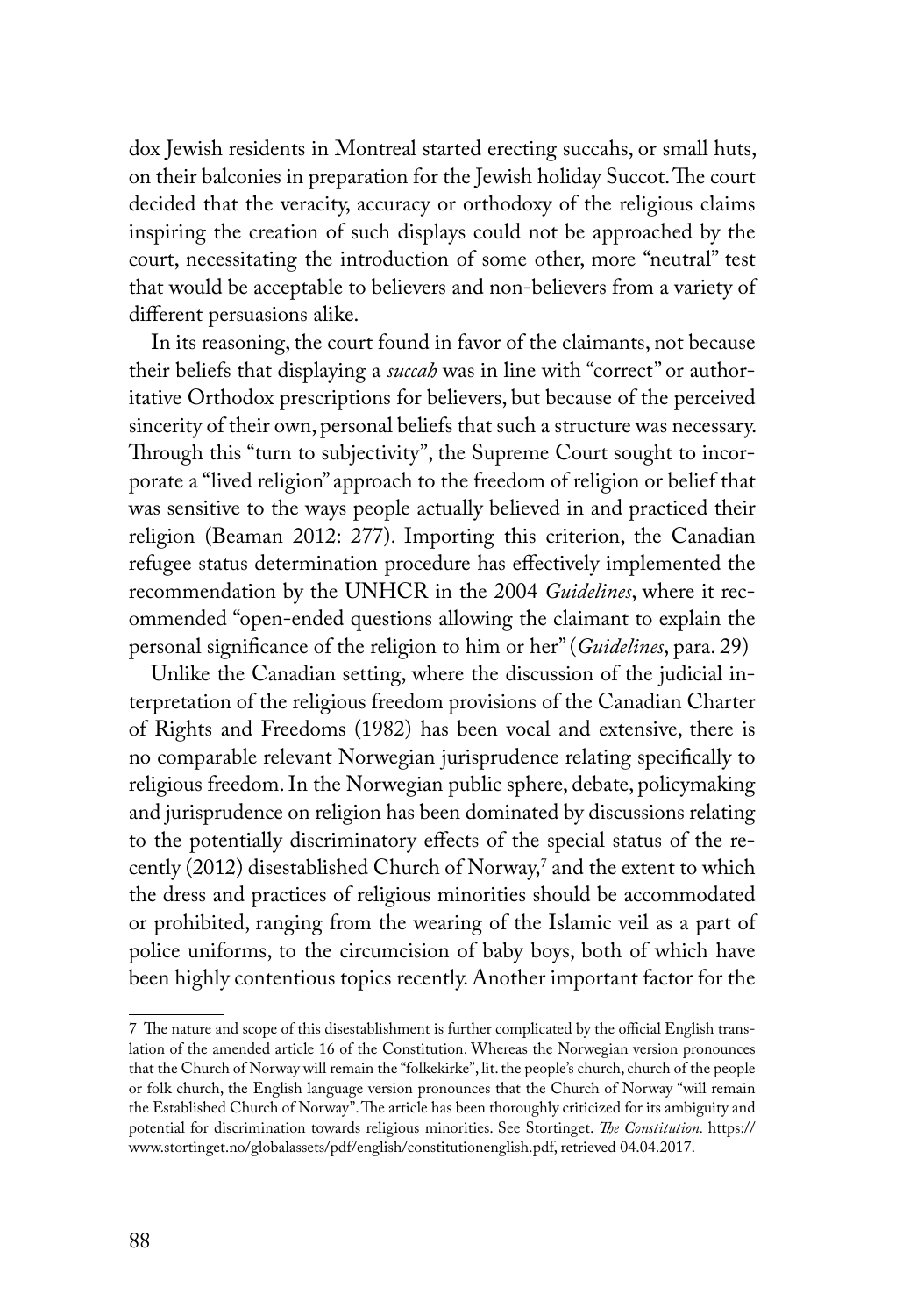lacking jurisprudence on religious freedom in the Norwegian setting is the lack of specific and substantive provisions on the matter, which were not firmly established until 1999, when the *Human Rights Act* incorporated the provisions of the European Convention on Human Rights (1950), the International Covenant on Civil and Political Rights (ICCPR) and the International Covenant on Economic, Social and Cultural Rights (ICESCR) wholesale.8

In lieu of higher court decisions on religious freedom, the Norwegian refugee status determination procedure on religion-based claims has been developed by the lower courts, which have tended to be highly deferential to the decisions of the Immigration Board of Appeals (UNE). As the highest-ranking administrative entity in charge of refugee status determination, the Board has been granted considerable authority by the first-instance district court and the second-instance court of appeal, particularly in the question of credibility and the assessment of country of origin information, where the courts have been reluctant to override the specialized authority of the Board's findings.

Consequently, the authoritative interpretation of religion-based claims in the Norwegian RDS procedure is contained in the *Practice Note* issued by the Board, summarizing its interpretation of the "religion" ground in the Refugee Convention in general, and in relation to the question of conversion in particular.<sup>9</sup> The *Note* emphasizes the "reflection" of claimants as the key criterion in the assessment of claims of religious conversion. While this terminology suggests a certain level of similarity to the "sincerity" criterion applied in Canadian jurisprudence, "reflection" is far more specific. More specifically, encouraging decision-makers to elicit both the sincerity of claimants and their ability to explain the rationale behind their decisions to convert, ranging from the assessment of any disgruntlements with their former lives to a specific explanation of what exactly drew them to their new religion, and why. Like the Canadian sincerity test, these items resonate with the UNHCR *Guidelines*, which recommend a "rigorous and in depth examination of the circumstances

<sup>8</sup> In later amendments to the law, the Convention on the Rights of the Child (1989) and the Convention on the Elimination of All Forms of Discrimination against Women (1979) have also been incorporated in the.

<sup>9</sup> Immigration Board of Appeals. *Praksisnotater – 28.01.2016 Praksisnotat – Forfølgelse på grunnlag av religion.* http://une.no/Global/Praksisnotat%20om%20religion%202016.pdf, retrieved 04.04.2017.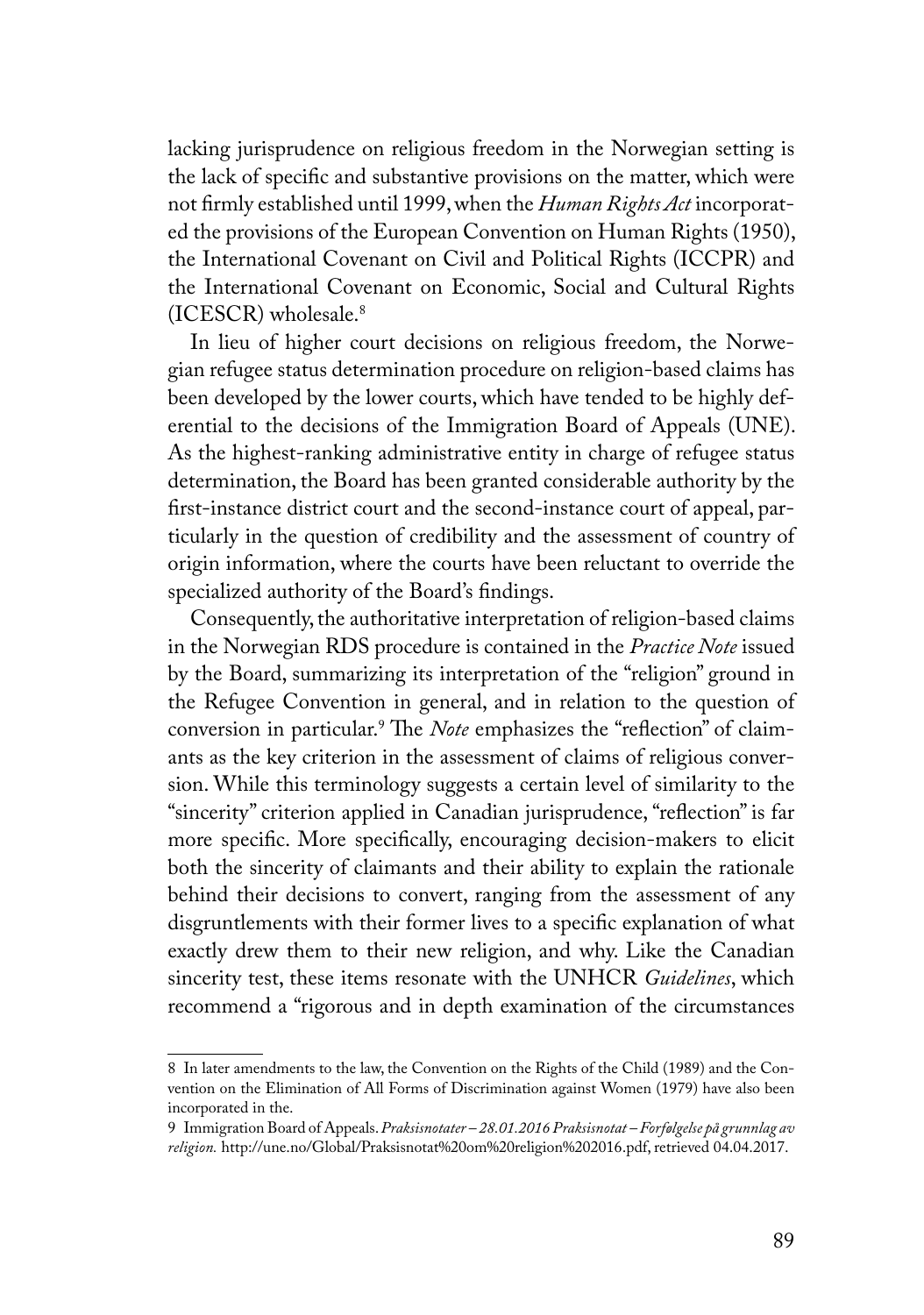and genuineness of the conversion", including "the nature of and connection between any religious convictions held in the country of origin and those now held, any disaffection with the religion held in the country of origin" (*Guidelines*, para. 34).

Hence, whereas the Canadian approach to "religion" in the RDS procedure is informed by the more general conception of "religion" in Canadian law – and through *Amselem* to the specific question of religious freedom – the Norwegian approach has been developed in splendid isolation from the erstwhile concept of "religion" in Norwegian law by UNE, as the chief administrative entity set to develop best practices in the RDS procedure.

#### *The level of risk upon return*

The differences between Canadian and Norwegian refugee status determination procedures become more pronounced in their assessment of the level of risk upon return. While both courts have been dismissive of the earlier widespread recommendation to claimants that they should resort to "discretion" upon return in order to avoid persecution, the Norwegian court has consistently accepted the suggestion by UNE that claimants can adapt to the "socio-cultural conditions" of their home countries.

Following a high-profile Supreme Court decision in 2012 (Rt-2012- 494) that found the discretion criterion to be unlawful in the case of gay claimants, the court has increasingly avoided terminology that hints at the concealment or limitation of claimants upon return, opting instead for an examination of their "mode of religiosity", that forecasts their expected level of religious practices upon return. In this assessment, the personal traits of claimants, particularly their likelihood of becoming leaders or missionaries, have become decisive to the court. One example of this approach is a case from 2014 regarding an Iranian claimant, where the court summarized its approach in the following manner:

Assessing how the claimant will live as a Christian in Iran, the Court relies on an account of how he has lived as a Christian in Norway. Pastor Per Ove Berg in the Credo church has described the claimant as a Christian with a steadfast faith, who has regularly attended services and other functions and gatherings hosted by his church. The claimant has on some occasions invited people he knows to be 'open'. The Court finds, however, that these activities do not mean that the claimant upon his return to Iran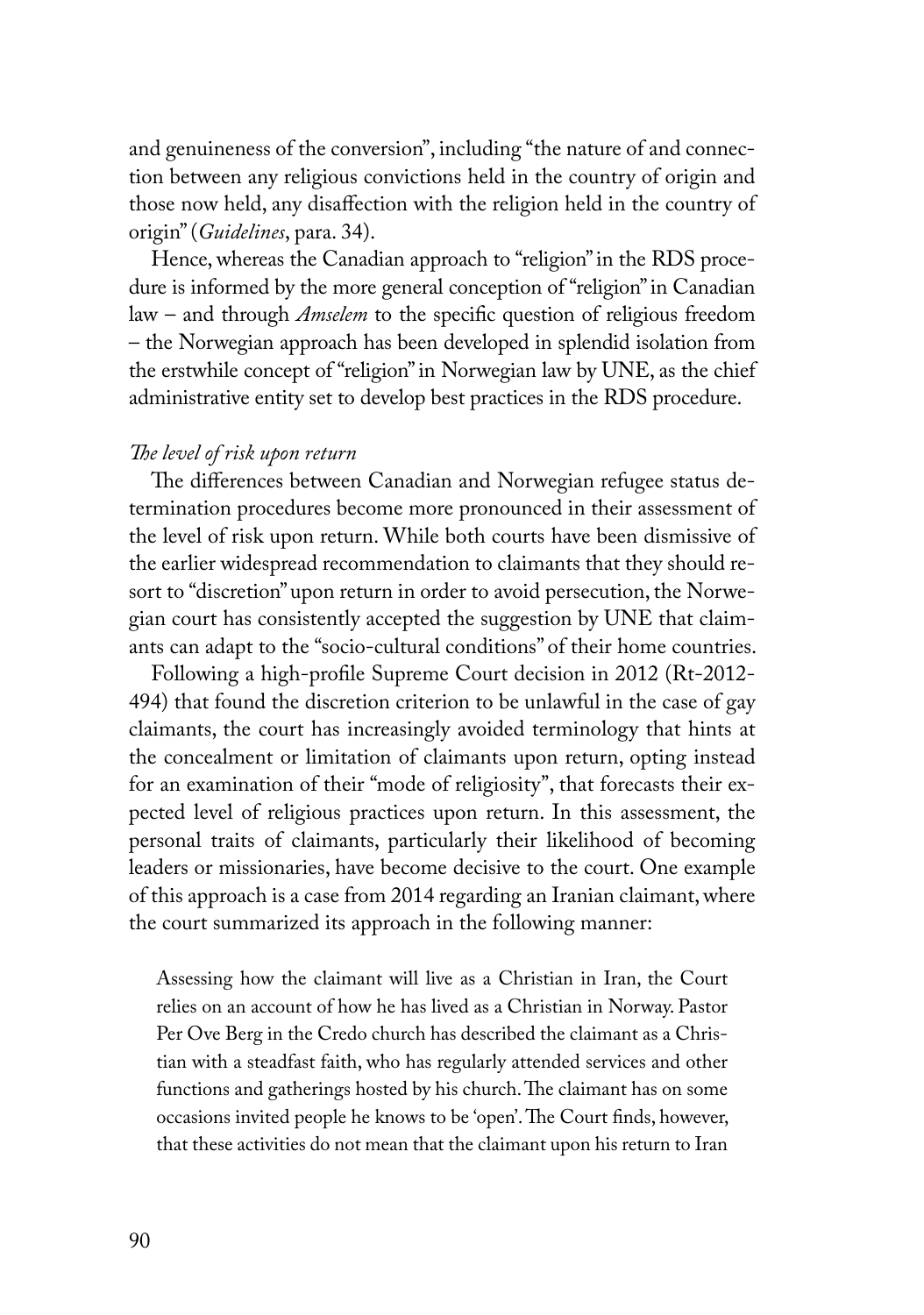will actively proselytize or behave in a way that might gain the attention of the authorities. While the Court finds no reason to doubt that the claimant will keep his convictions, and it is likely that he will seek out and try to relate to a house church, there is no evidence that the claimant upon his return will become a leader in such an environment. (LB-2014- 50021, author's translation)

Wary of the largely rhetorical distinction between this type of assessment and the former practice of recommending the "discretion" of claimants, the UNE *Practice Note* on religion-based asylum claims stresses that this approach does *not* oblige claimants to conceal their identity or to be discreet, dedicating an entire paragraph entitled "No discretion" to the issue. According to the *Note*, numerous decisions on Iranian converts include the observation that this assessment is a

concrete and specific assessment of the likelihood of what the claimant *as a matter of fact will do*. This is not a normative consideration of what he can do or could reasonably be expected to do in order to avoid persecution. (emphasis added).

Although both UNE and the court are adamant that the forecast of activities does not amount to a requirement that claimants should conceal or be discrete about their identity, the practical distinction can be hard to define. The 2012 Supreme Court ruling dismissing the use of discretion in cases concerning gay claimants has been used as a rallying cry by refugee support networks to apply the same assessment to religious converts, a topic that was also merited special attention in the founding document of the ruling government coalition and its support parties. Despite a highly critical report by asylum lawyer Cecilie Schjatvedt on the case law of The Directorate of Immigration (UDI), UNE and the court of appeal on religion-based asylum claims in 2015, these calls have so far gone unheeded. This dismissal is particularly underlined by a circular issued by the Ministry of Justice in 2013, specifying that the test developed by the Supreme Court in the gay claimant case may not be applied on any other asylum ground by UDI.10

<sup>10</sup> Justis- og beredskapsdepartementet. *Instruks om tolkning av utlendingsloven § 28 første ledd bokstav a – forfølgelse på grunn av seksuell orientering og kjønnsidentitet* (GI-07/2012).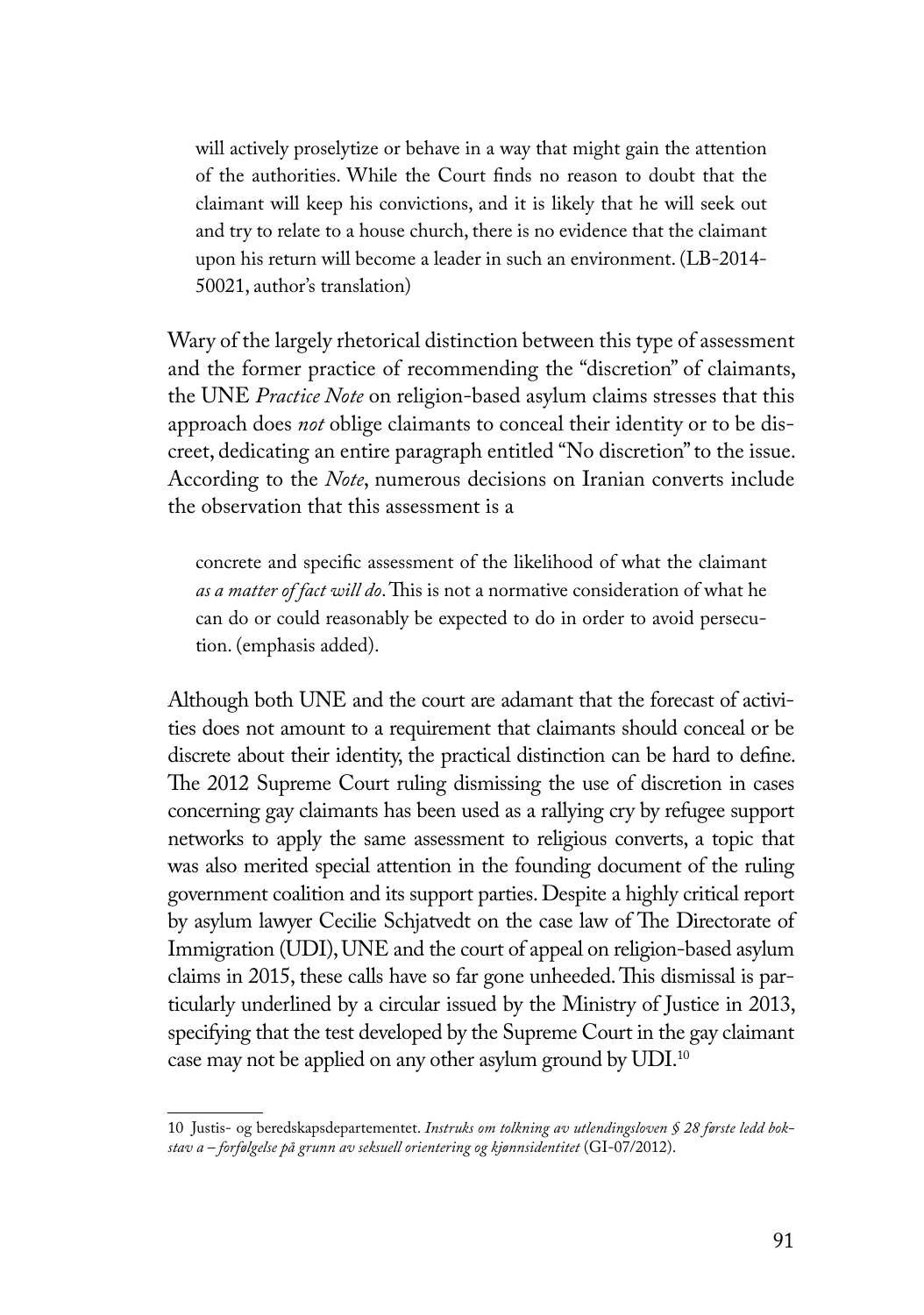The Canadian case law paints a rather different picture of how the risk of persecution upon return can be assessed. In general, the Canadian court has spent more time discussing the sincerity of religious convictions and the prevailing conditions in the country of origin, than the precise mode of religiosity of each individual claimant. Reviewing the case of an Iranian claimant decided by the Immigration and Refugee Board (IRB) in 2014, the Federal Court of Canada observed that the Board had erred because it had concluded

… that Mr. Mohebbi would have to be discreet in Iran. However, it is not for the panel to determine how a person should practise their religion. Mr. Mohebbi submits that he is an evangelical Christian whose duty is to spread the Good News of the Gospel. Given that no analysis was done on this subject, I consider the decision to be unreasonable.<sup>11</sup>

While this case does not enter into an assessment of the claimant's religiosity, it does admonish the Board for its attempt to define the boundaries of his religious practice, indicating the court's distrust of assessments of the proper "modes" of religiosity among claimants.

Much like the question of "reflection" (see 2a), the attention paid to "mode of religiosity" by the Norwegian court indicates the authority of UNE as the principal body set to develop best practices in determining the potential risk upon return to the country of origin. Within the highly specialized vocabulary of UNE, a "neutral" prediction of "mode of religiosity" is something distinctly different from the question of "discretion", although this distinction appears difficult to identify. The striking lack of a parallel discussion of discretion or mode of religiosity in the Canadian case law would appear to confirm the difficulty of this distinction.

#### *Determining the conditions in the country of origin*

Norwegian and Canadian RSD procedures also differ significantly in their approach to country of origin information (COI) to determine the level of risk upon return. While both countries maintain fact-finding departments as integral parts of their status determination procedures, the

<sup>11</sup> *Hadi Mohebbi v. The Minister of Citizenship and Immigration* (2014 FC 182), para. 10.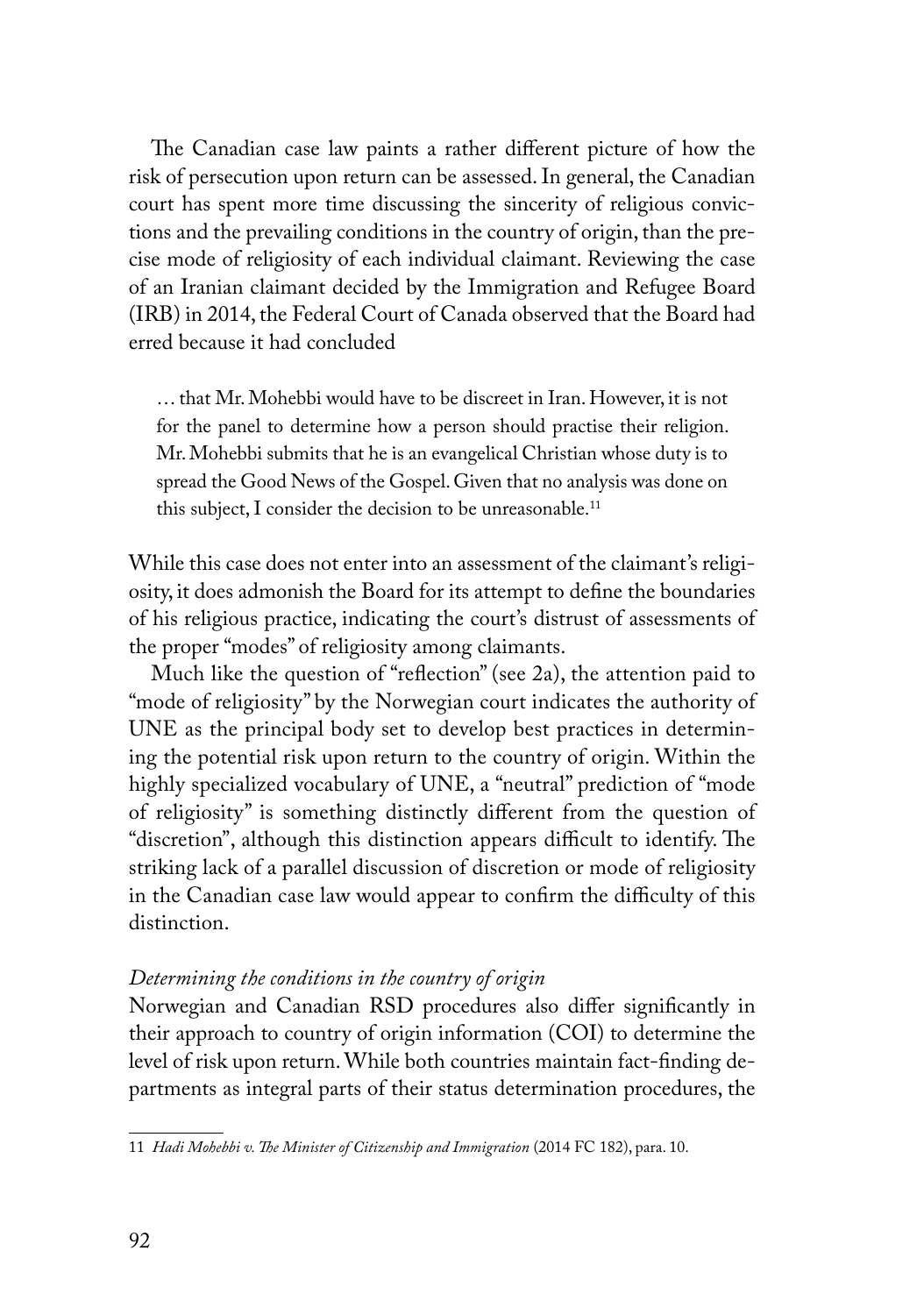Norwegian *Landinfo* enjoys considerably much stronger influence on the determination of country conditions than does its Canadian counterpart, which is localized as a specialized unit within the Immigration and Refugee Board (IRB).

Partly, this is due to different methodologies. In a 2013 report mapping the different methodologies of COI units, the Austrian Centre for Country of Origin & Asylum Research and Documentation (ACCORD) divided the dominant methodologies in the field in two different categories. On the one hand, units like the Canadian IRB provide country information "without adding their own opinion or assessing the information [and] do not draw any conclusions from the information they have found". On the other hand, units like *Landinfo* "analyse the situation in a country and draw conclusions based on their own expertise, refraining however from legal assessment". Assessing the different methodologies, ACCORD has expressed its clear preference for the IRB approach, observing that "From a methodological point of view, [the *Landinfo* model] presents a great challenge as regards undue simplification and bias for the sake of consistency".12

In addition to these differences in methodology, the case law reviewed for this working paper displays a striking difference in how the courts have approached the role of COI. In order to determine the state of affairs "on the ground", the Canadian cases have engaged COI quite broadly – one case relies on the combined input from Amnesty International, UNHCR, Radio Free Europe, the newspaper *The Australian*, The Australian Refugee Tribunal and a Swiss Organization, to fault the lower court on its use of out-of-date COI.<sup>13</sup> By way of comparison, the Norwegian court has rarely challenged the information from *Landinfo*, and has frequently relied heavily on expert testimony from *Landinfo* staff in the determination of the proper level of reasoning to be expected from Afghan claimants. In a case from 2012, the Norwegian court summarized its approach to COI by referring to the fact that Landinfo

<sup>12</sup> ACCORD. *Researching Country of Origin Information. Training Manual 2013 edition.* Available online at http://www.coi-training.net/handbook/Researching-Country-of-Origin-Information-2013-edition-ACCORD-COI-Training-manual.pdf (retrieved 06.04.2017).

<sup>13</sup> *Mohammed Zaree Robat Torki and Reza Zaree Robat Torki v. The Minister of Citizenshp and Immigration* (2012 FC 1400), para. 34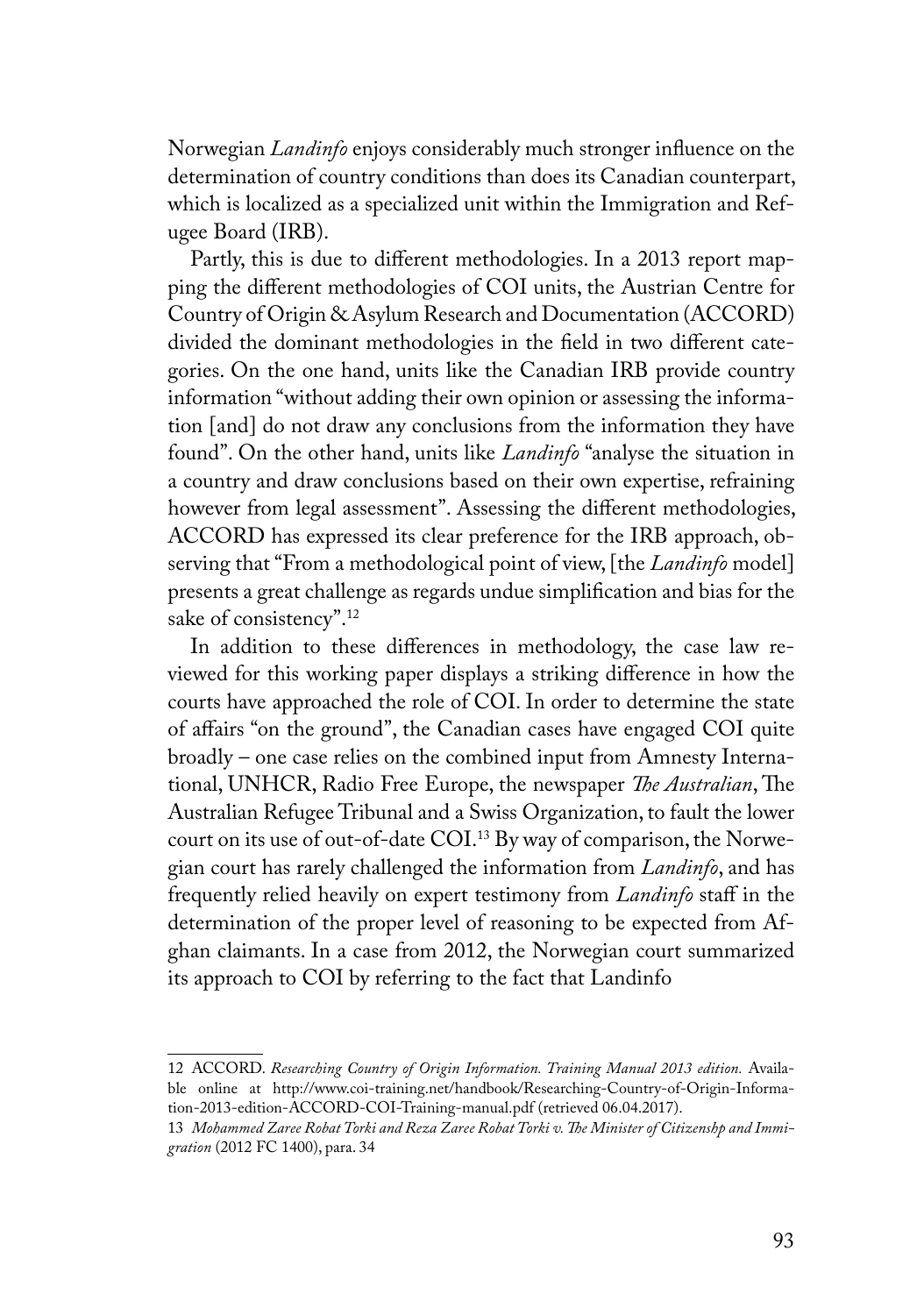… relies on a broad array of sources, including information from international human rights organizations, UNHCR and other UN entities, and their own and other COI departments' travels. Additionally, Landinfo relies on input from Christian organizations. The court assumes that the informations and considerations [sic] by Landinfo are of good quality, and that they are reliable. (LB-2010-134086).

Hence, whereas the Canadian court seeks out COI on its own, the Norwegian court, with very few exceptions, seems satisfied to draw upon the expert knowledge provided by *Landinfo* in its assessment of the facts on the ground.

### **Summary and Conclusion**

Despite their shared normative starting point in the Refugee Convention and the guidelines issued by the UNHCR to assist decision-makers in the RSD procedure, the case law on religion-based refugee claims developed by the appellate courts of Norway and Canada display significant differences in approach, from the ways and means to determine genuine conversion, via the predictions for religious behaviour upon return, and to the proper sources of information to determine the risk involved. Whereas the Norwegian court has been reluctant to overturn the interpretations developed by UNE and *Landinfo*, the Canadian court has taken a much more active role in assessing the available evidence before it independently, frequently chastising the lower tribunals for its assessment of religious conversion and for its use of COI. Some of these differences may come down to differences in legal culture and the lack of Supreme Court precedent on religious freedom more generally in the Norwegian context.

However, these explanations notwithstanding, the fact that religion-based claims are subject to substantially different forms of assessment in Norwegian and Canadian courts imply that the systemic integration and normative consistency towards which the international system for refugee protection aspires still has a long way to go. While the UNHCR *Guidelines* are an important step in the direction of a more unified approach to religion-based claims, their expansive conception of "religion" and its unclear interrelationship with the protections for "religion" that can be derived from international human rights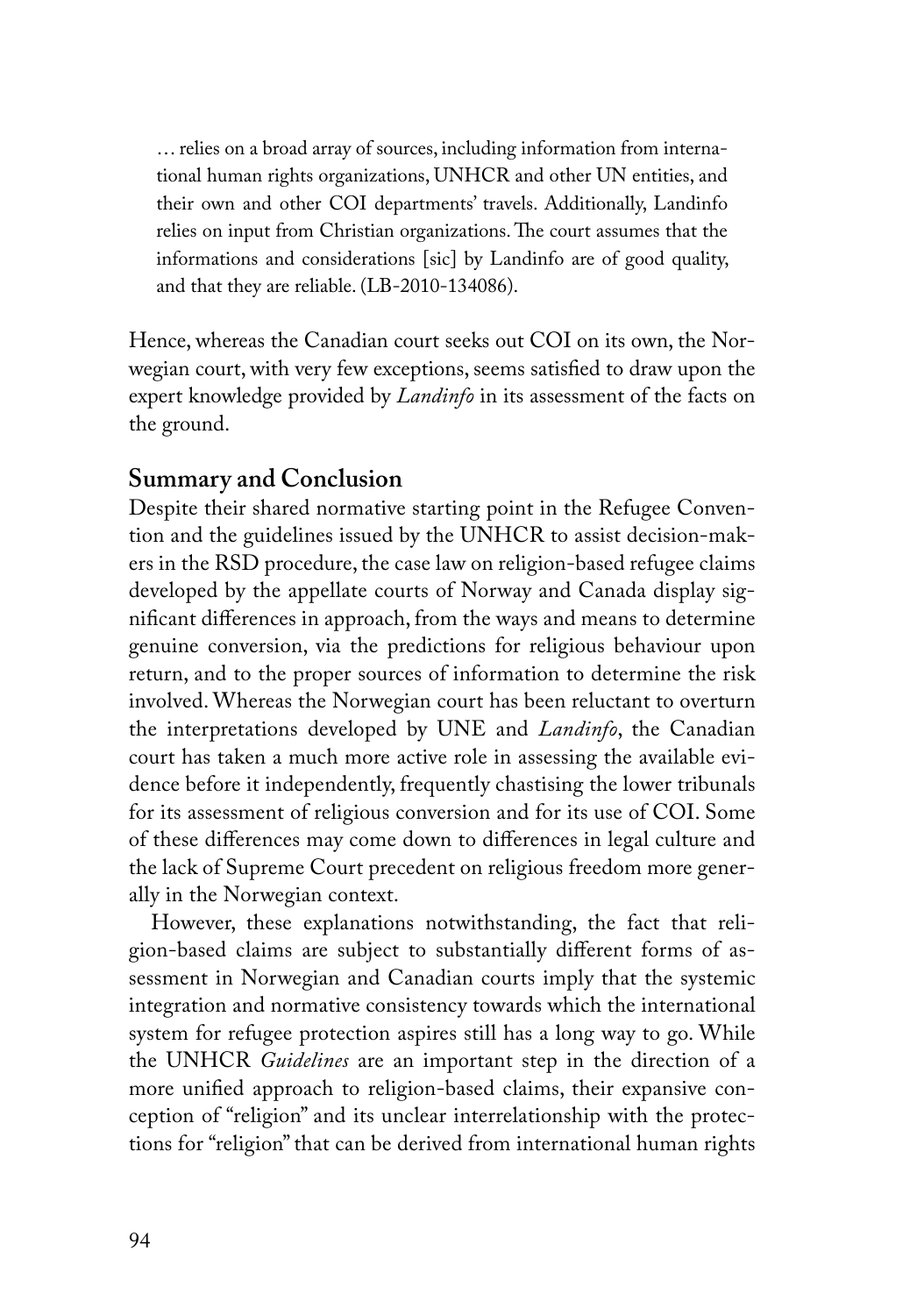law should be replaced by a new, more updated set of guidelines that provide more specific guidance to decision-makers in domestic RDS procedures.

## **Literature**

- Beaman, L. (2012). Is Religious Freedom Impossible in Canada? *Law, Culture and the Humanities 8*(2):266–284.
- Hathaway, J. C., and Foster, M. (2014). *The Law of Refugee Status*. Cambride: Cambridge University Press.
- Musalo, K. (2004). Claims for protection based on religion or belief. *International Journal of Refugee Law 16*(2):165–226.
- Schjatvet, Cecilie. «Forfølgelse basert på religion og medlemskap i en spesiell sosial gruppe (seksuell legning) – praksis i UDI og UNE etter Høyesteretts dom av 29. mars 2012». Available at https://kirken. no/globalassets/kirken.no/aktuelt/filer-2015/udi\_konvertitter\_juridisk\_rapport\_2015.pdf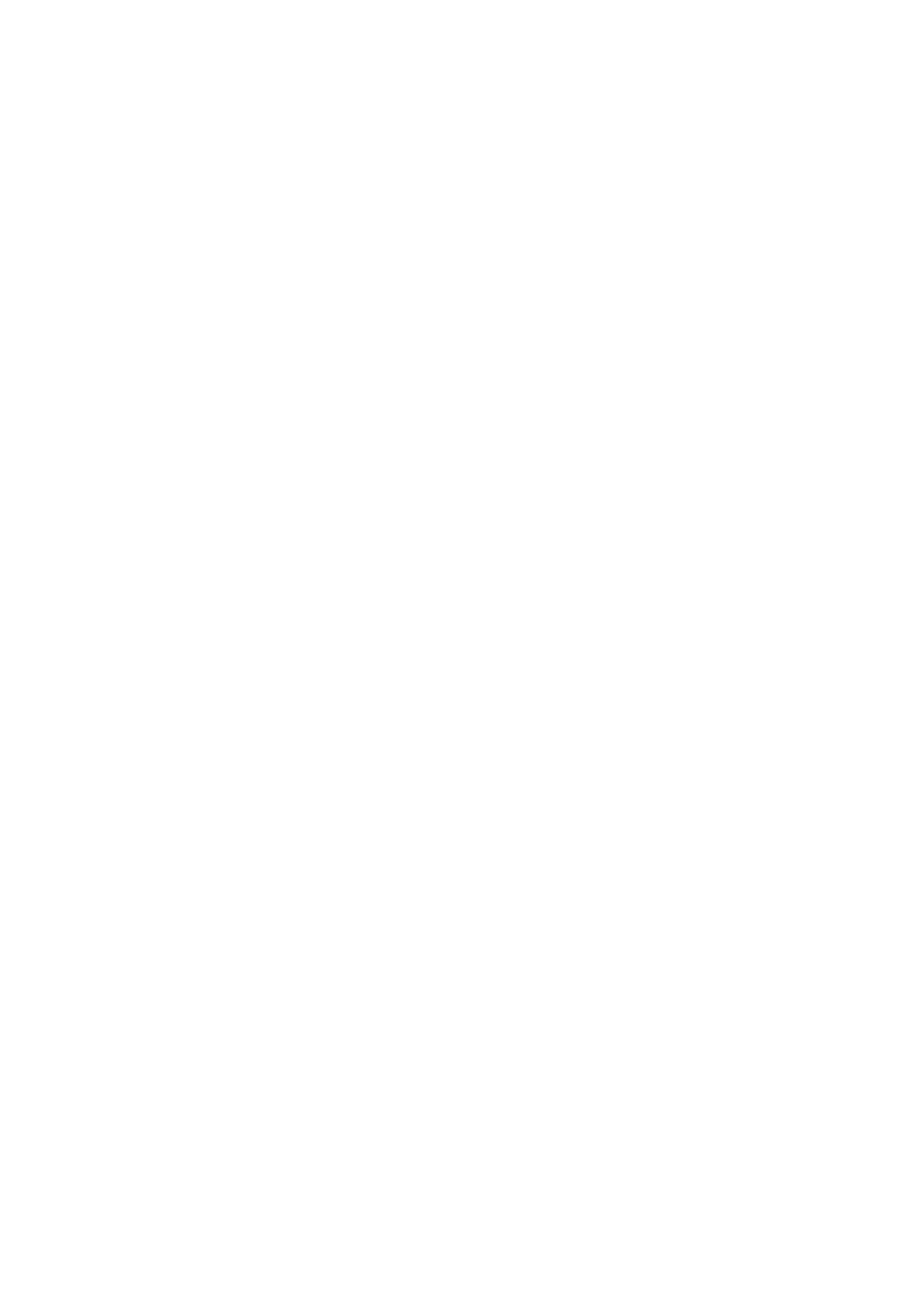# **Keeping and losing faith in the Danish asylum system<sup>1</sup>**

**Zachary Whyte**

## **Introduction**

Religiosity plays an important if often inconstant role for many asylum seekers in their daily lives at Danish asylum centers. While some turn to or expand their religious practice in the centers, others experience crises of faith in the uncertain waiting time of the asylum system. Drawing on a few concrete cases, I will discuss some ways in which everyday religious practice connects with both the progress of asylum seekers' cases and forms of sociality at the centers.

Religion is notoriously difficult to define in law as in anthropology (Good 2009; Gunn 2003; Southwold 1978). Most studies of the religious lives of asylum seekers focus on matters of conversion and the credibility of claims of religious persecution, often from a legal perspective (e.g. Musalo 2004). This paper, rather, will examine the ways in which religiosity plays out in the everyday lives of asylum seekers at Danish asylum centers. While the focus is not directly on the asylum system itself, it nevertheless fundamentally structures the everyday lives of asylum seekers, as I shall show. My focus here is on how religiosity, agency, and sociability coil through each other in the daily lives of asylum seekers in a Danish asylum center.

I will first consider the place of religion in the everyday rounds of life at Danish asylum centers, drawing on Clifford Geertz's classic work. How does religion offer "not just interpretations but *interpretability*" (Geertz 1973: 100) for asylum seekers of the chaotic circumstances of the asylum system? I then turn to a few specific ethnographic cases, drawn primarily from my ethnographic fieldwork at an asylum center on the Danish island of Bornholm (Whyte 2009). I use the cases to illustrate how religion could be used to wrest agency from the asylum determination system, as

<sup>1</sup> This paper in part draws on Whyte [2011b).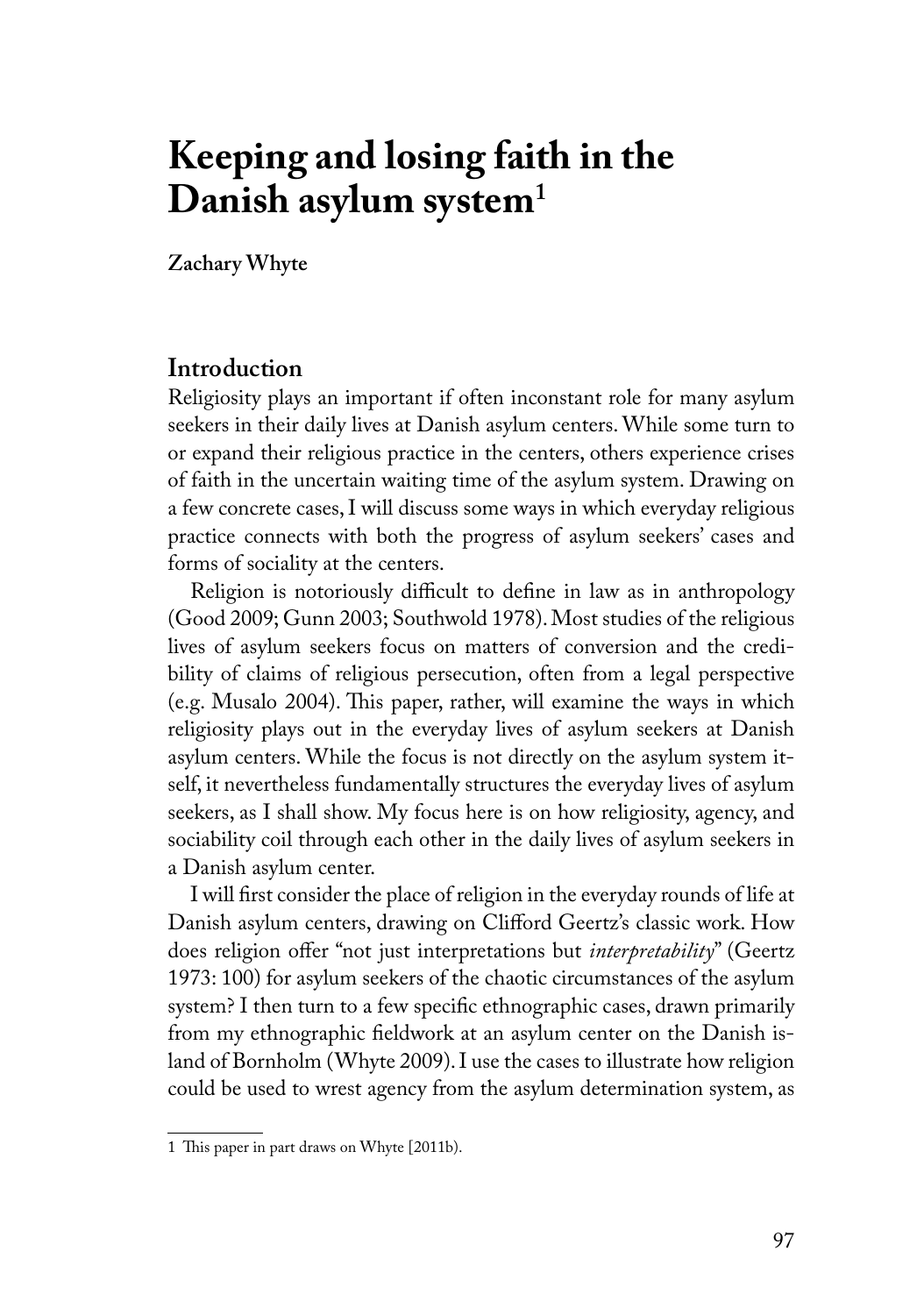well as how it played through the rounds of sociability that made up the everyday lives at the asylum center.

#### **Religion and the asylum system**

Rather than trying to define religion in an overarching sense, I focus here on how religion is spoken about and practiced by asylum seekers. In other words on how religion is present for them in the rather specific setting of the Danish asylum system. It is useful, here, to start from Clifford Geertz's classic work on "Religion as a cultural system" (1973).<sup>2</sup> As he remarks there, religion is particularly important for people in chaotic circumstances:

There are at least three points where chaos – a tumult of events which lack not just interpretations but *interpretability* – threatens to break in upon man: at the limits of his analytic capacities, at the limits of his powers of endurance, and at the limits of his moral insight. (1973: 100; original emphasis)

I start from this quote because the asylum journey in general (cf. Dorais 2007) – and life at the asylum centers in particular – of course are all at these three limits. For many asylum seekers, the asylum system is precisely incomprehensible, distressing, and unfair. It is worth addressing this point by point.

The asylum system pushes the limits of asylum seekers' analytic capacities, because it is difficult to understand the logic and practice of its bureaucratic system. While the system presents itself as rational, a classic Weberian bureaucracy that is impartial and fair, asylum seekers often experience it as random and partial (Whyte 2011a). The recurring refrain I heard was "Everything here is by chance," and stories of uneven practice (e.g. two brothers with identical cases only one of whom got positive) were rife.

The asylum system pushes the limits of asylum seekers' endurance, because it is damaging to their health. Waiting in uncertainty, prolonged passivity, and the stress of institutional living all take their toll on asylum seekers, some of whom arrive with mental and physical issues. This has been established internationally in the academic literature (Filges et al. 2016), but is also evident in the daily experiences of Danish asylum oper-

<sup>2</sup> Perhaps the most telling sign of the iconic status of Geertz's essay is the number of critics it has. For a useful overview of these criticisms, see Schilbrack (2005).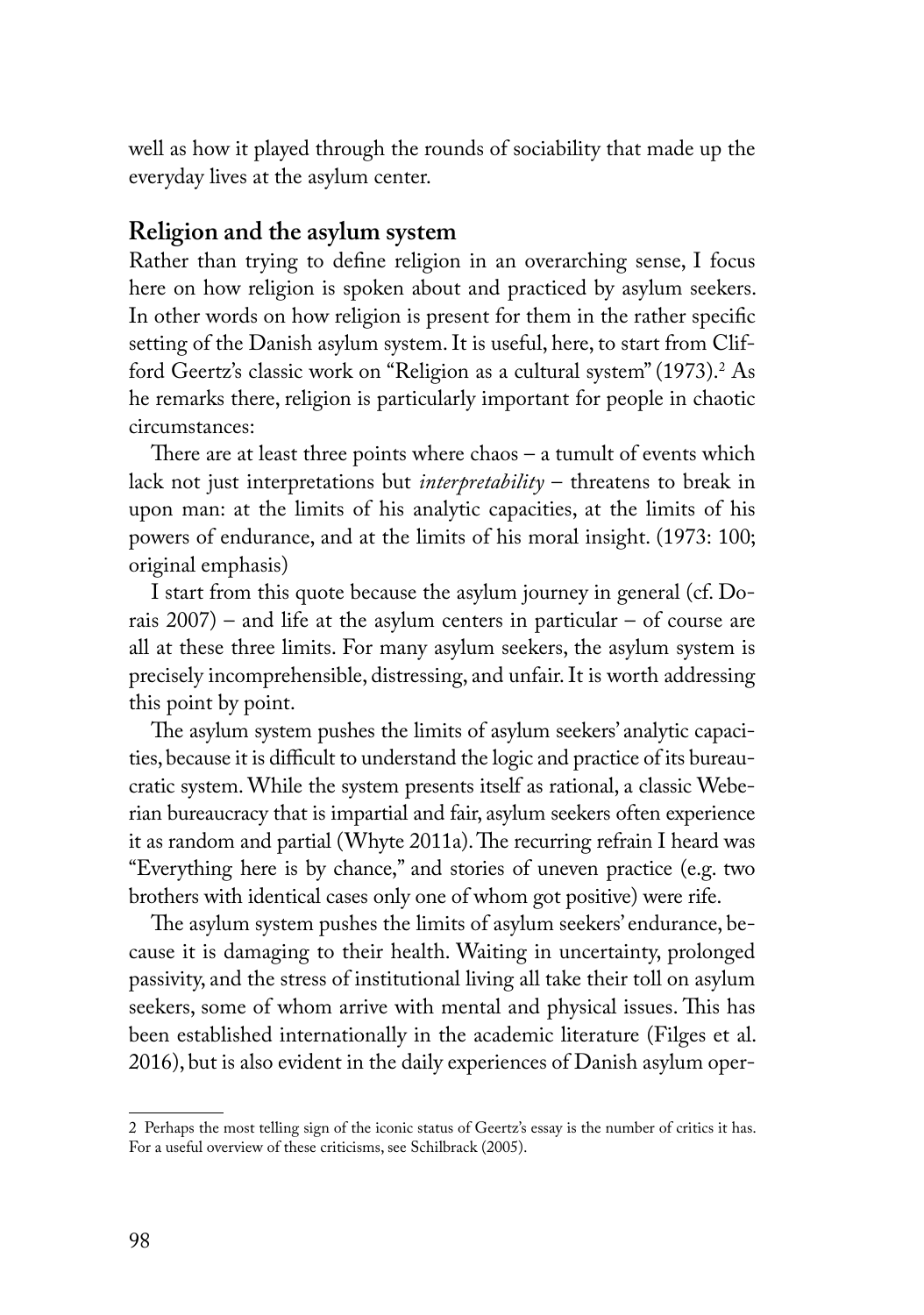ators, who note the common development of symptoms like headaches, insomnia, and stomach pains as asylum cases stretch on.

The asylum system pushes the limits of asylum seekers' moral insight, because it seems to treat people unfairly. Asylum seekers are keenly aware of the mistrust of the asylum authorities (cf Griffiths 2012). The asylum authorities' modes of questioning, the limits placed on their possibilities for working or pursuing an education, and the wider skepticism they often detected in interactions with Danes all suggested to them that they were being found morally wanting by Danish asylum authorities. They regularly complained that they were being treated as less than human. As one asylum seeker bitterly complained to me, even dogs could get passports in Denmark, but they got nothing.

All these factors were generally exacerbated, the longer asylum seekers spent in the system. In this sense, while the asylum determination system is explicitly structured to gauge the credibility of asylum seekers' purported religiosity, the rounds of life available to asylum seekers are at the same time likely to affect that religiosity.

Most asylum seekers I met, arrived in Denmark with a great deal of optimism. They felt that they had finally reached safety after what may have been dangerous circumstances in their homelands and potentially arduous journeys. Many had a sense that their lives could finally start to move forward again. However, as time passed in the asylum system and they found themselves mistrusted by authorities (Whyte 2015) and waiting in uncertainty for extended periods (Griffiths 2014). Staying with Geertz's terminology, we may perhaps think of a mismatch between asylum seekers' "models for" daily life and the asylum system's "model of " it.

One key point that follows from this approach to religion as a way of making sense of one's troubles, is that religion is not merely a comforting instrument for coping with difficulties – though it may well also do so. The very recognition of difficulties *as* difficulties is often already shaped by religious understandings and expectations. In other words, religion not only helps to interpret chaotic circumstances, but it also gives shape to them in the specific circumstances of the asylum system.

#### **Faith and waiting**

While the asylum period then was ripe for religiosity, in the sense that it was chaotic and trying, the form of this religiosity was by no means given.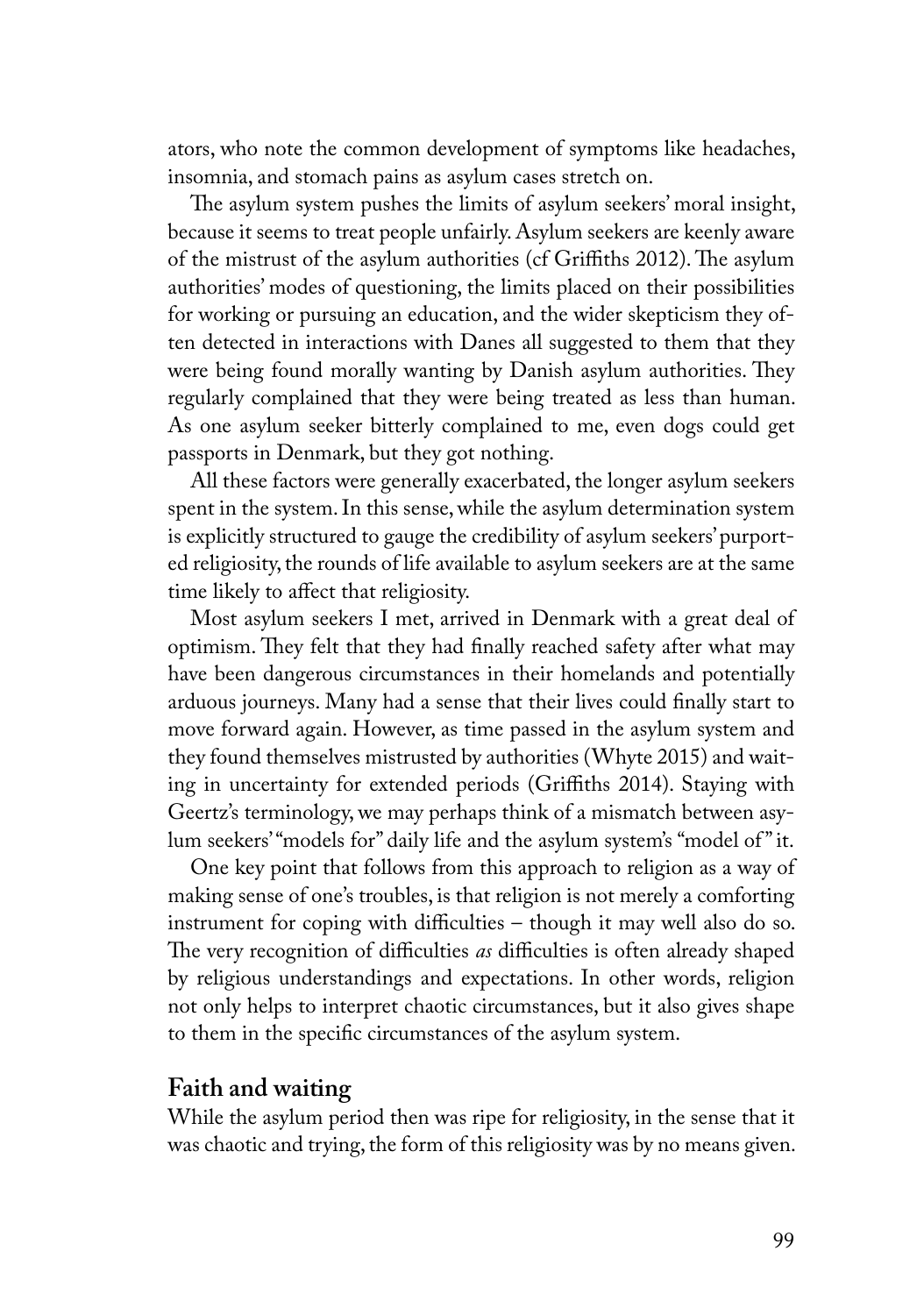When Ali, a young Afghan man of about 17 stepped behind the green curtain in the "prayer room" at the Red Cross culture house, I was a little bemused. I had never seen him pray before and I had seen him shake his head numerous times at the more religious Afghans at the center. But when he came back and sat by me, he told me that he had started praying five times a day. "I have promised my God that I will fast during this Ramadan and another month and I will pray for longer every day, if my brother and I get positive", he told me. Ali's brother did not share his newfound religiosity, but he didn't object to it either.

The two brothers had received "negative" from the Immigration Service and were to go before the Refugee Appeals Board the following month after a long wait. This kind of religiosity, which was at once heartfelt and instrumental (in the sense that it involved bargaining with higher powers), was not uncommon at the center. But it was also not constant nor expressed in the same way to different people and in different contexts. For example, Ali had a Danish girlfriend his own age, who he did not share his newfound religious practice with. Ironically, his religious background ended up spelling the end of the relationship, as her father forbad her to see a Muslim after September 11, 2001.

Ali's shift in religious practice played no part in his asylum case, but it was important to him, and shaped his understanding of the bureaucratic process and his place in it. Praying was not least a way of maintaining some sense of agency: it involved *doing* something in a context where passivity and resignation were rife. But it also spoke to his experience of the Danish asylum authorities: his best recourse was not through his own interactions with the authorities but through higher powers.

On the other hand, religion could also wane at the asylum center. A few, mostly with cases that had stretched for years, had all but given up their faith. I am not speaking here of outright apostasy or conversion of the kind that might serve as the basis of an asylum claim, if you were from countries where you might face persecution on that basis. But rather of a sort of low tide in religiosity and indeed a general apathy that seemed to tie in with the lack of progress in their asylum cases and the consequences this had for their future possibilities.

Rafiq, a middle-aged Christian Iraqi, shook his head as Arif, a young Kurdish Iraqi he worked with at the Red Cross café for asylum seekers on Bornholm stepped out to smoke. "Arif only talks to himself," he said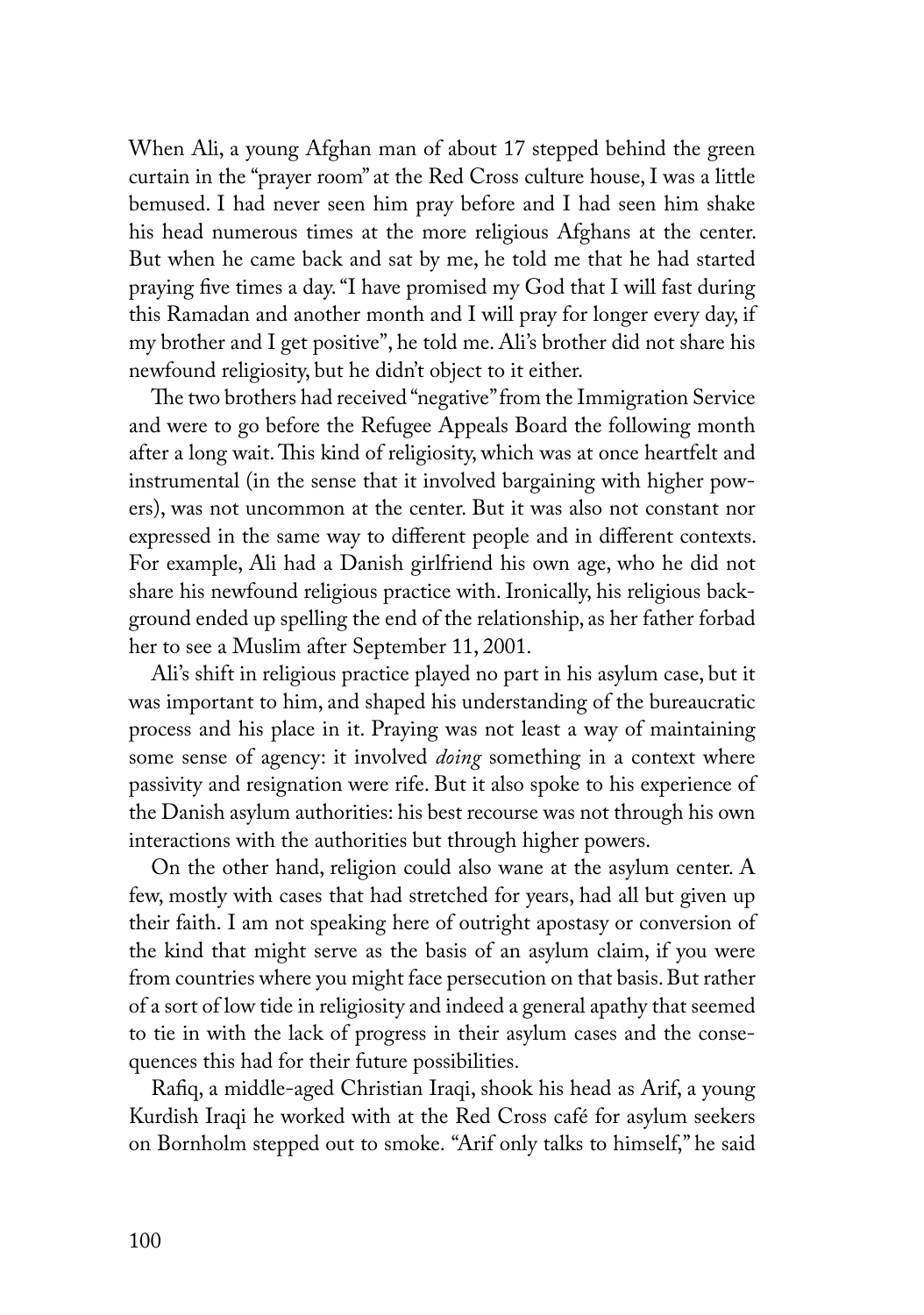to me." But you know it is like this: you lose everything when you become a refugee: your possessions, your culture. Your children never learn about their homes – they don't even know that it is their home. Look at Arif. He is like the Danes now. He is only half Muslim, just like the Danes are only half Christian. He doesn't know his home." While this association between roots and religion was important to Rafiq, while he was waiting for this application to be determined, when he later was given positive, he jokingly laughed that he was no longer Iraqi himself, but ready to be 100% Danish.

I draw out these examples not so much to claim causal relationships between the asylum process and the religious lives of asylum seekers, but to point out that religiosity was dynamic and contextual and that the asylum process – inasmuch as it provided an important context for asylum seekers daily lives – could profoundly affect the ways in which asylum seekers thought about and practiced their faith. At the same time, their faith was a way of trying and at times failing to understand the asylum system itself.

#### **Faith, sociability and conflict**

Rafiq's example also points to the fact that religiosity has a powerful social dimension. That is to say, Arif 's purported religious failings were also social failings in the sense that Rafiq saw him as unmoored from his home. At the asylum center, as elsewhere in the world, common religious practice could be an important social bond. For Rafiq, for example, his weekly church attendance along with the other Christian Iraqis at the center structured the week and established and undergirded social relations. Similarly, performing their prayers together (salah) structured the day for some Muslims.

The asylum center provided an uneven frame for religious sociability. It was on the one hand syncretic. I had many discussions with Shi'a and Sunni asylum seekers, explaining to me the differences between these branches of Islam, for example, which shifted to them asking each other about their respective practices. In a sense the very liminality of the asylum center could open up some spaces for religious discussion. As one Afghan man put it to me more widely, "We we are doing things here that we couldn't do at home. We drink beer. We have girlfriends." In this sense, the asylum center could be productive of new forms of sociality, a place of experimentation.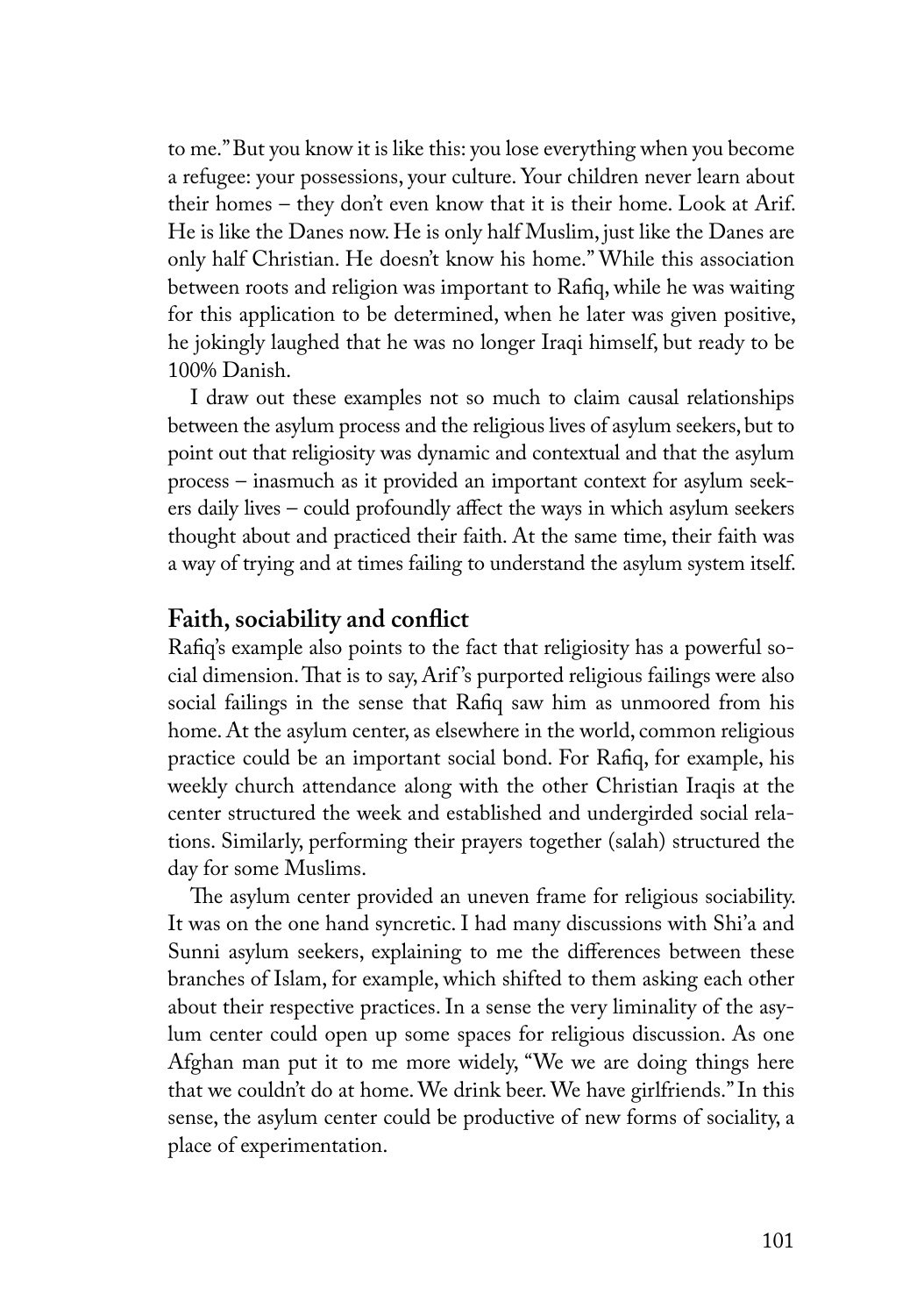On the other hand, there were also risks and sanctions associated with some forms of behaviours. There could be disagreements on proper behaviour within groups, which might even involve the a moral questioning of other asylum seekers. One Afghan father and husband told me that his wife felt even more locked in at the asylum center than she had in Kabul. "Everyone talks here. So she just stays in the kitchen or in our room." Religious sociality was not necessarily without conflict at the asylum centre, and there could be arguments and even threats and violence between different religious groups (see other working papers in this collection). This is not to suggest some contrast between sociality and conflict, where easy religious sociality was threatened by conflict. Rather, sociality and conflict were constantly enmeshed. Indeed both the forms of conflict mentioned above arguably did more to undergird than undermine some forms of sociality at the center.

These sorts of social interactions at the asylum center could be complicated by the fact that religion often figured in the asylum claims people put forward. Sitting around a table, Masoud, an Afghani shepherd, explained to me that he had fled persecution by the Taliban in Afghanistan, because he refused to give his children Muslim names and was unrepentant about drinking alcohol. As he spoke, Mohammed, a more religious Afghan asylum seeker, who was sitting by us, broke in to admonish him that his behaviour was improper. "Why do you drink alcohol? It is *haram*  [forbidden]." Masoud bristled and said it was precisely because of this sort of controlling behaviour that he had left Afghanistan in the first place. "What are you doing here, if you think like that?", he asked Mohammed. This comment implicitly recast his interaction with Mohammed, suggesting that Muslim religious observance was suspicious in the context of the Danish asylum system. Mohammed just shook his head, but soon got up from the table and moved away. Here then, the particular circumstances of the asylum context may also frame the ways in which asylum seekers discuss religiosity at the center.

However, at a more general level, it must be borne in mind that these conflicts speak both to their religious expression and to the generally conflictual nature of much sociality in asylum centers. The chaotic circumstances of the asylum system that I described initially also frayed normal conventions of sociality, and conflict was a regular feature of social life at the asylum centers. As cases dragged on or when centers were crowded,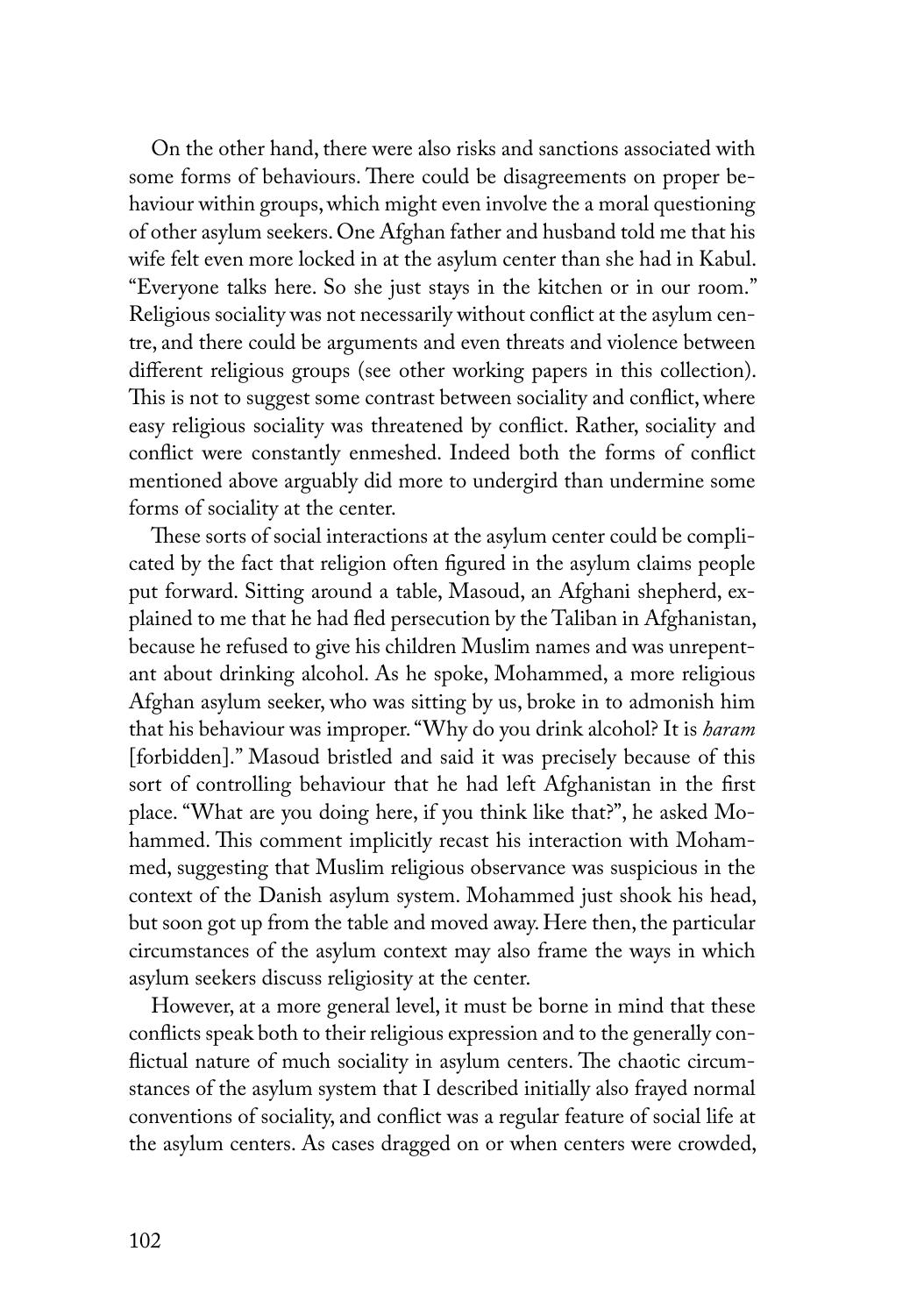fights regularly erupted both within and across religious and ethnic lines. This seems to me to necessitate a degree of caution in analysing conflicts between different religious groups at asylum centers as purely motivated by religious difference. As I have argued, religion, agency, and sociability coil through each other in the particular circumstances of the asylum center, and this .

### **Conclusion**

In this brief paper, I have suggested that life at the asylum centers in some senses made religiosity more present for asylum seekers. In Geertz's phrase, it caused chaos to break in on asylum seekers, appearing incomprehensible, distressing, and unfair to them. This provided a context in which religion not only could be used to make sense of the difficulties derived from the asylum system, but might even help identify them *as* difficulties. The asylum system could incite religious behavior, as asylum seekers struggled to find ways to act in a system that left them feeling powerless. But it could also cause religious practice to fade, particularly for those whose cases drew out. In other words, the asylum process also tugged at the ways in which people understood and practiced their religiosity at the asylum center. Religiosity could form the basis of sociality at the asylum centers, though it could also shape conflicts there. The centers were spaces of both possibility and restriction for asylum seekers, allowing for experimentation and some degree of syncretic exchange, while also framing conflicts and even violence. These sorts of paradoxes were key parts of asylum seekers' everyday lives at the centers, and though, as I have argued, the asylum process impinged on them, they do not play much of a role in the actual asylum determination. In general, then, examining the role of religion in the everyday lives of asylum seekers, entails a shift from the necessarily binary view of asylum determination (either you believe or you don't) to a more processual, contextual, and social approach.

#### **References**

- Dorais, L. (2007). Faith, hope and identity: religion and the Vietnamese refugees. Refugee Survey Quarterly 26(2):57–68.
- Filges, T., Montgomery, E., and Kastrup, M. (2016). The Impact of Detention on the Health of Asylum Seekers: A Systematic Review. Research on Social Work Practice, 1–17.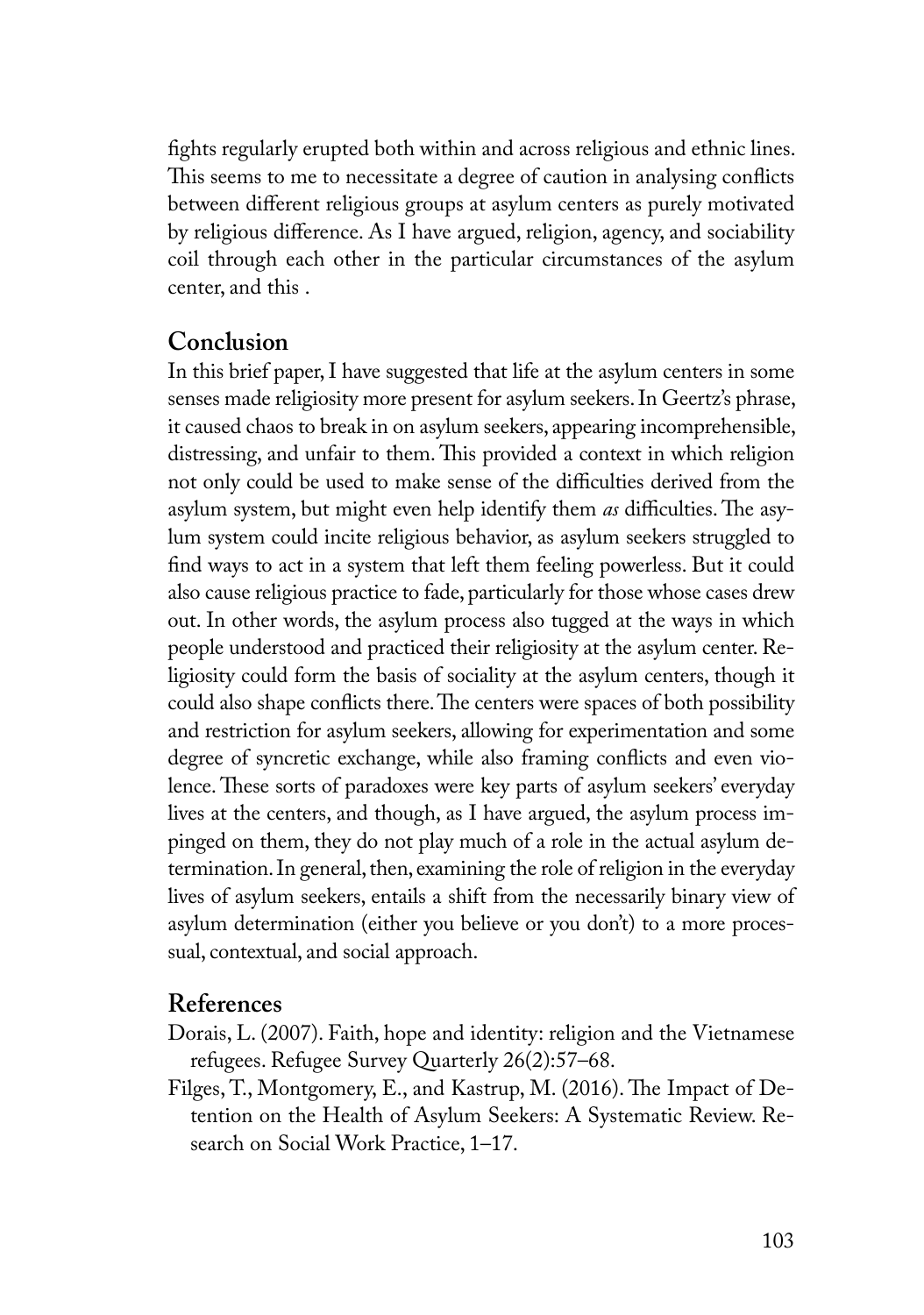Geertz, C. (1973). The Interpretation of Cultures. New York: Basic Books.

- Griffiths, M. (2012). "Vile liars and truth distorters": Truth, trust and the asylum system. Anthropology Today 28(5):8–12.
- Griffiths, M. (2014). Out of Time: The Temporal Uncertainties of Refused Asylum Seekers and Immigration Detainees. Journal of Ethnic and Migration Studies 1–19.
- Good, A. (2009). Persecution for reasons of religion under the 1951 refugee Convention. In: Kirsch and Turner, eds., Permutations of Order: Religion and Law as Contested sovereignties. Farnham: Ashgate.
- Gunn, J. (2003). The complexity of religion and the definition of religion in international law. Harvard Human Rights Journal 16:189-215.
- Musalo, K. (2004). Claims for Protection Based on Religion or Belief. International Journal of Refugee Law 16(2):165–226.
- Schilbrack, K. (2005). Religion, models of, and reality: Are we through with Geertz? Journal of the American Academy of Religion 73(2):429– 452.
- Southwold, M. (1978). Buddhism and the Definition of Religion. Man 13(3):362–379.
- Whyte, Z. (2009). In process: an ethnography of asylum- seeking in Denmark. Oxford: Oxford University Press.
- Whyte, Z. (2011a). Enter the myopticon: Uncertain surveillance in the Danish asylum system. Anthropology Today 27(3):18–21.
- Whyte, Z. (2011b). Asyl, insh'allah: Tro og mistro i det danske asylsystem. In: Holm-Pedersen and Rytter, eds., Islam og muslimer i Danmark: Religion, identitet og sikkerhed efter 11. september 2001. Copenhagen: Museum Tusculanum Press.
- Whyte, Z (2015). In doubt: Documents as fetishes in the Danish asylum system. In: (Berti, Good and Tarabout, eds., Of doubt and proof: Ritual and legal practices of judgement. Farnham: Ashgate.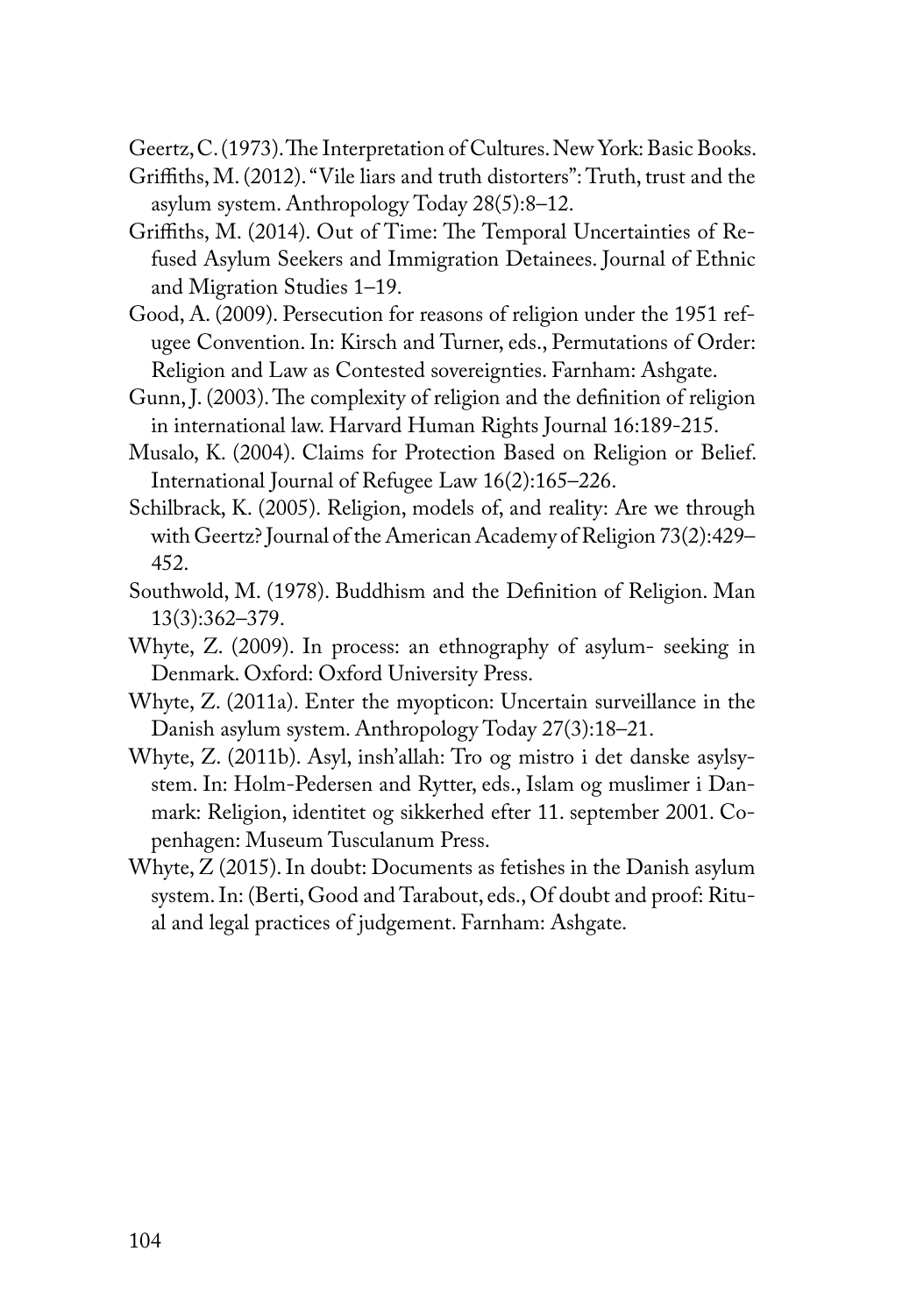# **Talking about Conversion: Reflections on Religion during the Asylum Process**

**Pia Nielsen**

### **Introduction**

In the autumn of 2016 I had the opportunity to do participant observation with a group of Christians from Iran and Afghanistan who had converted from Islam and were seeking asylum in Denmark. The purpose of being part of the group was collecting preliminary data for my thesis on theIR experiences of conversion to Christianity. In the six months, I was a part of their group – what we called a fellowship, I got to know some of the people there, and had the chance to talk to them about their daily lives, the challenges they faced due to their conversion, and their experience with both the Danish asylum system and the various churches and Christian communities they had met and become a part of. Based on these experiences, in this paper I will present some of the data I collected. At the time of writing, all this is still very fresh in my mind and I have not yet managed to process all the data and the insights. Hence, I hope the reader will be able to engage actively with the text and the data in order to generate fruitful discussions about conversion, religion and the asylum system.1

In the paper, I focus on general tendencies that were expressed by a number of the people I met, or on individual stories that have the potential to shed light on questions of particular interest. Initially I wanted to understand how people's conversion affected their experience of the asylum system and the relationship between the legal proceedings and the conversion itself. However, as time passed and I got to know the people better, it became clear that what was equally interesting about their specific situation was the ways in which their situation, both their

<sup>1</sup> As will be clear, the data has not yet been properly conceptualized. Important sources for this conceptualization will be Wilson and Mavellis seminal analysis in The Refugee Crisis and Religion (Mavelli and Wilson, 2016) and Saunders et al., Intersections of Religion and Migration (2016).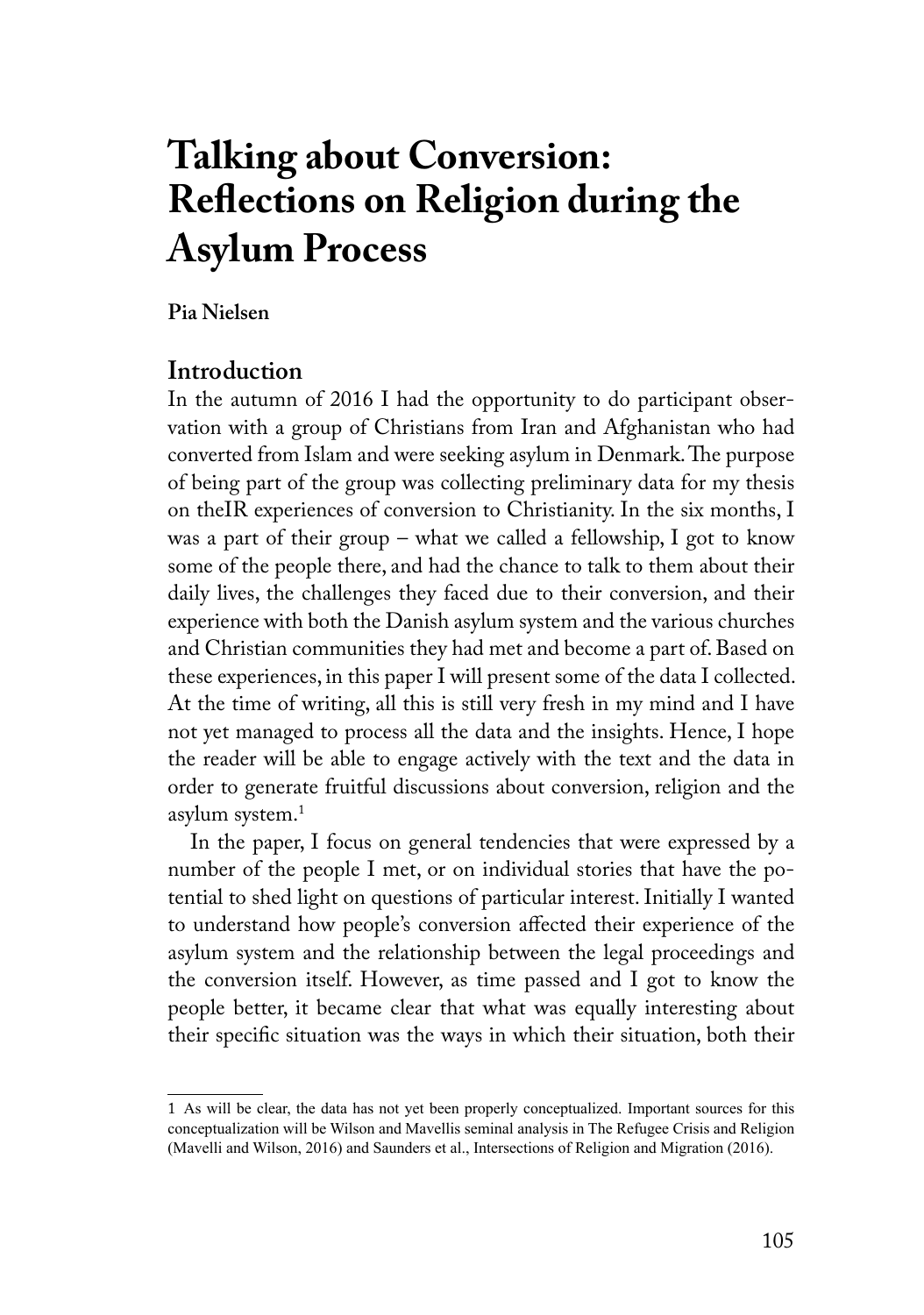conversion and their legal status as asylum seekers in Denmark, affected their identity and feelings of belonging.

In terms of empirical work, the data was collected during weekly gatherings held in a local church. The time was split between a communal breakfast with time to catch up with everyone, then a bible class taught by Danish volunteers or the pastor associated with the group, and finally time for prayer and/or a discussion of the day's lesson. This meant that I could both talk to people about their particular situation and hear how they related the teachings to their own lives in the discussion groups. However, because it was only once a week, and because a little more than half of the group did not speak Danish or English, I did not get to talk to everyone as much as I would have liked. While I am confident that this short article reflects the experiences of those I talked to, I will not claim that this is applicable to all asylum-seeking converts. Nor can I say that there are not parts of individual stories I never got to hear, simply due to the fact that I did not have more time to talk to the people I am writing about and because these topics seldom are easy to talk about. Of importance here is of course also my own positionality. Even if I did my best to establish a relationship with my interlocutors, I talked to them as a representative of an organization that was also implicated in the field that I was studying and they were trying to negotiate. This is clearly important for how they responded to me and what kind of data I was able to generate.

I organize the text in four sections. In sections 1 to 3, I explore religion in relationship to belonging, in relation to the production of community or fellowship and in relation to what we can understand as performances of identity. In the final section, I conclude that we can not only understand the place of religion in the asylum system by exploring relations to the formal, legal system but that we need to take into account the lived experience of converts and how they understand the community they have chosen to be part of.

## **Belonging Nowhere**

One topic that was continually brought up by the people I spoke to, was the question of belonging, or more often, not belonging, to certain groups. Many conversations dealt with the question of whether a person felt they belonged anywhere, and several people talked about loneliness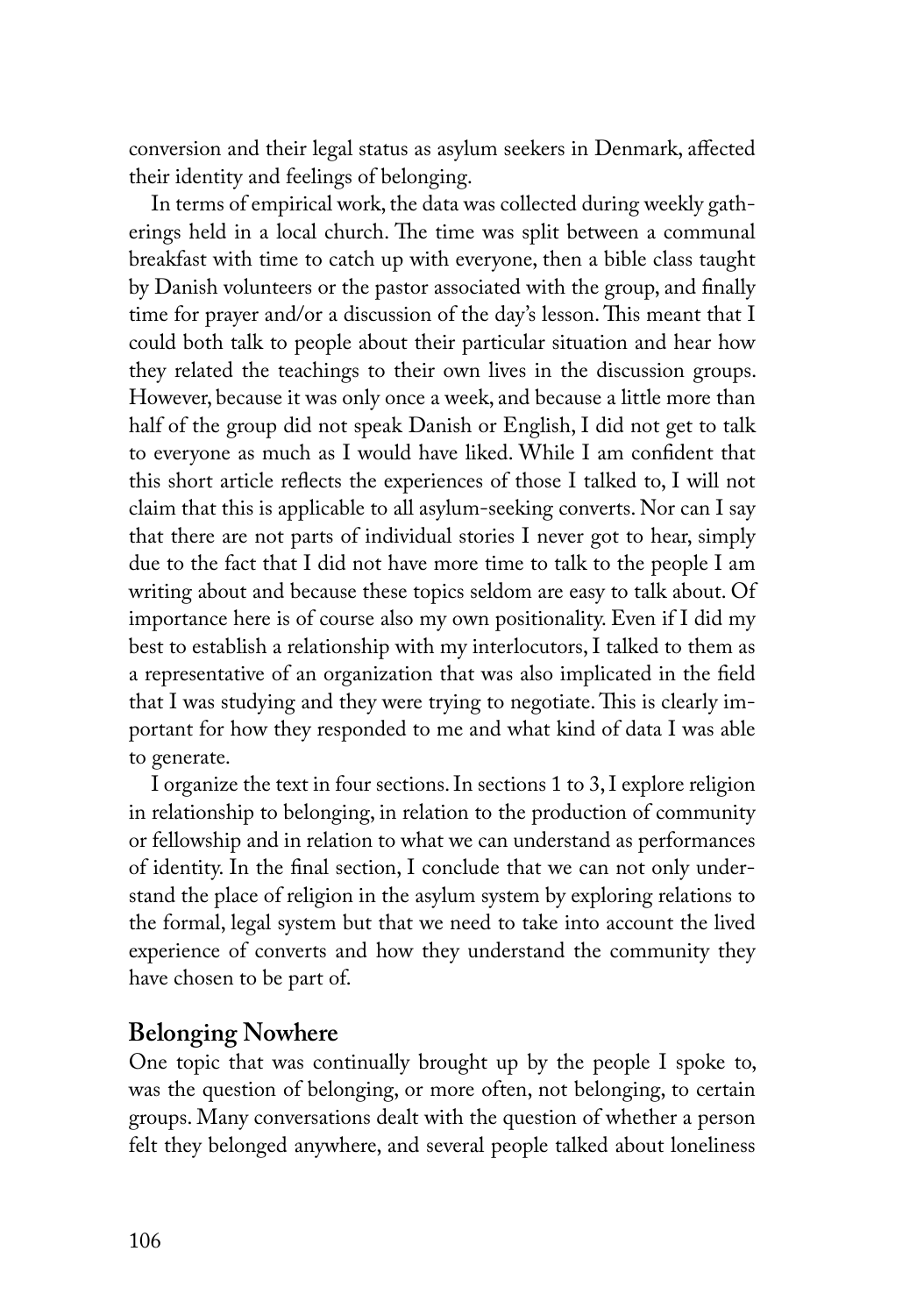and isolation as hallmarks of their time living in the Danish asylum centres. They felt unwelcome in Danish society and often faced racist remarks and behaviour when they left the centres.

A young man, with whom I became friends, told me that when another Christian asylum seeker moved into the same centre as him, he took him to the supermarket, to show him where he could buy groceries. While they were there, they were followed around by staff, who eventually asked them, why they did not buy anything. The two men had been shocked and immediately left the store. My friend said: "You shouldn't look at people and their hair and skin and treat them differently. It's not good for you or them, it goes deep down inside you".

His story was not unique. In the interactions with police, some were told they were not welcome in Denmark: "[The police officers] said Denmark people have to live here and Iranians should go back to their own country. They say I should not [stay], that I should make it better for myself and leave". This quote comes from a young Iranian man who has been denied asylum in Denmark, but has refused to leave the country voluntarily.

Perceived racism outside of the centres was not the only reason my interlocutors felt alone and left out. The fact that the converts could not always feel comfortable at the asylum centres contributed to their loneliness. Some told of harassment from fellow asylum seekers, who were unwilling to accept that they had converted from Islam to Christianity. Some spoke of friendships in the centres regardless of religious differences, while others, even when they had not been victims of harassment, did not feel close to people who did not share their faith.

The feeling of not belonging was compounded by the fact that asylum seekers are moved between centres. These reasons are not always understood or deemed reasonable by the people who are being moved. This is exemplified in this quote by a young man, who was being moved to another centre: "They just do it to show that I am nothing, they can just…" He picks up a plate and moves it from side to side. When they find communities and fellowships in which they feel comfortable, they have to deal with themselves or people they care about being moved to centres in other parts of the country. In the six months, I was part of the group, I saw this several times, and each time someone had to move, it had a profound effect on the mood of both those who were leaving and those who stayed.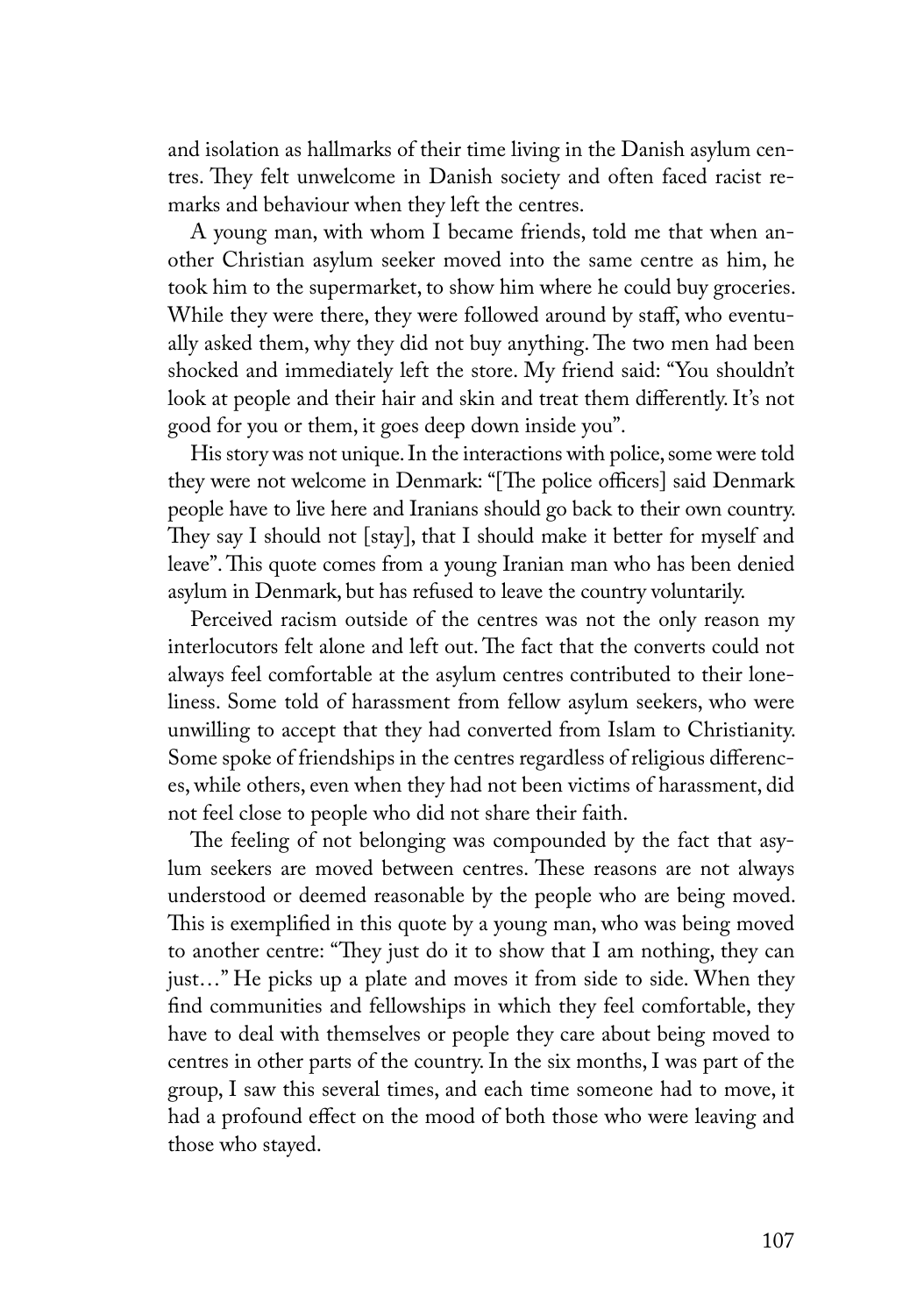### **Christian Communities**

Almost all I spoke to had found close relationships within the Christian communities they were a part of, and for some, what had initially drawn them to the church was people caring for them. One man told that he had only become interested in Christianity after having met Christians who seemed to care for him, even though he was Muslim. He, and others, have not always been welcomed in to the Christian communities they sought out, and finding a community that welcomed him, made him want to know more about what they believed in. In reference to his meeting with this first Christian community who cared about him, and subsequent communities who he did not feel cared, he said: "Inequality is not good. Not good that no one cares. I like Christians who act, not just talk. If no one cares, it doesn't matter".

When they do find communities in which they feel welcome and comfortable, they express that they have very strong relationships, both with the Danish volunteers and leaders, and with other converts. A few referred to certain volunteers as if they were their parents. In normal conversation, they would not use their names but say "my mother" or "my father". Even when the relationships did not resemble those between parents and their children, it was clear that people cared for one another. It can also be seen as a way of creating families or important kin relations.

One group of three young men had all been through the interview process with the authorities within a few days of each other and were waiting to get their answers. Two of them found out they had gotten asylum after a few days, but the third did not hear anything for two weeks. While they were waiting for the answer for the last person, one of them were asked whether they had plans for celebrating that the two of them had gotten asylum. His only answer was: "We will wait until X gets his positive. It is not right without him".

Another man, whose friend was being moved to another centre, had told the one being moved: "I will kill myself if you go". The man I spoke to, the one being moved, explained that it was not a real threat; his friend would not kill himself. He said he simply felt lost because they were so close that the thought of living far from one another was a painful one.

While not knowing exactly why certain people become close is difficult, and any speculation is beyond the scope of this short presentation,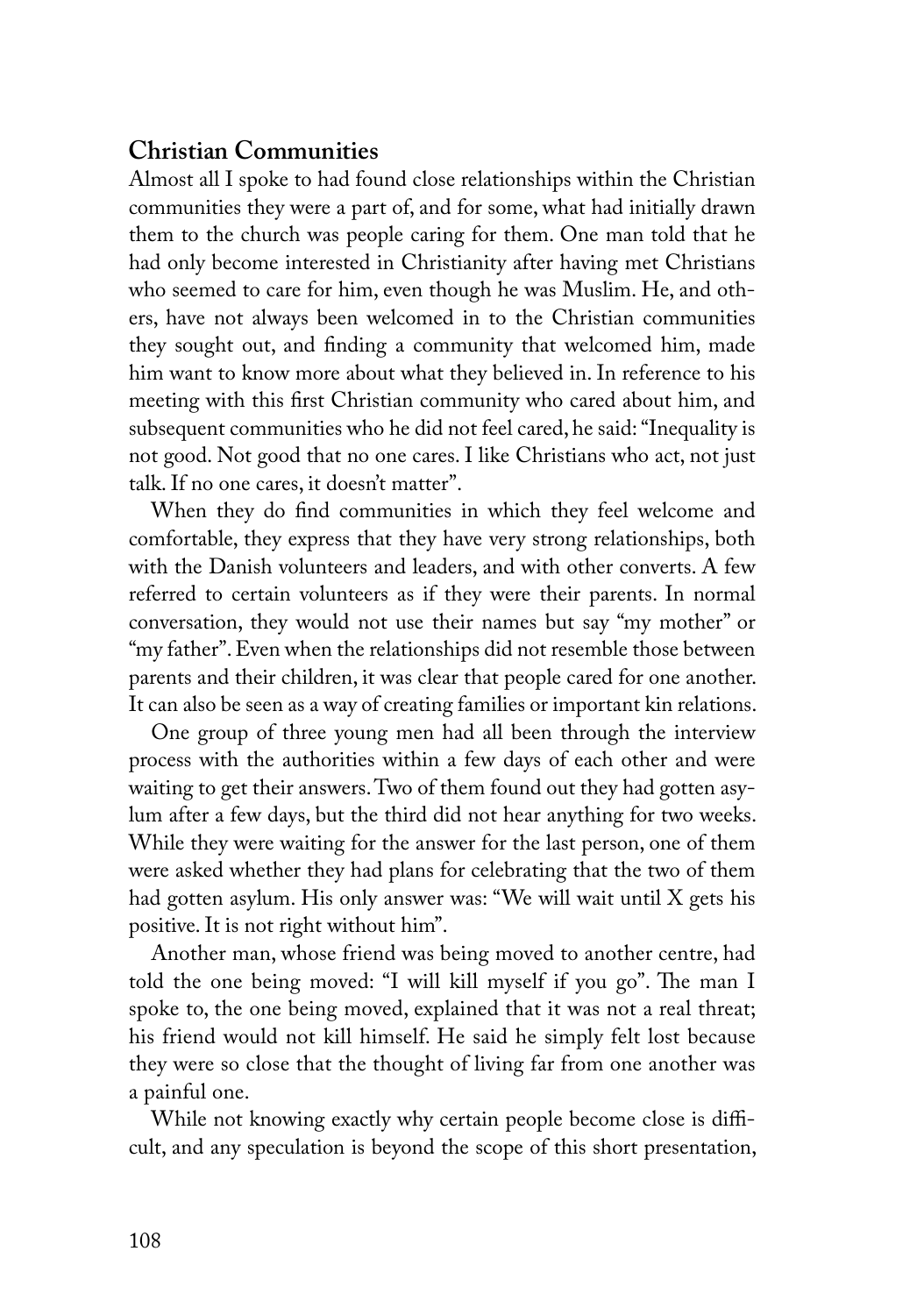some people did comment on this closeness. They usually gave answers that fell in to two different groups. On one hand, people mentioned the importance of friendships among the converts because they shared a faith. "I found my people in the Book" one person told me, when we were talking about friendship among the converts, this was clarified with the comment that being friends with others, people who were not Christian, was difficult, because "what do I have to offer them? I have nothing".

On the other hand, when talking about relationships with other converts, the conversation often became about family, arguably as a way to talk about loss as well as a dream of a future. Most people talked of the distance, whether physical or metaphorical, to their biological family. In some cases, it stemmed from the conversion itself. As one man in his twenties said, "I have lost my life in Iran, but I regret nothing. I lost my family and my job, but I got God". Another told me about how he had never been particularly close to his father but "Jesus made me cut him off totally". In other cases, it was a consequence of living far apart. A woman, who had fled with her husband because they were Christians, had left her parents behind. A man had Christian family in other parts of the world, but could not move there, because circumstances had led to him seeking asylum in Denmark. Another woman still had a good relationship to her Muslim parents, but could not talk to them as often as she liked.

No matter the reason, it was clear that those who were not close with their own yearned for family and cherished their relationships within the church. This is not to say that people did not have friends who were not Christian, or that everyone was equally close to everyone else within this group. This was not the case. As in any group, people were closer to some than others. Some were close with many people, others with few.

#### **Performing Christian Identity**

The final topic I would like to mention is that of identity as a Christian. Almost all the people I had the chance to get to know, were very visual in their presentation of themselves as Christians, at least when they were with other Christians, as was the case when I saw them. People wore or had tattoos of crosses and other Christian symbols, and prayer often took place kneeling beneath the cross in the church. On social media, it was not uncommon for people to share quotes from scripture and religious imagery several times a day. Though, this was not necessarily specific to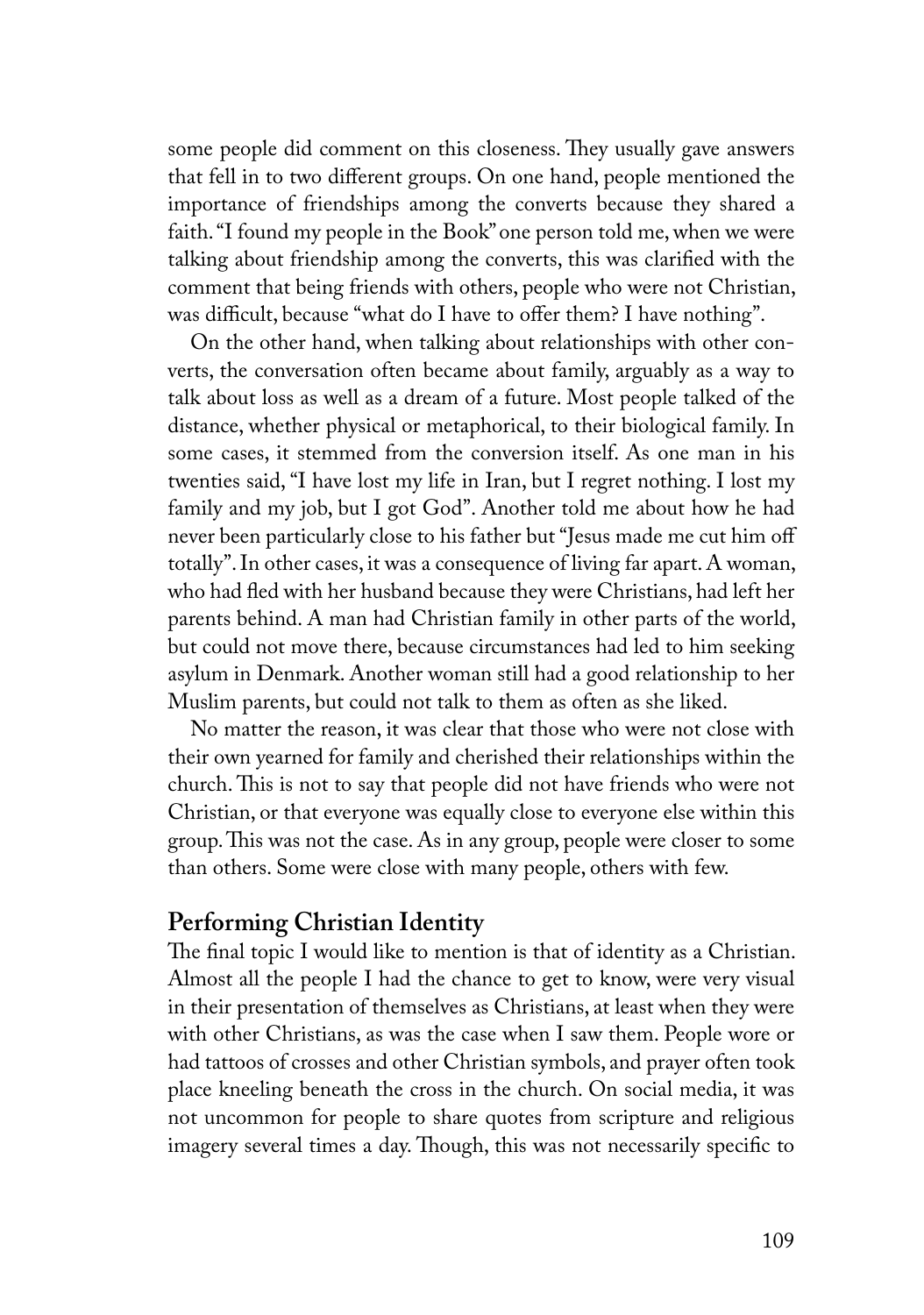the converts, as the Danish volunteers were quite visual in their practice of Christianity as well.

As I did not spend any time with these people when they were not taking part in religious activities, it is difficult for me to say whether they were as open about their faith in other contexts. However, at least one woman told me that she likes to pray for people on the street and sometimes tried to pray for people at the asylum centre. It also seems likely that being very clear about their new faith, both towards themselves, to other converts and Christians, and towards others, as a product of a conversion from one religious tradition to another (Rambo, 1993, p. 117).

Another way in which the question of Christian identity became quite clear was in the statements people asked the pastor to write. Often people would ask for various kinds of statements attesting to the fact that they were active participants in a Christian fellowship, that they came to church, that they had attended baptism class and had been baptised. These statements were meant for the authorities as part of the legal proceedings of the asylum cases, but they were also meant for other churches when people moved. These were important for the asylum seekers, although none of the people I spoke to explained why the statements were so important to them individually.

#### **Final remarks**

In this article, I have presented data that in many ways provides a unique glance into a group of people and a topic that is hard to research. While I do believe that the data presented here is a good foundation for research into how both their legal situation and conversion affect the identity of the converts, much work remains to be done. My contribution here is rather raw and empirical without the necessary conceptual analysis. Hence, any detailed analysis will require more conceptual work.

Despite this conceptual shortcoming, the presentation gives a short introduction to a field and a group of people that are often talked of but rarely listened to. While he data presented here is not enough for any comprehensive research, it does hint at areas where new research is beneficial. Research that bridges the gap between an understanding of conversion and religiosity on one side and the asylum system, both as a legal system and a lived experience, on the other, is the most obvious.

Research into how religion in general and conversion in particular af-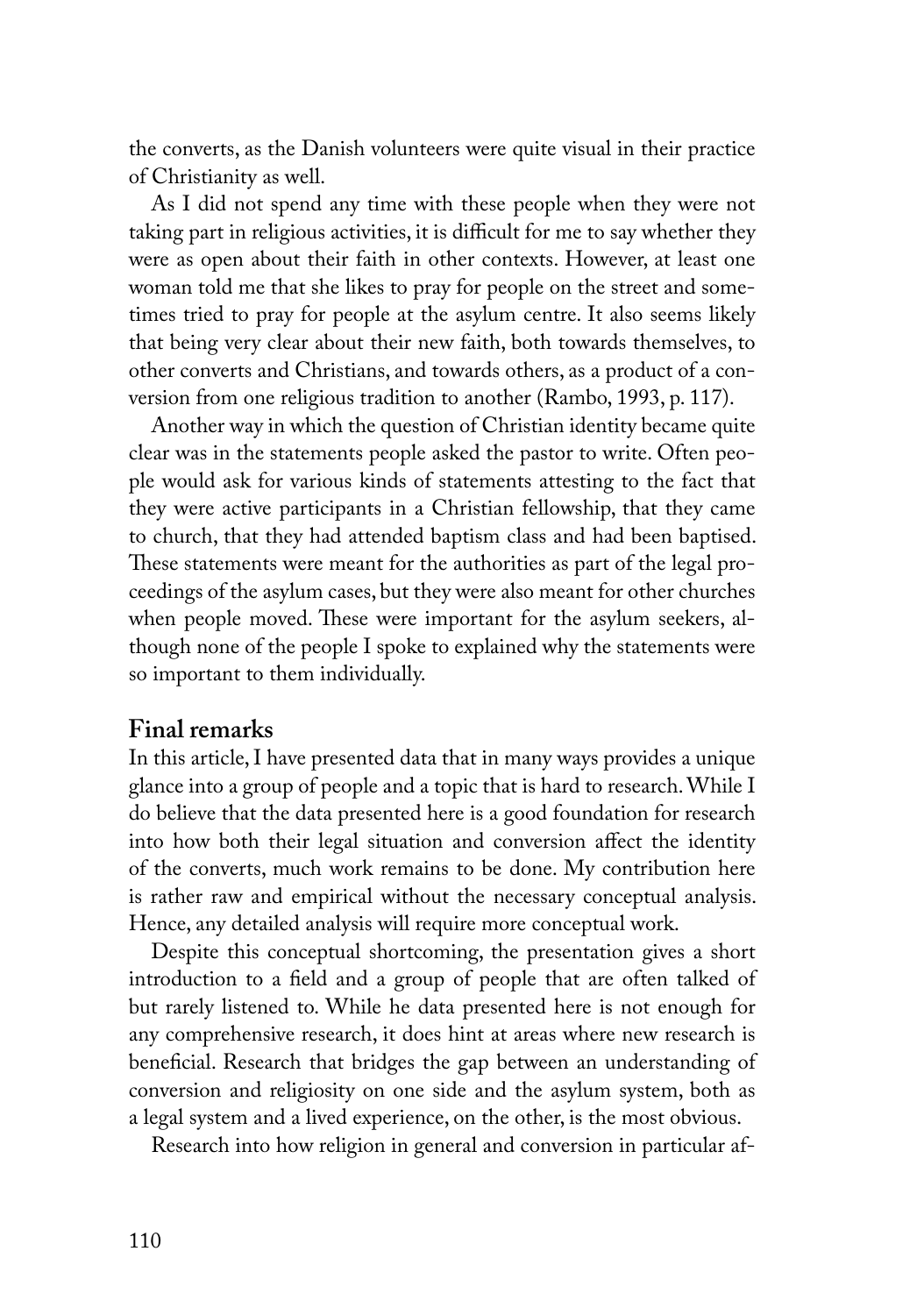fect the experience of the asylum process in Denmark is important. From the time, I have spent getting acquainted with the field, it seems that conversion does impact the experience of the asylum system, although to say this with any kind of authority research is required. I hope to do part of that research in my thesis, of which this data will also be a part.

## **Bibliography**

- Rambo, L. R. (1993). *Understanding Religious Conversion.* New Haven: Yale University Press.
- Mavelli, Luca and Wilson, Erin, eds. (2016) *Religion and the Refugee Crisis. Secularism, Security and Hospitality in Question*, Rowman and Littlefield
- Saunder, Jennifer B., Fiddian-Qasmiyeh, Elena and Snyder, Susanna, eds. (2016) *Intersections of Religion and Migration: Issues at the Global Crossroads*, Springer.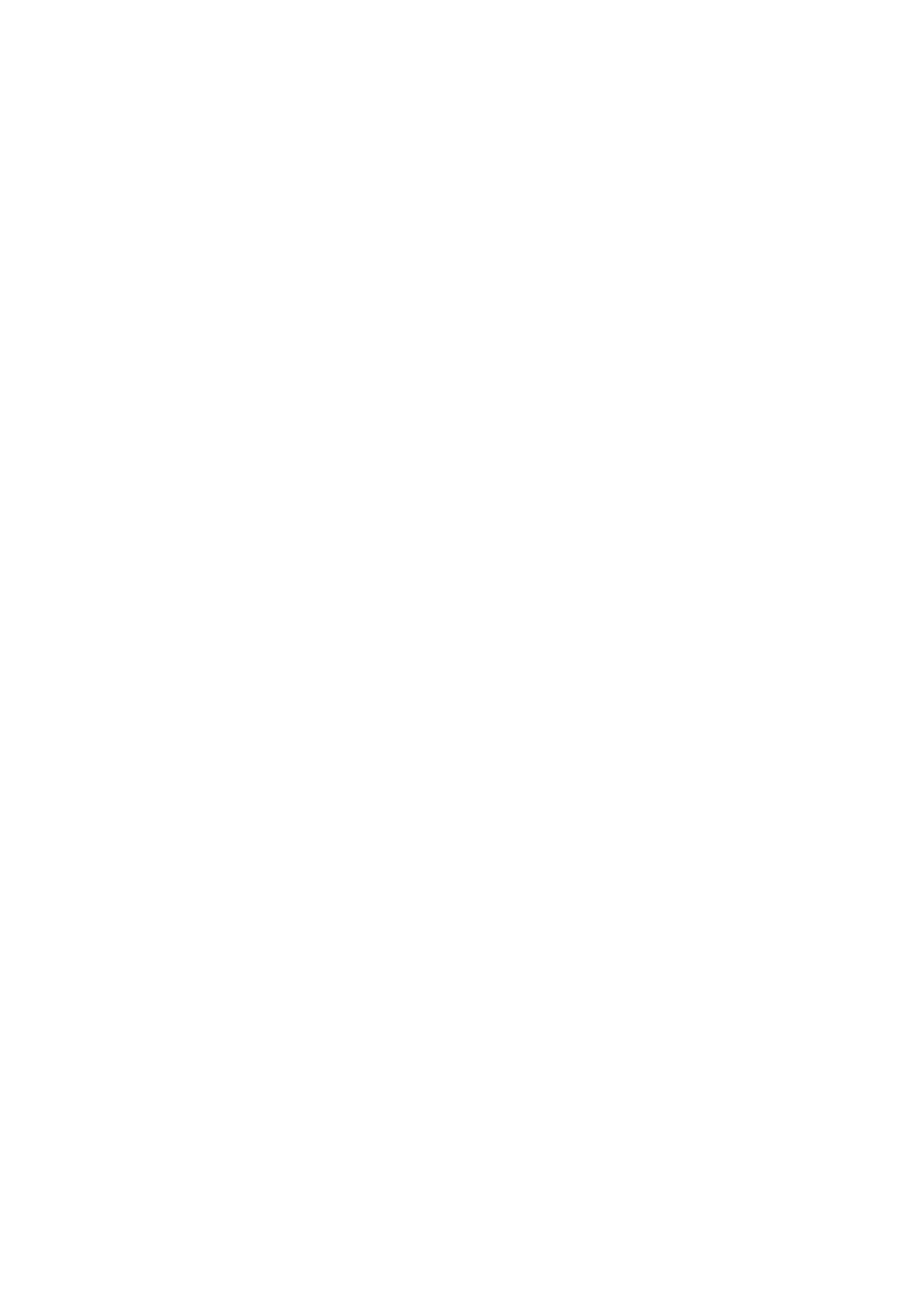# **The Complexity of Survival: Asylum Seekers, Resilience and Religion**

**Marlene Ringgaard Lorensen & Gitte Buch-Hansen**

## **Introduction**

A growing number of asylum seekers with a Muslim background choose to get baptized as Christians while their application is being treated. The practice of conversion among asylum seekers from the Middle East is charged with critique and suspicion from government authorities and the general public. The former Danish Minister for Ecclesiastical Affairs, Bertel Haarder, has suggested that pastors should refrain from baptizing migrants who are in the process of applying for asylum. The Minister's advice is problematic for a number of reasons: primarily, as it appears to reduce conversion to a simple instrument for obtaining asylum. In this article, we show how the recommendation by the Danish Minister for Ecclesiastical Affairs ignores the complexity of motives involved in the change of religious affiliation. By the aid of Bourdieu's theory of social capital, we demonstrate how conversion is also a way of existential survival in a situation of social liminality and psychological insecurity.

## **Rejection of Application, the Return to Zero**

Friday the 29<sup>th</sup> of September 2017, the Danish newspaper *Politiken* brought a full front-page photo-feature concerning the drug scene in the 'Meatpacking District' (Danish: *Kødbyen*) in the center of Copenhagen.<sup>1</sup> During the last decade, the block has transformed from an area of slaughterhouses, sausage factories and wholesale stores into a hip space with fancy restaurants and cutting-edge galleries. However, H17, the greatest public injection room for drug addicts in Scandinavia is also placed in this block. Inevitably, this juxtaposition causes problems – and that is what the feature is about. On the one hand, we are introduced to the miserable lives of the drug users; on the other hand, to the gentrified

<sup>1</sup> Hvilsom & Navntoft 2017.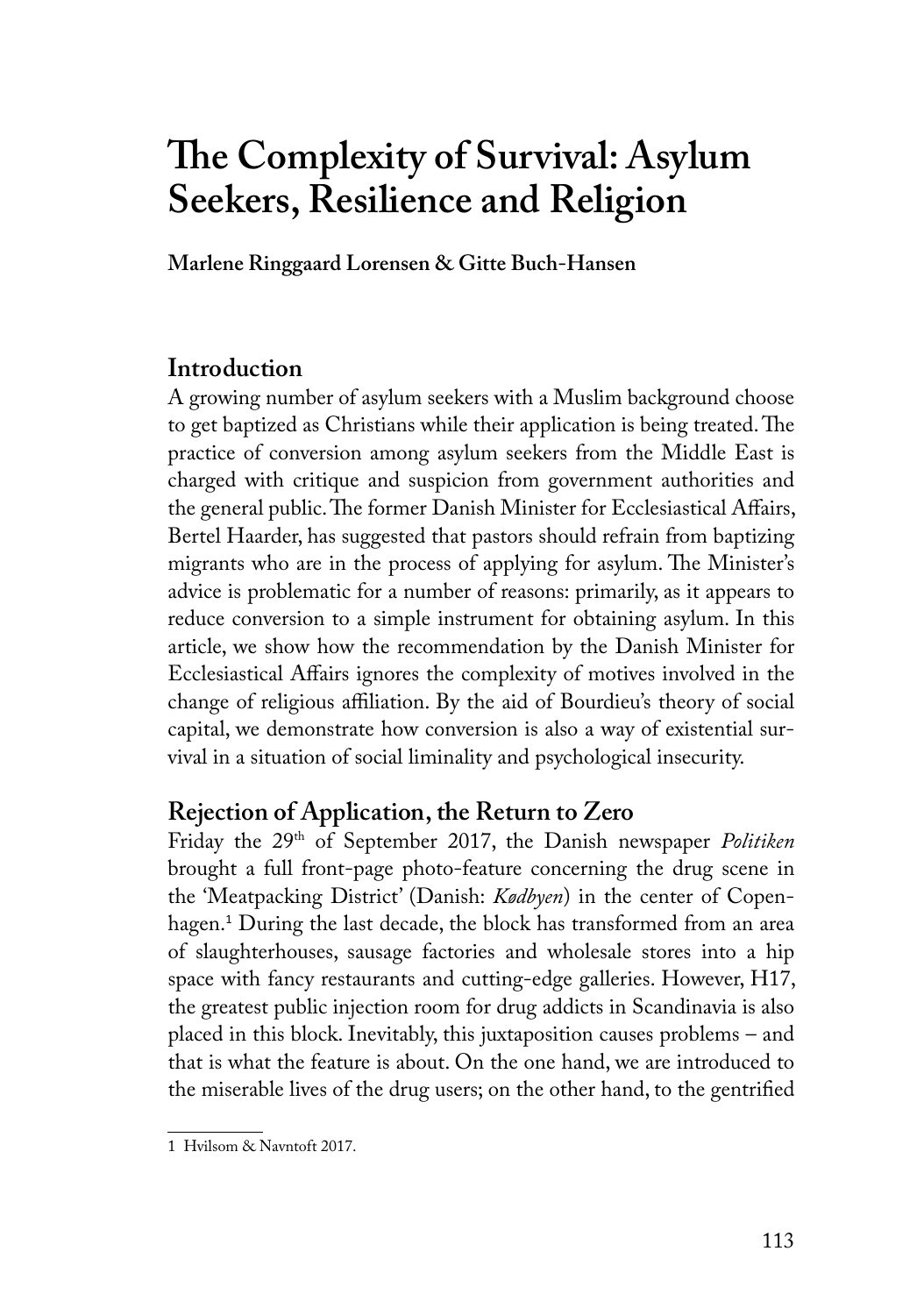neighborhood's discomfort with this scene. A recent survey carried out by the Danish Red Cross have demonstrated that most of the users of H17 are foreigners, among them many asylum seekers (primarily from Iran), who have had their application rejected.<sup>2</sup> Rather than being deported to their homeland, they prefer to live illegally in Copenhagen. Apart from the drug user's stressful life, the feature also discloses the shame that many of the young migrants experience: they did not manage to make their own and their family's dream come true. However, from our fieldwork among converting asylum seekers and refugees affiliated with a church situated less than a kilometer from *Kødbyen*, we have been acquainted with another way to cope with the challenges that the rejection of the application for asylum typically occasions. In this article, we discuss the psychological resilience which religion – in this case, Christianity – may offer in this difficult situation. We could have told several stories, but have chosen to focus on one particular case, based on our encounter with a young, Iranian woman, who was exceptionally articulate about her experiences and feelings, which – we think – speak for many migrants in this unfortunate situation. In order to understand the role of religion in her struggle for physical and, especially, psychological survival, we have consulted Pierre Bourdieu's theory of human capital. In case of a rejected application for asylum, the accumulated economic, social, and cultural capital is lost. Under these extreme circumstances, religion may offer alternative forms of capital.

This article is based on our empirical studies of asylum seekers and refugees' encounter with the Evangelical Lutheran Church in Denmark.<sup>3</sup> Our initial fieldwork was carried out during 2014 and resumed in the spring of 2017.The original aim of our project was to shed light on the way the Church in Denmark is affected, theologically and ritually, by the globalization. However, the so-called 'refugee crisis' during the summer of 2015 influenced our project as our attention increasingly was drawn towards converting asylum seekers and their way to Christianity.

<sup>2</sup> Hvilsom 2017.

<sup>3</sup> Our research project *Consumed Identities: Ritualized Food and the Negotiation of National Identity in the Evangelical Lutheran Church in Denmark* was part of an international and interdisciplinary project financed by the Norwegian Research Council: *Reassembling Democracy: Ritual as Cultural Resource*. For further insights into this initial study see: Buch-Hansen, Lorensen, Felter, 2015.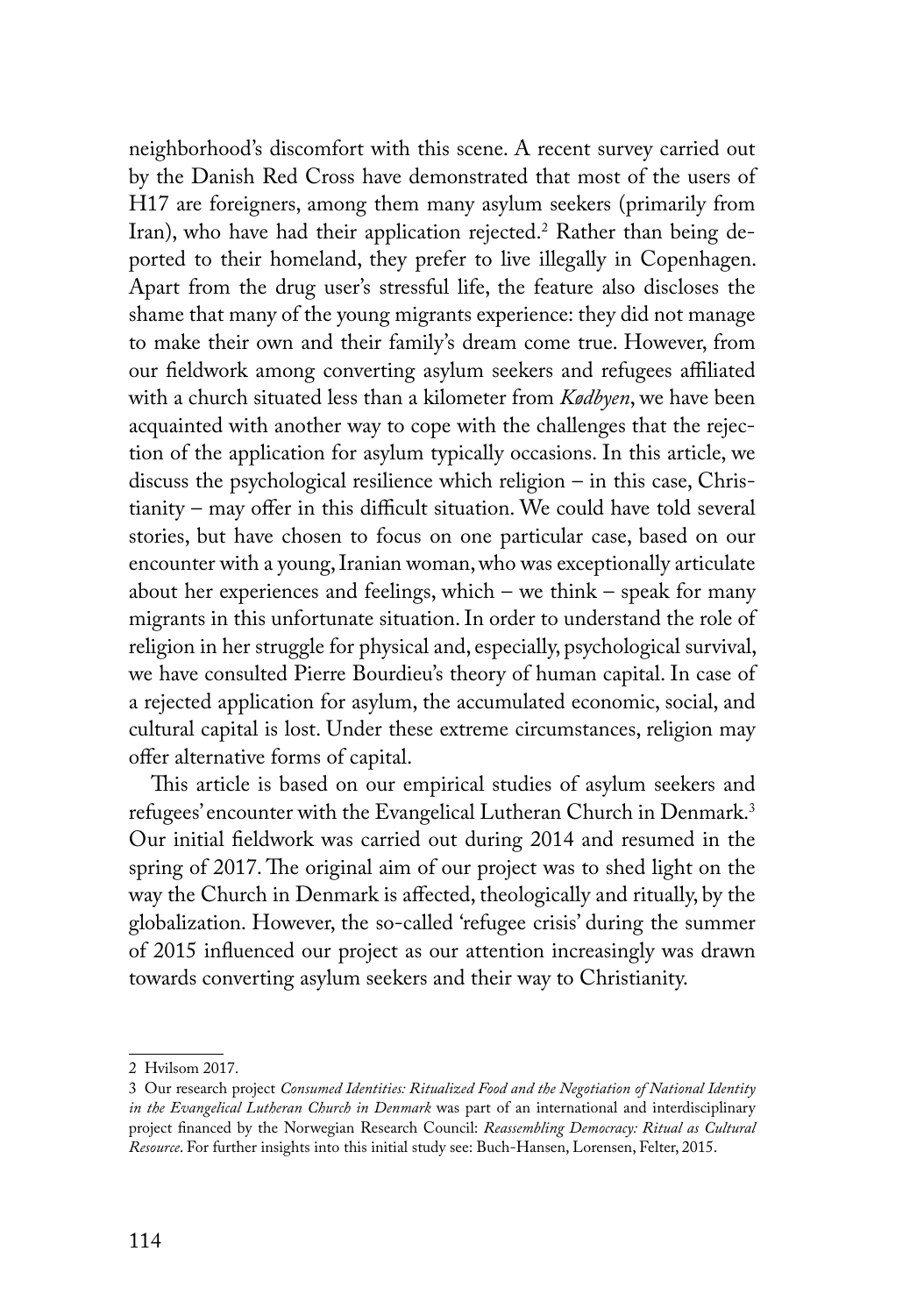In 2017, we carried out a follow-up study<sup>4</sup> with new interviews, involving some of the asylum seekers with whom we became acquainted back in 2014. During this span of time, several of the applicants had been formally recognized as refugees with the permission of a (still provisory) stay in Denmark. We wanted to explore how the changed civic status affected their conversion and their relationship with the church.

## **The Public Discourse about Asylum Seekers and Conversion**

The public debate which followed in the wake of the 'refugee crisis', and in which the conversion of Muslim asylum seekers to Christianity remains a fraught topic, provoked our change of focus. Some politicians surmise that asylum seekers use conversion as a strategy for having their applications reconsidered by the Danish authorities. This suspicion is fueled by the fact that the change of religion primarily concerns those groups of asylum seekers whose cases the Refugee Appeals Board finds dubious and regularly rejects – for the time being: Afghans, Iranians and Iraqis.5 In contrast, refugees from the war in Syria, to whom a provisory permission to stay usually is given straight ahead, seldom convert. In this very tense atmosphere, the former minister for Minister for Ecclesiastical Affairs, Bertel Haarder (*Venstre, The Liberal Party of Denmark*) entered the debate and suggested, in a press statement, that asylum seekers and their pastors postponed baptism until the applicant had obtained his or her residence permit. Haarder motivated his recommendation with a twofold care for the asylum seekers: "For their own sake, and in order to free them from the suspicion that they do it in order to obtain asylum."6

The Minister's recommendation hit the nail on the head with regard to the problems related to religion within the asylum system: Although

<sup>4</sup> Part of the follow-up study has been presented as a keynote lecture titled: "Listening to the Voices. Refugees as Co-authors of Practical Theology" at the *British and Irish Association of Practical Theology Conference*, St. Mary's University, London, July 13th 2017. Part of this lecture is published in an article of the same name cf. Lorensen and Buch-Hansen 2018.

<sup>5</sup> It is important to notice that the relatively large number of Iranians converting to Christianity is not limited to the Danish context. Iranians are reported to convert in great numbers worldwide during the past three decades. The actual numbers are very difficult to document due to the impossibilities of conducting research of Christian converts under the present Iranian regime as well as the fact that persecution of Farsi speaking (house) churches has resulted in the closing down of the majority of these. Cf. Afshari 2013. See also: Bradley 2014.

<sup>6</sup> Authors' translation of Haarder 2016.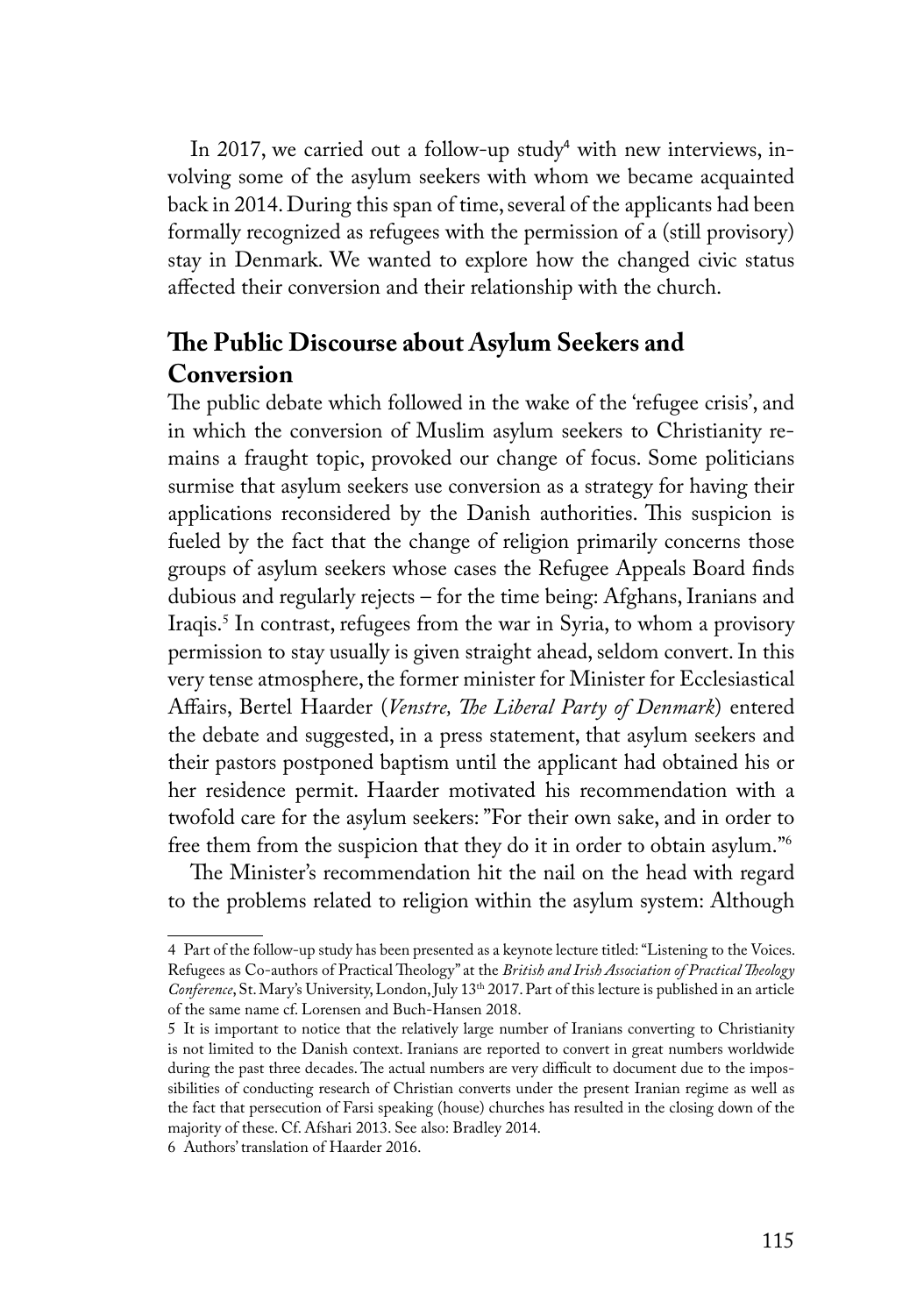e.g. the Iranian Constitution recognizes the rights of some religious minorities, including Christians, Muslims who change their religion risk severe penalties, in some cases death penalty. In addition, the convert's family will also by sanctioned upon his or her return. Consequently, awareness of a relative's conversion often invokes strong and negative reactions among family members back home, which again threatens a successful return. As, in accordance with international conventions concerning refugees, the Danish Refugee Appeals Board is only to evaluate the danger that conversion may cause the person if returned to his or her homeland (authenticity is not to be judged by the board), $7$ this situation invites migrants to make a public fuss of their conversion either by having their case exposed in the media or by telling their family back home about their choice. One of our interview persons described how he had made an effort to ensure that his father in Afghanistan was informed of his impending baptism. The angry response from the family subsequently became an important document in his (successful) case. Nevertheless, before he was granted his (still provisory) residence permit, he described conversion to us as playing a very dangerous kind of Russian roulette where only one hole was void of shot-cartridge. "If you have converted," as he explained, "and they return you to Afghanistan, then it is – puff!". He demonstrated his explanation with his hand, which was turned into a pistol with his fingers pointing at the temporal region of his head. Whether his gesture referred to the risk of being shot upon his return to Kabul or to the possibility of suicide as a desperate response to that possibility, we do not know.

In the following, we will look closer at some of the other lethal dangers with which conversion is loaded. We will present the case story of Sanaz, a young Iranian, well-educated woman and her reflections on the mixed and complex motives behind her (and others') conversion to Christianity.<sup>8</sup>

## **Resilience and Religion.** *A Case Story*

Back in 2014, when we first became acquainted with Sanaz, she assisted us by interpreting between Farsi and English in our interviews with

<sup>7</sup> Cf. Bjørn Møller's article in this issue.

<sup>8</sup> The name of the interview person and her biographical details have been altered for purpose of anonymity.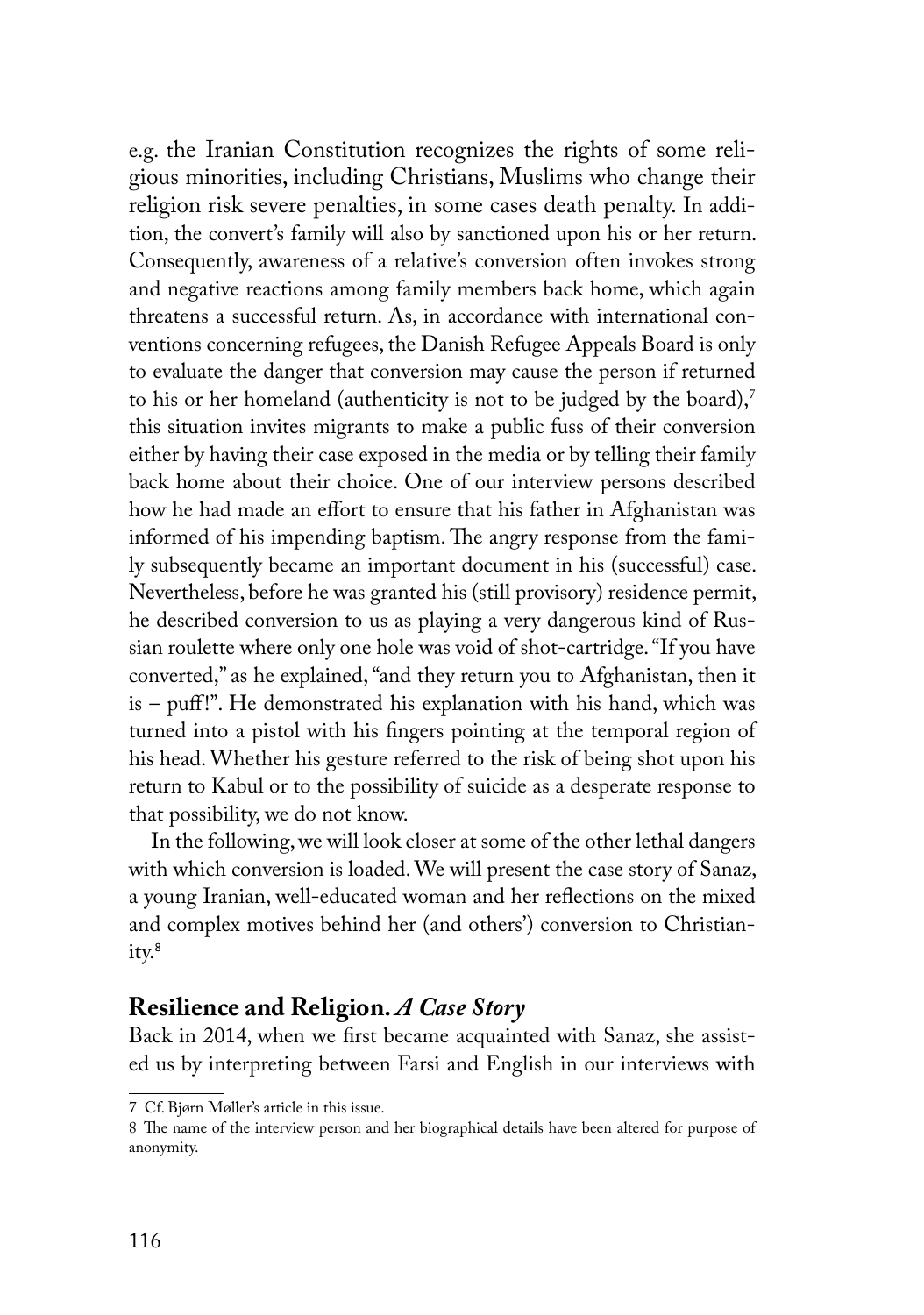Afghan and Iranian asylum seekers and refugees. By her articulate reflections on the interviewees' answers and her explanations of complex religious concepts in a way that was understandable to new Christians, she helped bridging the cultural chasm between our world and that of the migrants'. At that time, she lived *underground* due to the rejection of her own application for asylum. When in the spring of 2017 we managed to get an interview with her, she had recently succeeded in having her case reopened and was granted a provisory residence permit of two years. In the interview, we quickly recognized her unique ability to describe the traumatic experiences that tend to leave other asylum seekers and refugees paralyzed and speechless and therefore difficult to interview. Because of our interviewees' painful or repressed memories, we often had to stop our conversation. But Sanaz carefully chose her words which appeared to speak for more than herself.

In the interview, Sanaz described the *agony* related to the dilemma of having to choose between herself and her family, the *pain* of being rejected by her own biological family and cast-off from her home country, the *loss* of identity and sense of belonging that follows in the wake of migration, the *exhaustion* related to the compulsory restoration of everything lost, the long *ambiguity* involved in the choice of converting, and the continuously wearing *oscillation* between hope and hopelessness.

Being an immigrant, a refugee, [having grown] up in a country that suppresses you – also as a woman – you can't have your own opinion. Being in so much pain, being suppressed, having to flee the country you love, the family, you love [in spite of the fact] that they [have] even started hating you. [You have to] *uproot yourself* [in order] *to free yourself*. [… As a refugee] you have to start from scratch but you are not even able to start […] because you are so much lost in *pain*. […] This is the *pain* of [the loss of ] your home country; this is the *pain* of not having a voice; this is the *pain* of my dad abandoning me because of faith.

In addition, the quotation demonstrates how being a woman added to her pain: on the one hand, her refusal to be treated as a second-rate human being because of her gender led to the loss of family and home country; on the other hand, their rejection forced her to dis-identify herself with her history, cultural background, education, family and friends. She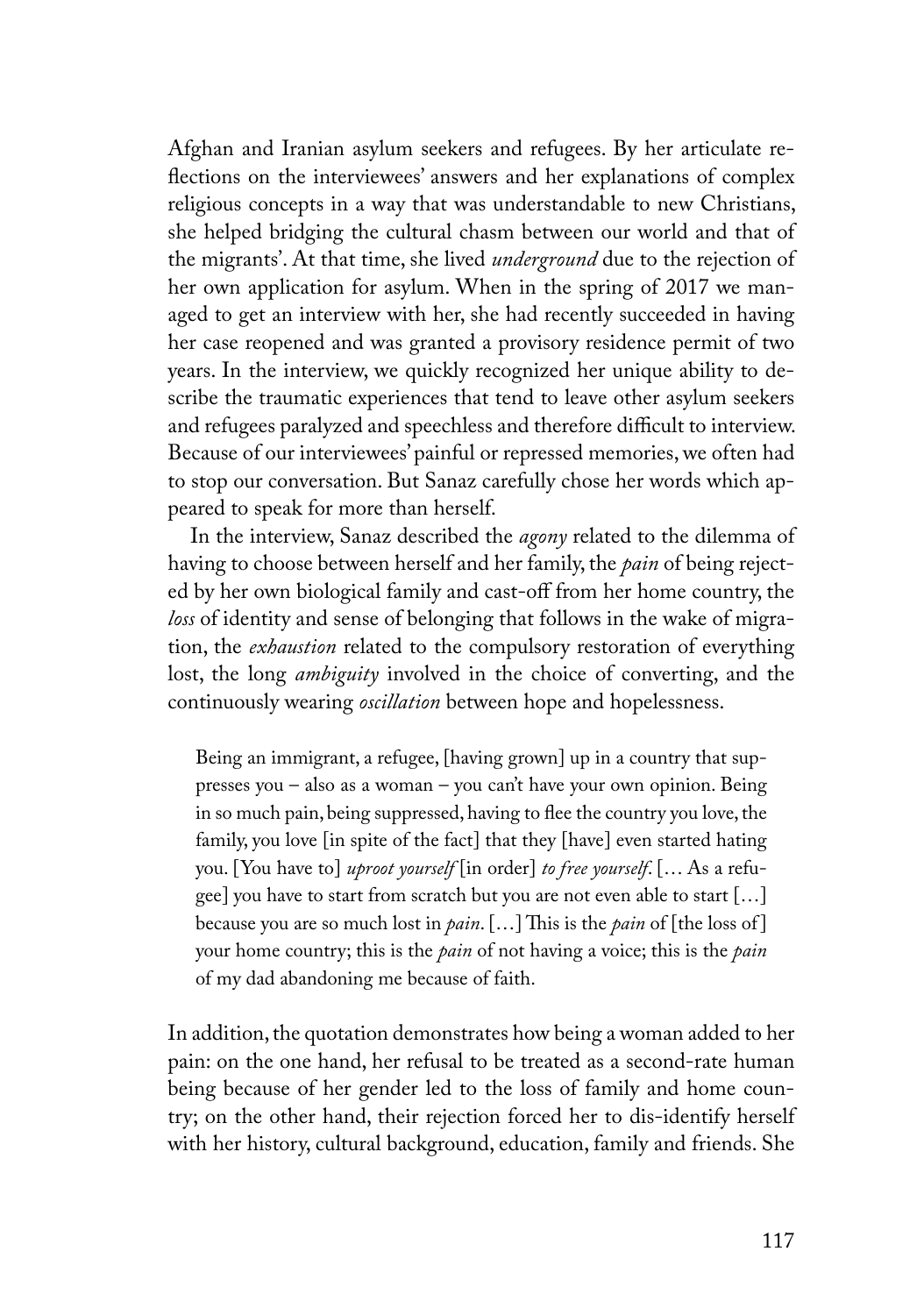summarizes the dilemma that many migrants apparently go through, but without being able to put it into words, in the clause: "*You have to uproot yourself in order to free yourself.*" On top of this dual rejection, Sanaz was also rejected by the country in which she had applied for asylum, namely Denmark. The rejection of her application resulted in more than two years as illegal, *underground* migrant – a situation, which further added to her experience of a loss of identity.

Especially when I was underground, I tried to dis-identify myself with everything I was: my education, my family, me as a human being, my cpr. number, ID, hospital, being considered a citizen […] It felt as if I did not exist. […] I did not have a bed, I had to have a mattress for a long time that was not mine. I had to share if others needed it. I could not go to the hospital so I could not claim pain. [There were] so many things I had to cut myself off from.

As time went by, her initiative began to decay. The lack of knowledge about how to arrange the most basic everyday things – where to sleep, where to store her few belongings, how to get clothes and food – affected her ability to think and plan severely. In addition, the effects of losing her citizenship and having to give up basic human rights shocked her. As an illegal immigrant, she had no access to health care. Consequently, she could not allow herself to get ill or even to have pain; she had to cut herself off from her body and its signals. Gradually, she lost the sense of her skin, of her borders, of her body. The fact that maybe no one would notice if she died *underground* added to her experience of being a *no-body*.

However, slowly the process of feeling invisible and lost changed and the loss became the solution. As she explains: "…the pain became less and less, the more successful I was in uprooting and dis-identifying myself". If she got rid of her stuff, she did not have to care about where to store her belongings or about the painful memories that her sparse possessions invoked. It was in this liminal state of *letting go* that her former mixed experiences with religion turned into an intensive feeling of being received by a gentle and caring God – a feeling that was mediated through a deep connection with his son, Jesus Christ.

In the interview, Sanaz described how her interest in Christianity already began in her home country and was intimately related to her situ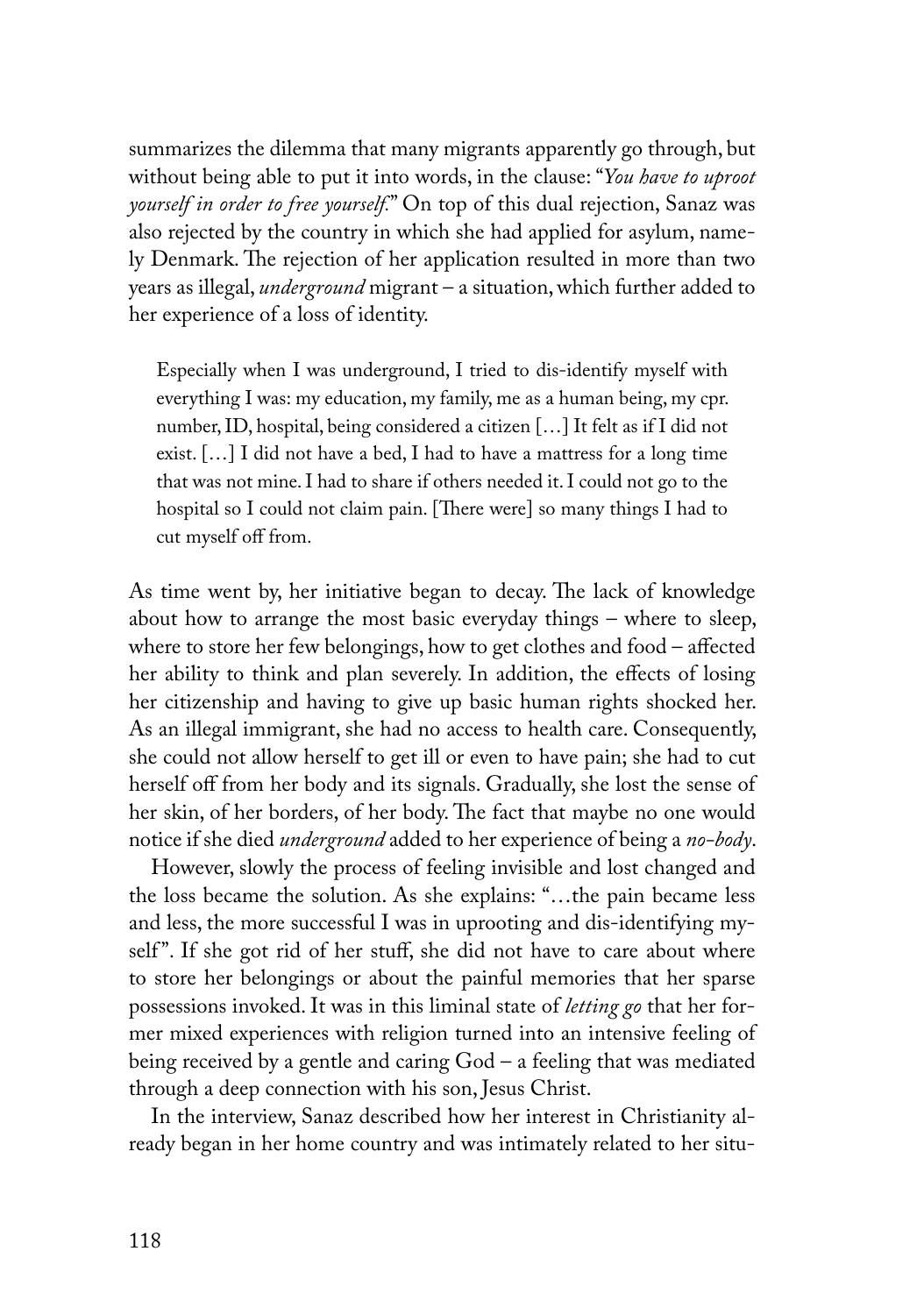ation as a woman under the Iranian regime. As it is the case with many converts, she referred to Matt 11:28: "Come to me, all you who are weary and burdened, and I will give you rest", which was experienced as a comforting call. In her words: it was "the turning point for me, when I *felt* this text!" Elaborating on her experience, she told us that:

Coming from a background where God punishes you because you are doing the wrong thing […] you are always in the distress of asking for forgiveness from your parents or God because you did this sin […]. This is the first time you are promised comfort.

Rather than praying to Jesus Christ about obtaining legal permission to stay in Denmark, Sanaz had asked God to be her shelter and to live in her:

I did not pray for the permission to stay here. I just prayed that Jesus would live with me; that he would be in me stronger and bigger. [...] I had already surrendered to him. But I prayed that I would feel him more … then I would not be afraid of living somewhere else or taking bigger risks or even dying the next day. So it was a big leap of faith that I took [after] being rejected and rejected again.

In the midst of her traumatic situation, Sanaz experienced how her radical surrender to God gave her peace – and more than that: slowly her bodily borders were regained. Once more, she felt that she came into existence and gradually a future became a possibility. She describes the Eucharist as the place where her spiritual relationship with Christ – that is, her experience of being enveloped and indwelled by him – is continually being renewed. In addition, she experiences the Holy Communion as the ritual that transforms the congregation into one body: "[Holy communion is…] the part where we come [to the altar] … Danish, Iranian, Afghan, we will all be [t]here. Equal before God. United by Christ".

At the end of the interview, Sanaz told us about the time when her case was reopened. Before her final interview at the Refugee Appeals Board, she spent the night in prayer in the church where we also conducted the interview. She remembers exactly on which bench she rested and the peace that the room provided for her. Awkwardly, she did not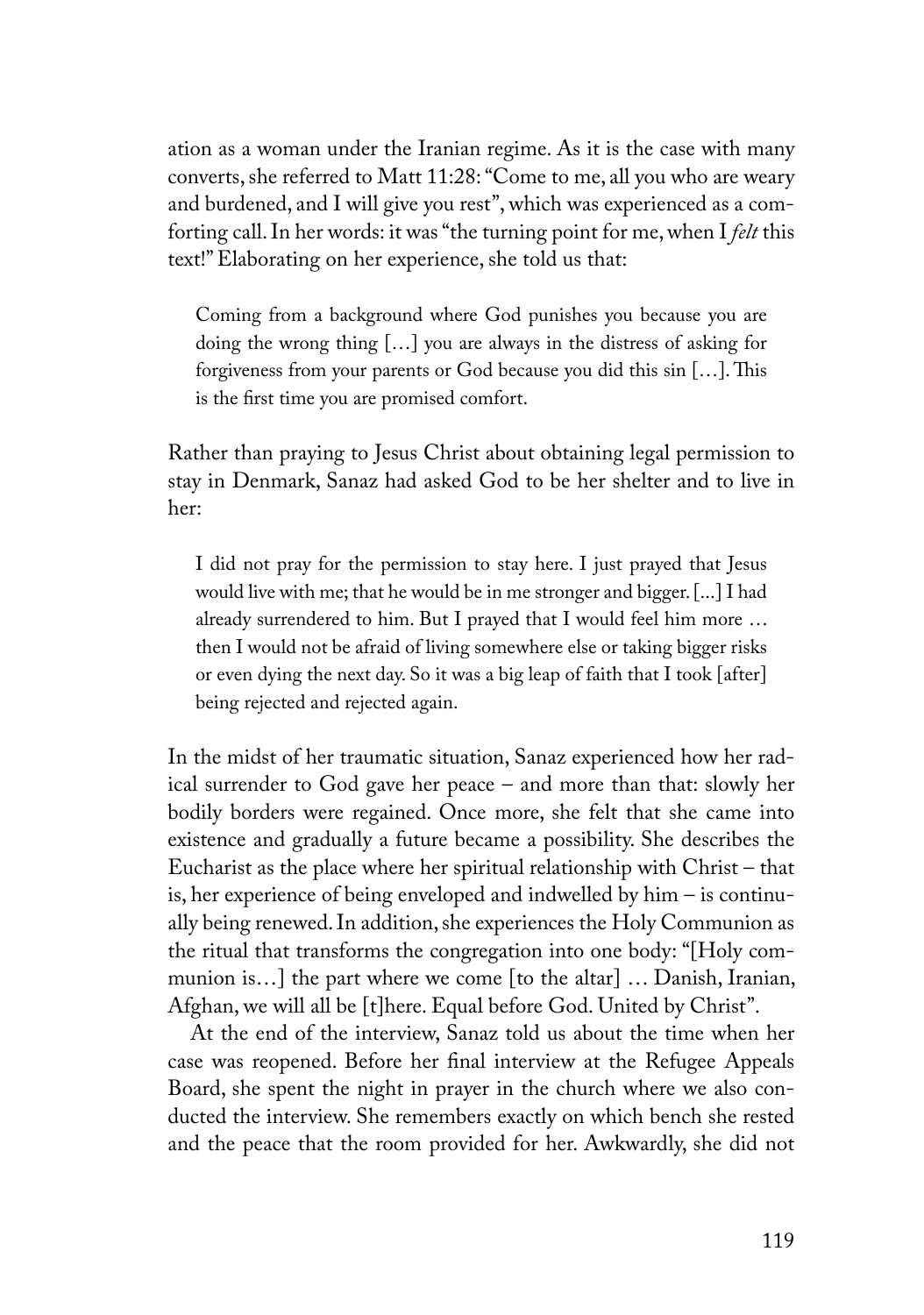remember much from the interview, only that she shortly afterward was assigned her residence permit. Yet, she had, and still has, to live with the pain of having let go of her *memorabilia*: today attempts of recalling her former life, e.g. images of her family or of the place where she grew up, cause her difficulties.

When we were doing dishes in the kitchen after the interview, Sanaz continued to reflect on the critical attitude that she had originally felt against a formal conversion from Islam to Christianity: although she had always had a positive impression of Christians and the stories of Jesus, she had remained very hesitant toward committing to a new religion. Because of her negative experiences with the way that religion may restrict a person – and especially a woman's – freedom, she needed time and space for her decision. Consequently, when she started to attend worship services in the church, she always sat in the back and tried to be as discrete as possible in order to avoid that fellow-Iranians would recognize her. In addition, she scrutinized her attraction to the church asking herself if it was only because she felt so lonely that she sought the company a membership of a congregation could offer.

Looking back at the last four years – at her *underground* life, at the catechism classes, at the friendships she has established in the congregation, at the ways that her linguistic skills are today used in the church – Sanaz ended up concluding that probably all of us have mixed motives for our religious engagement. As she said, the primary motive may even change in the course of the day. Consequently, we cannot separate faith from the feelings of loneliness, from existential anxiety, from a longing for being welcomed, recognized and loved, or from the wish of a safe and flourishing future. Rather than trying to scrutinize her own motives for becoming a Christian, she had realized that, in the end, it was – what she designated: *the spiritual fruit* – that mattered. We reproduce her conclusion: "It doesn't matter why and how you enter into Christianity; the important thing is what Christianity does to you".

## **Drivers in Migration. Revisiting Bourdieu's Model of Social Capital**

The Iranian woman's nuanced and detailed description of the complexity and ambiguity involved in her decision to convert from Islam to Christianity made us aware that if we wanted to give a full account of the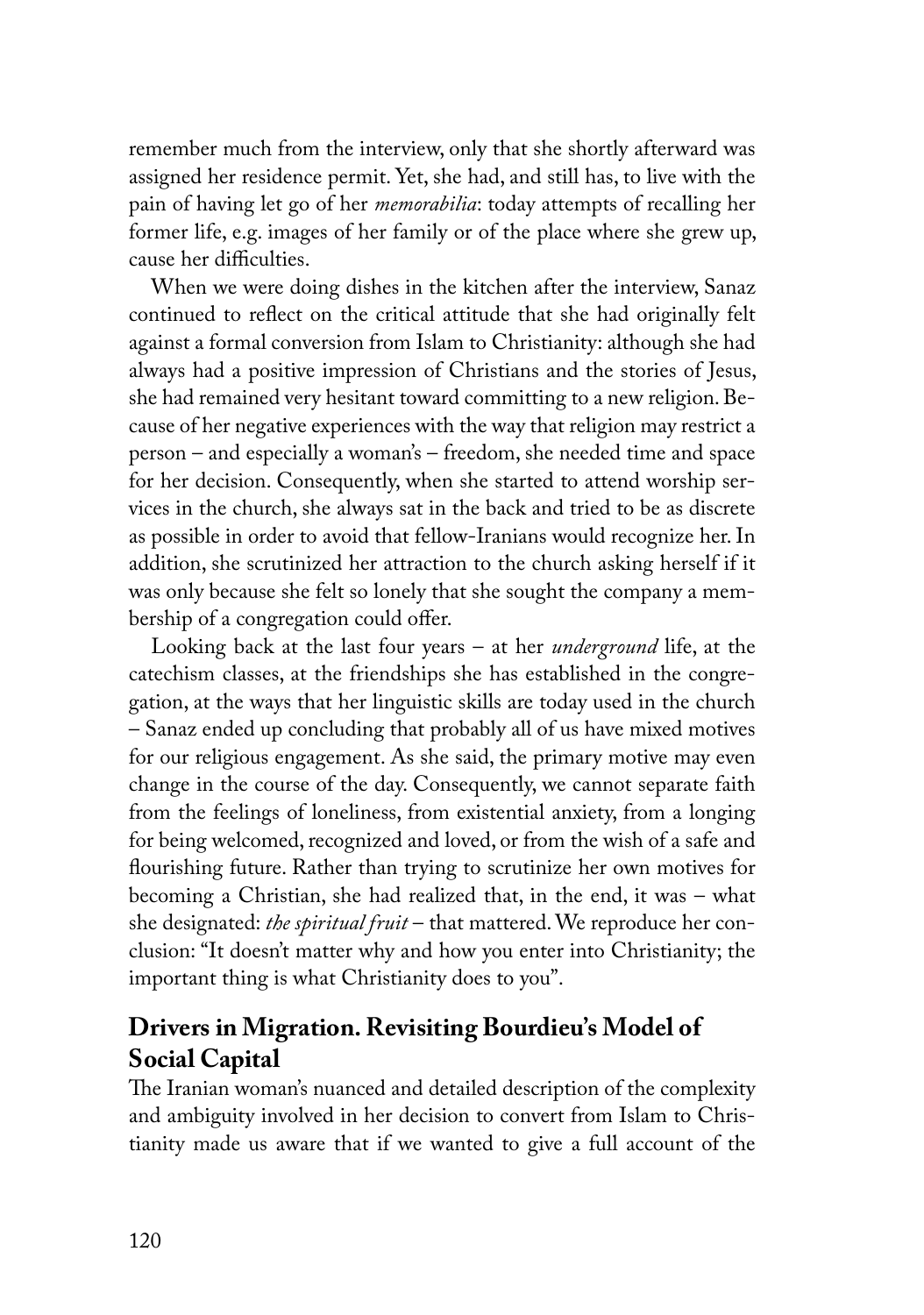forces involved in religious conversion, we had to have recourse to Pierre Bourdieu's theory of human capital theory. And more than that: in order to conceptualize the situation in which her experience of being seen by God and touched by his Son enabled her to start a process of re-edification after her accumulated capital had been reduced to almost zero, we had to add some nuances to *the forms of capital* – the economic, the social and the cultural – presented in Bourdieu's seminal, sociological essay of the same name<sup>9</sup>.

In his analyses of sport as a 'field', Bourdieu was aware that it was possible to capitalize the body. Recent phenomena related to migration have confirmed this possibility in an extreme way. When around midnight Nigerian women enter the streets of Copenhagen to sell their body, they are motivated by the future possibilities that the sparse money will provide for them and, especially, their children. As another extreme case, we find the suicide bomber, who has given up the struggle for capital in this world and now invests his body in a heroic identity that will be rewarded with compensatory possibilities in the next. In both cases, religion plays an important role. A survey carried out by, Sigrid la Cour Sonne, a student of ours has demonstrated the role of Exodus in the Nigerian women's identity: For the time being, they are – like the people of Israel – tested in the desert. But if they manage to cope with their present, God-given trials and solve the task given to them – namely, to uphold their family – the Lord will award them with access to the Promised Land: that is, a residence permit in the country in which they already find themselves. Daily, they are tempted *not* to go back to the street. However, this is the work of the Devil, who – sometimes in disguise of social workers – seduces the women to choose themselves before their family (Sonne 2015). In the case of suicide bombers, the apocalyptic narratives, which most religions offer, provide a meaningful way to bridge the cognitive dissonance between formal or promised possibilities and the hard reality: the experience that education does not necessarily mean employment has created a group of third generation immigrants who do not even give integration a try.

With these reflections, we have already touched upon another capacity that may influence a human being's social, economic and intellectual

<sup>9</sup> Bourdieu 1986.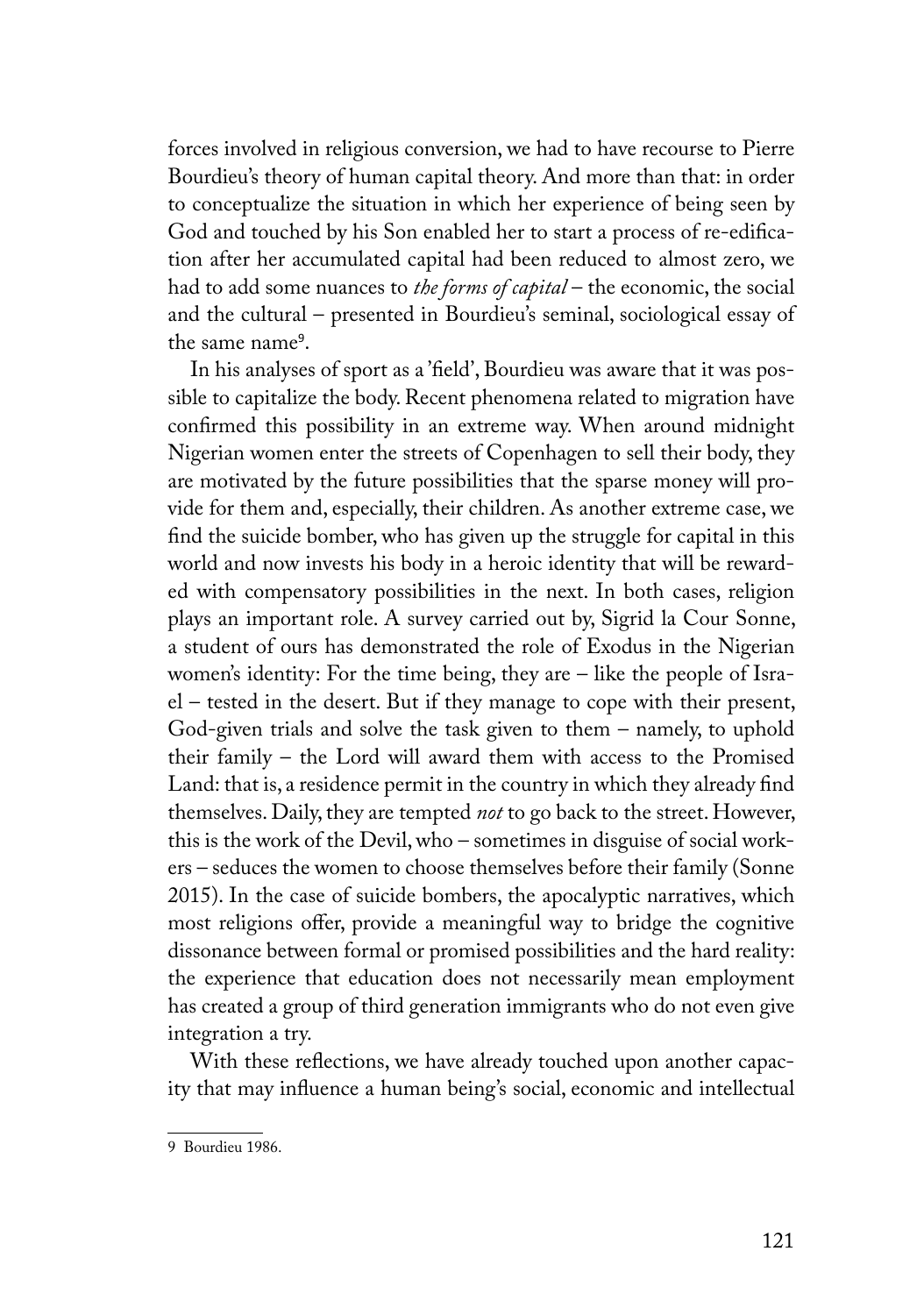capital: we want to draw attention to his or her *psychological* capital. It refers to the capacity for *resilience* in face of change and challenges that – apart from these extreme cases – has become a standard request in job announcements during the last decade. Literature dealing with conversion from a sociological perspective often see religion as an aspect of the social capital and places it on a *meso*-level between the institutional *macro*-level and the interpersonal *micro*-level (Yang and Abel 2014). On the *macro*-level, churches or mosques may provide financial support for the needy, stipendiums for the talented, schools for the poor, health-care for the sick, jobs for the unemployed. In the congregational life of the church: being bi- or trilingual has become an important qualification. On the interpersonal *micro*-level – if we again focus on illegal migrants – individuals from a congregation may help finding a place for those underground to stay, access to professional skills present among members of the congregation: health care, legal advices etc. and employment in quasi-formal jobs.

However, religion may also diminish a person's ability to pursuit his – and, especially, *her* – dreams by putting restrictions on acceptable choices and sanctioning specific forms of behavior by withdrawal of psychological recognition. In fact, several of the young Iranian women, whom we have interviewed, explain their flight and subsequent conversion from Islam to Christianity by their inability to thrive under the Islamic regime in their native country.

Whereas the first four forms of capital – the economic, the social, the cultural and the bodily – are functionalistic and can be approached from a third person perspective, the fifth – the psychological – deals with phenomenology and needs the first person perspective. Maybe that is why sociologists tend to dismiss this category. Conversely, theologians may exclude the first four, because the functionalistic perspective tends to reduce religion to sociology and dissolves the vertical relationship with God into the horizontal dimension of inter-human relations. However, our interviews – and especially Sanaz' case – demonstrate that neither the functional nor the phenomenological, neither the vertical, nor the horizontal can be excluded if we are to understand the phenomenon of conversion among asylum seekers.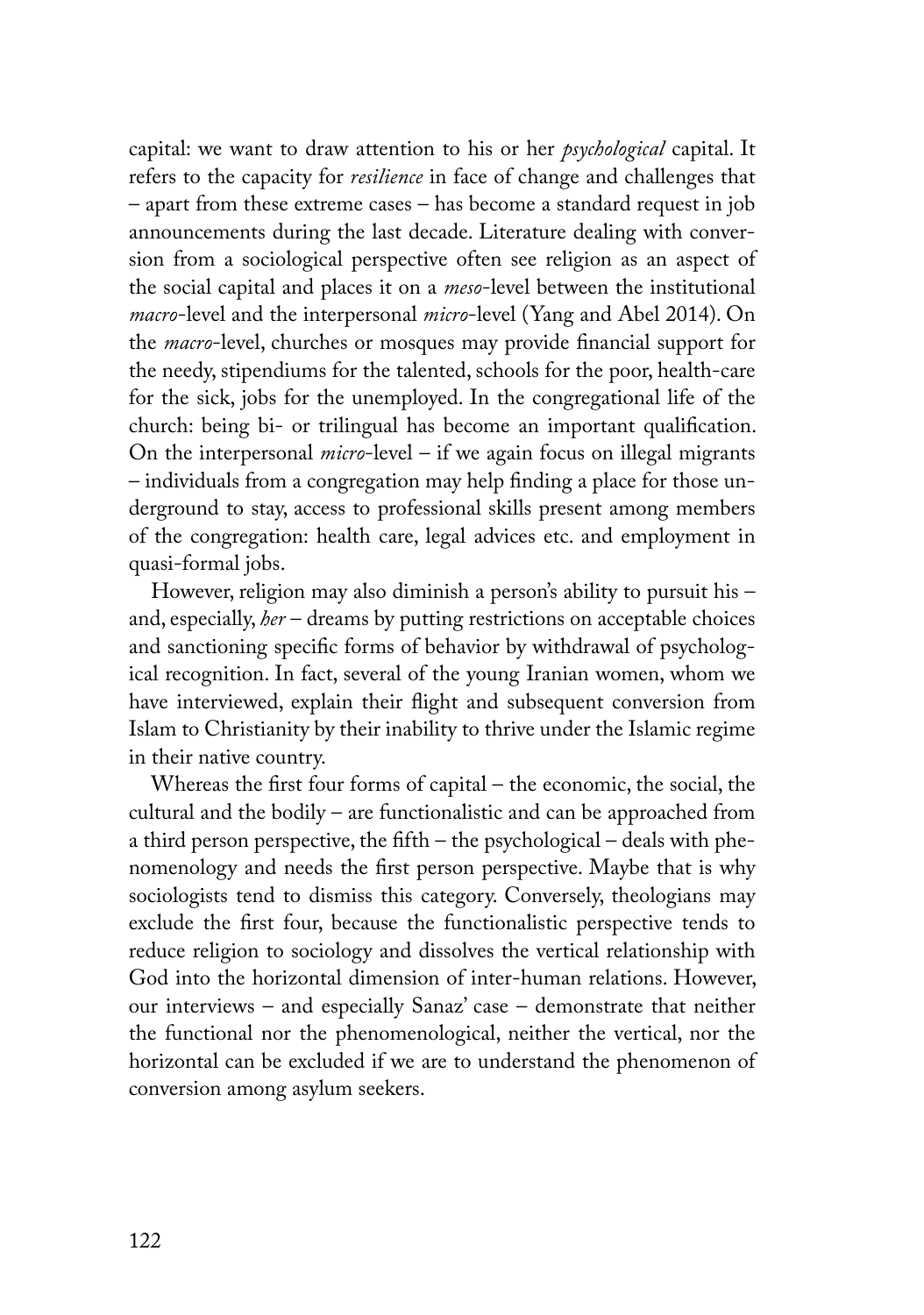## **Conclusion. The Complexity of Conversion**

In general, the *impetus* for migration can – depending on the amount of capital already accumulated – be explained by the optimistic *expectation* or the faithful *hope* of an improvement of the capital that enables the experience of a meaningful and flourishing life. The decision to leave one's country puts the capital accumulated by a person on stand-by: established networks are left behind, education may be annulled etc. Nevertheless, the prospect of a future gain may *push-pull* the person to migrate. However, when an applicant is denied asylum, the hope and capital invested in the migration are immediately nullified. It is in this vulnerable situation that some migrants choose to convert in order to maintain at least some capital. Consequently, our qualitative studies problematize attempts of clear-cut distinctions between conversions as a mere instrument to obtain asylum and as an existential way of surviving and finding meaning in a situation characterized by social liminality and existential insecurity.

### **Literature**

- Afshari, S. (2013). *An Examination of the Growth of Christianity and the Contribution of Farsi Christian Media in Contemporary Iran.* Available at: www.academia.edu/17464014/An\_examination\_of\_the\_growth\_ of\_Christianity\_and\_contribution\_of\_Farsi\_Christian\_media\_in\_ contemporary\_Iran. Accessed January 7<sup>th</sup> 2018.
- Bourdieu, P. (1986). The Forms of Capital. In: Richardson, ed., *Handbook of Theory and Research for the Sociology of Education*. Westport: Greenwood.
- Buch-Hansen, G., Ringgaard. M. L. and Felter, K. D. (2015). Ethnographic Ecclesiology and the Challenges of Scholarly Situatedness. *De Gruyter Open Theology* 1: 220-244. Available at: Open access: https:// www.degruyter.com/view/j/opth.2014.1.issue-1/opth-2015-0009/ opth-2015-0009.xml . Accessed January 7th 2018.
- Gooren, H. (2007). Reassessing Conventional Approaches to Conversion: Toward a New Synthesis. *Journal for the Scientific Study of Religion* 46:337-353. Available at:
- http://onlinelibrary.wiley.com/doi/10.1111/j.1468-5906.2007.00362.x/ full, (accessed August 20th 2017).
- Haarder, B., *Minister of Ecclesiastical Affairs* (2016). Press Statement, April 5th 2016: http://www.km.dk/aktuelt/singlevisning/news/kirkeminister-asylsoegere-boer-udskyde-daaben/. Accessed January 7th 2018.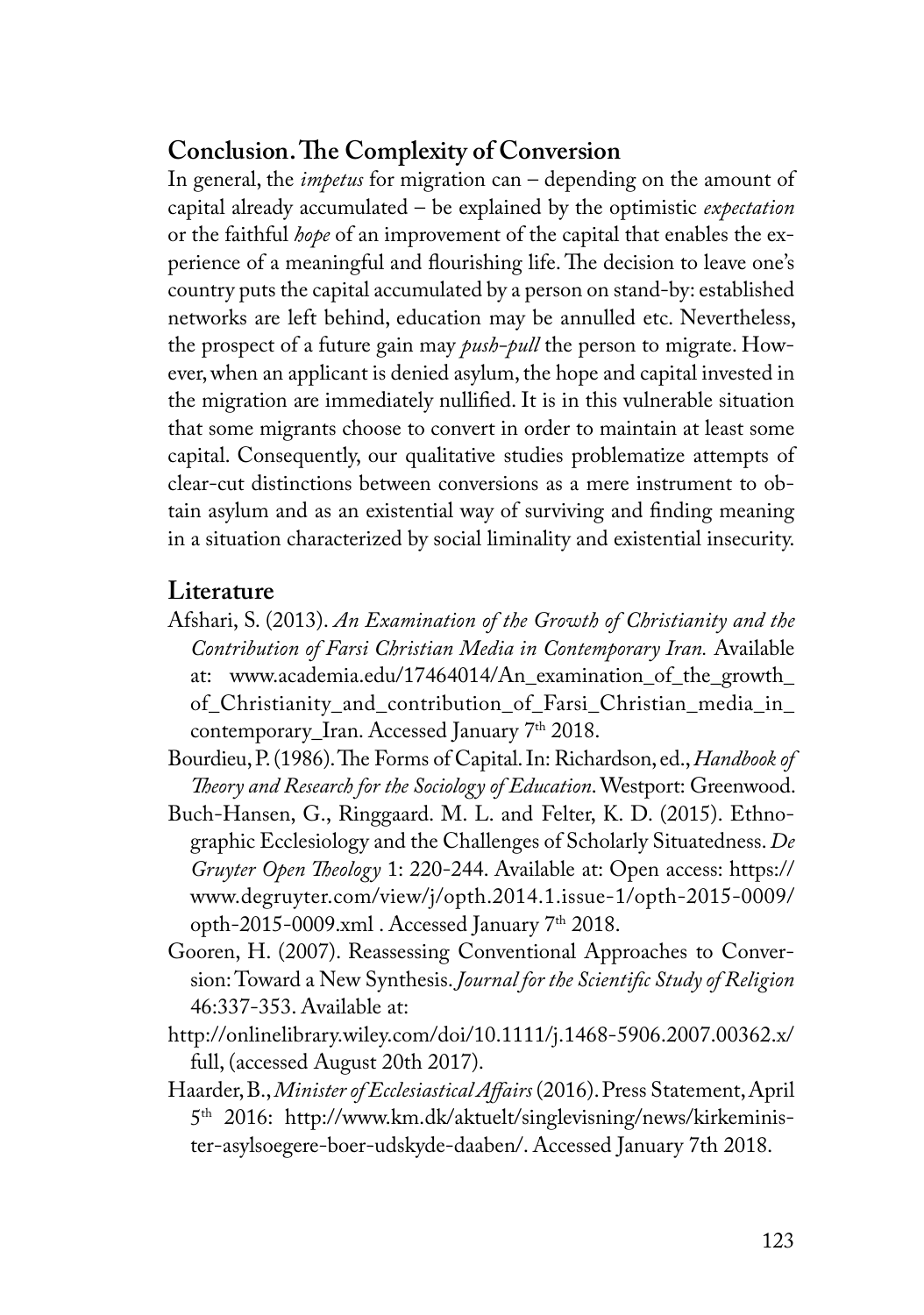- Hvilsom, F**.** and Navntoft, N. (2017). Københavns hippe Kødby tiltrækker udviste udlændinge i alarmerende råt misbrugsmiljø. *Politiken* 29th of September 2017. http://politiken.dk/indland/art6135294/K%C3%B-8benhavns-hippe-K%C3%B8dby-tiltr%C3%A6kker-udviste-udl%C3%A6ndinge-i-alarmerende-r%C3%A5t-misbrugsmilj%C3%B8. Accessed January 7th 2018.
- Hvilsom, F. (2017). Røde Kors vil have styr på, hvem der bruger Nordens største fixerum. *Politiken* 29th of September 2017. http://politiken.dk/ forbrugogliv/sundhedogmotion/art6135338/R%C3%B8de-Kors-vilhave-styr-p%C3%A5-hvem-der-bruger-Nordens-st%C3%B8rstefixerum. Accessed January 7th 2018.
- Ringgaard, M. L. and Buch-Hansen, G. (2018). Listening to the Voices. Refugees as Co-authors of Practical Theology. *Pratical Theology* 1:1-13.
- Sonne, S. la C. (2015). Prøvelser i ørkenen. En undersøgelse af nigerianske sexarbejdere på Vesterbro og deres forhold til Bibelen (Trials in the Desert: A Study of Nigerian Sexworkers in Vesterbro and Their Use of the Bible). Unpublished master thesis, available through the Royal Danish Library (https://rex.kb.dk)
- Yang, F. and Abel, S. A. (2014). Sociology of Religious Conversion. In: Rambo and Farhadian, eds., *The Oxford Handbook of Religious Conversion*. Oxford: Oxford University Press.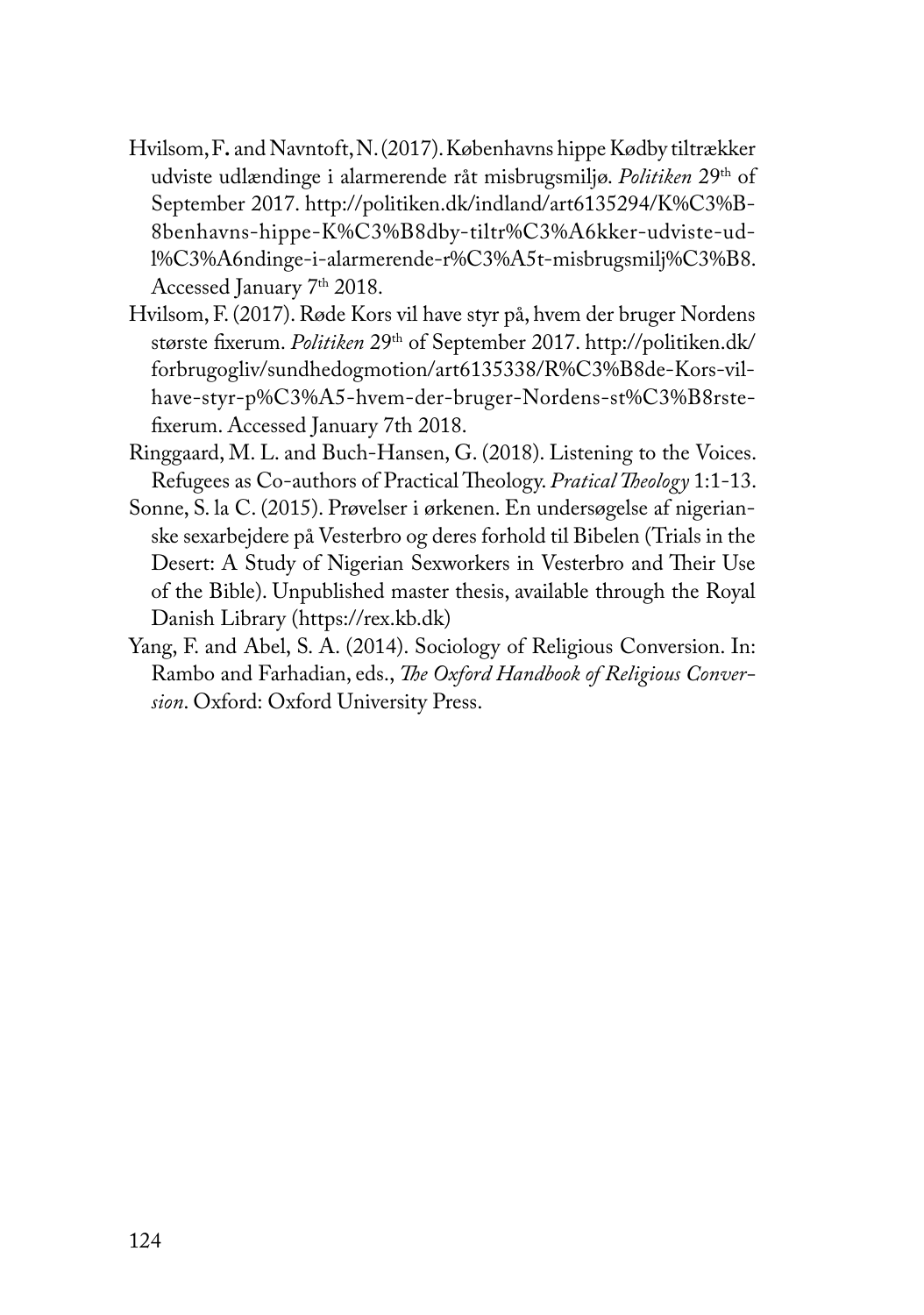## **List of contributors**

- Bjørn Møller has been senior research fellow at the Copenhagen Peace Research Institute and the Danish Institute of International Studies from 1985 to 2011. From 2011 to 2019 he has been professor and associate professor at Aalborg University, where he now holds an emeritus position, He is the author of five books and editor of seven. From 2013-16 he was a member of the Danish Refugee Appeals Board.
- Erin K. Wilson is Associate Professor of Politics and Religion, Faculty of Theology and Religious Studies, University of Groningen. She researches the intersection of religion and secularism with various global justice issues, including issues related to refugees, migration, and asylum. She is the author and editor of 6 books and over 30 journal articles and book chapters.
- Gitte Buch-Hansen, PhD is Associate Professor at the Section of Biblical Studies, the Faculty of Theology, University of Copenhagen. Cultural Studies characterizes her approach to the Bible: through fieldwork and engagement with real readers, she examines how the use of biblical text may reflect contemporary cultural, social and existential tendencies. In 2014-18 she was – together with her colleague, Marlene Ringgaard Lorensen – engaged in a project about conversion among asylum seekers.
- Helge Årsheim is commissioning editor at Scandinavian University Press and researcher at the University of Oslo. He has published extensively on religion and human rights and the interrelationship between law and religion. He is the author of Making Religion and Human Rights at the United Nations (Walter de Gruyter. 2018).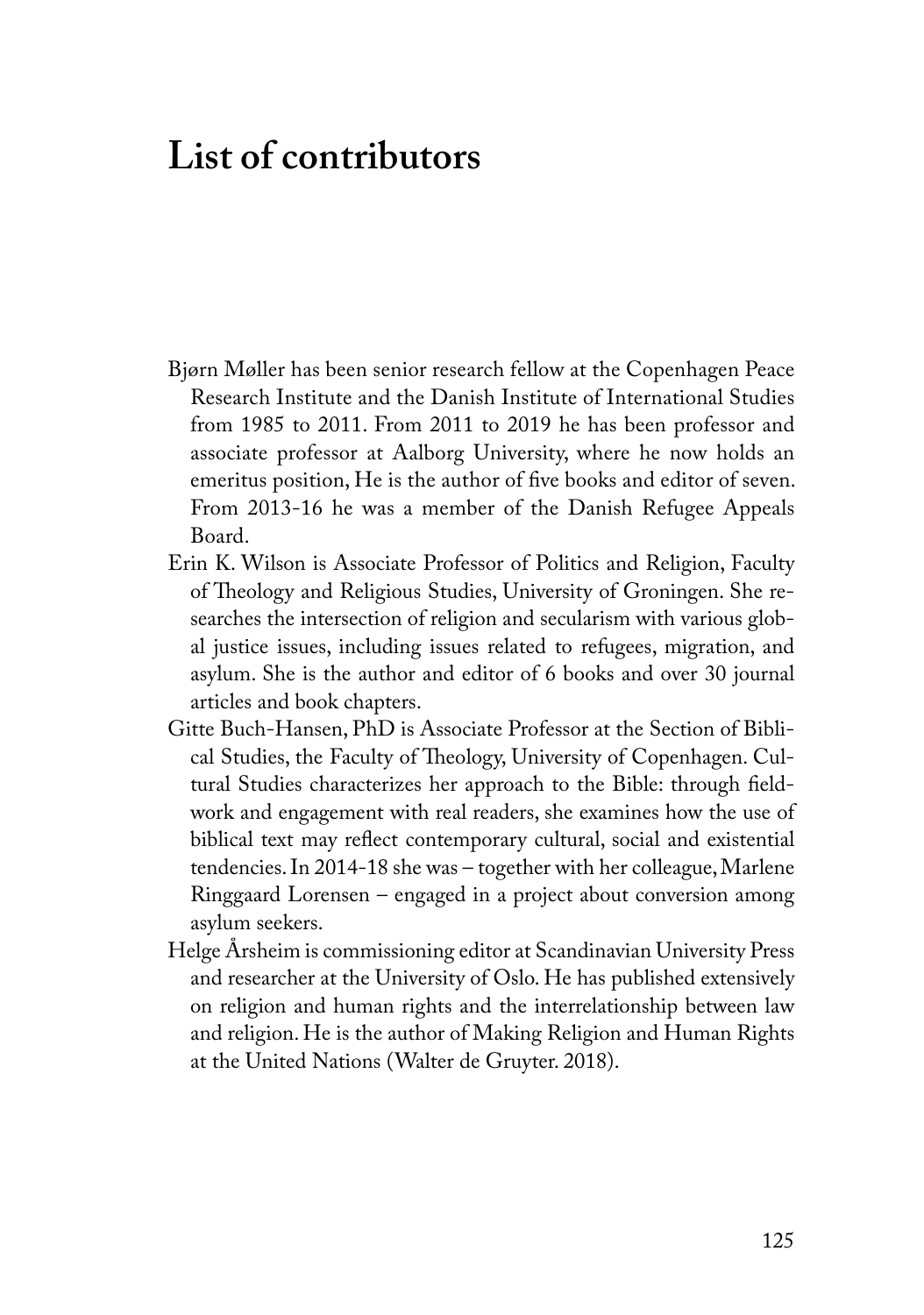- Marlene Ringgaard Lorensen, PhD, is Associate Professor of Practical Theology, Faculty of Theology, University of Copenhagen. Using the sermon as prism, Lorensen's research focuses on the interaction between church and society, theology and politics, preachers and congregations. Her research includes field studies of encounters between refugees from the Middle East and the Evangelical Lutheran Church in Denmark in collaboration with Gitte Buch-Hansen.
- Søren Dalsgaard is coordinator in the Danish Evangelical Lutheran Church's Migrant Cooperation, where he is responsible for coordinating and developing efforts to integrate refugees and migrants in the Church. He has a Master's Degree in theology from Africa International University in Nairobi and a Master's Degree in African Studies, Copenhagen University
- Zachary Whyte is an anthropologist working with asylum seekers and refugees in Denmark. He is an associate professor at the Centre for Advanced Migration Studies (AMIS) at the University of Copenhagen. He has published on uncertainty, the asylum process, camp infrastructures, rurality, integration programmes, and everyday life at asylum centres.
- Sara Lei Sparre, PhD, is a social anthropologist and Assistant Professor at the Department of Anthropology, Aarhus University. Her research expertise stem from long-term research in the Middle East and Denmark on Islam, Christianity and interfaith relations; youth and generations; activism, citizenship and the (welfare) state; ethnic and religious minorities; and ageing and care among ethnic minorities.
- Pia Nielsen, MSc from Aalborg University. Nielsen has done field studies among Iranian and Afghan converts to Christianity seeking asylum in Denmark. Her research has focused on the shared discourse among converts and the role religion plays in making meaning within the asylum system, as well as the ways public discourse on the topic influences their experience.
- Eva Maria Lassen holds a Ph.D. in history and is senior researcher at the Danish Institute for Human Rights, with religion and human rights as main research topic. She is member of the Board of Administrators of the European Inter-University Centre for Human Rights and Democratisation, EMA director (for Denmark) of the European Master's Programme in Human Rights and Democratisation, and vicechair of Humanity in Action, Denmark.